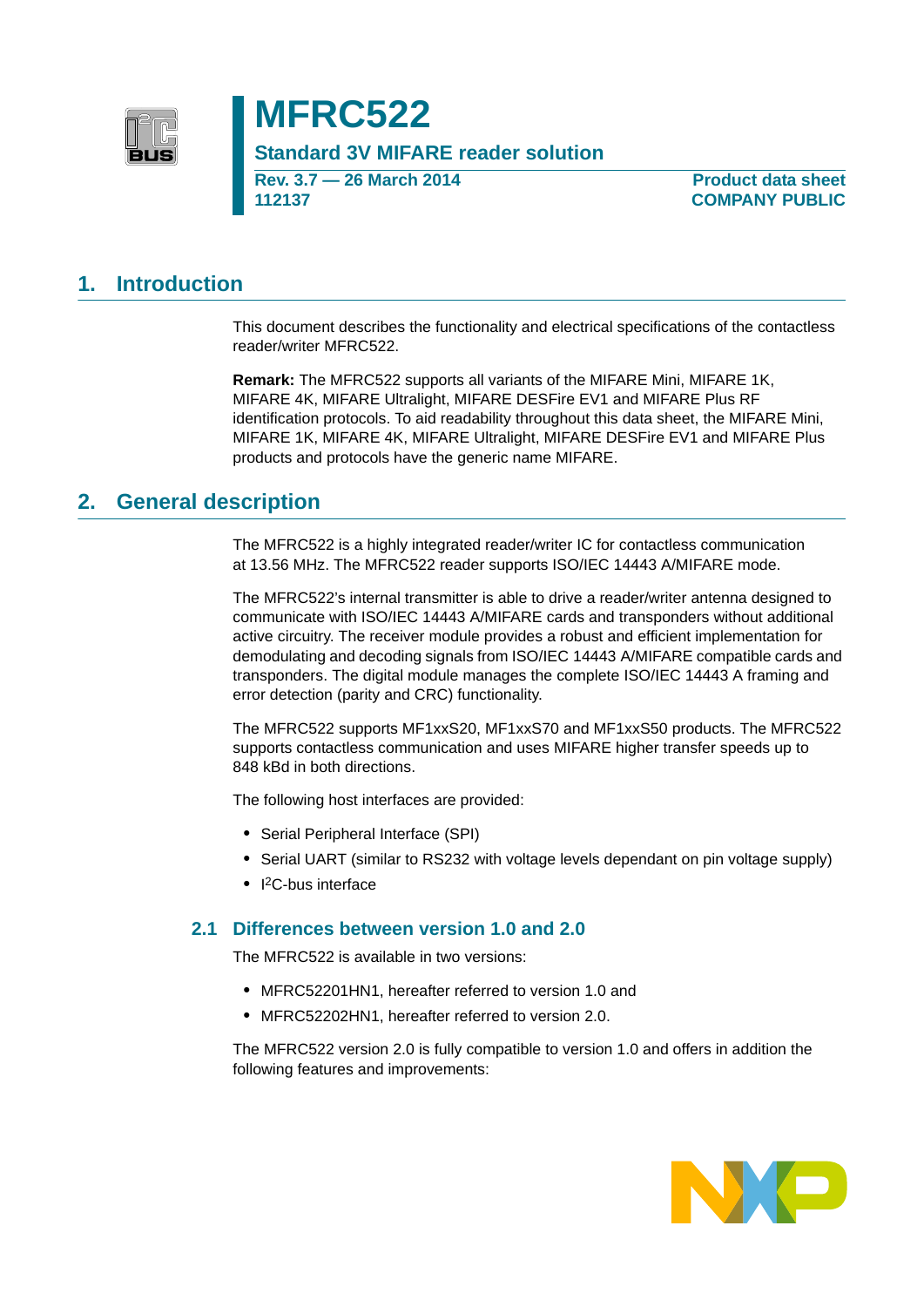#### **Standard 3V MIFARE reader solution**

- **•** Increased stability of the reader IC in rough conditions
- An additional timer prescaler, see [Section 8.5.](#page-29-0)
- **•** A corrected CRC handling when RX Multiple is set to 1

This data sheet version covers both versions of the MFRC522 and describes the differences between the versions if applicable.

### **3. Features and benefits**

- Highly integrated analog circuitry to demodulate and decode responses
- **Buffered output drivers for connecting an antenna with the minimum number of** external components
- Supports ISO/IEC 14443 A/MIFARE
- Typical operating distance in Read/Write mode up to 50 mm depending on the antenna size and tuning
- Supports MF1xxS20, MF1xxS70 and MF1xxS50 encryption in Read/Write mode
- Supports ISO/IEC 14443 A higher transfer speed communication up to 848 kBd
- Supports MFIN/MFOUT
- Additional internal power supply to the smart card IC connected via MFIN/MFOUT
- Supported host interfaces
	- ◆ SPI up to 10 Mbit/s
	- ◆ I<sup>2</sup>C-bus interface up to 400 kBd in Fast mode, up to 3400 kBd in High-speed mode
	- ◆ RS232 Serial UART up to 1228.8 kBd, with voltage levels dependant on pin voltage supply
- **FIFO buffer handles 64 byte send and receive**
- $\blacksquare$  Flexible interrupt modes
- $\blacksquare$  Hard reset with low power function
- **Power-down by software mode**
- **Programmable timer**
- Internal oscillator for connection to 27.12 MHz quartz crystal
- $\blacksquare$  2.5 V to 3.3 V power supply
- CRC coprocessor
- **Programmable I/O pins**
- Internal self-test

## **4. Quick reference data**

#### **Table 1. Quick reference data**

| Symbol                 | <b>Parameter</b>           | <b>Conditions</b>                                                | Min | <b>Typ</b> | <b>Max</b> | <b>Unit</b> |
|------------------------|----------------------------|------------------------------------------------------------------|-----|------------|------------|-------------|
| V <sub>DDA</sub>       | analog supply voltage      | [1][2]<br>$V_{DD(PVDD)} \leq V_{DDA} = V_{DDD} = V_{DD(TVDD)}$ ; | 2.5 | 3.3        | 3.6        | V           |
| V <sub>DDD</sub>       | digital supply voltage     | $V_{SSA} = V_{SSD} = V_{SS(PVSS)} = V_{SS(TVSS)} = 0$ V          | 2.5 | 3.3        | 3.6        | V           |
| V <sub>DD(TVDD)</sub>  | TVDD supply voltage        |                                                                  | 2.5 | 3.3        | 3.6        | V           |
| V <sub>DD</sub> (PVDD) | <b>PVDD</b> supply voltage | [3]                                                              | 1.6 | 1.8        | 3.6        | V           |
| V <sub>DD</sub> (SVDD) | <b>SVDD</b> supply voltage | $V_{SSA} = V_{SSD} = V_{SS(PVSS)} = V_{SS(TVSS)} = 0$ V          | 1.6 | ۔ ا        | 3.6        | $\vee$      |

**Product data sheet COMPANY PUBLIC**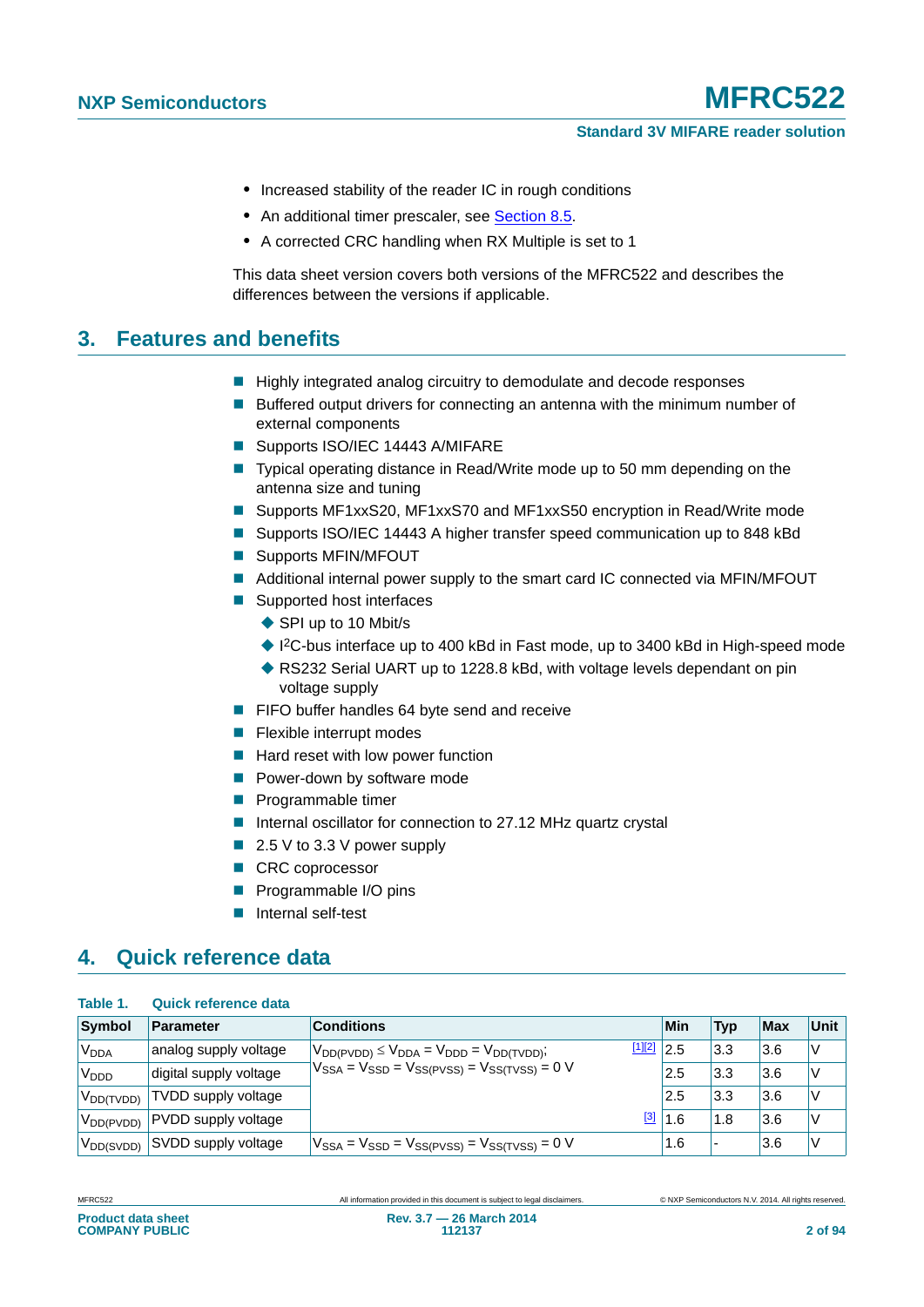#### **Standard 3V MIFARE reader solution**

| Table T.                                  | Quick reference data <i>continued</i> |                                                                                               |           |            |            |            |             |  |  |  |
|-------------------------------------------|---------------------------------------|-----------------------------------------------------------------------------------------------|-----------|------------|------------|------------|-------------|--|--|--|
| <b>Symbol</b>                             | <b>Parameter</b>                      | <b>Conditions</b>                                                                             |           | <b>Min</b> | <b>Typ</b> | <b>Max</b> | Unit        |  |  |  |
| $I_{\text{pd}}$                           | power-down current                    | $V_{DDA} = V_{DDD} = V_{DD(TVDD)} = V_{DD(PVDD)} = 3 V$                                       |           |            |            |            |             |  |  |  |
|                                           |                                       | hard power-down; pin NRSTPD set LOW                                                           | $[4]$     |            |            | 5          | μA          |  |  |  |
|                                           |                                       | soft power-down; RF level detector on                                                         | $[4]$     |            |            | 10         | μA          |  |  |  |
| I <sub>DDD</sub>                          | digital supply current                | pin DVDD; V <sub>DDD</sub> = 3 V                                                              |           |            | 6.5        | 9          | mA          |  |  |  |
| analog supply current<br>I <sub>DDA</sub> |                                       | pin AVDD; $V_{DDA}$ = 3 V, CommandReg register's<br>$RcvOff bit = 0$                          |           |            | 7          | 10         | mA          |  |  |  |
|                                           |                                       | pin AVDD; receiver switched off; $V_{DDA} = 3 V$ ,<br>Command Reg register's RcvOff bit = $1$ |           |            | 3          | 5          | mA          |  |  |  |
| $I_{DD(PVDD)}$                            | PVDD supply current                   | pin PVDD                                                                                      | [5]       |            |            | 40         | mA          |  |  |  |
| $I_{DD(TVDD)}$                            | <b>TVDD</b> supply current            | pin TVDD; continuous wave                                                                     | [6][7][8] |            | 60         | 100        | mA          |  |  |  |
| $\mathsf{T}_{\mathsf{amb}}$               | ambient temperature                   | HVQFN32                                                                                       |           | $-25$      |            | $+85$      | $^{\circ}C$ |  |  |  |

### **Table 1. Quick reference data** *…continued*

[1] Supply voltages below 3 V reduce the performance in, for example, the achievable operating distance.

- [2]  $V_{DDA}$ ,  $V_{DDD}$  and  $V_{DD(TVDD)}$  must always be the same voltage.
- [3]  $V_{DD(PVDD)}$  must always be the same or lower voltage than  $V_{DDD}$ .
- <span id="page-2-0"></span> $[4]$  I<sub>pd</sub> is the total current for all supplies.
- <span id="page-2-1"></span> $[5]$  I<sub>DD(PVDD)</sub> depends on the overall load at the digital pins.
- $[6]$  I<sub>DD(TVDD)</sub> depends on V<sub>DD(TVDD)</sub> and the external circuit connected to pins TX1 and TX2.
- [7] During typical circuit operation, the overall current is below 100 mA.
- <span id="page-2-2"></span>[8] Typical value using a complementary driver configuration and an antenna matched to 40  $\Omega$  between pins TX1 and TX2 at 13.56 MHz.

## **5. Ordering information**

#### **Table 2. Ordering information**

| <b>Type number</b>                 | Package     |                                                                                                                  |                |  |  |  |  |
|------------------------------------|-------------|------------------------------------------------------------------------------------------------------------------|----------------|--|--|--|--|
|                                    | <b>Name</b> | <b>Description</b>                                                                                               | <b>Version</b> |  |  |  |  |
| MFRC52201HN1/TRAYB <mark>11</mark> | HVQFN32     | plastic thermal enhanced very thin quad flat package; no leads;<br>32 terminal; body $5 \times 5 \times 0.85$ mm | SOT617-1       |  |  |  |  |
| MFRC52201HN1/TRAYBM2               | HVQFN32     | plastic thermal enhanced very thin quad flat package; no leads;<br>32 terminal; body $5 \times 5 \times 0.85$ mm | SOT617-1       |  |  |  |  |
| MFRC52202HN1/TRAYB <mark>11</mark> | HVQFN32     | plastic thermal enhanced very thin quad flat package; no leads;<br>32 terminal; body $5 \times 5 \times 0.85$ mm | SOT617-1       |  |  |  |  |
| MFRC52202HN1/TRAYBM2               | HVQFN32     | plastic thermal enhanced very thin quad flat package; no leads;<br>32 terminal; body $5 \times 5 \times 0.85$ mm | SOT617-1       |  |  |  |  |

<span id="page-2-3"></span>[1] Delivered in one tray.

<span id="page-2-4"></span>[2] Delivered in five trays.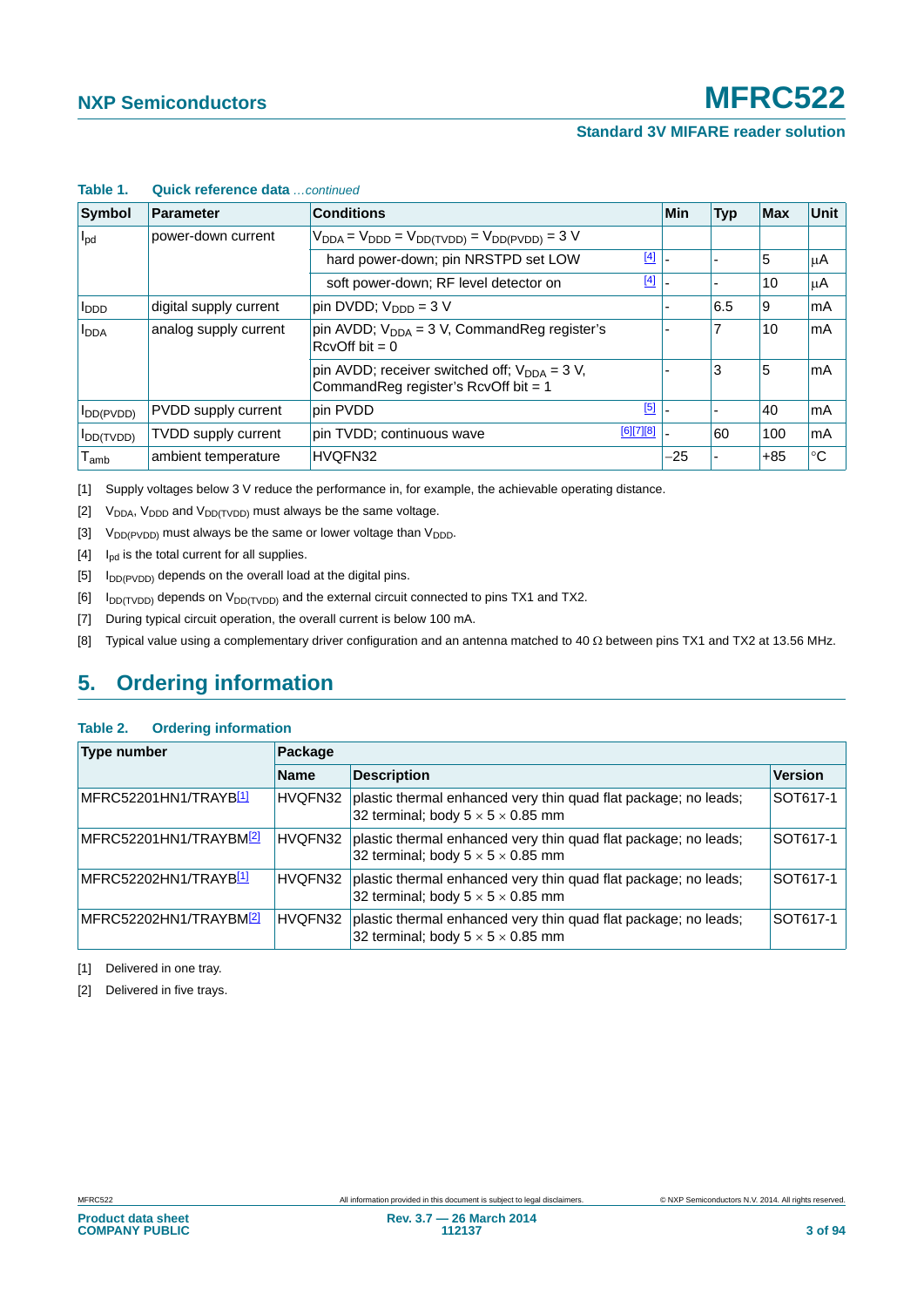### **6. Block diagram**

The analog interface handles the modulation and demodulation of the analog signals.

The contactless UART manages the protocol requirements for the communication protocols in cooperation with the host. The FIFO buffer ensures fast and convenient data transfer to and from the host and the contactless UART and vice versa.

Various host interfaces are implemented to meet different customer requirements.

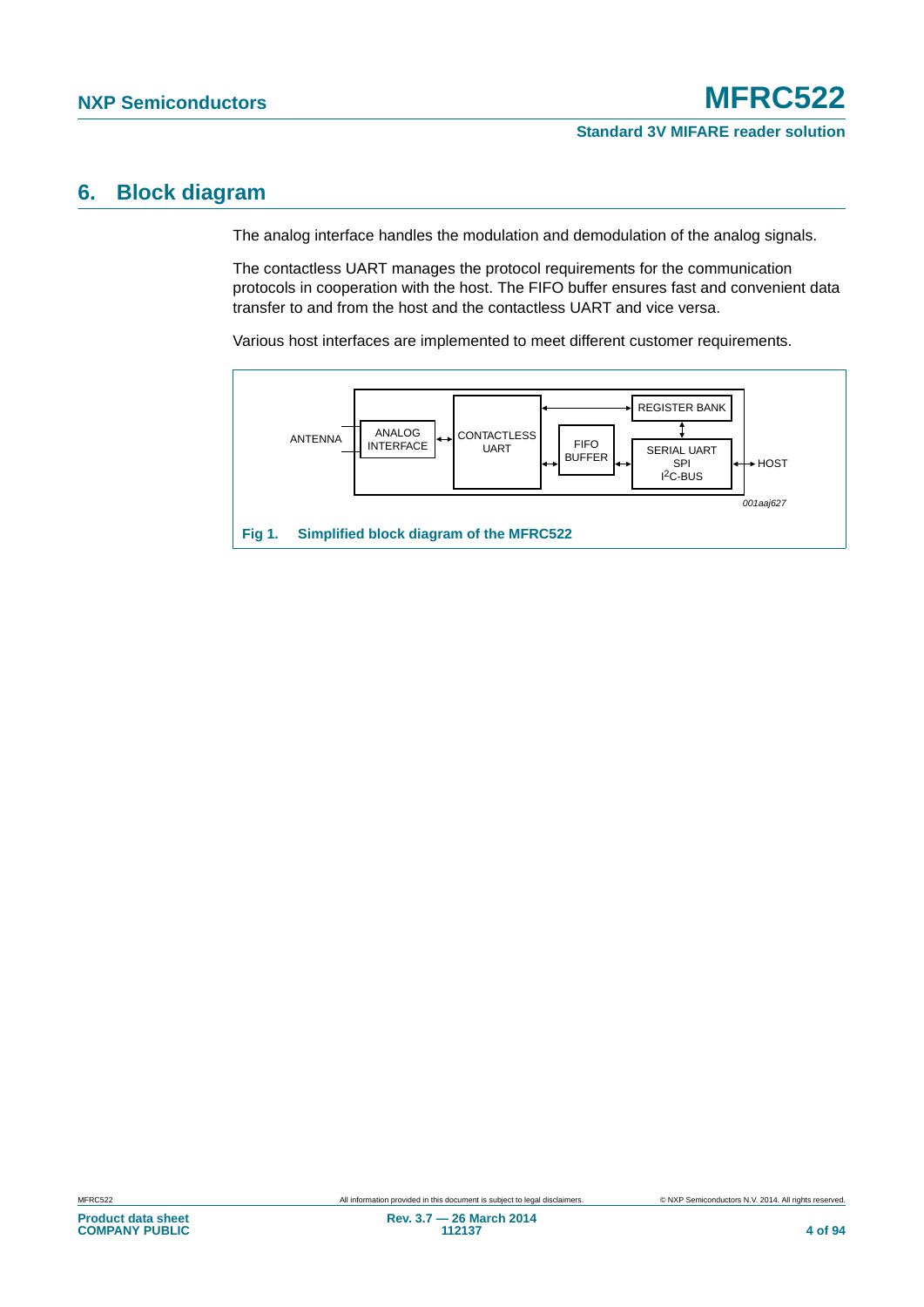#### **Standard 3V MIFARE reader solution**

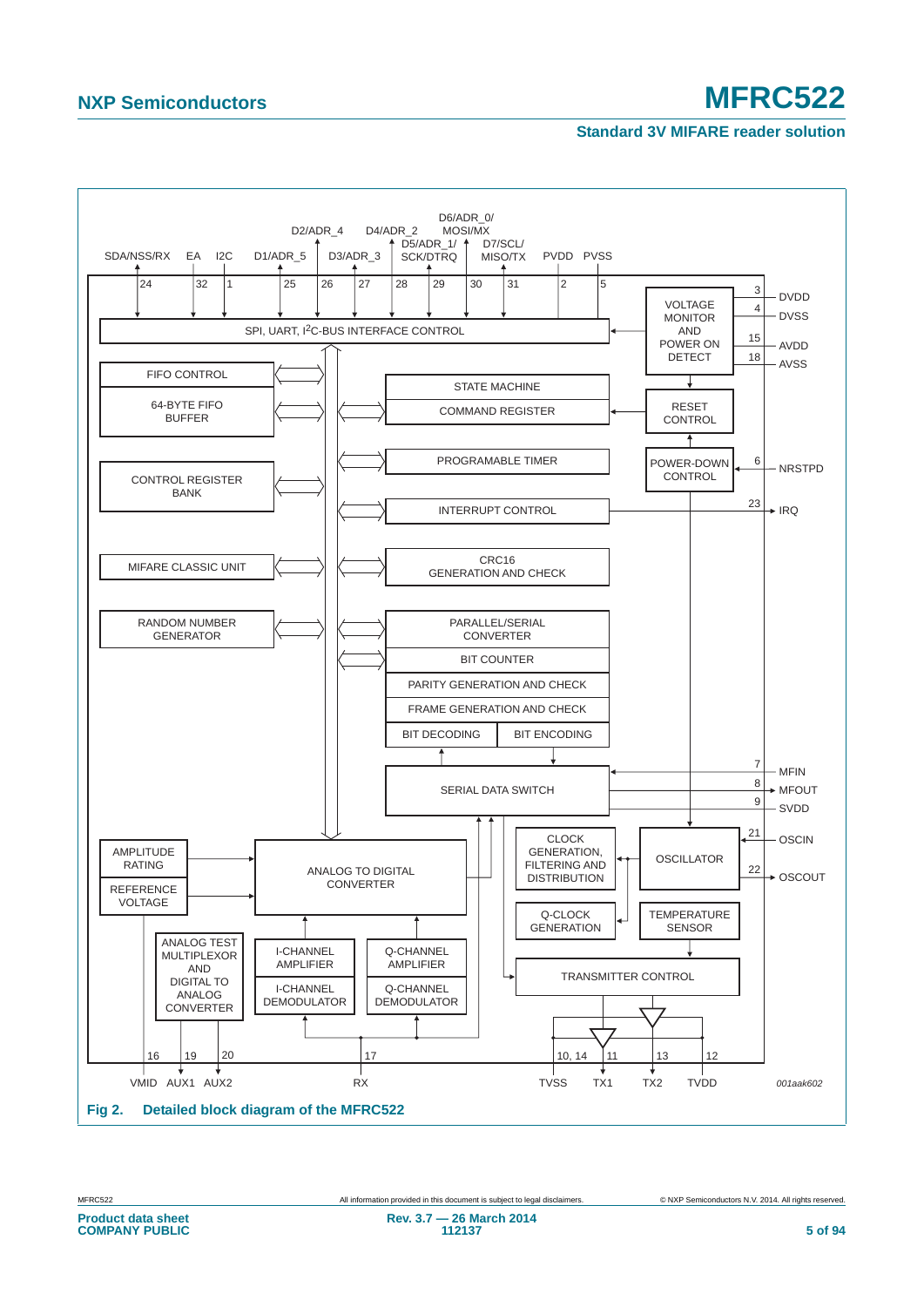#### **Standard 3V MIFARE reader solution**

## **7. Pinning information**



### **7.1 Pin description**

#### **Table 3. Pin description**

| Pin             | <b>Symbol</b> | Type <sup>[1]</sup> | <b>Description</b>                                                                                                                                               |
|-----------------|---------------|---------------------|------------------------------------------------------------------------------------------------------------------------------------------------------------------|
| 1               | 12C           |                     | $12C$ -bus enable input $\sqrt{2}$                                                                                                                               |
| $ 2\rangle$     | <b>PVDD</b>   | P                   | pin power supply                                                                                                                                                 |
| 3               | <b>DVDD</b>   | P                   | digital power supply                                                                                                                                             |
| $\vert 4 \vert$ | <b>DVSS</b>   | G                   | digital ground <sup>[3]</sup>                                                                                                                                    |
| 5               | <b>PVSS</b>   | G                   | pin power supply ground                                                                                                                                          |
| <b>6</b>        | <b>NRSTPD</b> |                     | reset and power-down input:                                                                                                                                      |
|                 |               |                     | power-down: enabled when LOW; internal current sinks are switched off, the oscillator<br>is inhibited and the input pins are disconnected from the outside world |
|                 |               |                     | reset: enabled by a positive edge                                                                                                                                |
| $\overline{7}$  | <b>MFIN</b>   |                     | MIFARE signal input                                                                                                                                              |
| 8               | <b>MFOUT</b>  | O                   | MIFARE signal output                                                                                                                                             |
| Ι9              | <b>SVDD</b>   | P                   | MFIN and MFOUT pin power supply                                                                                                                                  |
| 10              | <b>TVSS</b>   | G                   | transmitter output stage 1 ground                                                                                                                                |
| 11              | TX1           | O                   | transmitter 1 modulated 13.56 MHz energy carrier output                                                                                                          |
| 12              | TVDD          | P                   | transmitter power supply: supplies the output stage of transmitters 1 and 2                                                                                      |
| 13              | TX2           | O                   | transmitter 2 modulated 13.56 MHz energy carrier output                                                                                                          |
| 14              | TVSS          | G                   | transmitter output stage 2 ground                                                                                                                                |
| 15              | <b>AVDD</b>   | P                   | analog power supply                                                                                                                                              |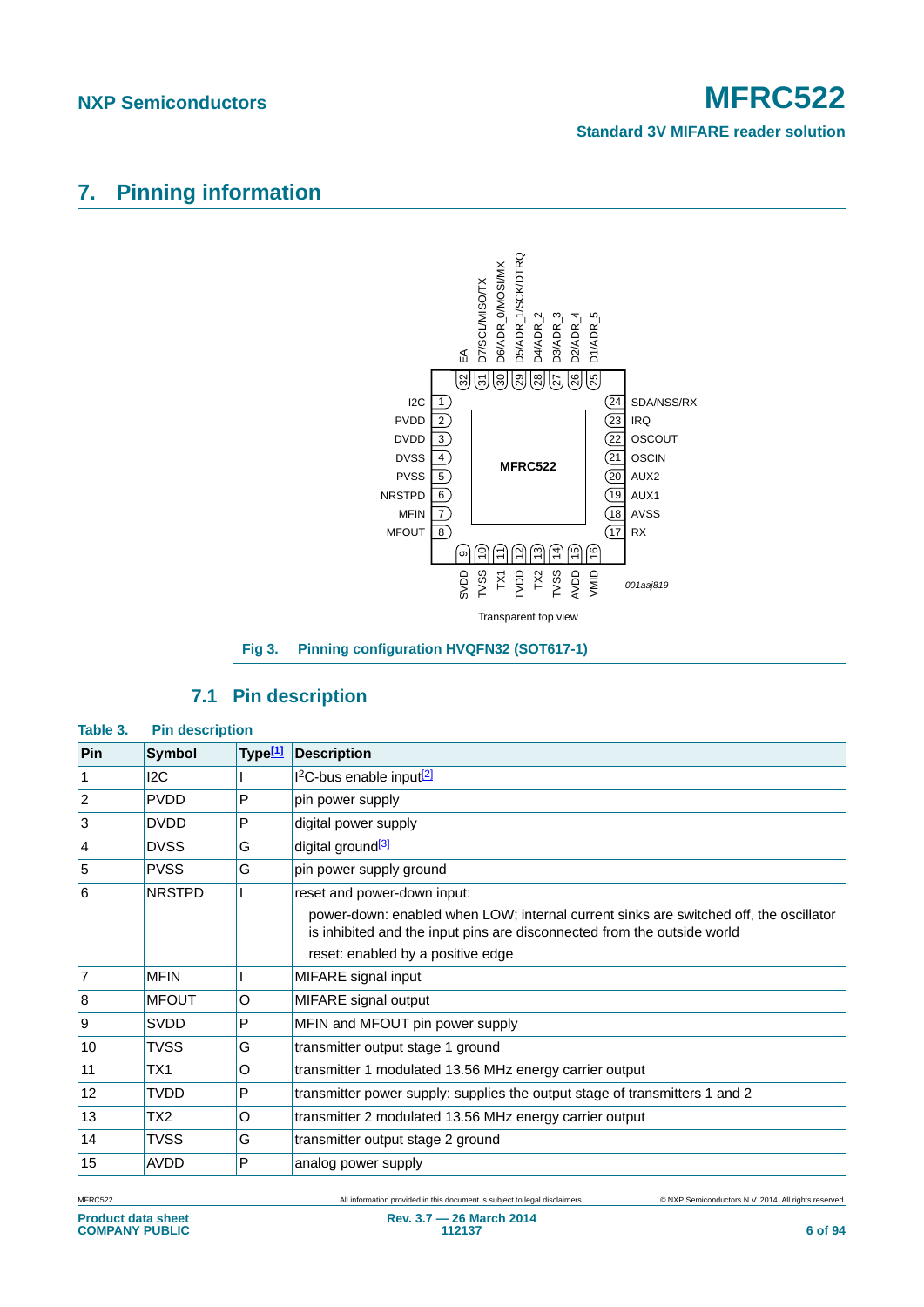**Standard 3V MIFARE reader solution**

| Table 3. | Pin description continued |                     |                                                                                                                                   |
|----------|---------------------------|---------------------|-----------------------------------------------------------------------------------------------------------------------------------|
| Pin      | <b>Symbol</b>             | Type <sup>[1]</sup> | <b>Description</b>                                                                                                                |
| 16       | <b>VMID</b>               | P                   | internal reference voltage                                                                                                        |
| 17       | <b>RX</b>                 | L                   | RF signal input                                                                                                                   |
| 18       | <b>AVSS</b>               | G                   | analog ground                                                                                                                     |
| 19       | AUX1                      | O                   | auxiliary outputs for test purposes                                                                                               |
| 20       | AUX2                      | O                   | auxiliary outputs for test purposes                                                                                               |
| 21       | <b>OSCIN</b>              | L                   | crystal oscillator inverting amplifier input; also the input for an externally generated clock<br>$(f_{clk} = 27.12 \text{ MHz})$ |
| 22       | <b>OSCOUT</b>             | O                   | crystal oscillator inverting amplifier output                                                                                     |
| 23       | <b>IRQ</b>                | O                   | interrupt request output: indicates an interrupt event                                                                            |
| 24       | <b>SDA</b>                | 1/O                 | I <sup>2</sup> C-bus serial data line input/output <sup>[2]</sup>                                                                 |
|          | <b>NSS</b>                |                     | SPI signal input <sup>[2]</sup>                                                                                                   |
|          | RX                        | I                   | UART address input <sup>[2]</sup>                                                                                                 |
| 25       | D <sub>1</sub>            | 1/O                 | test port[2]                                                                                                                      |
|          | ADR 5                     | I/O                 | I <sup>2</sup> C-bus address 5 input <sup>[2]</sup>                                                                               |
| 26       | D <sub>2</sub>            | 1/O                 | test port                                                                                                                         |
|          | ADR_4                     |                     | I <sup>2</sup> C-bus address 4 input <sup>[2]</sup>                                                                               |
| 27       | D <sub>3</sub>            | I/O                 | test port                                                                                                                         |
|          | ADR_3                     | L                   | I <sup>2</sup> C-bus address 3 input <sup>[2]</sup>                                                                               |
| 28       | D <sub>4</sub>            | I/O                 | test port                                                                                                                         |
|          | ADR <sub>2</sub>          | г                   | I <sup>2</sup> C-bus address 2 input <sup>[2]</sup>                                                                               |
| 29       | D <sub>5</sub>            | I/O                 | test port                                                                                                                         |
|          | ADR_1                     |                     | I <sup>2</sup> C-bus address 1 input <sup>[2]</sup>                                                                               |
|          | <b>SCK</b>                | L                   | SPI serial clock input <sup>[2]</sup>                                                                                             |
|          | <b>DTRQ</b>               | O                   | UART request to send output to microcontroller <sup>[2]</sup>                                                                     |
| 30       | D <sub>6</sub>            | 1/O                 | test port                                                                                                                         |
|          | ADR_0                     | L                   | I <sup>2</sup> C-bus address 0 input <sup>[2]</sup>                                                                               |
|          | <b>MOSI</b>               | 1/O                 | SPI master out, slave in <sup>[2]</sup>                                                                                           |
|          | МX                        | $\mathsf O$         | UART output to microcontroller <sup>[2]</sup>                                                                                     |
| 31       | D7                        | 1/O                 | test port                                                                                                                         |
|          | SCL                       | 1/O                 | I <sup>2</sup> C-bus clock input/output <sup>[2]</sup>                                                                            |
|          | <b>MISO</b>               | I/O                 | SPI master in, slave out <sup>[2]</sup>                                                                                           |
|          | ТX                        | O                   | UART data output to microcontroller <sup>[2]</sup>                                                                                |
| 32       | EA                        | L                   | external address input for coding I <sup>2</sup> C-bus address <sup>[2]</sup>                                                     |

<span id="page-6-0"></span>[1] Pin types:  $I = Input$ ,  $O = Output$ ,  $I/O = Input/Output$ ,  $P = Power$  and  $G = Ground$ .

<span id="page-6-1"></span>[2] The pin functionality of these pins is explained in **Section 8.1** "Digital interfaces".

<span id="page-6-2"></span>[3] Connection of heatsink pad on package bottom side is not necessary. Optional connection to pin DVSS is possible.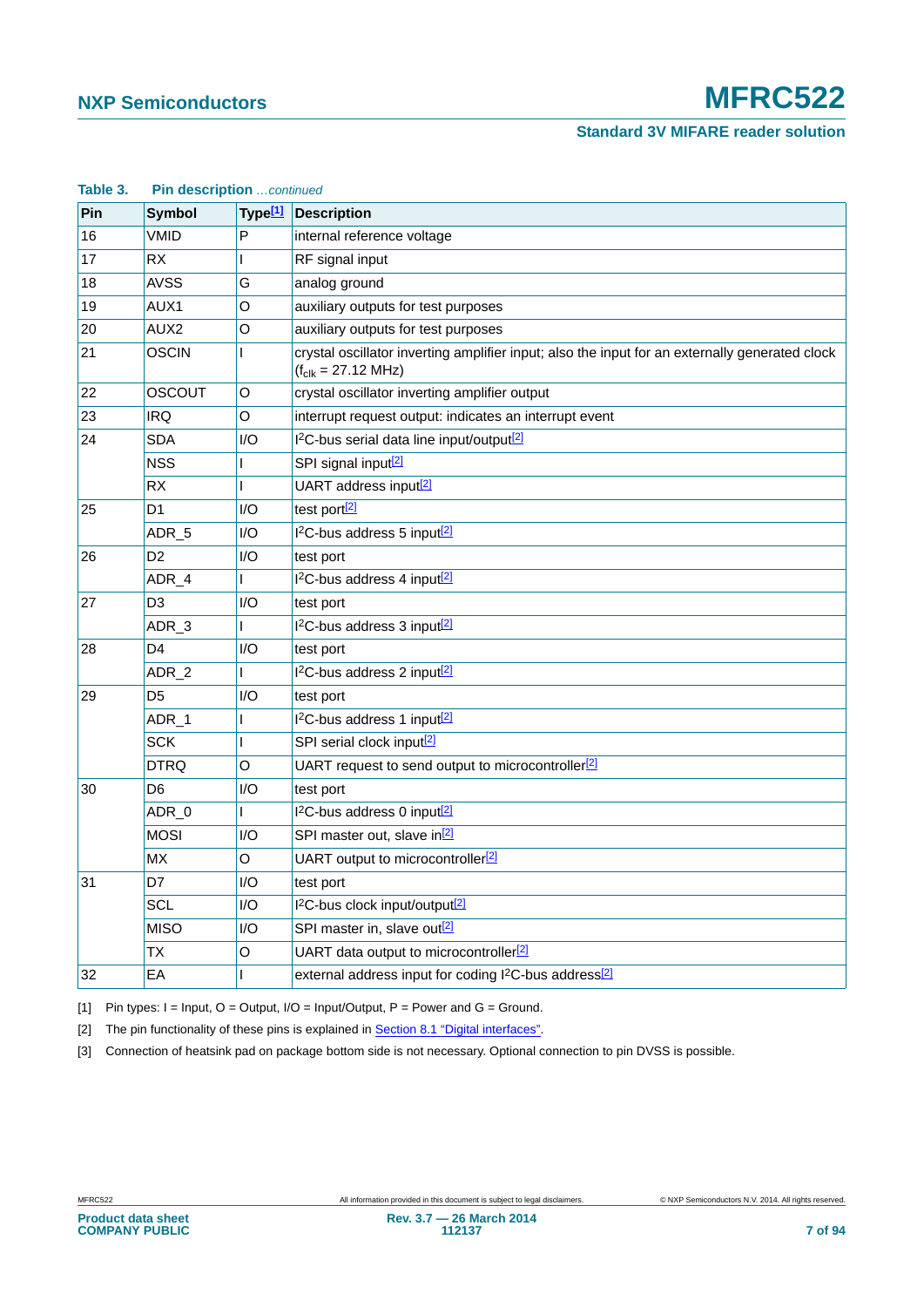### **8. Functional description**

The MFRC522 transmission module supports the Read/Write mode for ISO/IEC 14443 A/MIFARE using various transfer speeds and modulation protocols.



The physical level communication is shown in [Figure 5](#page-7-0).



<span id="page-7-0"></span>**Fig 5. ISO/IEC 14443 A/MIFARE Read/Write mode communication diagram**

The physical parameters are described in [Table 4](#page-7-1).

#### <span id="page-7-1"></span>**Table 4. Communication overview for ISO/IEC 14443 A/MIFARE reader/writer**

| Communication                                               | <b>Signal type</b>        | <b>Transfer speed</b>         |                               |                               |                               |  |  |  |
|-------------------------------------------------------------|---------------------------|-------------------------------|-------------------------------|-------------------------------|-------------------------------|--|--|--|
| direction                                                   |                           | 106 kBd                       | 212 kBd                       | 424 kBd                       | 848 kBd                       |  |  |  |
| Reader to card (send<br>data from the<br>MFRC522 to a card) | reader side<br>modulation | 100 % ASK                     | 100 % ASK                     | 100 % ASK                     | 100 % ASK                     |  |  |  |
|                                                             | bit encoding              | modified Miller<br>encoding   | modified Miller<br>encoding   | modified Miller<br>encoding   | modified Miller<br>encoding   |  |  |  |
|                                                             | bit length                | 128 (13.56 μs)                | 64 (13.56 us)                 | 32 (13.56 us)                 | $16(13.56 \,\mu s)$           |  |  |  |
| Card to reader<br>(MFRC522 receives                         | card side<br>modulation   | subcarrier load<br>modulation | subcarrier load<br>modulation | subcarrier load<br>modulation | subcarrier load<br>modulation |  |  |  |
| data from a card)                                           | subcarrier<br>frequency   | 13.56 MHz / 16                | 13.56 MHz / 16                | 13.56 MHz / 16                | 13.56 MHz / 16                |  |  |  |
|                                                             | bit encoding              | Manchester<br>encoding        | <b>BPSK</b>                   | <b>BPSK</b>                   | <b>BPSK</b>                   |  |  |  |

The MFRC522's contactless UART and dedicated external host must manage the complete ISO/IEC 14443 A/MIFARE protocol. [Figure 6](#page-8-1) shows the data coding and framing according to ISO/IEC 14443 A/MIFARE.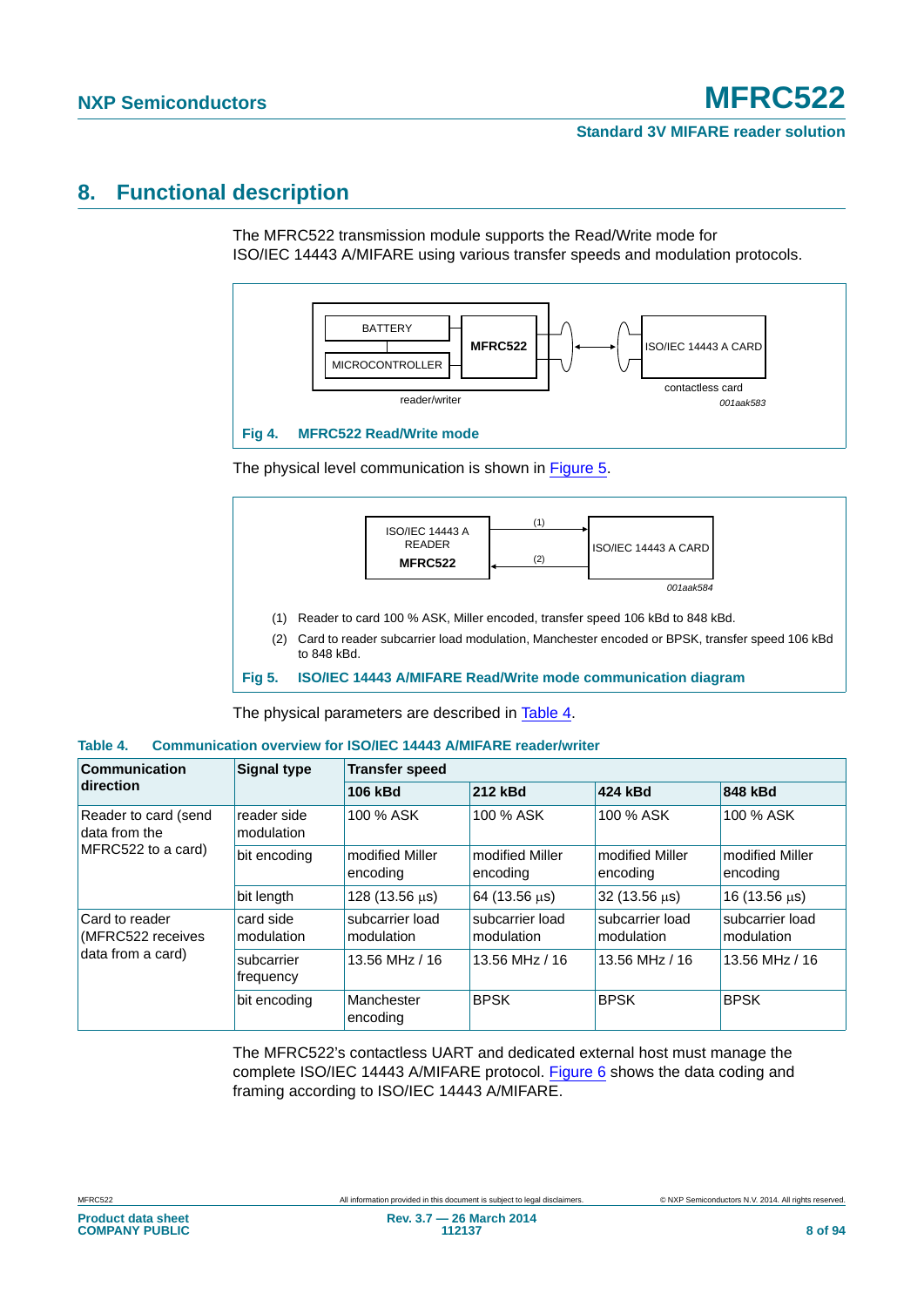#### **Standard 3V MIFARE reader solution**



<span id="page-8-1"></span>The internal CRC coprocessor calculates the CRC value based on ISO/IEC 14443 A part 3 and handles parity generation internally according to the transfer speed. Automatic parity generation can be switched off using the MfRxReg register's ParityDisable bit.

### **8.1 Digital interfaces**

#### <span id="page-8-0"></span>**8.1.1 Automatic microcontroller interface detection**

The MFRC522 supports direct interfacing of hosts using SPI, I<sup>2</sup>C-bus or serial UART interfaces. The MFRC522 resets its interface and checks the current host interface type automatically after performing a power-on or hard reset. The MFRC522 identifies the host interface by sensing the logic levels on the control pins after the reset phase. This is done using a combination of fixed pin connections. [Table 5](#page-8-2) shows the different connection configurations.

| Pin            | Interface type           |                     |                   |  |  |  |  |  |
|----------------|--------------------------|---------------------|-------------------|--|--|--|--|--|
|                | <b>UART</b> (input)      | <b>SPI (output)</b> | $I2C-bus (I/O)$   |  |  |  |  |  |
| <b>SDA</b>     | <b>RX</b>                | <b>NSS</b>          | <b>SDA</b>        |  |  |  |  |  |
| 12C            | 0                        | $\mathbf 0$         |                   |  |  |  |  |  |
| EA             | 0                        | 1                   | EA                |  |  |  |  |  |
| D7             | <b>TX</b>                | <b>MISO</b>         | <b>SCL</b>        |  |  |  |  |  |
| D <sub>6</sub> | <b>MX</b>                | <b>MOSI</b>         | ADR_0             |  |  |  |  |  |
| D <sub>5</sub> | <b>DTRQ</b>              | <b>SCK</b>          | ADR <sub>_1</sub> |  |  |  |  |  |
| D <sub>4</sub> | $\overline{\phantom{a}}$ |                     | ADR 2             |  |  |  |  |  |
| D <sub>3</sub> | $\overline{\phantom{0}}$ |                     | ADR <sub>3</sub>  |  |  |  |  |  |
| D <sub>2</sub> | $\overline{\phantom{0}}$ | ٠                   | ADR <sub>4</sub>  |  |  |  |  |  |
| D <sub>1</sub> |                          |                     | ADR <sub>5</sub>  |  |  |  |  |  |

#### <span id="page-8-2"></span>**Table 5. Connection protocol for detecting different interface types**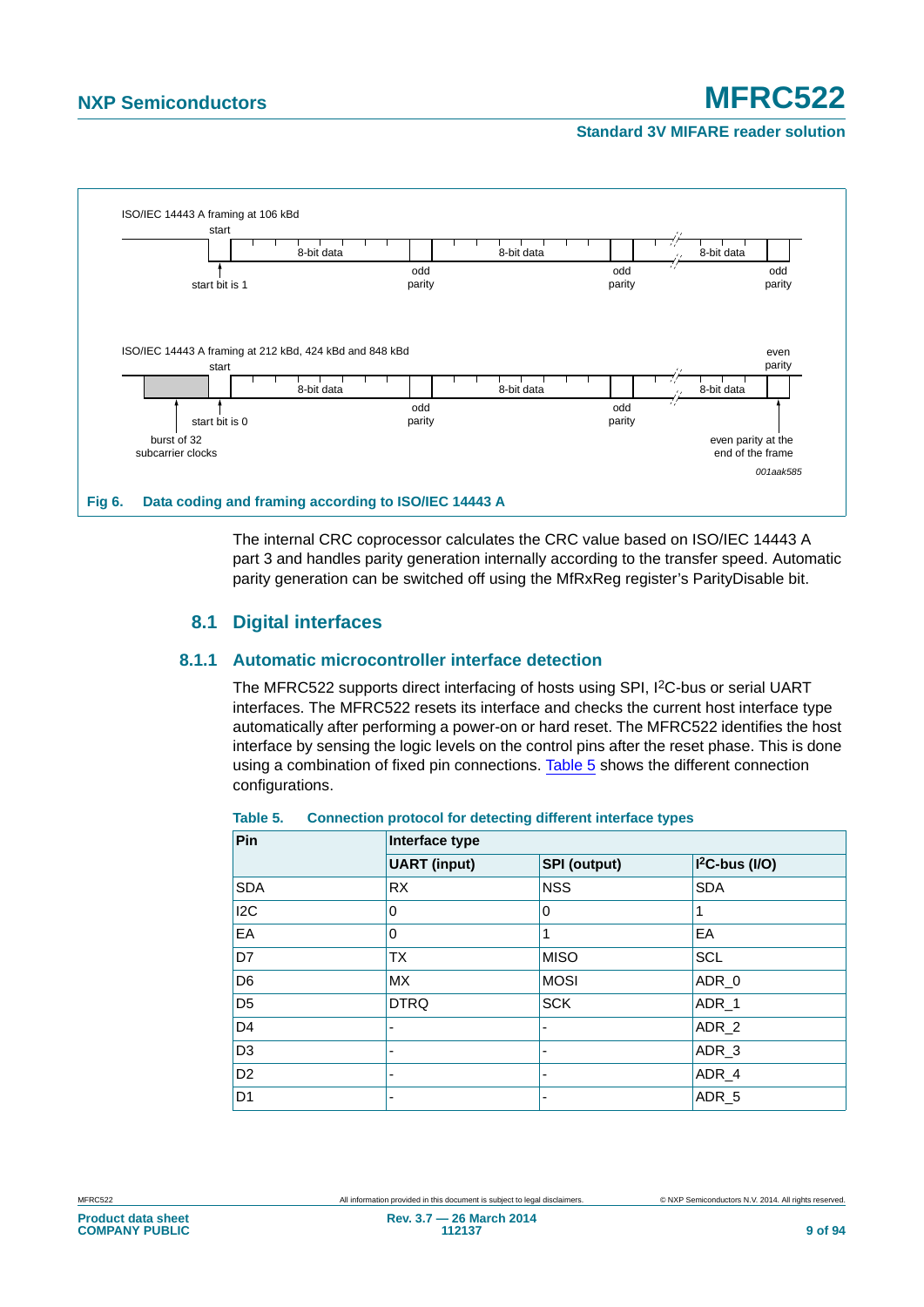#### **8.1.2 Serial Peripheral Interface**

A serial peripheral interface (SPI compatible) is supported to enable high-speed communication to the host. The interface can handle data speeds up to 10 Mbit/s. When communicating with a host, the MFRC522 acts as a slave, receiving data from the external host for register settings, sending and receiving data relevant for RF interface communication.

An interface compatible with SPI enables high-speed serial communication between the MFRC522 and a microcontroller. The implemented interface is in accordance with the SPI standard.



The timing specification is given in [Section 14.1 on page 77.](#page-76-2)

The MFRC522 acts as a slave during SPI communication. The SPI clock signal SCK must be generated by the master. Data communication from the master to the slave uses the MOSI line. The MISO line is used to send data from the MFRC522 to the master.

Data bytes on both MOSI and MISO lines are sent with the MSB first. Data on both MOSI and MISO lines must be stable on the rising edge of the clock and can be changed on the falling edge. Data is provided by the MFRC522 on the falling clock edge and is stable during the rising clock edge.

#### **8.1.2.1 SPI read data**

Reading data using SPI requires the byte order shown in [Table 6](#page-9-0) to be used. It is possible to read out up to n-data bytes.

The first byte sent defines both the mode and the address.

| Line        | <b>Byte 0</b> | <b>Byte 1</b> | <b>Byte 2</b> | To       | <b>Byte</b> n | Byte $n + 1$        |
|-------------|---------------|---------------|---------------|----------|---------------|---------------------|
| <b>MOSI</b> | address 0     | laddress 1    | address 2     | $\cdots$ | address n     | 00                  |
| <b>MISO</b> | $X^{[1]}$     | data 0        | data 1        |          | ∃data n – 1   | <sup>∣</sup> data n |

#### <span id="page-9-0"></span>**Table 6. MOSI and MISO byte order**

<span id="page-9-1"></span> $[11 \t X = Do$  not care.

**Remark:** The MSB must be sent first.

**Product data sheet COMPANY PUBLIC**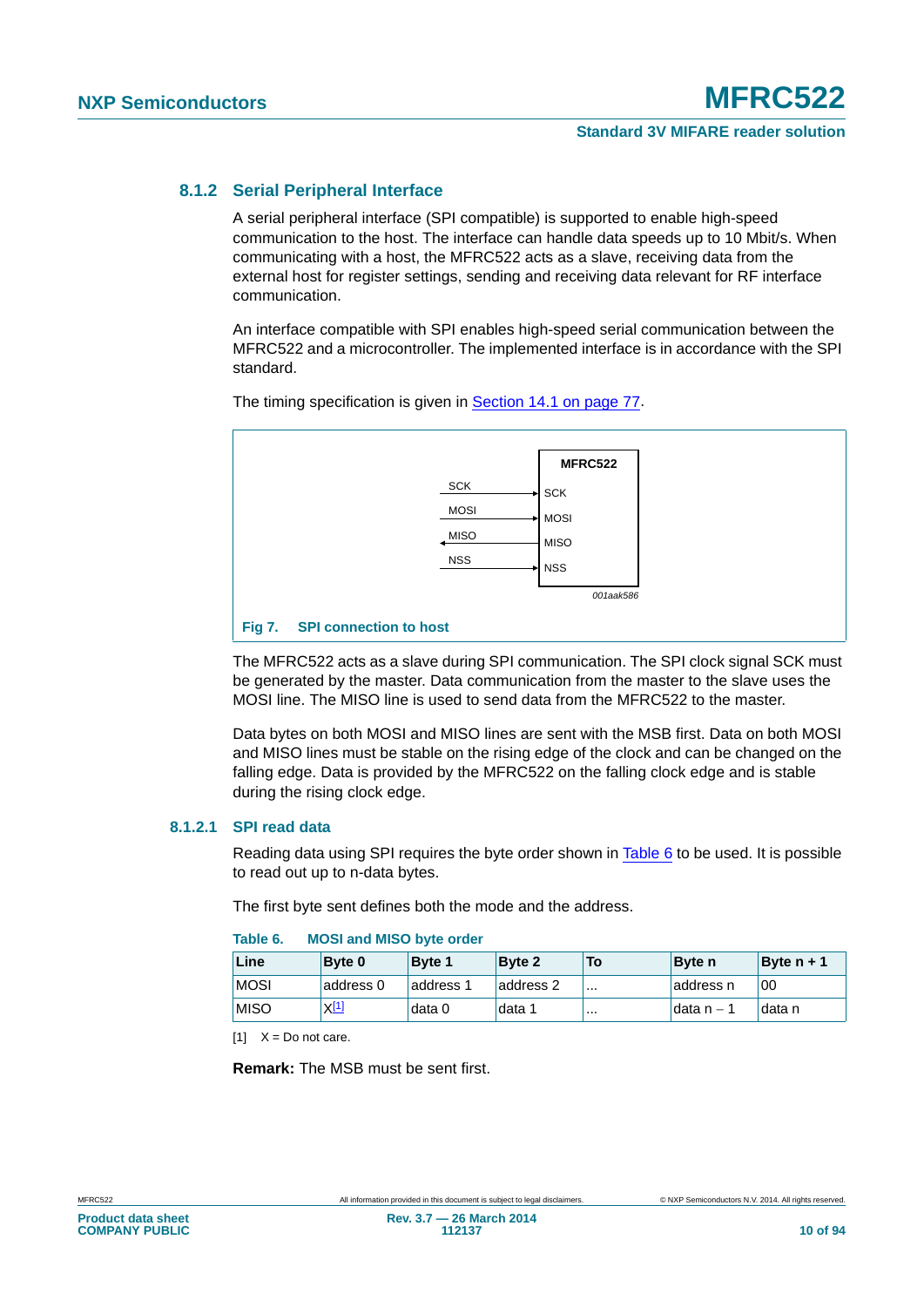#### **8.1.2.2 SPI write data**

To write data to the MFRC522 using SPI requires the byte order shown in [Table 7.](#page-10-0) It is possible to write up to n data bytes by only sending one address byte.

The first send byte defines both the mode and the address byte.

<span id="page-10-0"></span>

| Table 7. |  |  | <b>MOSI and MISO byte order</b> |  |  |
|----------|--|--|---------------------------------|--|--|
|----------|--|--|---------------------------------|--|--|

| Line         | <b>Byte 0</b> | Byte 1           | Byte 2    | To | <b>Byte</b> n | Byte $n + 1$ |
|--------------|---------------|------------------|-----------|----|---------------|--------------|
| <b>MOSI</b>  | address 0     | data 0           | data 1    |    | ldata n – 1   | data n       |
| <b>IMISO</b> | $X^{[1]}$     | X <sup>[1]</sup> | $X^{[1]}$ |    | $X^{[1]}$     | $X^{[1]}$    |

<span id="page-10-1"></span> $[1]$   $X = Do$  not care.

**Remark:** The MSB must be sent first.

#### **8.1.2.3 SPI address byte**

The address byte must meet the following format.

The MSB of the first byte defines the mode used. To read data from the MFRC522 the MSB is set to logic 1. To write data to the MFRC522 the MSB must be set to logic 0. Bits 6 to 1 define the address and the LSB is set to logic 0.

#### **Table 8. Address byte 0 register; address MOSI**

| $'7$ (MSB)  | 16      | ю | -2<br><b>N</b> |  | $ 0$ (LSB) |
|-------------|---------|---|----------------|--|------------|
| $1 = read$  | address |   |                |  | U          |
| $0 = write$ |         |   |                |  |            |

#### **8.1.3 UART interface**

#### **8.1.3.1 Connection to a host**



**Remark:** Signals DTRQ and MX can be disabled by clearing TestPinEnReg register's RS232LineEn bit.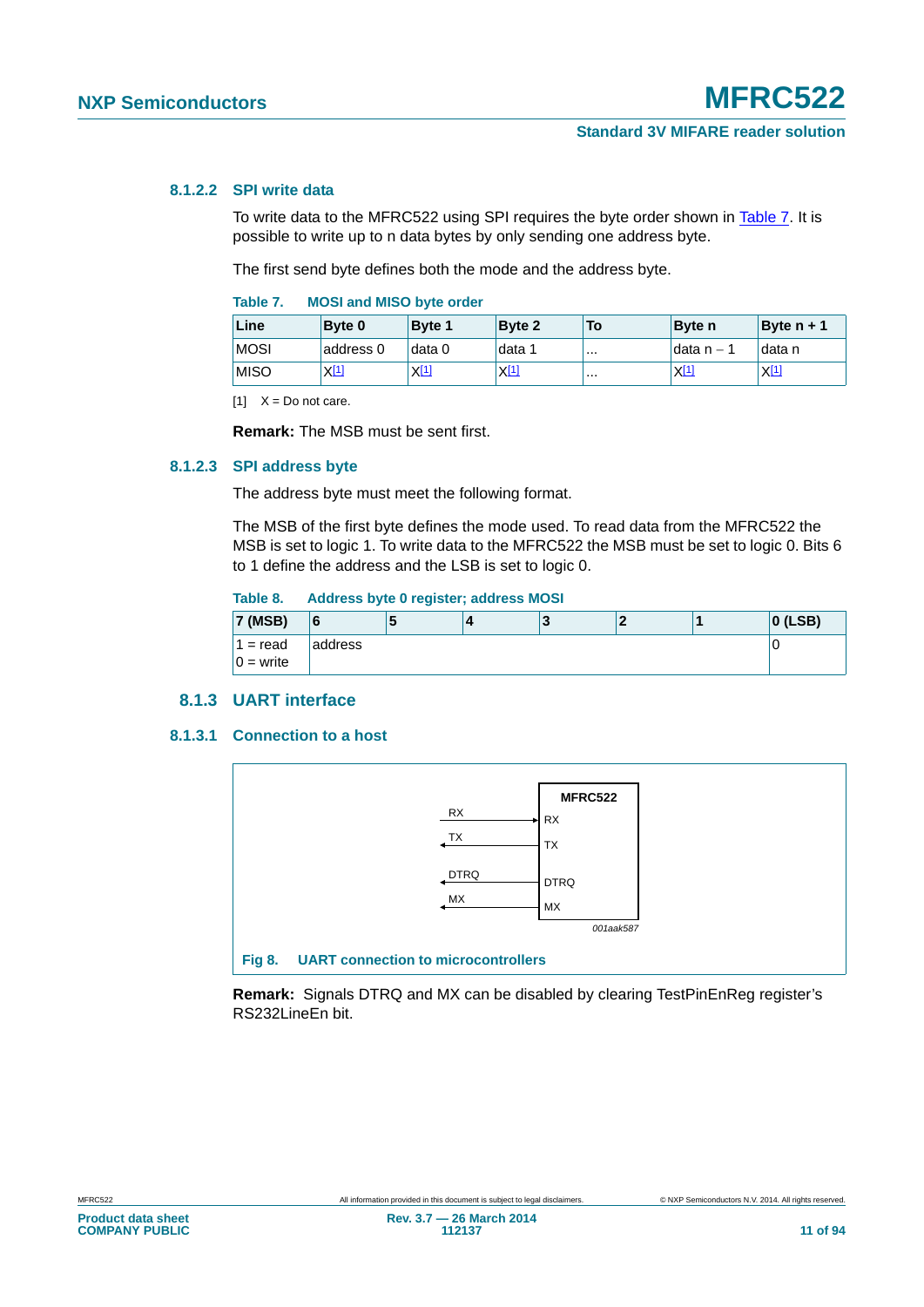### **8.1.3.2 Selectable UART transfer speeds**

The internal UART interface is compatible with an RS232 serial interface.

The default transfer speed is 9.6 kBd. To change the transfer speed, the host controller must write a value for the new transfer speed to the SerialSpeedReg register. Bits BR\_T0[2:0] and BR\_T1[4:0] define the factors for setting the transfer speed in the SerialSpeedReg register.

The BR\_T0[2:0] and BR\_T1[4:0] settings are described in [Table 9.](#page-11-0) Examples of different transfer speeds and the relevant register settings are given in [Table 10.](#page-11-1)

| .            |       |       |       |                                                                        |       |       |       |       |  |  |  |
|--------------|-------|-------|-------|------------------------------------------------------------------------|-------|-------|-------|-------|--|--|--|
| BR Tn        | Bit 0 | Bit 1 | Bit 2 | Bit 3                                                                  | Bit 4 | Bit 5 | Bit 6 | Bit 7 |  |  |  |
| BR T0 factor |       |       |       | 4                                                                      |       | 16    | 32    | 64    |  |  |  |
| BR T1 range  |       |       |       | 1 to 32 33 to 64 33 to 64 33 to 64 33 to 64 33 to 64 33 to 64 33 to 64 |       |       |       |       |  |  |  |

#### <span id="page-11-0"></span>**Table 9. BR\_T0 and BR\_T1 settings**

#### <span id="page-11-1"></span>**Table 10. Selectable UART transfer speeds**

| <b>Transfer speed (kBd)</b> | SerialSpeedReg value      |                    | <b>Transfer speed accuracy</b> |
|-----------------------------|---------------------------|--------------------|--------------------------------|
|                             | <b>Decimal</b>            | <b>Hexadecimal</b> | $(\%)^{[1]}$                   |
| 7.2                         | 250                       | <b>FAh</b>         | $-0.25$                        |
| 9.6                         | <b>EBh</b><br>235<br>0.32 |                    |                                |
| 14.4                        | 218                       | <b>DAh</b>         | $-0.25$                        |
| 19.2                        | 203                       | <b>CBh</b>         | 0.32                           |
| 38.4                        | 171                       | <b>ABh</b>         | 0.32                           |
| 57.6                        | 154                       | 9Ah                | $-0.25$                        |
| 115.2                       | 122                       | 7Ah                | $-0.25$                        |
| 128                         | 116                       | 74h                | $-0.06$                        |
| 230.4                       | 90                        | 5Ah                | $-0.25$                        |
| 460.8                       | 58                        | 3Ah                | $-0.25$                        |
| 921.6                       | 28                        | 1Ch                | 1.45                           |
| 1228.8                      | 21                        | 15h                | 0.32                           |

<span id="page-11-2"></span>[1] The resulting transfer speed error is less than 1.5 % for all described transfer speeds.

The selectable transfer speeds shown in [Table 10](#page-11-1) are calculated according to the following equations:

If BR  $TO[2:0] = 0$ :

$$
transfer\ speed = \frac{27.12 \times 10^6}{(BR\_T0 + 1)}\tag{1}
$$

If  $BR_T0[2:0] > 0$ :

$$
transfer\ speed = \left(\frac{27.12 \times 10^6}{\frac{(BR\_T1 + 33)}{2^{(BR\_T0 - 1)}}}\right)
$$
\n(2)

**Remark:** Transfer speeds above 1228.8 kBd are not supported.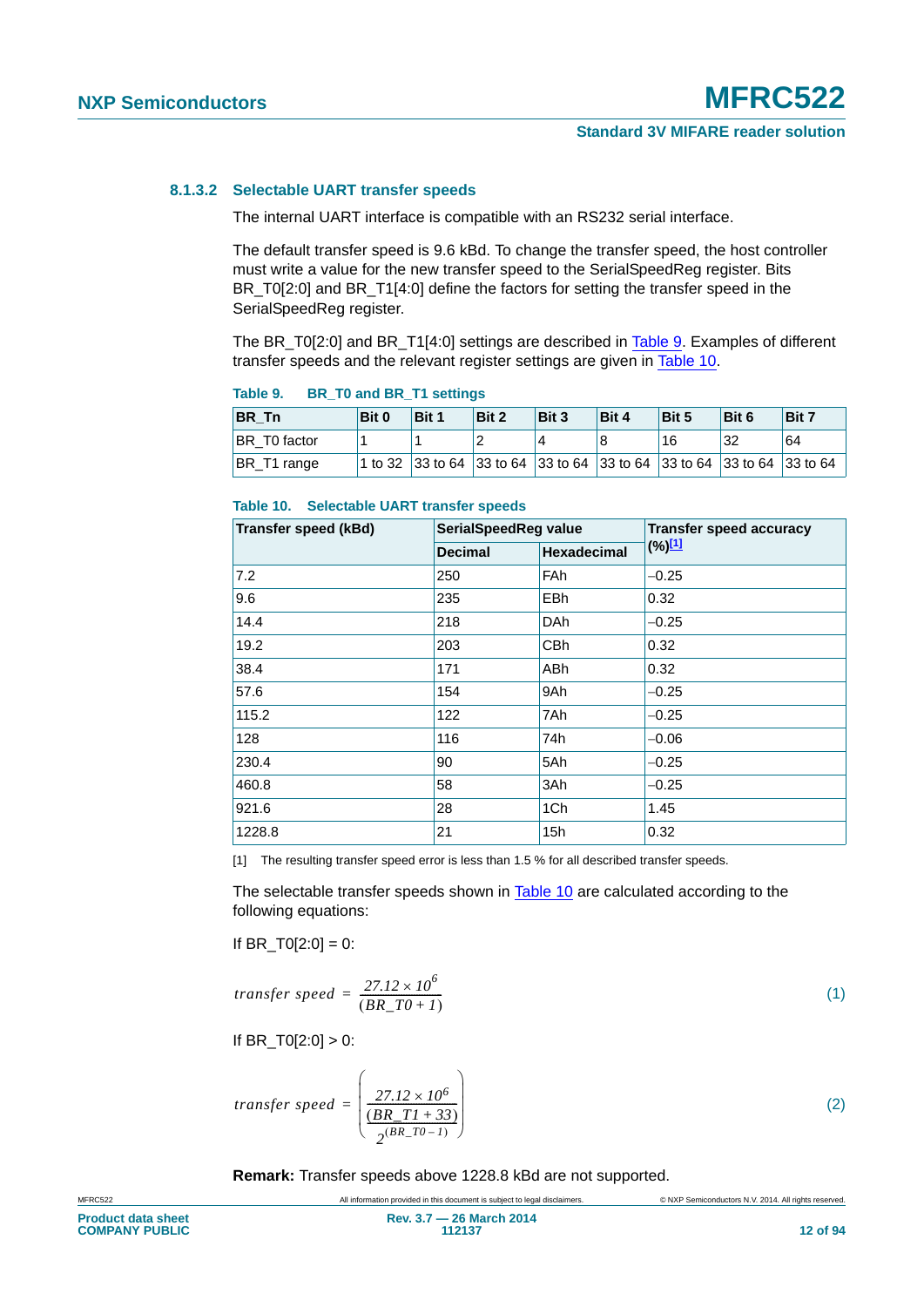#### **8.1.3.3 UART framing**

#### **Table 11. UART framing**

| <b>Bit</b> | Length | <b>Value</b> |
|------------|--------|--------------|
| Start      | 1-bit  | U            |
| Data       | 8 bits | data         |
| Stop       | 1-bit  |              |

**Remark:** The LSB for data and address bytes must be sent first. No parity bit is used during transmission.

**Read data:** To read data using the UART interface, the flow shown in [Table 12](#page-12-0) must be used. The first byte sent defines both the mode and the address.

#### <span id="page-12-0"></span>**Table 12. Read data byte order**

| Pin                 | <b>Byte 0</b> | Byte 1                   |
|---------------------|---------------|--------------------------|
| $\vert$ RX (pin 24) | address       | $\overline{\phantom{0}}$ |
| $\vert$ TX (pin 31) |               | ⊺data 0                  |



**Write data:** To write data to the MFRC522 using the UART interface, the structure shown in [Table 13](#page-13-0) must be used.

The first byte sent defines both the mode and the address.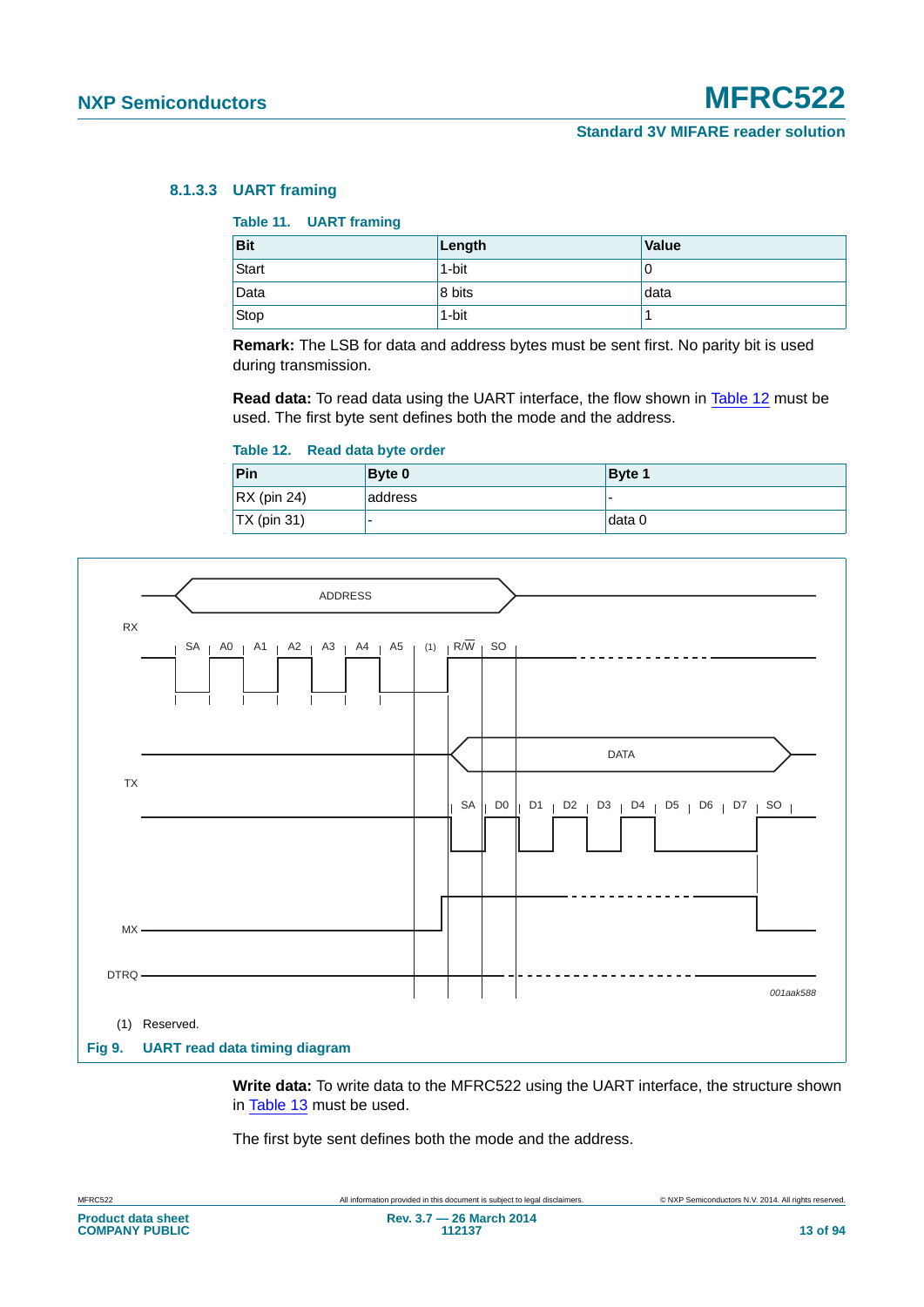#### <span id="page-13-0"></span>**Table 13. Write data byte order**

| Pin                 | <b>Byte 0</b> | Byte 1    |
|---------------------|---------------|-----------|
| $\vert$ RX (pin 24) | address 0     | data 0    |
| $\vert$ TX (pin 31) | -             | address 0 |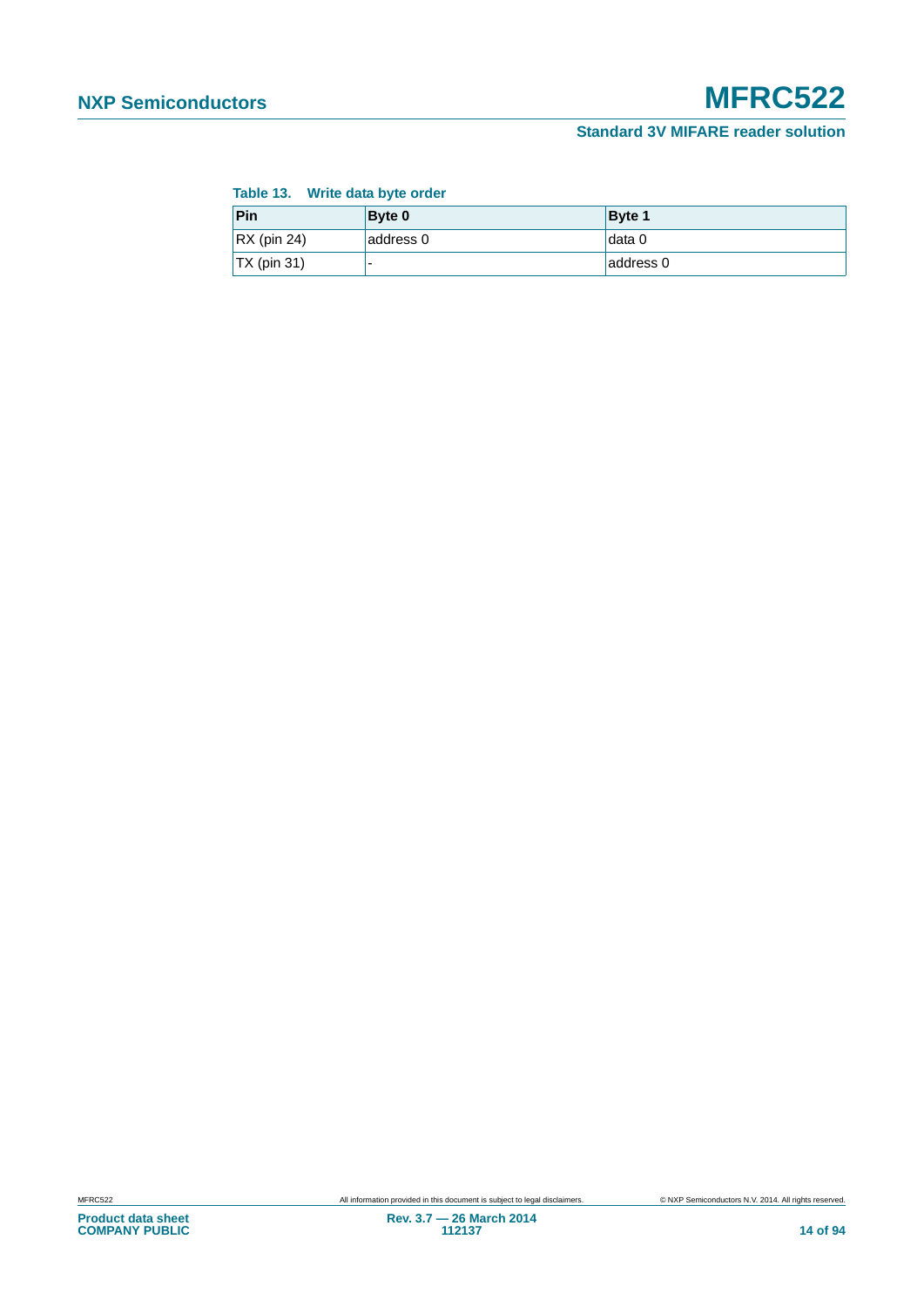**Product data sheet<br>COMPANY PUBLIC COMPANY PUBLIC Product data sheet**



**I** disc

© NXP Semiconductors N.V. 2014. All rights reserved.

luctors N.V. 2014. All rights reserved

 $rac{2}{6}$ 



**Remark:** The data byte can be sent directly after the address byte on pin RX.

**Address byte:** The address byte has to meet the following format:

The MSB of the first byte sets the mode used. To read data from the MFRC522, the MSB is set to logic 1. To write data to the MFRC522 the MSB is set to logic 0. Bit 6 is reserved for future use, and bits 5 to 0 define the address; see [Table](#page-15-0) 14.

**NXP Semiconductors**

**Semiconductors** 

**NXP**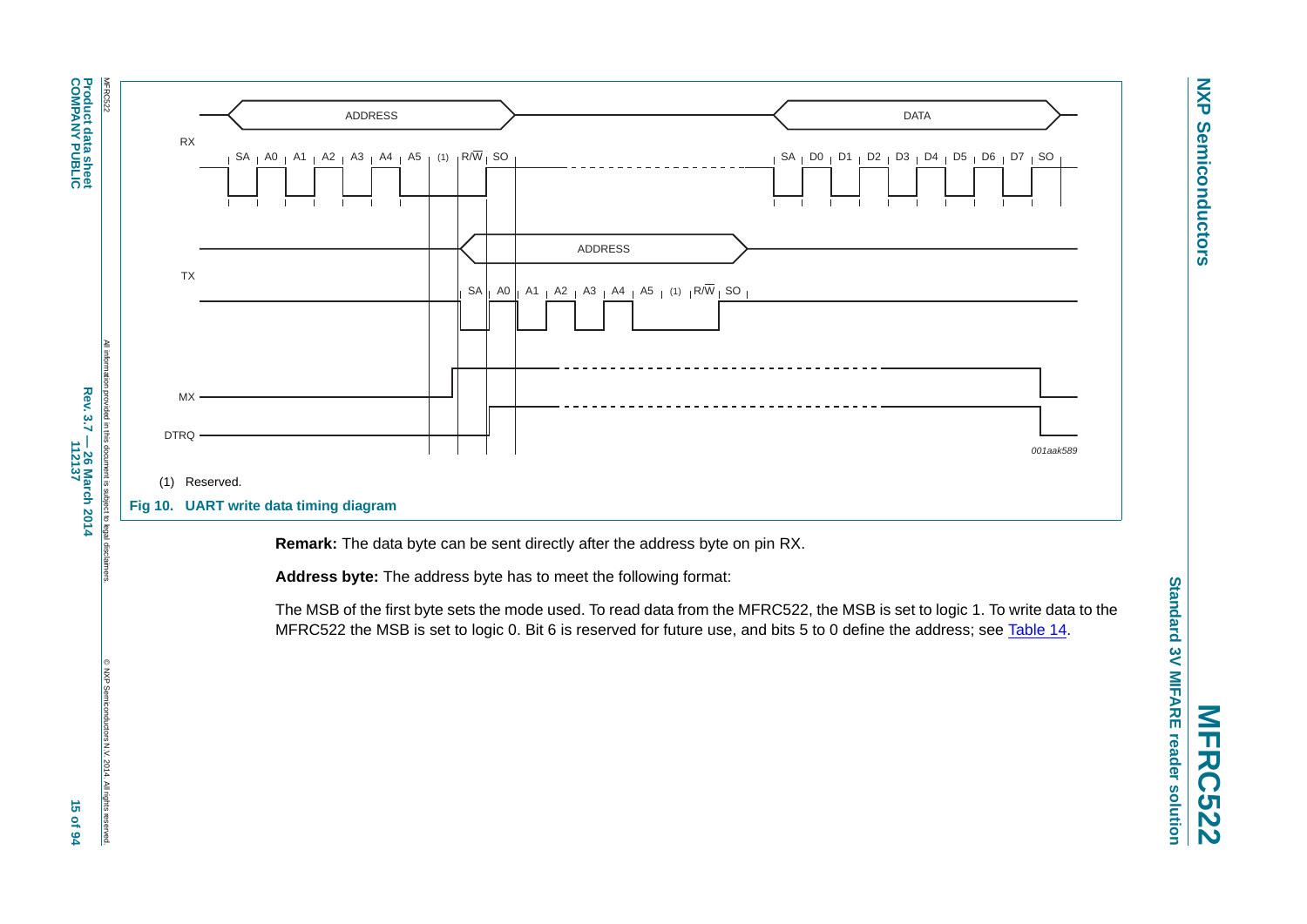#### **Table 14. Address byte 0 register; address MOSI**

<span id="page-15-0"></span>

| <b>7 (MSB)</b>            |          |          | 4 |  | $ 0$ (LSB) |
|---------------------------|----------|----------|---|--|------------|
| $1 = read$<br>$0 = write$ | reserved | laddress |   |  |            |

#### **8.1.4 I2C-bus interface**

An I2C-bus (Inter-IC) interface is supported to enable a low-cost, low pin count serial bus interface to the host. The I<sup>2</sup>C-bus interface is implemented according to NXP Semiconductors' PC-bus interface specification, rev. 2.1, January 2000. The interface can only act in Slave mode. Therefore the MFRC522 does not implement clock generation or access arbitration.



The MFRC522 can act either as a slave receiver or slave transmitter in Standard mode, Fast mode and High-speed mode.

SDA is a bidirectional line connected to a positive supply voltage using a current source or a pull-up resistor. Both SDA and SCL lines are set HIGH when data is not transmitted. The MFRC522 has a 3-state output stage to perform the wired-AND function. Data on the I 2C-bus can be transferred at data rates of up to 100 kBd in Standard mode, up to 400 kBd in Fast mode or up to 3.4 Mbit/s in High-speed mode.

If the I2C-bus interface is selected, spike suppression is activated on lines SCL and SDA as defined in the I<sup>2</sup>C-bus interface specification.

See [Table 155 on page 78](#page-77-0) for timing requirements.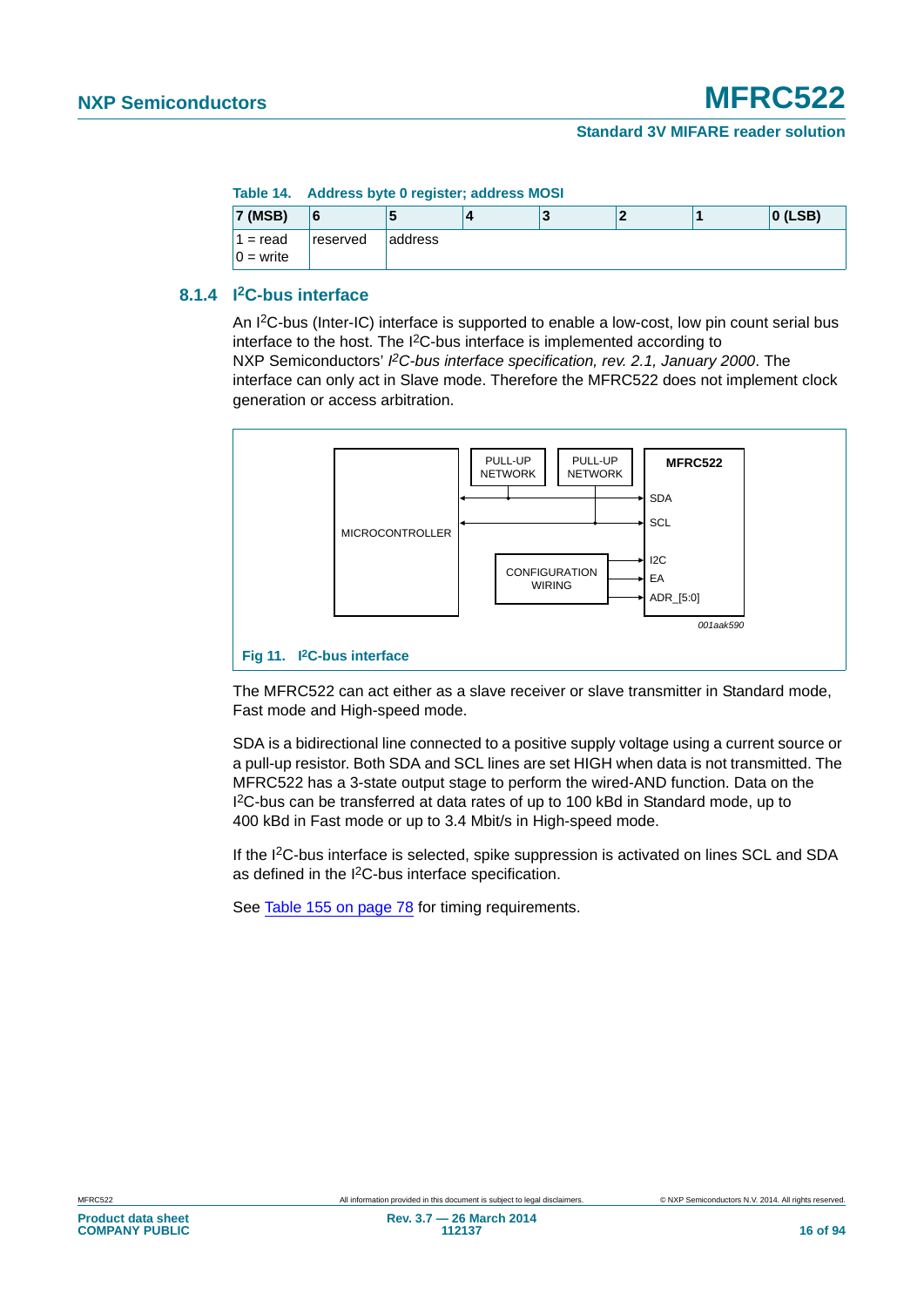#### **8.1.4.1 Data validity**

Data on the SDA line must be stable during the HIGH clock period. The HIGH or LOW state of the data line must only change when the clock signal on SCL is LOW.



#### **8.1.4.2 START and STOP conditions**

To manage the data transfer on the I2C-bus, unique START (S) and STOP (P) conditions are defined.

- **•** A START condition is defined with a HIGH-to-LOW transition on the SDA line while SCL is HIGH.
- **•** A STOP condition is defined with a LOW-to-HIGH transition on the SDA line while SCL is HIGH

The I2C-bus master always generates the START and STOP conditions. The bus is busy after the START condition. The bus is free again a certain time after the STOP condition.

The bus stays busy if a repeated START (Sr) is generated instead of a STOP condition. The START (S) and repeated START (Sr) conditions are functionally identical. Therefore, S is used as a generic term to represent both the START (S) and repeated START (Sr) conditions.



#### **8.1.4.3 Byte format**

Each byte must be followed by an acknowledge bit. Data is transferred with the MSB first; see [Figure 16](#page-18-0). The number of transmitted bytes during one data transfer is unrestricted but must meet the read/write cycle format.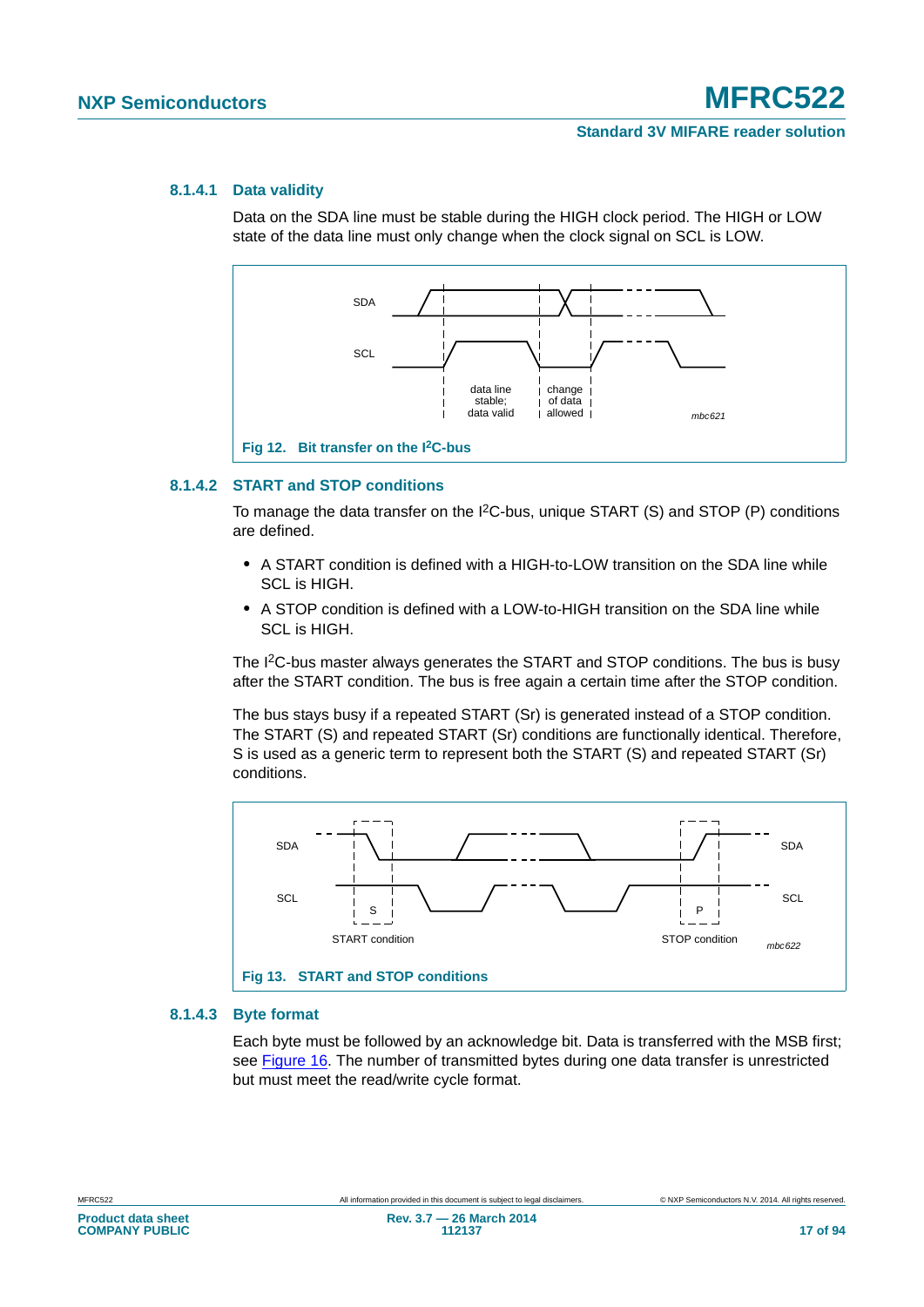#### **8.1.4.4 Acknowledge**

An acknowledge must be sent at the end of one data byte. The acknowledge-related clock pulse is generated by the master. The transmitter of data, either master or slave, releases the SDA line (HIGH) during the acknowledge clock pulse. The receiver pulls down the SDA line during the acknowledge clock pulse so that it remains stable LOW during the HIGH period of this clock pulse.

The master can then generate either a STOP (P) condition to stop the transfer or a repeated START (Sr) condition to start a new transfer.

A master-receiver indicates the end of data to the slave-transmitter by not generating an acknowledge on the last byte that was clocked out by the slave. The slave-transmitter releases the data line to allow the master to generate a STOP (P) or repeated START (Sr) condition.





**COMPANY PUBLIC**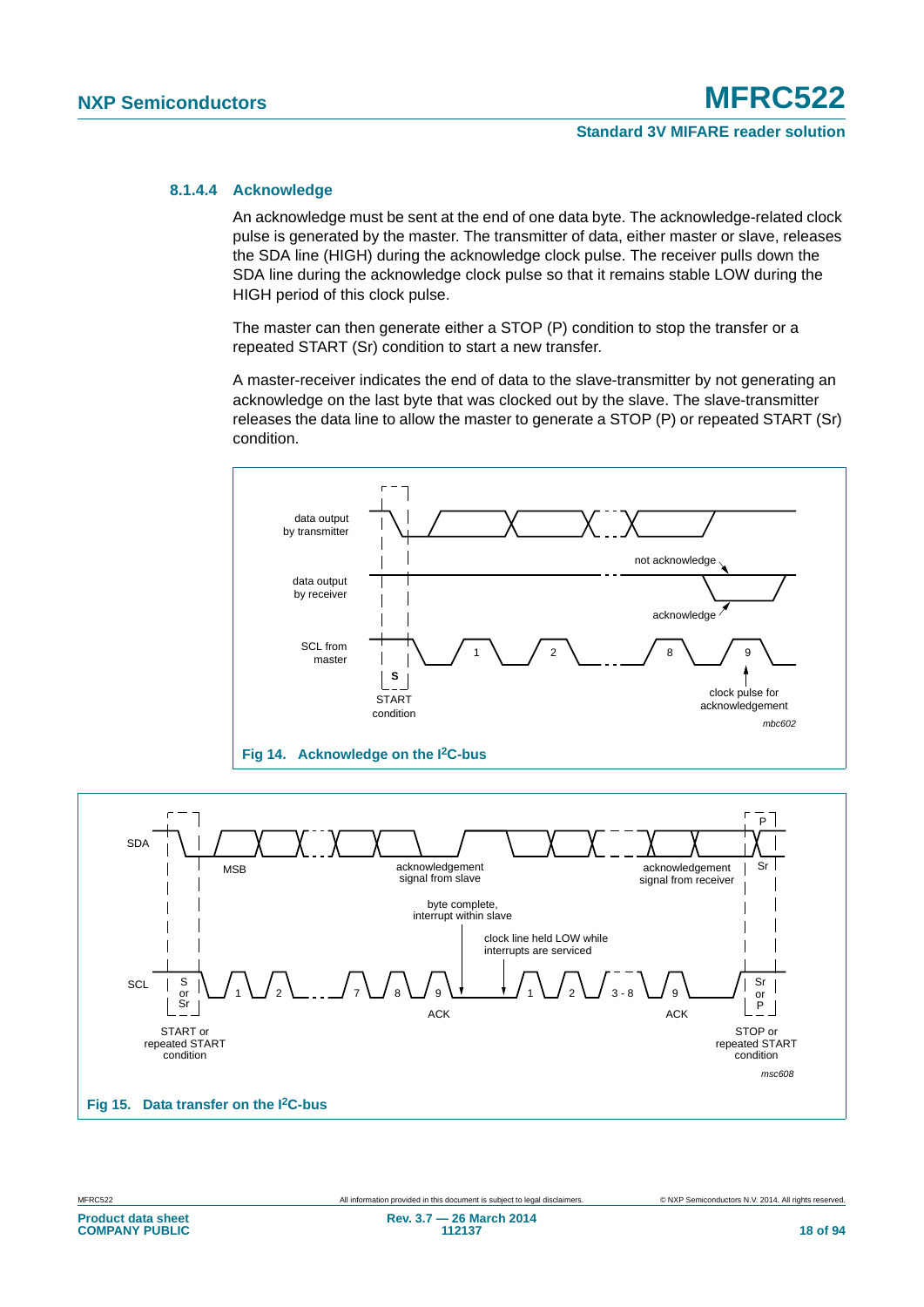#### **8.1.4.5 7-Bit addressing**

During the I2C-bus address procedure, the first byte after the START condition is used to determine which slave will be selected by the master.

Several address numbers are reserved. During device configuration, the designer must ensure that collisions with these reserved addresses cannot occur. Check the PC-bus *specification* for a complete list of reserved addresses.

The I<sup>2</sup>C-bus address specification is dependent on the definition of pin EA. Immediately after releasing pin NRSTPD or after a power-on reset, the device defines the I2C-bus address according to pin EA.

If pin EA is set LOW, the upper 4 bits of the device bus address are reserved by NXP Semiconductors and set to 0101b for all MFRC522 devices. The remaining 3 bits (ADR\_0, ADR\_1, ADR\_2) of the slave address can be freely configured by the customer to prevent collisions with other I2C-bus devices.

If pin EA is set HIGH, ADR 0 to ADR 5 can be completely specified at the external pins according to [Table 5 on page 9.](#page-8-2) ADR\_6 is always set to logic 0.

In both modes, the external address coding is latched immediately after releasing the reset condition. Further changes at the used pins are not taken into consideration. Depending on the external wiring, the  $1<sup>2</sup>C$ -bus address pins can be used for test signal outputs.



#### **8.1.4.6 Register write access**

<span id="page-18-0"></span>To write data from the host controller using the  ${}^{12}C$ -bus to a specific register in the MFRC522 the following frame format must be used.

- The first byte of a frame indicates the device address according to the I<sup>2</sup>C-bus rules.
- **•** The second byte indicates the register address followed by up to n-data bytes.

In one frame all data bytes are written to the same register address. This enables fast FIFO buffer access. The Read/Write (R/W) bit is set to logic 0.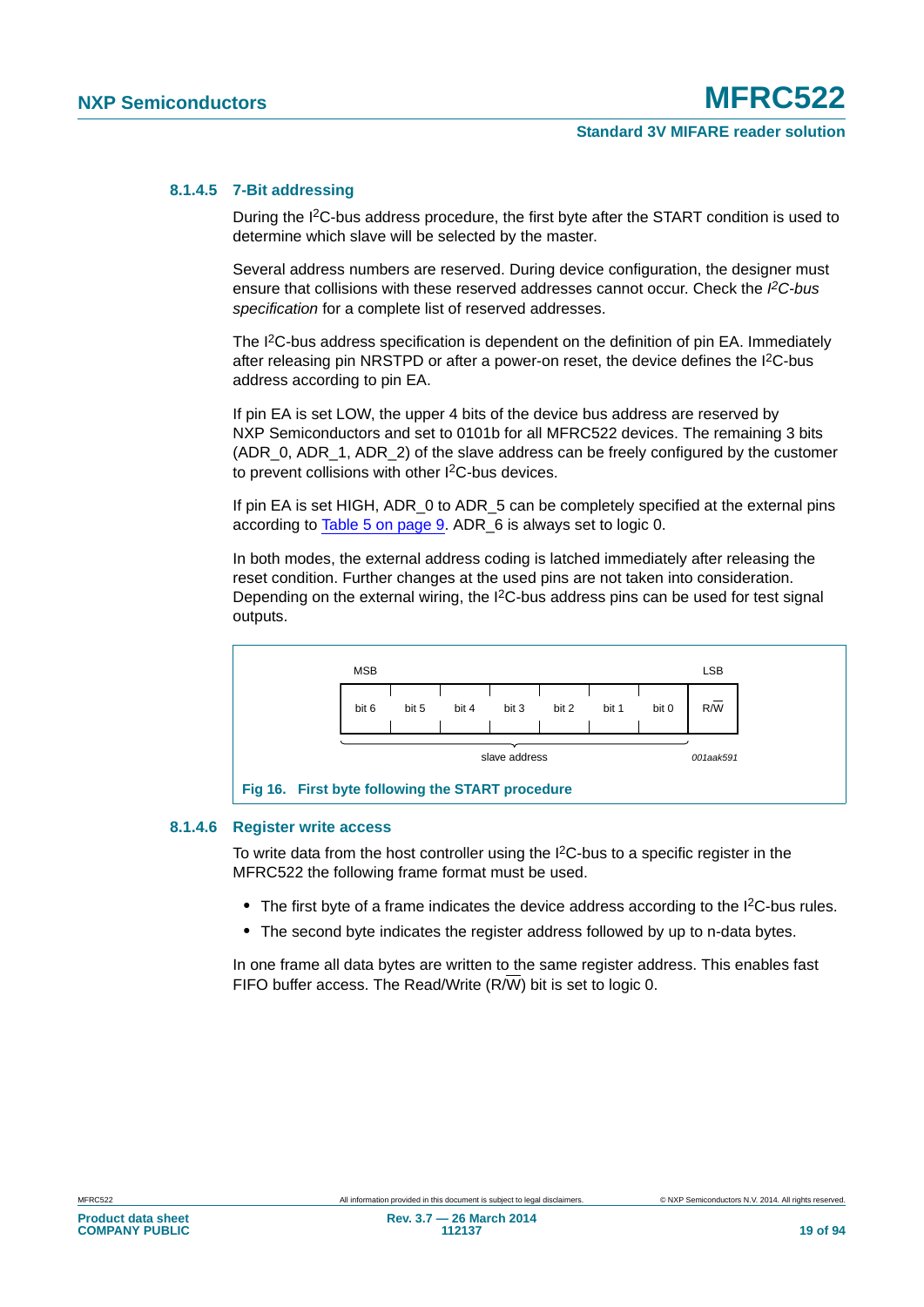#### **8.1.4.7 Register read access**

To read out data from a specific register address in the MFRC522, the host controller must use the following procedure:

- **•** Firstly, a write access to the specific register address must be performed as indicated in the frame that follows
- The first byte of a frame indicates the device address according to the I<sup>2</sup>C-bus rules
- **•** The second byte indicates the register address. No data bytes are added
- **•** The Read/Write bit is 0

After the write access, read access can start. The host sends the device address of the MFRC522. In response, the MFRC522 sends the content of the read access register. In one frame all data bytes can be read from the same register address. This enables fast FIFO buffer access or register polling.

The Read/Write (R/W) bit is set to logic 1.



**COMPANY PUBLIC**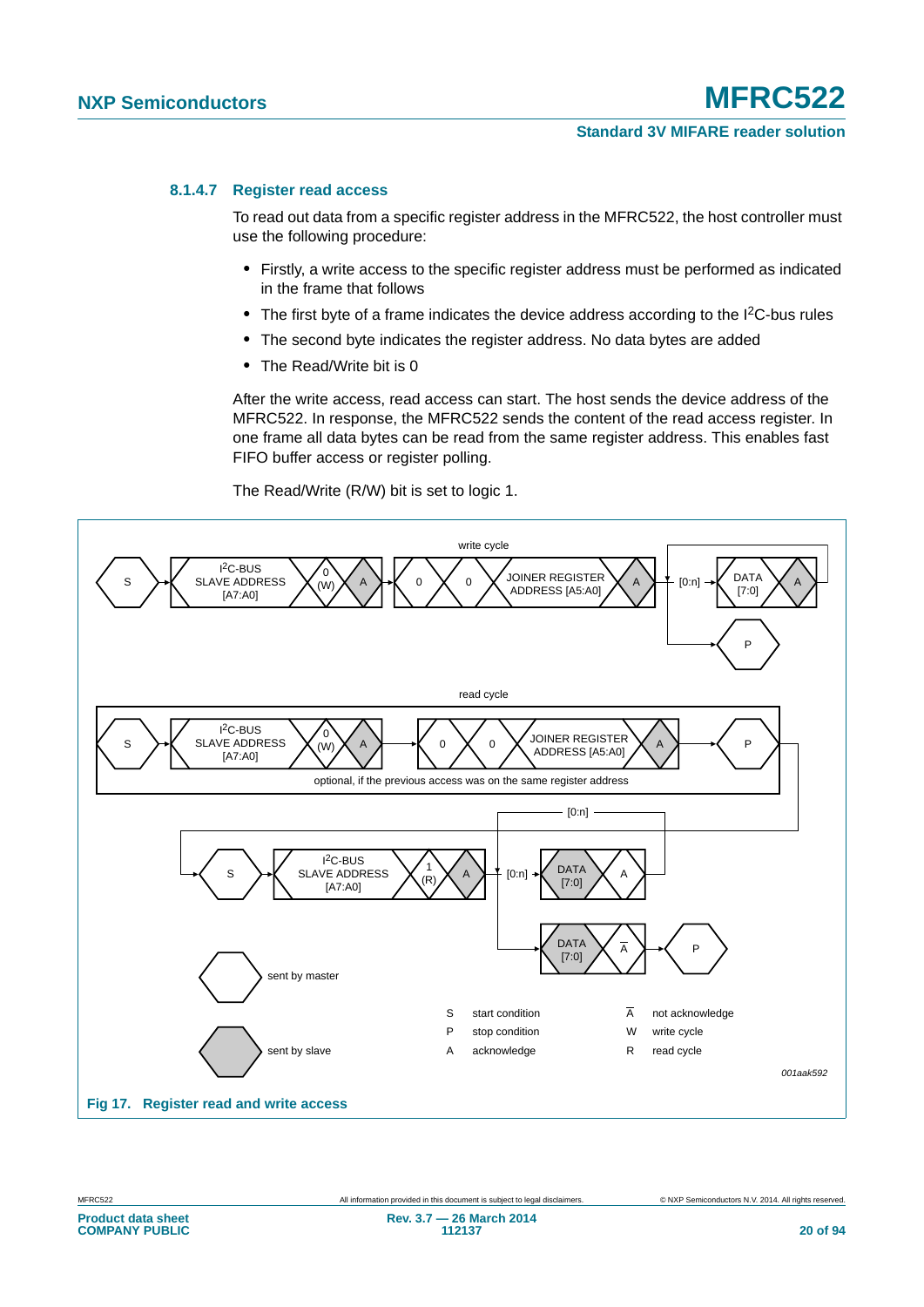#### **8.1.4.8 High-speed mode**

In High-speed mode (HS mode), the device can transfer information at data rates of up to 3.4 Mbit/s, while remaining fully downward-compatible with Fast or Standard mode (F/S mode) for bidirectional communication in a mixed-speed bus system.

#### **8.1.4.9 High-speed transfer**

To achieve data rates of up to 3.4 Mbit/s the following improvements have been made to I 2C-bus operation.

- **•** The inputs of the device in HS mode incorporate spike suppression, a Schmitt trigger on the SDA and SCL inputs and different timing constants when compared to F/S mode
- **•** The output buffers of the device in HS mode incorporate slope control of the falling edges of the SDA and SCL signals with different fall times compared to F/S mode

#### **8.1.4.10 Serial data transfer format in HS mode**

The HS mode serial data transfer format meets the Standard mode I<sup>2</sup>C-bus specification. HS mode can only start after all of the following conditions (all of which are in F/S mode):

- 1. START condition (S)
- 2. 8-bit master code (00001XXXb)
- 3. Not-acknowledge bit  $(\overline{A})$

When HS mode starts, the active master sends a repeated START condition (Sr) followed by a 7-bit slave address with a R/W bit address and receives an acknowledge bit (A) from the selected MFRC522.

Data transfer continues in HS mode after the next repeated START (Sr), only switching back to F/S mode after a STOP condition (P). To reduce the overhead of the master code, a master links a number of HS mode transfers, separated by repeated START conditions (Sr).

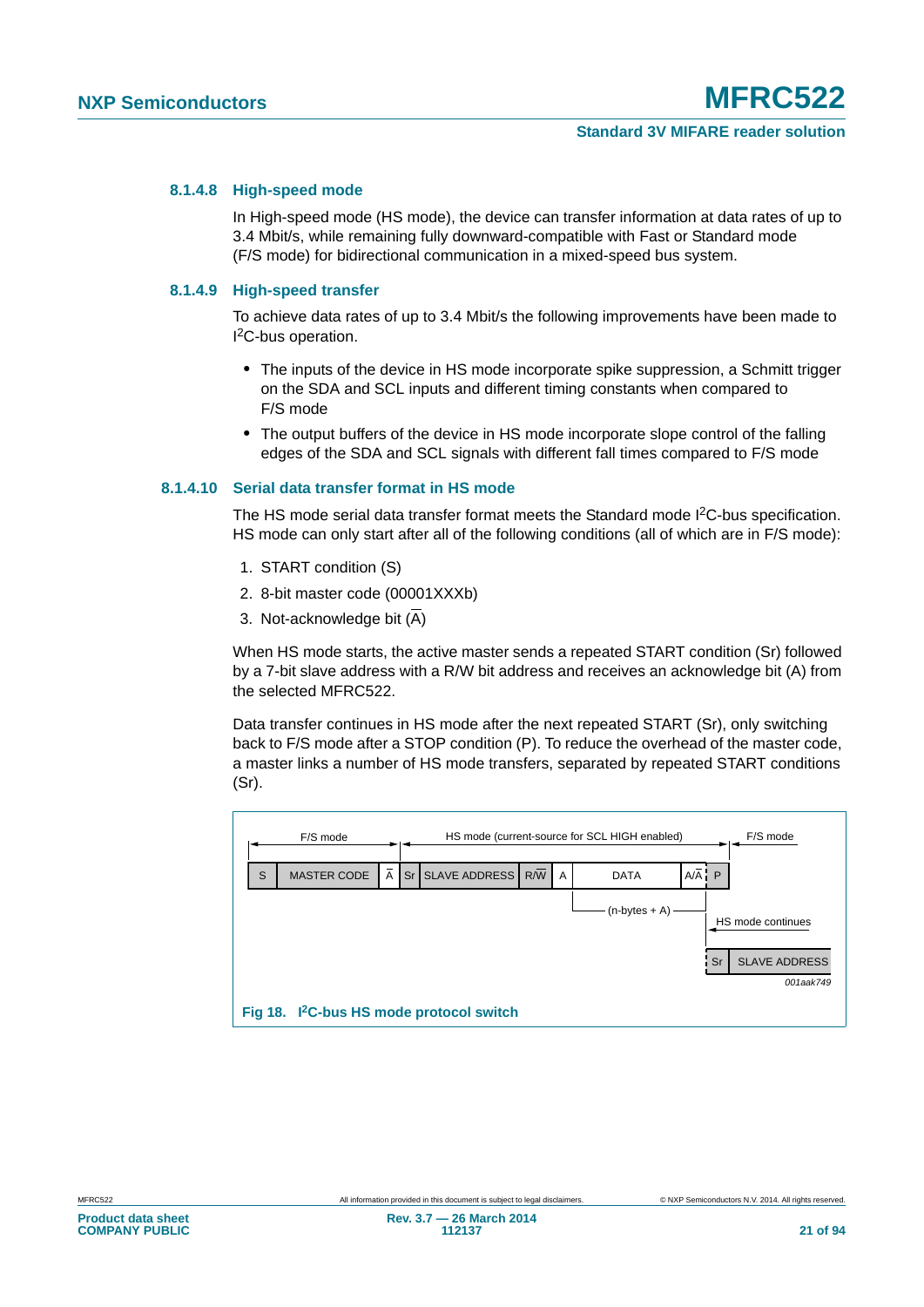#### **Standard 3V MIFARE reader solution**

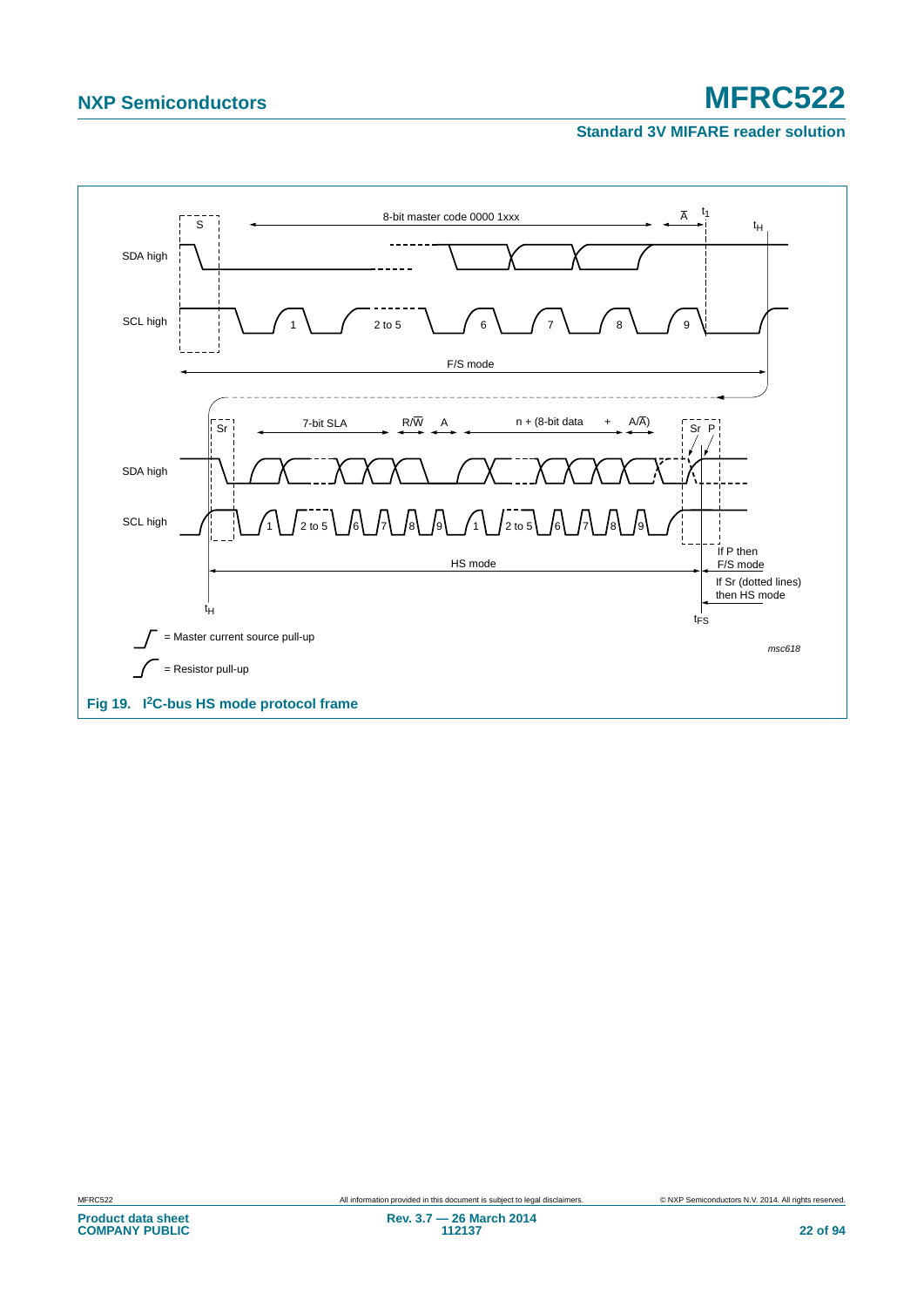#### **8.1.4.11 Switching between F/S mode and HS mode**

After reset and initialization, the MFRC522 is in Fast mode (which is in effect F/S mode as Fast mode is downward-compatible with Standard mode). The connected MFRC522 recognizes the "S 00001XXX A" sequence and switches its internal circuitry from the Fast mode setting to the HS mode setting.

The following actions are taken:

- 1. Adapt the SDA and SCL input filters according to the spike suppression requirement in HS mode.
- 2. Adapt the slope control of the SDA output stages.

It is possible for system configurations that do not have other I<sup>2</sup>C-bus devices involved in the communication to switch to HS mode permanently. This is implemented by setting Status2Reg register's I2CForceHS bit to logic 1. In permanent HS mode, the master code is not required to be sent. This is not defined in the specification and must only be used when no other devices are connected on the bus. In addition, spikes on the I<sup>2</sup>C-bus lines must be avoided because of the reduced spike suppression.

#### **8.1.4.12 MFRC522 at lower speed modes**

MFRC522 is fully downward-compatible and can be connected to an F/S mode I<sup>2</sup>C-bus system. The device stays in F/S mode and communicates at F/S mode speeds because a master code is not transmitted in this configuration.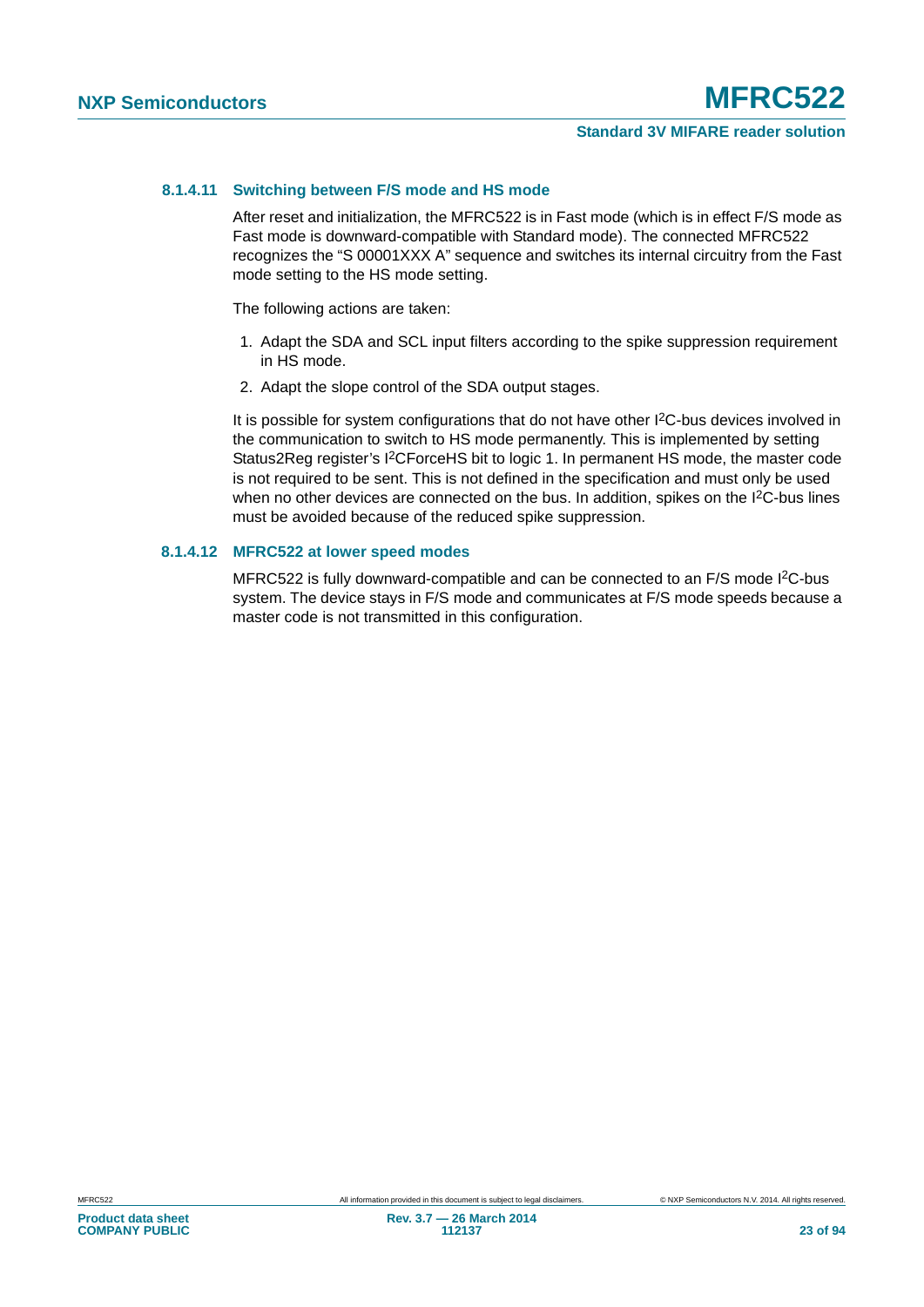### **8.2 Analog interface and contactless UART**

#### **8.2.1 General**

The integrated contactless UART supports the external host online with framing and error checking of the protocol requirements up to 848 kBd. An external circuit can be connected to the communication interface pins MFIN and MFOUT to modulate and demodulate the data.

The contactless UART handles the protocol requirements for the communication protocols in cooperation with the host. Protocol handling generates bit and byte-oriented framing. In addition, it handles error detection such as parity and CRC, based on the various supported contactless communication protocols.

**Remark:** The size and tuning of the antenna and the power supply voltage have an important impact on the achievable operating distance.

#### **8.2.2 TX p-driver**

The signal on pins TX1 and TX2 is the 13.56 MHz energy carrier modulated by an envelope signal. It can be used to drive an antenna directly using a few passive components for matching and filtering; see [Section 15 on page 80](#page-79-0). The signal on pins TX1 and TX2 can be configured using the TxControlReg register; see [Section 9.3.2.5 on](#page-48-0)  [page 49](#page-48-0).

The modulation index can be set by adjusting the impedance of the drivers. The impedance of the p-driver can be configured using registers CWGsPReg and ModGsPReg. The impedance of the n-driver can be configured using the GsNReg register. The modulation index also depends on the antenna design and tuning.

The TxModeReg and TxSelReg registers control the data rate and framing during transmission and the antenna driver setting to support the different requirements at the different modes and transfer speeds.

| <b>Bit</b><br>Tx1RFEn | <b>Bit</b><br>Force<br><b>100ASK</b> | <b>Bit</b><br>InvTx1RFOn                                                                                                            | <b>Bit</b><br>InvTx1RFOff | <b>Envelope</b> | Pin<br>TX <sub>1</sub> | <b>GSPMos</b> | <b>GSNMos</b>    | <b>Remarks</b>                           |
|-----------------------|--------------------------------------|-------------------------------------------------------------------------------------------------------------------------------------|---------------------------|-----------------|------------------------|---------------|------------------|------------------------------------------|
| 0                     | <u>X[1]</u>                          | $X^{[1]}$                                                                                                                           | $X^{[1]}$                 | $X^{[1]}$       | X[1]                   | $X^{[1]}$     | X <sup>[1]</sup> | not specified if RF is<br>switched off   |
|                       | 0<br>0<br>0                          | X <sup>[1]</sup><br>$\Omega$<br><b>RF</b><br>pMod<br>nMod<br><b>RF</b><br>pCW<br>nCW<br>$X^{[1]}$<br><b>RF</b><br>0<br>pMod<br>nMod |                           |                 |                        |               |                  | 100 % ASK: pin TX1                       |
|                       |                                      |                                                                                                                                     |                           |                 |                        |               |                  | pulled to logic 0,<br>independent of the |
|                       |                                      |                                                                                                                                     |                           | InvTx1RFOff bit |                        |               |                  |                                          |
|                       |                                      |                                                                                                                                     |                           |                 | <b>RF</b>              | pCW           | $n$ CW           |                                          |
|                       |                                      |                                                                                                                                     | $X^{[1]}$                 | $\mathbf 0$     | 0                      | pMod          | nMod             |                                          |
|                       |                                      |                                                                                                                                     |                           |                 | $RF_n$                 | pCW           | nCW              |                                          |

<span id="page-23-1"></span>

|  | Table 15. Register and bit settings controlling the signal on pin TX1 |  |  |  |  |
|--|-----------------------------------------------------------------------|--|--|--|--|
|--|-----------------------------------------------------------------------|--|--|--|--|

<span id="page-23-0"></span> $[1]$   $X = Do$  not care.

**Product data sheet COMPANY PUBLIC**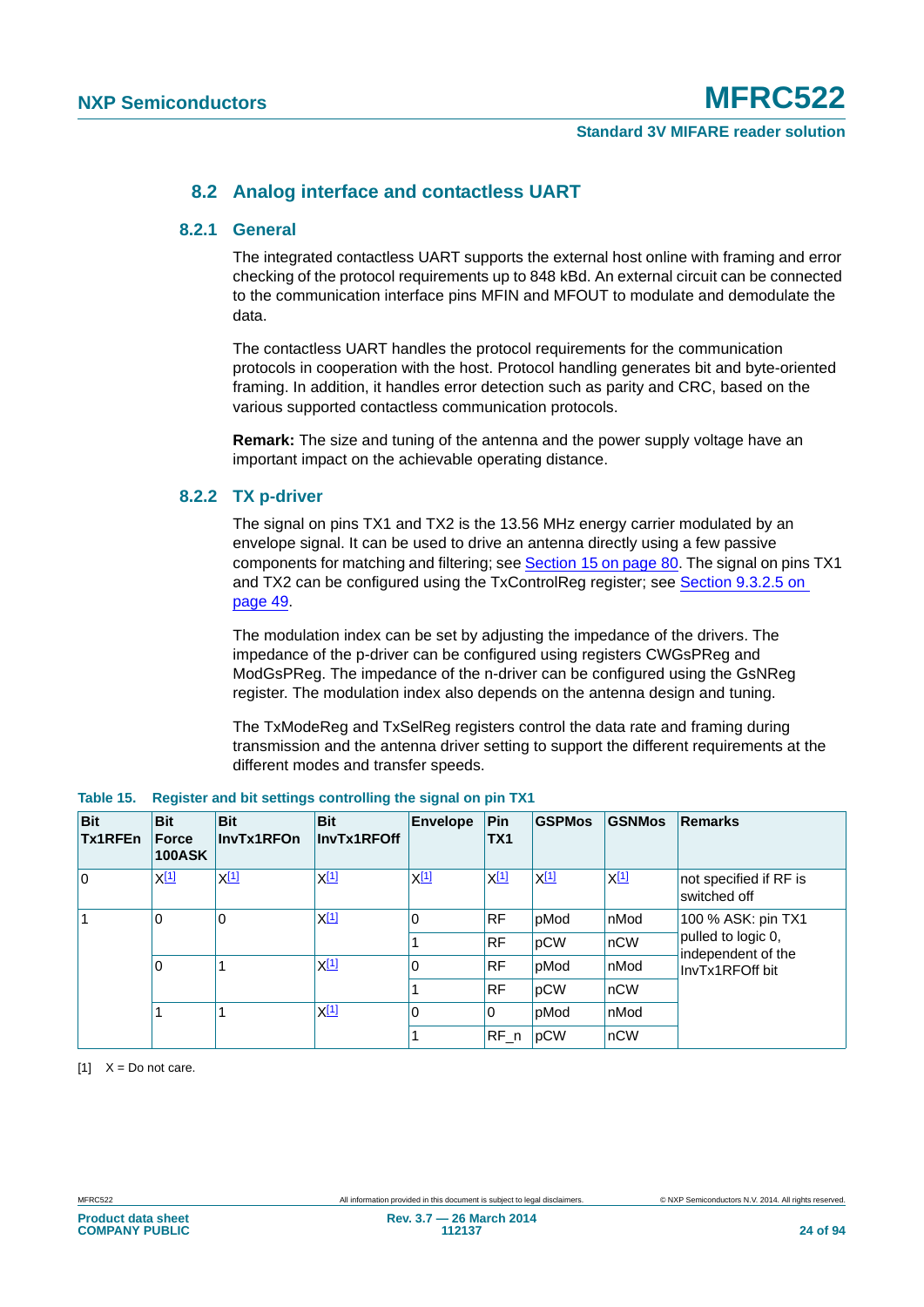| <b>Bit</b><br>Tx1RFEn | <b>Bit</b><br><b>Force</b><br><b>100ASK</b> | <b>Bit</b><br>Tx2CW | <b>Bit</b><br>InvTx2RFOn | <b>Bit</b><br>InvTx2RFOff | <b>Envelope</b> | Pin<br>TX <sub>2</sub> | <b>GSPMos</b> | <b>GSNMos</b>                    | <b>Remarks</b>                            |
|-----------------------|---------------------------------------------|---------------------|--------------------------|---------------------------|-----------------|------------------------|---------------|----------------------------------|-------------------------------------------|
| $\overline{0}$        | $X^{[1]}$                                   | $X^{[1]}$           | $X^{[1]}$                | $X^{[1]}$                 | $X^{[1]}$       | $X^{[1]}$              | $X^{[1]}$     | $X^{[1]}$                        | not specified if<br>RF is switched<br>off |
| 1                     | $\mathbf 0$                                 | $\mathbf 0$         | $\mathbf 0$              | $X^{[1]}$                 | 0               | <b>RF</b>              | pMod          | nMod                             |                                           |
|                       |                                             |                     |                          |                           | 1               | <b>RF</b>              | pCW           | nCW                              |                                           |
|                       |                                             |                     | 1                        | $X^{[1]}$                 | $\Omega$        | $RF_n$                 | pMod          | nMod                             |                                           |
|                       |                                             |                     |                          |                           | 1               | $RF_n$                 | pCW           | nCW                              |                                           |
|                       | 1                                           |                     | $\Omega$                 | $X^{[1]}$                 | $X^{[1]}$       | <b>RF</b>              | pCW           | nCW                              | conductance                               |
|                       |                                             | 1                   | $X^{[1]}$                | $X^{[1]}$                 | $RF_n$          | pCW                    | nCW           | always CW for<br>the Tx2CW bit   |                                           |
|                       | $\mathbf 0$<br>1                            | X[1]<br>$\mathbf 0$ |                          | $\mathbf 0$               | 0               | pMod                   | nMod          | 100 % ASK: pin                   |                                           |
|                       |                                             |                     |                          | 1                         | <b>RF</b>       | pCW                    | nCW           | TX2 pulled<br>to logic 0         |                                           |
|                       |                                             | 1                   | $X^{[1]}$                | $\Omega$                  | 0               | pMod                   | nMod          | (independent of                  |                                           |
|                       |                                             |                     |                          | 1                         | $RF_n$          | pCW                    | nCW           | the                              |                                           |
|                       | 1                                           | $\mathbf 0$         | X <u>[1]</u>             | $X^{[1]}$                 | <b>RF</b>       | pCW                    | nCW           | InvTx2RFOn/Inv<br>Tx2RFOff bits) |                                           |
|                       |                                             | 1                   |                          | $X_1$ <sup>1</sup>        | X[1]            | $RF_n$                 | pCW           | nCW                              |                                           |

#### <span id="page-24-1"></span>**Table 16. Register and bit settings controlling the signal on pin TX2**

<span id="page-24-0"></span> $[1]$   $X = Do$  not care.

The following abbreviations have been used in [Table 15](#page-23-1) and [Table 16](#page-24-1):

- **•** RF: 13.56 MHz clock derived from 27.12 MHz quartz crystal oscillator divided by 2
- **•** RF\_n: inverted 13.56 MHz clock
- **•** GSPMos: conductance, configuration of the PMOS array
- **•** GSNMos: conductance, configuration of the NMOS array
- **•** pCW: PMOS conductance value for continuous wave defined by the CWGsPReg register
- **•** pMod: PMOS conductance value for modulation defined by the ModGsPReg register
- **•** nCW: NMOS conductance value for continuous wave defined by the GsNReg register's CWGsN[3:0] bits
- **•** nMod: NMOS conductance value for modulation defined by the GsNReg register's ModGsN[3:0] bits
- **•** X = do not care.

**Remark:** If only one driver is switched on, the values for CWGsPReg, ModGsPReg and GsNReg registers are used for both drivers.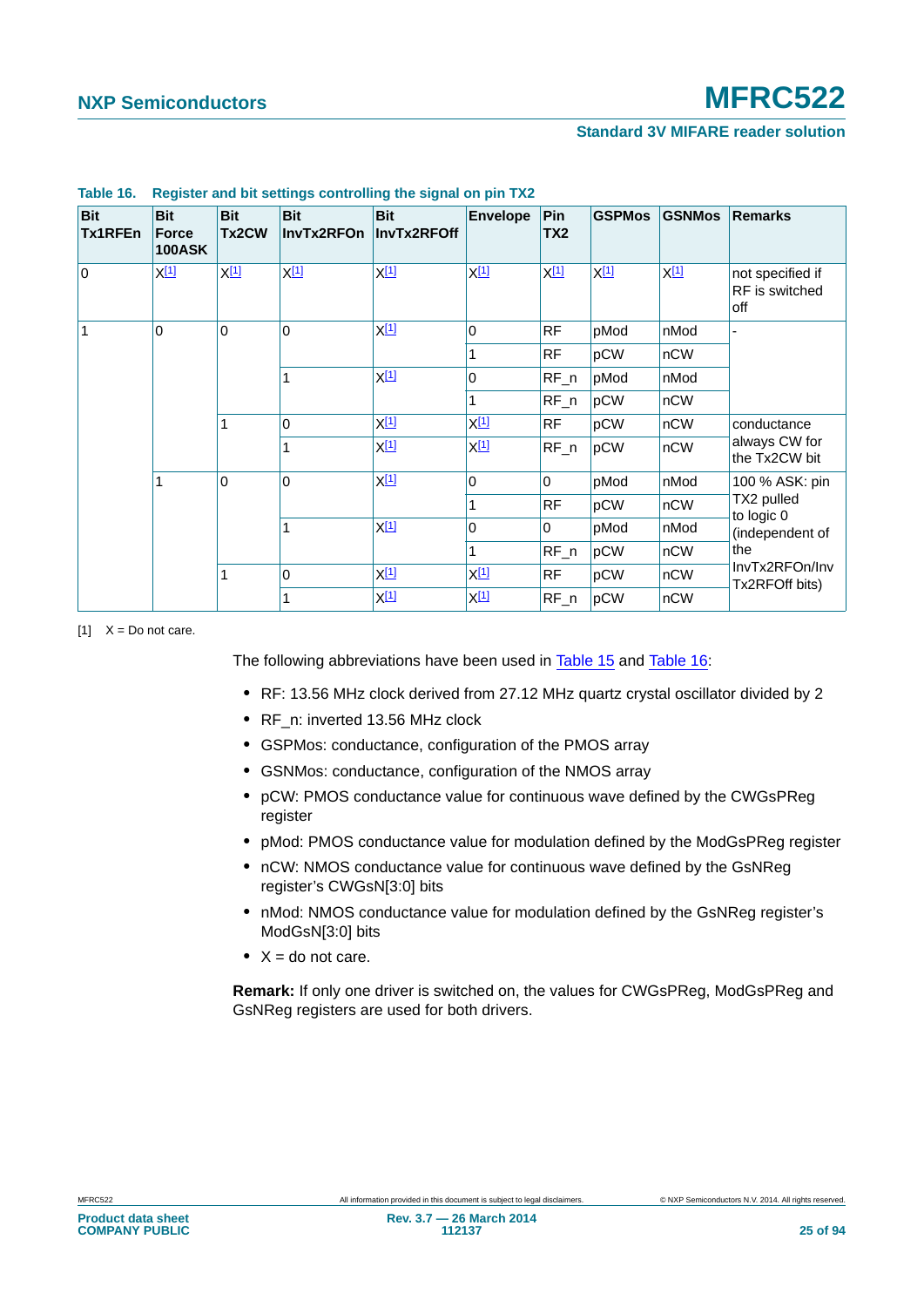#### **8.2.3 Serial data switch**

Two main blocks are implemented in the MFRC522. The digital block comprises the state machines, encoder/decoder logic. The analog block comprises the modulator and antenna drivers, the receiver and amplifiers. It is possible for the interface between these two blocks to be configured so that the interfacing signals are routed to pins MFIN and MFOUT.

This topology allows the analog block of the MFRC522 to be connected to the digital block of another device.

The serial signal switch is controlled by the TxSelReg and RxSelReg registers.



[Figure 20](#page-25-0) shows the serial data switch for p-driver TX1 and TX2.

#### <span id="page-25-0"></span>**8.2.4 MFIN and MFOUT interface support**

The MFRC522 is divided into a digital circuit block and an analog circuit block. The digital block contains state machines, encoder and decoder logic and so on. The analog block contains the modulator and antenna drivers, receiver and amplifiers. The interface between these two blocks can be configured so that the interfacing signals can be routed to pins MFIN and MFOUT; see [Figure 21 on page 27.](#page-26-0) This configuration is implemented using TxSelReg register's MFOutSel[3:0] and DriverSel[1:0] bits and RxSelReg register's UARTSel[1:0] bits.

This topology allows some parts of the analog block to be connected to the digital block of another device.

Switch MFOutSel in the TxSelReg register can be used to measure MIFARE and ISO/IEC14443 A related signals. This is especially important during the design-in phase or for test purposes as it enables checking of the transmitted and received data.

The most important use of pins MFIN and MFOUT is found in the active antenna concept. An external active antenna circuit can be connected to the MFRC522's digital block. Switch MFOutSel must be configured so that the internal Miller encoded signal is sent to pin MFOUT (MFOutSel = 100b). UARTSel[1:0] must be configured to receive a Manchester signal with subcarrier from pin MFIN (UARTSel[1:0] = 01).

It is possible to connect a passive antenna to pins TX1, TX2 and RX (using the appropriate filter and matching circuit) and an active antenna to pins MFOUT and MFIN at the same time. In this configuration, two RF circuits can be driven (one after another) by a single host processor.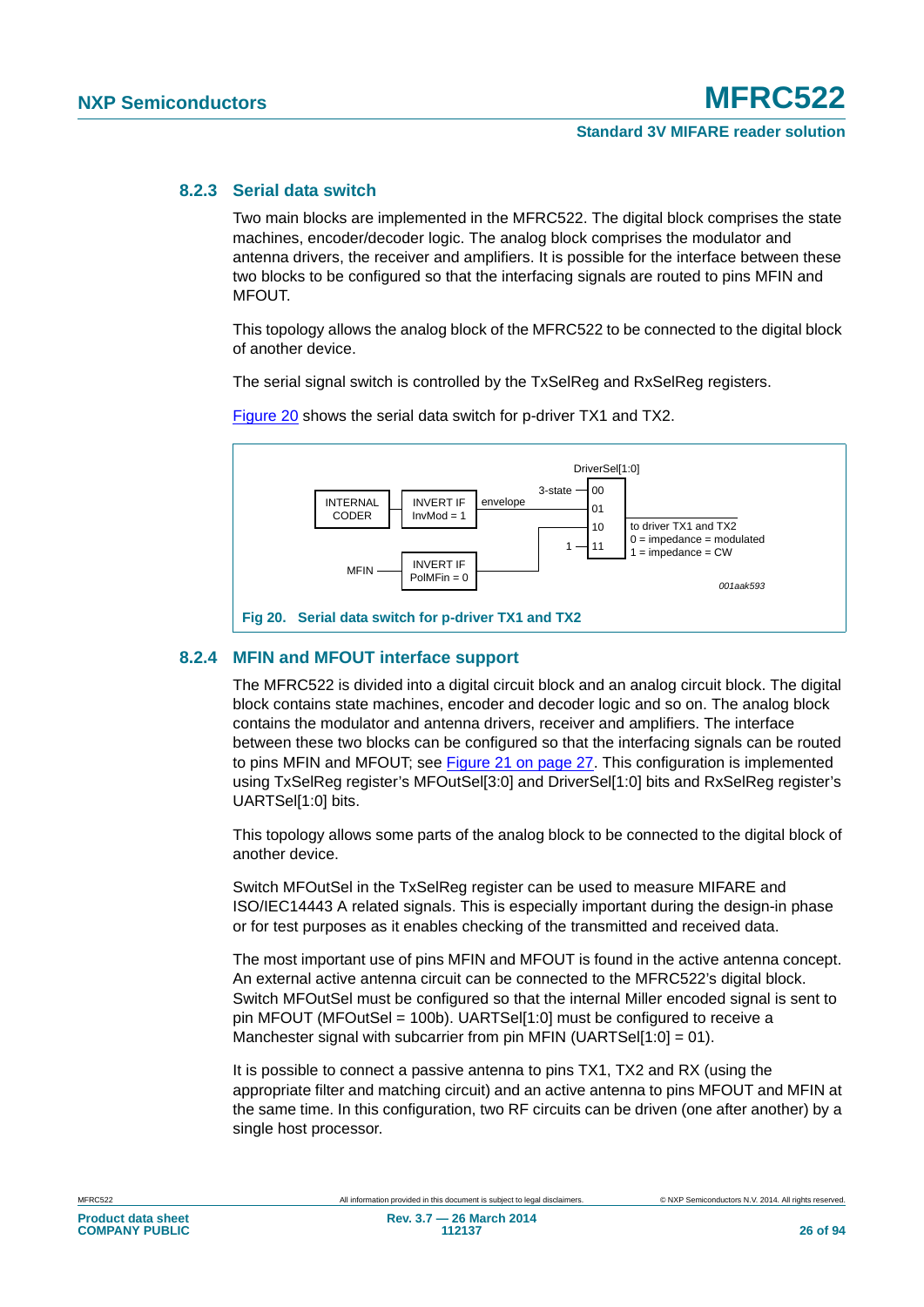**Remark:** Pins MFIN and MFOUT have a dedicated supply on pin SVDD with the ground on pin PVSS. If pin MFIN is not used it must be connected to either pin SVDD or pin PVSS. If pin SVDD is not used it must be connected to either pin DVDD, pin PVDD or any other voltage supply pin.



<span id="page-26-0"></span>Standard 3V MIFARE reader solution **Standard 3V MIFARE reader solution MFRC522**

All information provided in this document is subject to legal disclaimers. Rev. 3.7 - 26 March 2014<br>Rev. 3.7 - 26 March 2014 **Rev. 3.7 — 26 March 2014** provided in this document is subject to legal disclaim **112137 27 of 94**

© NXP Semiconductors N.V. 2014. All rights reserved.

2014. All rights

27 of 94

onductors N.V

O NXP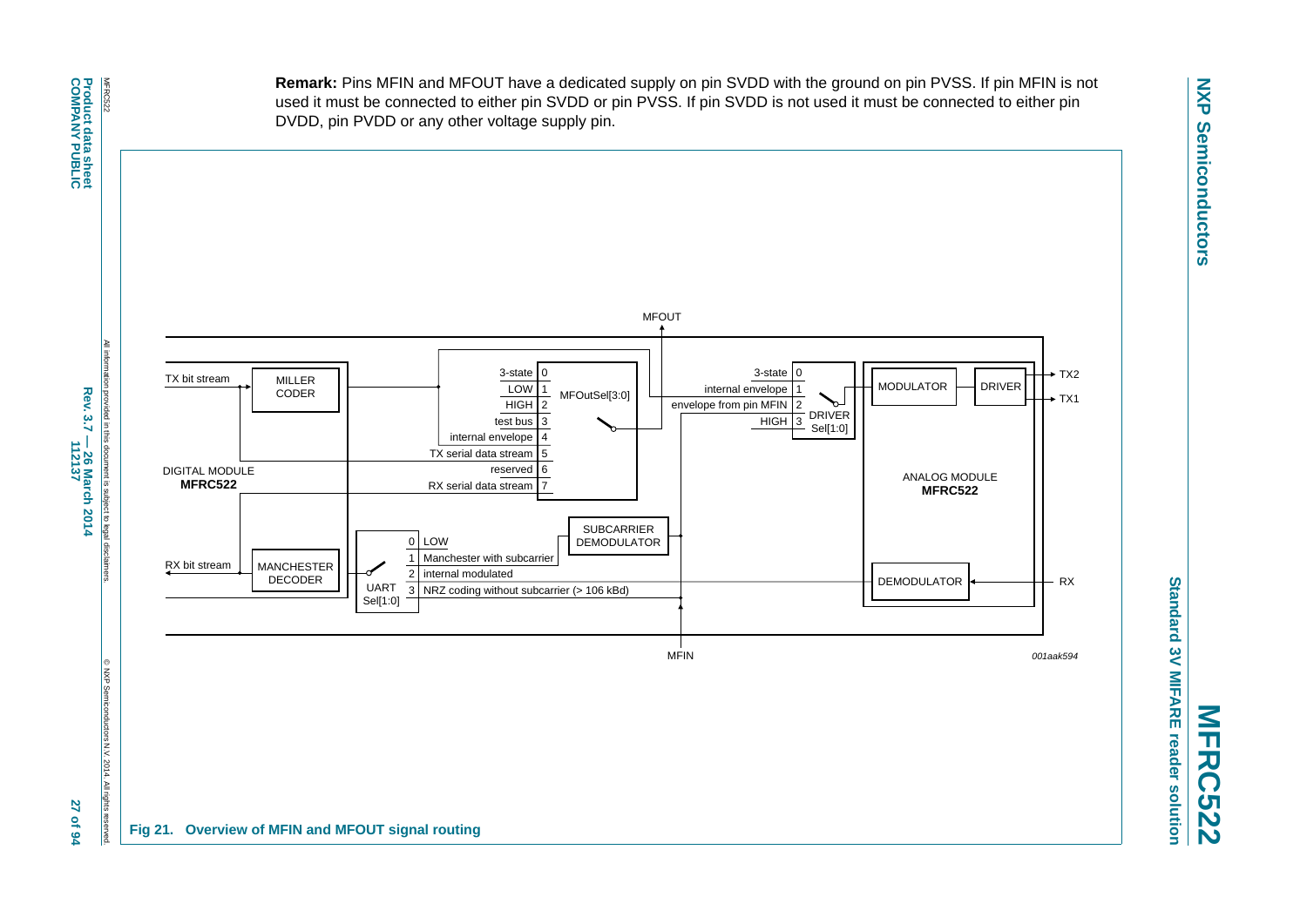#### **8.2.5 CRC coprocessor**

The following CRC coprocessor parameters can be configured:

- **•** The CRC preset value can be either 0000h, 6363h, A671h or FFFFh depending on the ModeReg register's CRCPreset[1:0] bits setting
- The CRC polynomial for the 16-bit CRC is fixed to  $x^{16} + x^{12} + x^5 + 1$
- **•** The CRCResultReg register indicates the result of the CRC calculation. This register is split into two 8-bit registers representing the higher and lower bytes.
- **•** The ModeReg register's MSBFirst bit indicates that data will be loaded with the MSB first.

#### **Table 17. CRC coprocessor parameters**

| Parameter                  | <b>Value</b>                                                                                           |
|----------------------------|--------------------------------------------------------------------------------------------------------|
| <b>CRC</b> register length | 16-bit CRC                                                                                             |
| <b>CRC</b> algorithm       | algorithm according to ISO/IEC 14443 A and ITU-T                                                       |
| <b>CRC</b> preset value    | 0000h, 6363h, A671h or FFFFh depending on the setting of the<br>ModeReg register's CRCPreset[1:0] bits |

#### **8.3 FIFO buffer**

An  $8 \times 64$  bit FIFO buffer is used in the MFRC522. It buffers the input and output data stream between the host and the MFRC522's internal state machine. This makes it possible to manage data streams up to 64 bytes long without the need to take timing constraints into account.

#### **8.3.1 Accessing the FIFO buffer**

The FIFO buffer input and output data bus is connected to the FIFODataReg register. Writing to this register stores one byte in the FIFO buffer and increments the internal FIFO buffer write pointer. Reading from this register shows the FIFO buffer contents stored in the FIFO buffer read pointer and decrements the FIFO buffer read pointer. The distance between the write and read pointer can be obtained by reading the FIFOLevelReg register.

When the microcontroller starts a command, the MFRC522 can, while the command is in progress, access the FIFO buffer according to that command. Only one FIFO buffer has been implemented which can be used for input and output. The microcontroller must ensure that there are not any unintentional FIFO buffer accesses.

#### **8.3.2 Controlling the FIFO buffer**

The FIFO buffer pointers can be reset by setting FIFOLevelReg register's FlushBuffer bit to logic 1. Consequently, the FIFOLevel[6:0] bits are all set to logic 0 and the ErrorReg register's BufferOvfl bit is cleared. The bytes stored in the FIFO buffer are no longer accessible allowing the FIFO buffer to be filled with another 64 bytes.

#### **8.3.3 FIFO buffer status information**

The host can get the following FIFO buffer status information:

- **•** Number of bytes stored in the FIFO buffer: FIFOLevelReg register's FIFOLevel[6:0]
- **•** FIFO buffer almost full warning: Status1Reg register's HiAlert bit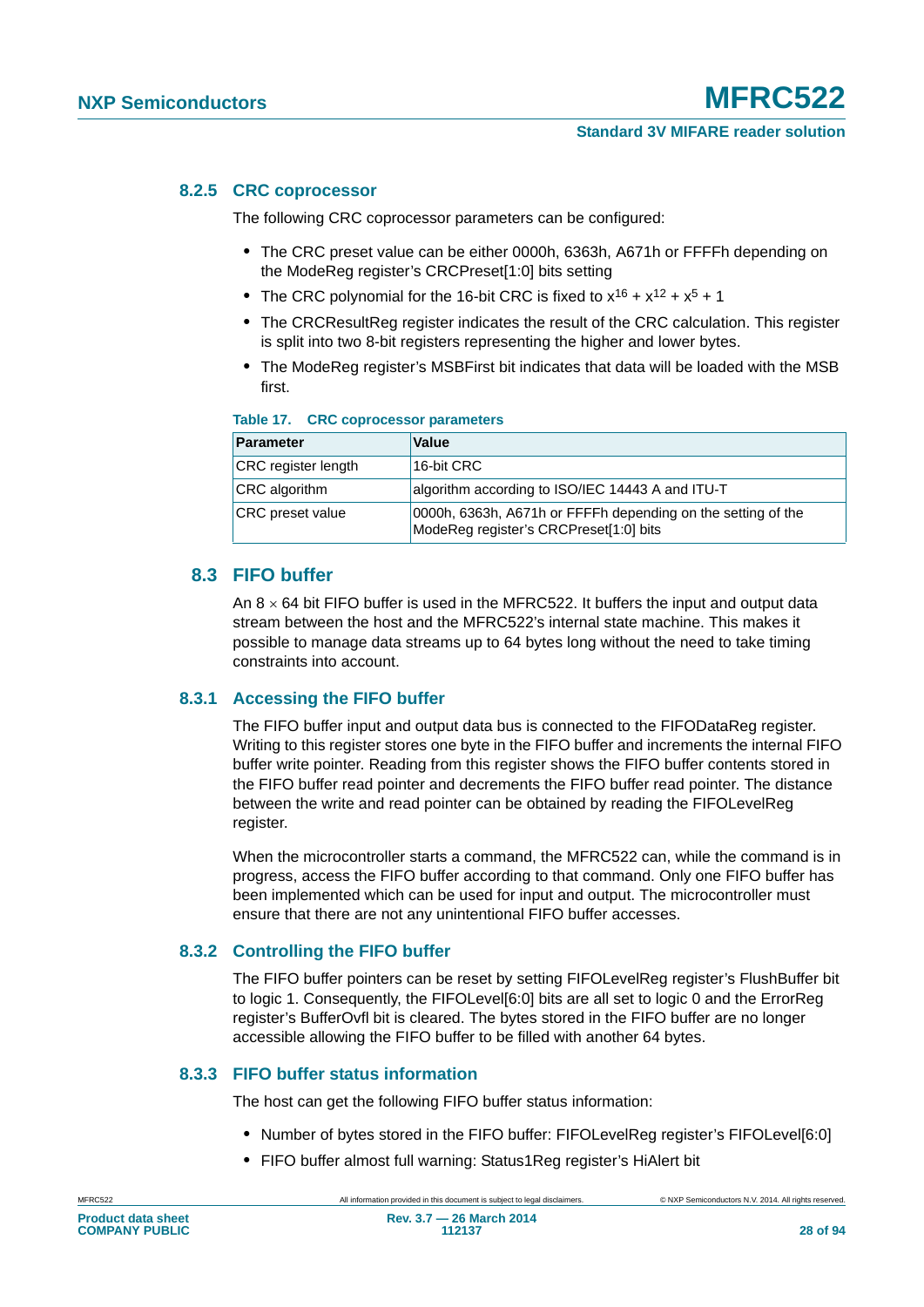- **•** FIFO buffer almost empty warning: Status1Reg register's LoAlert bit
- **•** FIFO buffer overflow warning: ErrorReg register's BufferOvfl bit. The BufferOvfl bit can only be cleared by setting the FIFOLevelReg register's FlushBuffer bit.

The MFRC522 can generate an interrupt signal when:

- **•** ComIEnReg register's LoAlertIEn bit is set to logic 1. It activates pin IRQ when Status1Reg register's LoAlert bit changes to logic 1.
- **•** ComIEnReg register's HiAlertIEn bit is set to logic 1. It activates pin IRQ when Status1Reg register's HiAlert bit changes to logic 1.

If the maximum number of WaterLevel bytes (as set in the WaterLevelReg register) or less are stored in the FIFO buffer, the HiAlert bit is set to logic 1. It is generated according to [Equation 3:](#page-28-0)

<span id="page-28-0"></span>
$$
HiAlert = (64 - FIFOLength) \le WaterLevel
$$
\n(3)

If the number of WaterLevel bytes (as set in the WaterLevelReg register) or less are stored in the FIFO buffer, the LoAlert bit is set to logic 1. It is generated according to [Equation 4:](#page-28-1)

<span id="page-28-1"></span> $L\text{o}$ *Alert* = FIFOLength  $\leq$  WaterLevel

(4)

#### **8.4 Interrupt request system**

The MFRC522 indicates certain events by setting the Status1Reg register's IRq bit and, if activated, by pin IRQ. The signal on pin IRQ can be used to interrupt the host using its interrupt handling capabilities. This allows the implementation of efficient host software.

#### **8.4.1 Interrupt sources overview**

[Table 18](#page-29-1) shows the available interrupt bits, the corresponding source and the condition for its activation. The ComIrgReg register's TimerIRg interrupt bit indicates an interrupt set by the timer unit which is set when the timer decrements from 1 to 0.

The ComIrqReg register's TxIRq bit indicates that the transmitter has finished. If the state changes from sending data to transmitting the end of the frame pattern, the transmitter unit automatically sets the interrupt bit. The CRC coprocessor sets the DivIrqReg register's CRCIRq bit after processing all the FIFO buffer data which is indicated by  $CRCReadv bit = 1.$ 

The ComIrqReg register's RxIRq bit indicates an interrupt when the end of the received data is detected. The ComIrqReg register's IdleIRq bit is set if a command finishes and the Command[3:0] value in the CommandReg register changes to idle (see [Table 149 on](#page-68-0)  [page 69](#page-68-0)).

The ComIrqReg register's HiAlertIRq bit is set to logic 1 when the Status1Reg register's HiAlert bit is set to logic 1 which means that the FIFO buffer has reached the level indicated by the WaterLevel[5:0] bits.

The ComIrqReg register's LoAlertIRq bit is set to logic 1 when the Status1Reg register's LoAlert bit is set to logic 1 which means that the FIFO buffer has reached the level indicated by the WaterLevel[5:0] bits.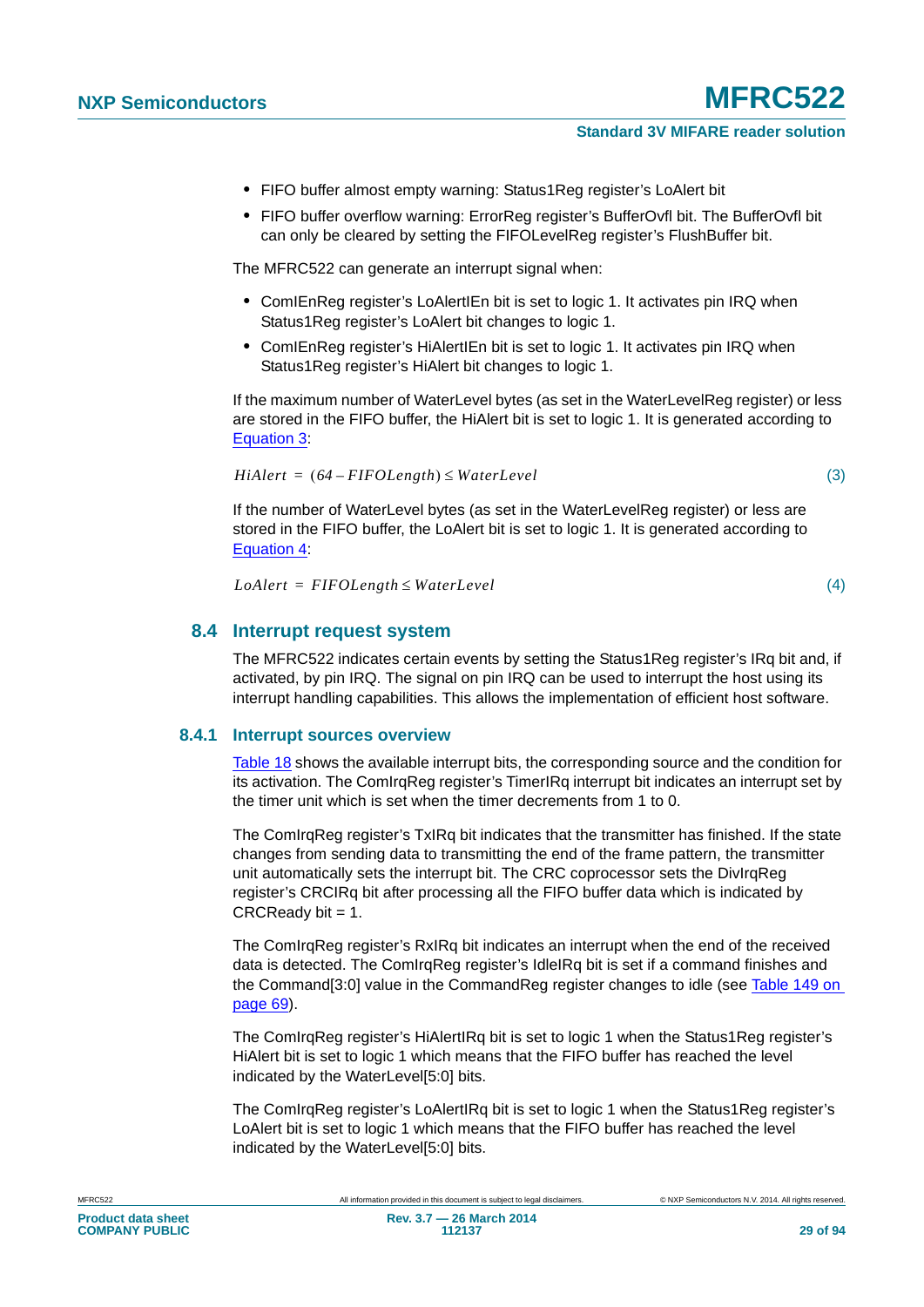The ComIrqReg register's ErrIRq bit indicates an error detected by the contactless UART during send or receive. This is indicated when any bit is set to logic 1 in register ErrorReg.

| Interrupt flag    | Interrupt source       | <b>Trigger action</b>                            |  |  |
|-------------------|------------------------|--------------------------------------------------|--|--|
| IRq               | timer unit             | the timer counts from 1 to 0                     |  |  |
| <b>TxIRq</b>      | transmitter            | a transmitted data stream ends                   |  |  |
| <b>CRCIRq</b>     | <b>CRC</b> coprocessor | all data from the FIFO buffer has been processed |  |  |
| RxIRq             | receiver               | a received data stream ends                      |  |  |
| IdleIRq           | ComIrqReg register     | command execution finishes                       |  |  |
| <b>HiAlertIRg</b> | FIFO buffer            | the FIFO buffer is almost full                   |  |  |
| LoAlertIRq        | FIFO buffer            | the FIFO buffer is almost empty                  |  |  |
| ErrlRq            | contactless UART       | an error is detected                             |  |  |

<span id="page-29-1"></span>

|  | Table 18. Interrupt sources |
|--|-----------------------------|
|--|-----------------------------|

#### <span id="page-29-0"></span>**8.5 Timer unit**

The MFRC522A has a timer unit which the external host can use to manage timing tasks. The timer unit can be used in one of the following timer/counter configurations:

- **•** Timeout counter
- **•** Watchdog counter
- **•** Stop watch
- **•** Programmable one shot
- **•** Periodical trigger

The timer unit can be used to measure the time interval between two events or to indicate that a specific event occurred after a specific time. The timer can be triggered by events explained in the paragraphs below. The timer does not influence any internal events, for example, a time-out during data reception does not automatically influence the reception process. Furthermore, several timer-related bits can be used to generate an interrupt.

The timer has an input clock of 13.56 MHz derived from the 27.12 MHz quartz crystal oscillator. The timer consists of two stages: prescaler and counter.

The prescaler (TPrescaler) is a 12-bit counter. The reload values (TReloadVal Hi[7:0] and TReloadVal\_Lo[7:0]) for TPrescaler can be set between 0 and 4095 in the TModeReg register's TPrescaler Hi[3:0] bits and TPrescalerReg register's TPrescaler Lo[7:0] bits.

The reload value for the counter is defined by 16 bits between 0 and 65535 in the TReloadReg register.

The current value of the timer is indicated in the TCounterValReg register.

When the counter reaches 0, an interrupt is automatically generated, indicated by the ComIrqReg register's TimerIRq bit setting. If enabled, this event can be indicated on pin IRQ. The TimerIRq bit can be set and reset by the host. Depending on the configuration, the timer will stop at 0 or restart with the value set in the TReloadReg register.

The timer status is indicated by the Status1Reg register's TRunning bit.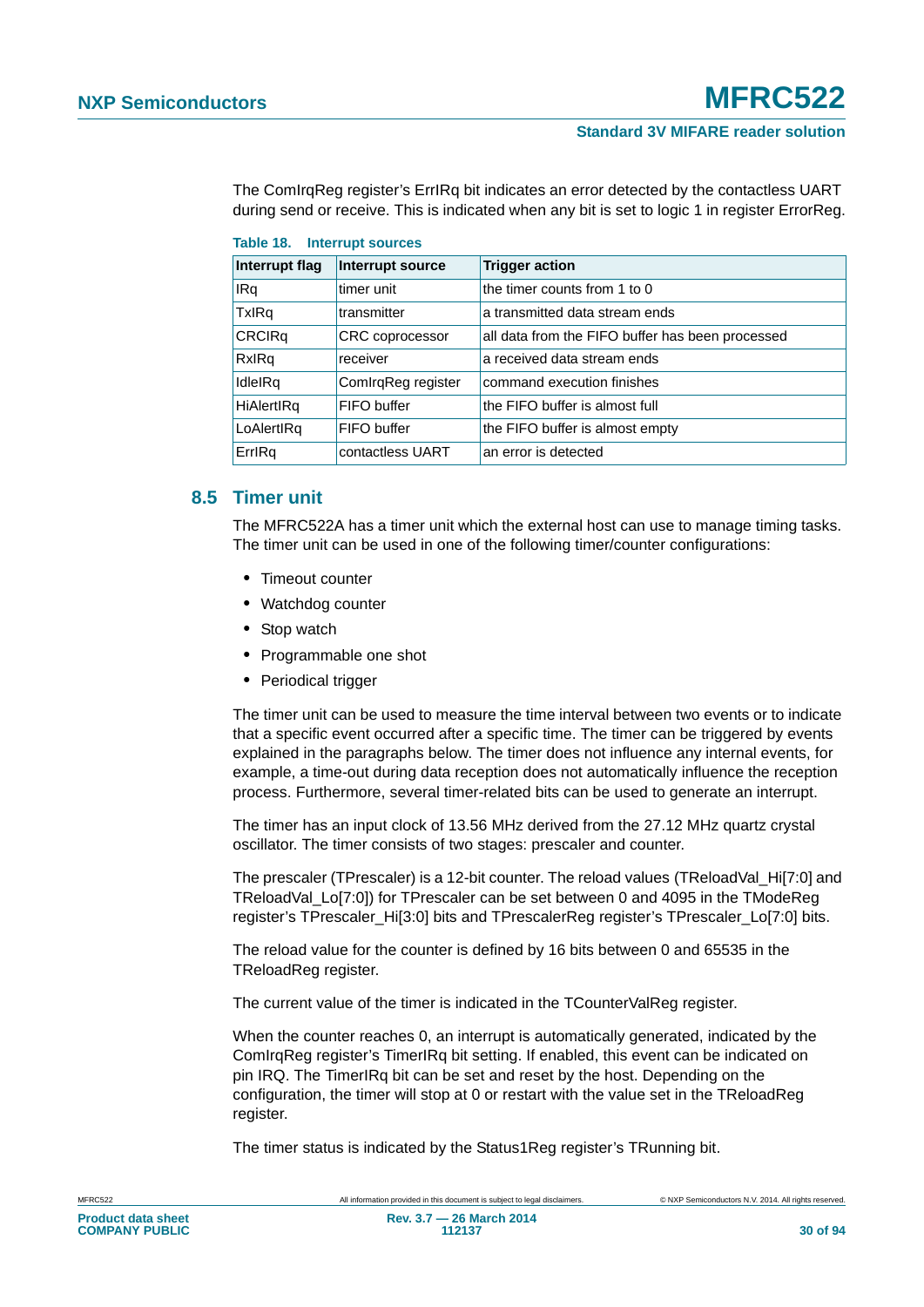The timer can be started manually using the ControlReg register's TStartNow bit and stopped using the ControlReg register's TStopNow bit.

The timer can also be activated automatically to meet any dedicated protocol requirements by setting the TModeReg register's TAuto bit to logic 1.

The delay time of a timer stage is set by the reload value  $+1$ . The total delay time (t<sub>d1</sub>) is calculated using [Equation 5](#page-30-0):

<span id="page-30-0"></span>
$$
t_{dI} = \frac{(TPrescale r \times 2 + I) \times (TReloadVal + I)}{13.56 MHz}
$$
 (5)

An example of calculating total delay time  $(t_d)$  is shown in [Equation 6](#page-30-1), where the TPrescaler value =  $4095$  and TReloadVal =  $65535$ :

<span id="page-30-1"></span>
$$
39.59 s = \frac{(4095 \times 2 + 1) \times (65535 + 1)}{13.56 MHz}
$$
 (6)

**Example:** To give a delay time of 25  $\mu$ s requires 339 clock cycles to be counted and a TPrescaler value of 169. This configures the timer to count up to 65535 time-slots for every 25 us period.

The MFRC522 version 2.0 offers in addition a second prescaler timer. Due to the fact that the prescaler counts down to 0 the prescaler period always count an odd number of clocks (1, 3, 5, ..). This may lead to inaccuracy. The second available prescaler timer implements the possibility to change the prescaler reload value to odd numbers, which results in an even prescaler period. This new prescaler can be enabled only in version 2.0 using the register bit DemodeReg, see [Table 72](#page-51-0). Within this option, the total delay time  $(t_{d2})$  is calculated using [Equation 5:](#page-30-0)

$$
t_{d2} = \frac{(TPrescale r \times 2 + 2) \times (TReloadVal + 1)}{13.56 MHz}
$$
 (7)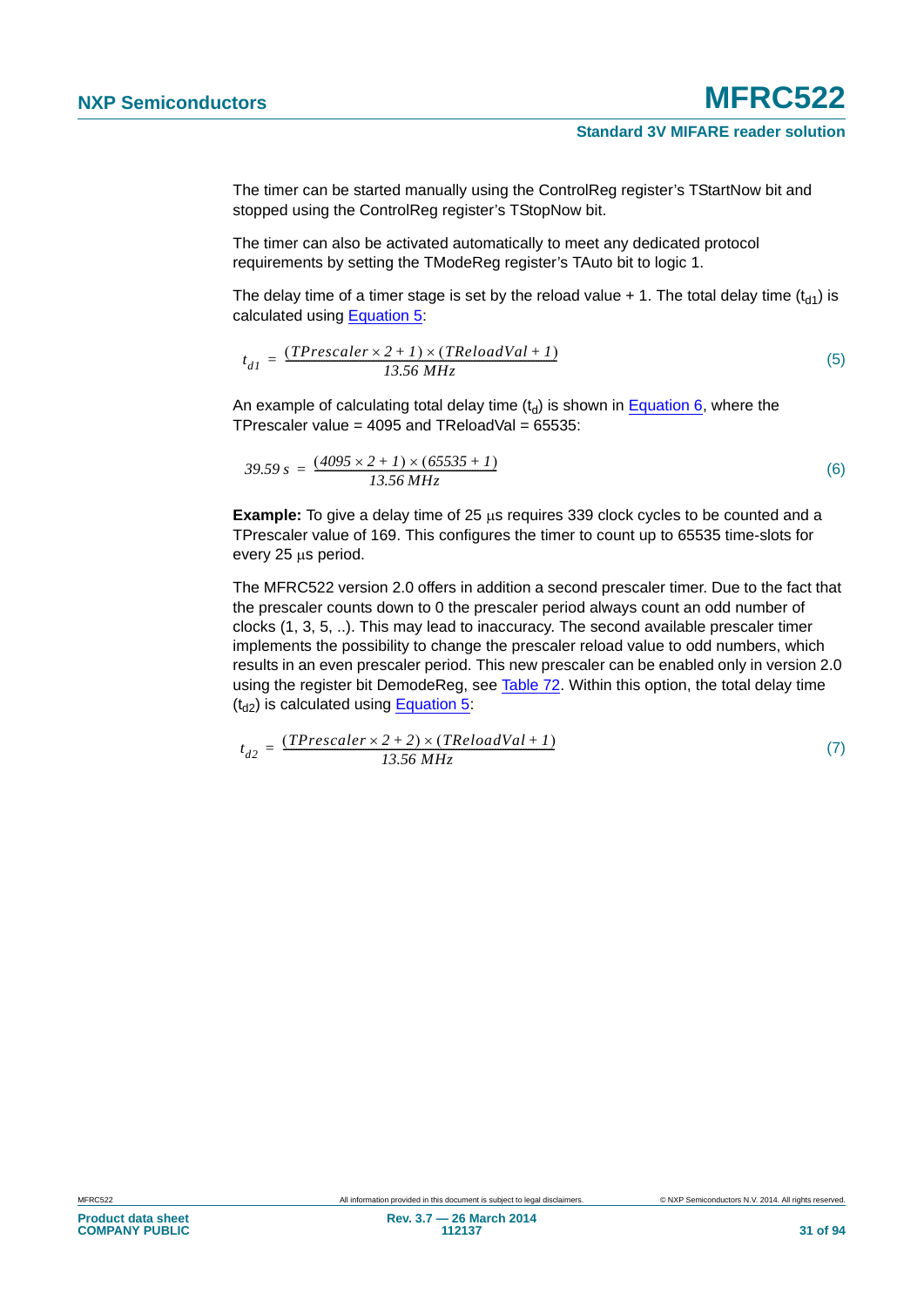#### **8.6 Power reduction modes**

#### **8.6.1 Hard power-down**

Hard power-down is enabled when pin NRSTPD is LOW. This turns off all internal current sinks including the oscillator. All digital input buffers are separated from the input pins and clamped internally (except pin NRSTPD). The output pins are frozen at either a HIGH or LOW level.

#### **8.6.2 Soft power-down mode**

Soft Power-down mode is entered immediately after the CommandReg register's PowerDown bit is set to logic 1. All internal current sinks are switched off, including the oscillator buffer. However, the digital input buffers are not separated from the input pins and keep their functionality. The digital output pins do not change their state.

During soft power-down, all register values, the FIFO buffer content and the configuration keep their current contents.

After setting the PowerDown bit to logic 0, it takes 1024 clocks until the Soft power-down mode is exited indicated by the PowerDown bit. Setting it to logic 0 does not immediately clear it. It is cleared automatically by the MFRC522 when Soft power-down mode is exited.

**Remark:** If the internal oscillator is used, you must take into account that it is supplied by pin AVDD and it will take a certain time  $(t_{\text{osc}})$  until the oscillator is stable and the clock cycles can be detected by the internal logic. It is recommended for the serial UART, to first send the value 55h to the MFRC522. The oscillator must be stable for further access to the registers. To ensure this, perform a read access to address 0 until the MFRC522 answers to the last read command with the register content of address 0. This indicates that the MFRC522 is ready.

#### **8.6.3 Transmitter power-down mode**

The Transmitter Power-down mode switches off the internal antenna drivers thereby, turning off the RF field. Transmitter power-down mode is entered by setting either the TxControlReg register's Tx1RFEn bit or Tx2RFEn bit to logic 0.



### **8.7 Oscillator circuit**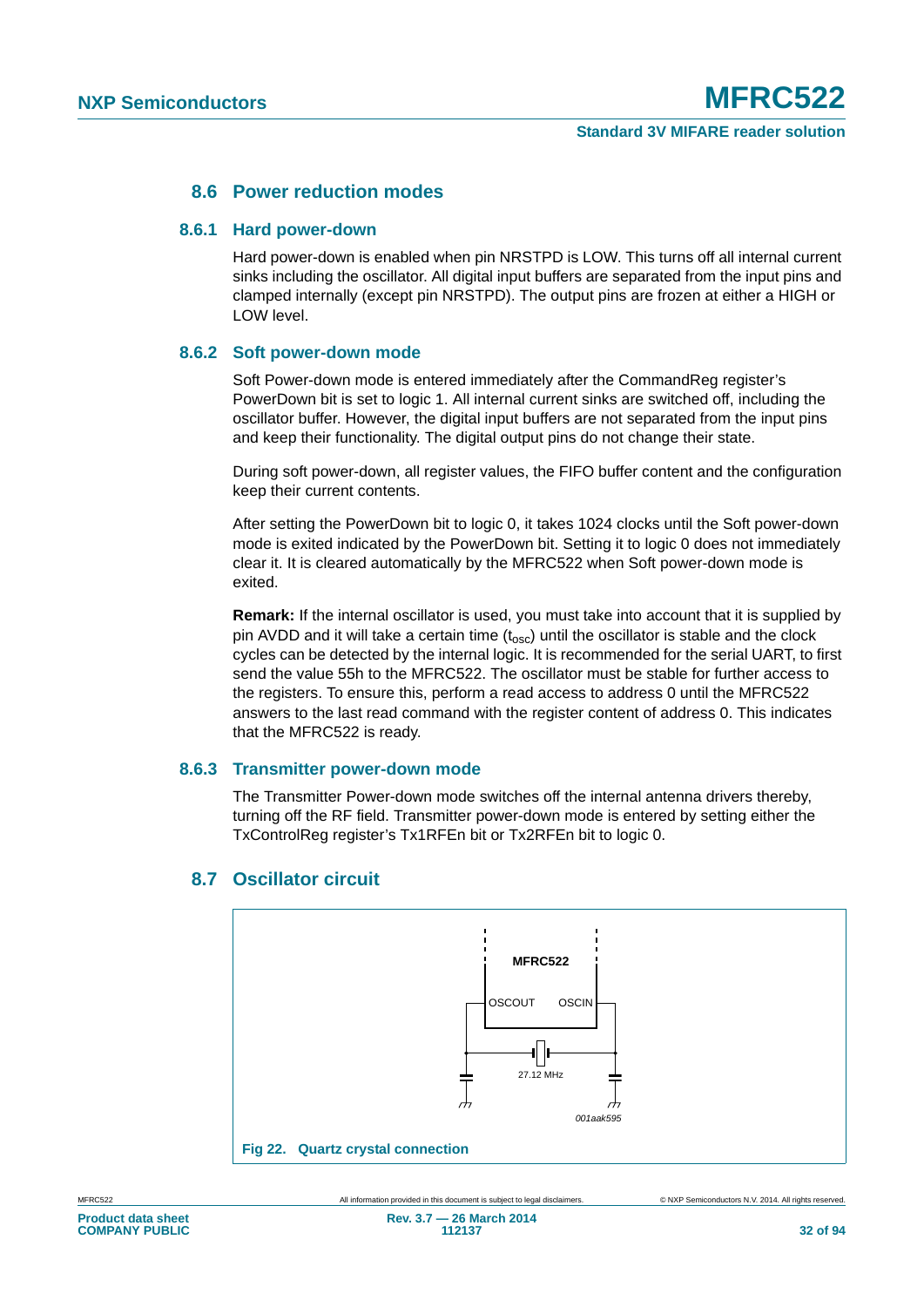The clock applied to the MFRC522 provides a time basis for the synchronous system's encoder and decoder. The stability of the clock frequency, therefore, is an important factor for correct operation. To obtain optimum performance, clock jitter must be reduced as much as possible. This is best achieved using the internal oscillator buffer with the recommended circuitry.

If an external clock source is used, the clock signal must be applied to pin OSCIN. In this case, special care must be taken with the clock duty cycle and clock jitter and the clock quality must be verified.

#### **8.8 Reset and oscillator start-up time**

#### **8.8.1 Reset timing requirements**

The reset signal is filtered by a hysteresis circuit and a spike filter before it enters the digital circuit. The spike filter rejects signals shorter than 10 ns. In order to perform a reset, the signal must be LOW for at least 100 ns.

#### **8.8.2 Oscillator start-up time**

If the MFRC522 has been set to a Power-down mode or is powered by a  $V_{DDX}$  supply, the start-up time for the MFRC522 depends on the oscillator used and is shown in [Figure 23.](#page-32-0)

The time (t<sub>startup</sub>) is the start-up time of the crystal oscillator circuit. The crystal oscillator start-up time is defined by the crystal.

The time  $(t<sub>d</sub>)$  is the internal delay time of the MFRC522 when the clock signal is stable before the MFRC522 can be addressed.

The delay time is calculated by:

$$
t_d = \frac{1024}{27 \text{ }\mu\text{s}} = 37.74 \text{ }\mu\text{s}
$$
 (8)

The time  $(t_{\rm osc})$  is the sum of  $t_d$  and  $t_{\rm startup}$ .

<span id="page-32-0"></span>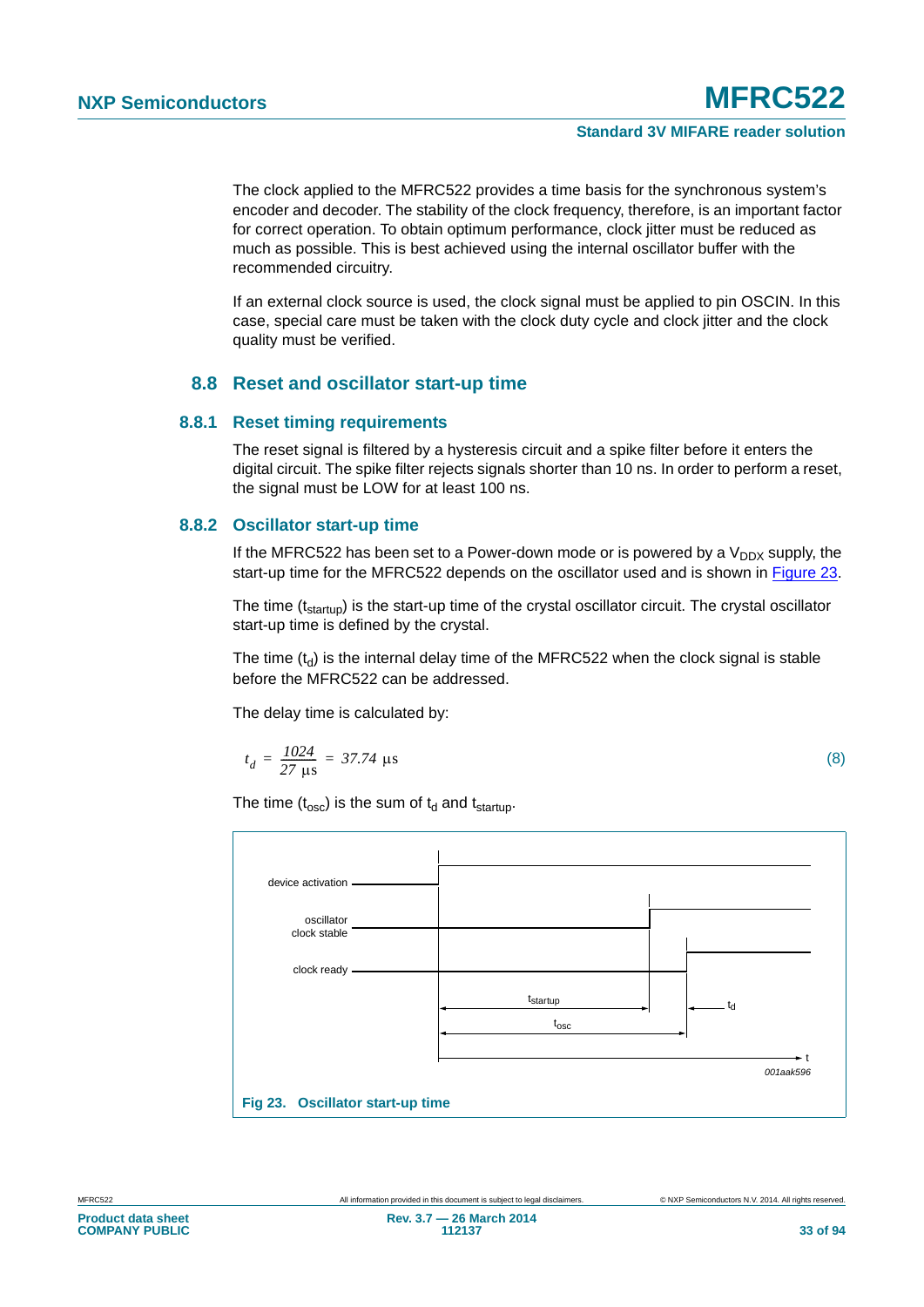### **9. MFRC522 registers**

#### **9.1 Register bit behavior**

Depending on the functionality of a register, the access conditions to the register can vary. In principle, bits with same behavior are grouped in common registers. The access conditions are described in [Table 19.](#page-33-0)

| <b>Abbreviation</b> | <b>Behavior</b> | <b>Description</b>                                                                                                                                                                                                                                                                                                                                 |
|---------------------|-----------------|----------------------------------------------------------------------------------------------------------------------------------------------------------------------------------------------------------------------------------------------------------------------------------------------------------------------------------------------------|
| R/W                 | read and write  | These bits can be written and read by the microcontroller. Since<br>they are used only for control purposes, their content is not<br>influenced by internal state machines, for example the<br>ComIEnReg register can be written and read by the<br>microcontroller. It will also be read by internal state machines but<br>never changed by them. |
| D                   | dynamic         | These bits can be written and read by the microcontroller.<br>Nevertheless, they can also be written automatically by internal<br>state machines, for example the CommandReg register changes<br>its value automatically after the execution of the command.                                                                                       |
| R                   | read only       | These register bits hold values which are determined by internal<br>states only, for example the CRCReady bit cannot be written<br>externally but shows internal states.                                                                                                                                                                           |
| W                   | write only      | Reading these register bits always returns zero.                                                                                                                                                                                                                                                                                                   |
| reserved            |                 | These registers are reserved for future use and must not be<br>changed. In case of a write access, it is recommended to always<br>write the value "0".                                                                                                                                                                                             |
| <b>RFT</b>          |                 | These register bits are reserved for future use or are for<br>production tests and must not be changed.                                                                                                                                                                                                                                            |

<span id="page-33-0"></span>**Table 19. Behavior of register bits and their designation**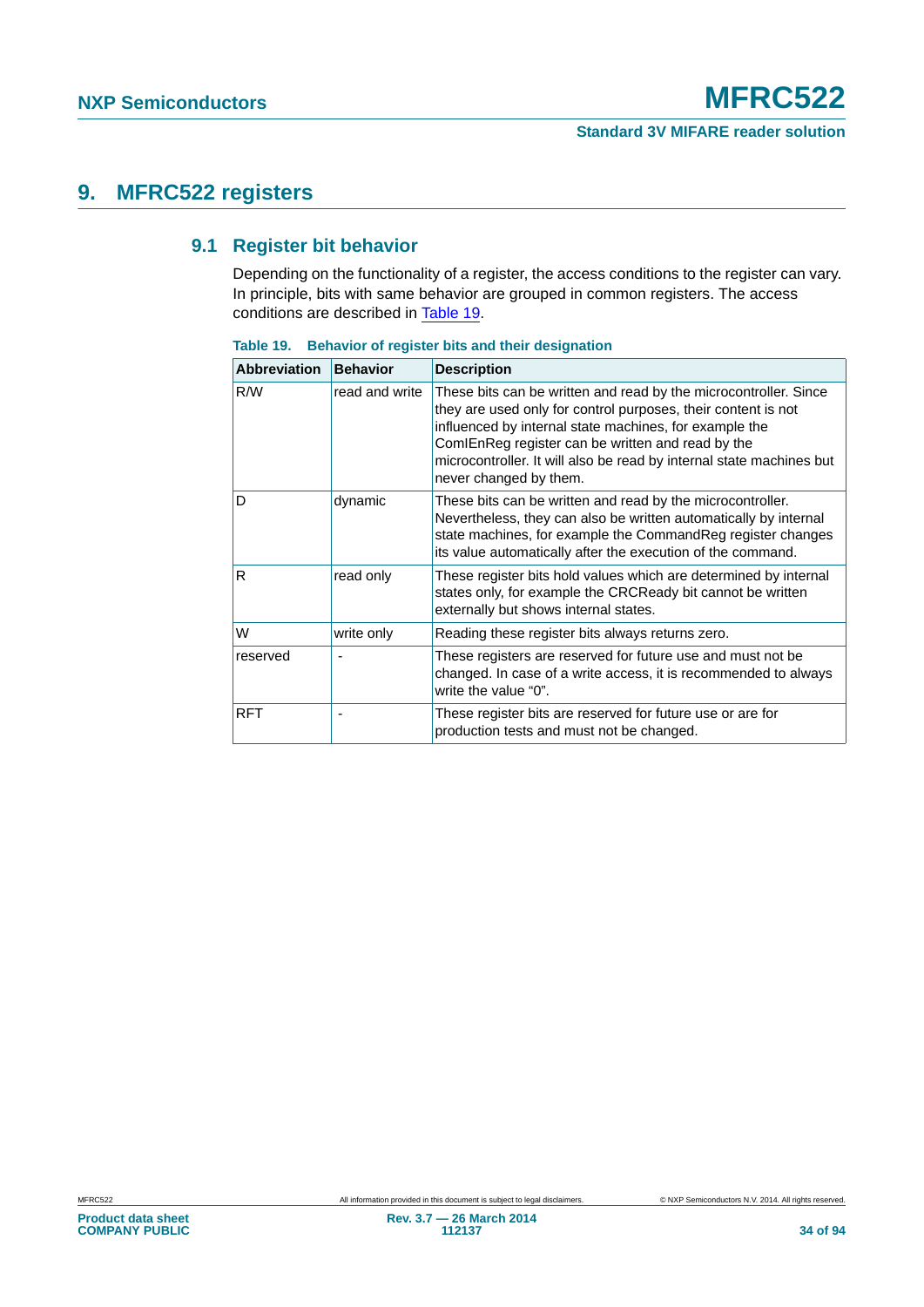## **9.2 Register overview**

|                              | Table 20. MFRC322 register overview |                                                                         |                     |  |  |
|------------------------------|-------------------------------------|-------------------------------------------------------------------------|---------------------|--|--|
| <b>Address</b><br>(hex)      | <b>Register name</b>                | <b>Function</b>                                                         | <b>Refer to</b>     |  |  |
| Page 0: Command and status   |                                     |                                                                         |                     |  |  |
| 00h                          | Reserved                            | reserved for future use                                                 | Table 21 on page 37 |  |  |
| 01h                          | CommandReg                          | starts and stops command execution                                      | Table 23 on page 37 |  |  |
| 02h                          | ComlEnReg                           | enable and disable interrupt request control bits                       | Table 25 on page 37 |  |  |
| 03h                          | DivlEnReg                           | enable and disable interrupt request control bits                       | Table 27 on page 38 |  |  |
| 04h                          | ComIrqReg                           | interrupt request bits                                                  | Table 29 on page 38 |  |  |
| 05h                          | DivlrqReg                           | interrupt request bits                                                  | Table 31 on page 39 |  |  |
| 06h                          | ErrorReg                            | error bits showing the error status of the last command<br>executed     | Table 33 on page 40 |  |  |
| 07h                          | Status1Reg                          | communication status bits                                               | Table 35 on page 41 |  |  |
| 08h                          | Status2Reg                          | receiver and transmitter status bits                                    | Table 37 on page 42 |  |  |
| 09h                          | FIFODataReg                         | input and output of 64 byte FIFO buffer                                 | Table 39 on page 43 |  |  |
| 0Ah                          | FIFOLevelReg                        | number of bytes stored in the FIFO buffer                               | Table 41 on page 43 |  |  |
| 0Bh                          | WaterLevelReg                       | level for FIFO underflow and overflow warning                           | Table 43 on page 43 |  |  |
| 0Ch                          | ControlReg                          | miscellaneous control registers                                         | Table 45 on page 44 |  |  |
| 0 <sub>Dh</sub>              | BitFramingReg                       | adjustments for bit-oriented frames                                     | Table 47 on page 45 |  |  |
| 0Eh                          | CollReg                             | bit position of the first bit-collision detected on the RF<br>interface | Table 49 on page 45 |  |  |
| 0Fh                          | Reserved                            | reserved for future use                                                 | Table 51 on page 46 |  |  |
| Page 1: Command              |                                     |                                                                         |                     |  |  |
| 10h                          | Reserved                            | reserved for future use                                                 | Table 53 on page 46 |  |  |
| 11h                          | ModeReg                             | defines general modes for transmitting and receiving                    | Table 55 on page 47 |  |  |
| 12h                          | TxModeReg                           | defines transmission data rate and framing                              | Table 57 on page 47 |  |  |
| 13h                          | RxModeReg                           | defines reception data rate and framing                                 | Table 59 on page 48 |  |  |
| 14h                          | TxControlReg                        | controls the logical behavior of the antenna driver pins TX1<br>and TX2 | Table 61 on page 49 |  |  |
| 15h                          | TxASKReg                            | controls the setting of the transmission modulation                     | Table 63 on page 50 |  |  |
| 16h                          | TxSelReg                            | selects the internal sources for the antenna driver                     | Table 65 on page 50 |  |  |
| 17h                          | RxSelReg                            | selects internal receiver settings                                      | Table 67 on page 51 |  |  |
| 18h                          | RxThresholdReg                      | selects thresholds for the bit decoder                                  | Table 69 on page 52 |  |  |
| 19h                          | DemodReg                            | defines demodulator settings                                            | Table 71 on page 52 |  |  |
| 1Ah                          | Reserved                            | reserved for future use                                                 | Table 73 on page 53 |  |  |
| 1Bh                          | Reserved                            | reserved for future use                                                 | Table 75 on page 53 |  |  |
| 1Ch                          | MfTxReg                             | controls some MIFARE communication transmit parameters                  | Table 77 on page 54 |  |  |
| 1Dh                          | MfRxReg                             | controls some MIFARE communication receive parameters                   | Table 79 on page 54 |  |  |
| 1Eh                          | Reserved                            | reserved for future use                                                 | Table 81 on page 54 |  |  |
| 1Fh                          | SerialSpeedReg                      | selects the speed of the serial UART interface                          | Table 83 on page 54 |  |  |
| <b>Page 2: Configuration</b> |                                     |                                                                         |                     |  |  |
| 20h                          | Reserved                            | reserved for future use                                                 | Table 85 on page 56 |  |  |

#### **Table 20. MFRC522 register overview**

MFRC522 All information provided in this document is subject to legal disclaimers. © NXP Semiconductors N.V. 2014. All rights reserved.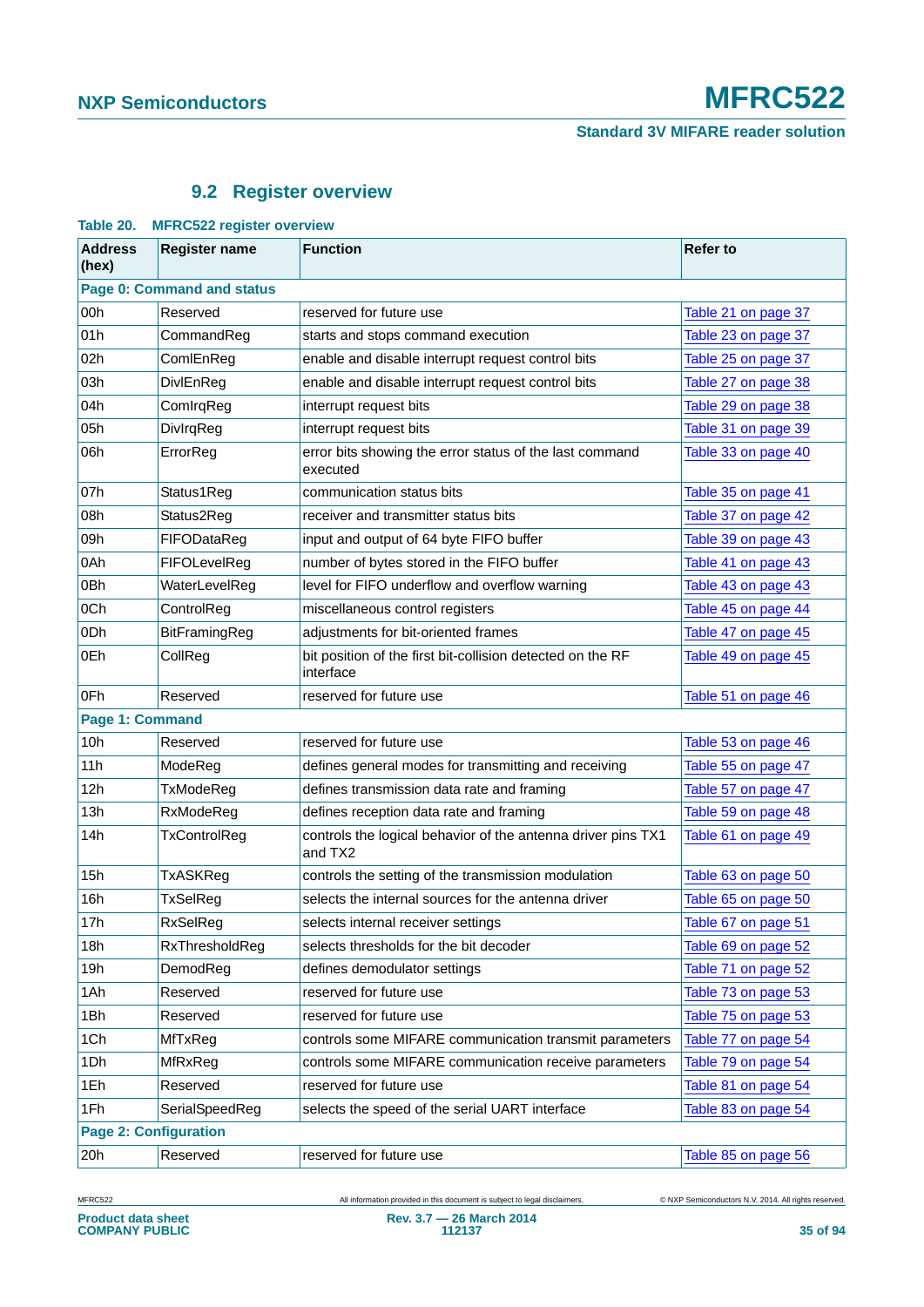### **Standard 3V MIFARE reader solution**

| <b>Address</b><br>(hex) | <b>Register name</b> | <b>Function</b>                                                                   | <b>Refer to</b>                      |  |  |
|-------------------------|----------------------|-----------------------------------------------------------------------------------|--------------------------------------|--|--|
| 21h                     | CRCResultReg         | shows the MSB and LSB values of the CRC calculation                               | Table 87 on page 56                  |  |  |
| 22h                     |                      |                                                                                   | Table 89 on page 56                  |  |  |
| 23h                     | Reserved             | reserved for future use                                                           | Table 91 on page 57                  |  |  |
| 24h                     | ModWidthReg          | controls the ModWidth setting                                                     | Table 93 on page 57                  |  |  |
| 25h                     | Reserved             | reserved for future use                                                           | Table 95 on page 57                  |  |  |
| 26h                     | RFCfgReg             | configures the receiver gain                                                      | Table 97 on page 58                  |  |  |
| 27h                     | GsNRea               | selects the conductance of the antenna driver pins TX1 and<br>TX2 for modulation  | Table 99 on page 58                  |  |  |
| 28h                     | CWGsPReg             | defines the conductance of the p-driver output during<br>periods of no modulation | Table 101 on page 59                 |  |  |
| 29h                     | ModGsPReg            | defines the conductance of the p-driver output during<br>periods of modulation    | Table 103 on page 59                 |  |  |
| 2Ah                     | TModeReg             | defines settings for the internal timer                                           | Table 105 on page 59                 |  |  |
| 2Bh                     | TPrescalerReg        |                                                                                   | Table 107 on page 60                 |  |  |
| 2Ch                     | TReloadReg           | defines the 16-bit timer reload value                                             | Table 109 on page 61                 |  |  |
| 2Dh                     |                      |                                                                                   | Table 111 on page 61                 |  |  |
| 2Eh                     | TCounterValReg       | shows the 16-bit timer value                                                      | Table 113 on page 62                 |  |  |
| 2Fh                     |                      |                                                                                   | Table 115 on page 62                 |  |  |
| Page 3: Test register   |                      |                                                                                   |                                      |  |  |
| 30h                     | Reserved             | reserved for future use                                                           | Table 117 on page 62                 |  |  |
| 31h                     | TestSel1Reg          | general test signal configuration                                                 | Table 119 on page 62                 |  |  |
| 32h                     | TestSel2Reg          | general test signal configuration and PRBS control                                | Table 121 on page 63                 |  |  |
| 33h                     | TestPinEnReg         | enables pin output driver on pins D1 to D7                                        | Table 123 on page 63                 |  |  |
| 34h                     | TestPinValueReg      | defines the values for D1 to D7 when it is used as an I/O bus                     | Table 125 on page 64                 |  |  |
| 35h                     | TestBusReg           | shows the status of the internal test bus                                         | Table 127 on page 64                 |  |  |
| 36h                     | AutoTestReg          | controls the digital self test                                                    | Table 129 on page 65                 |  |  |
| 37h                     | VersionReg           | shows the software version                                                        | Table 131 on page 65                 |  |  |
| 38h                     | AnalogTestReg        | controls the pins AUX1 and AUX2                                                   | Table 133 on page 66                 |  |  |
| 39h                     | TestDAC1Reg          | defines the test value for TestDAC1                                               | Table 135 on page 67                 |  |  |
| 3Ah                     | TestDAC2Reg          | defines the test value for TestDAC2                                               | Table 137 on page 67                 |  |  |
| 3Bh                     | TestADCReg           | shows the value of ADC I and Q channels                                           | Table 139 on page 67                 |  |  |
| 3Ch to 3Fh              | Reserved             | reserved for production tests                                                     | Table 141 to Table 147<br>on page 68 |  |  |

#### **Table 20. MFRC522 register overview** *…continued*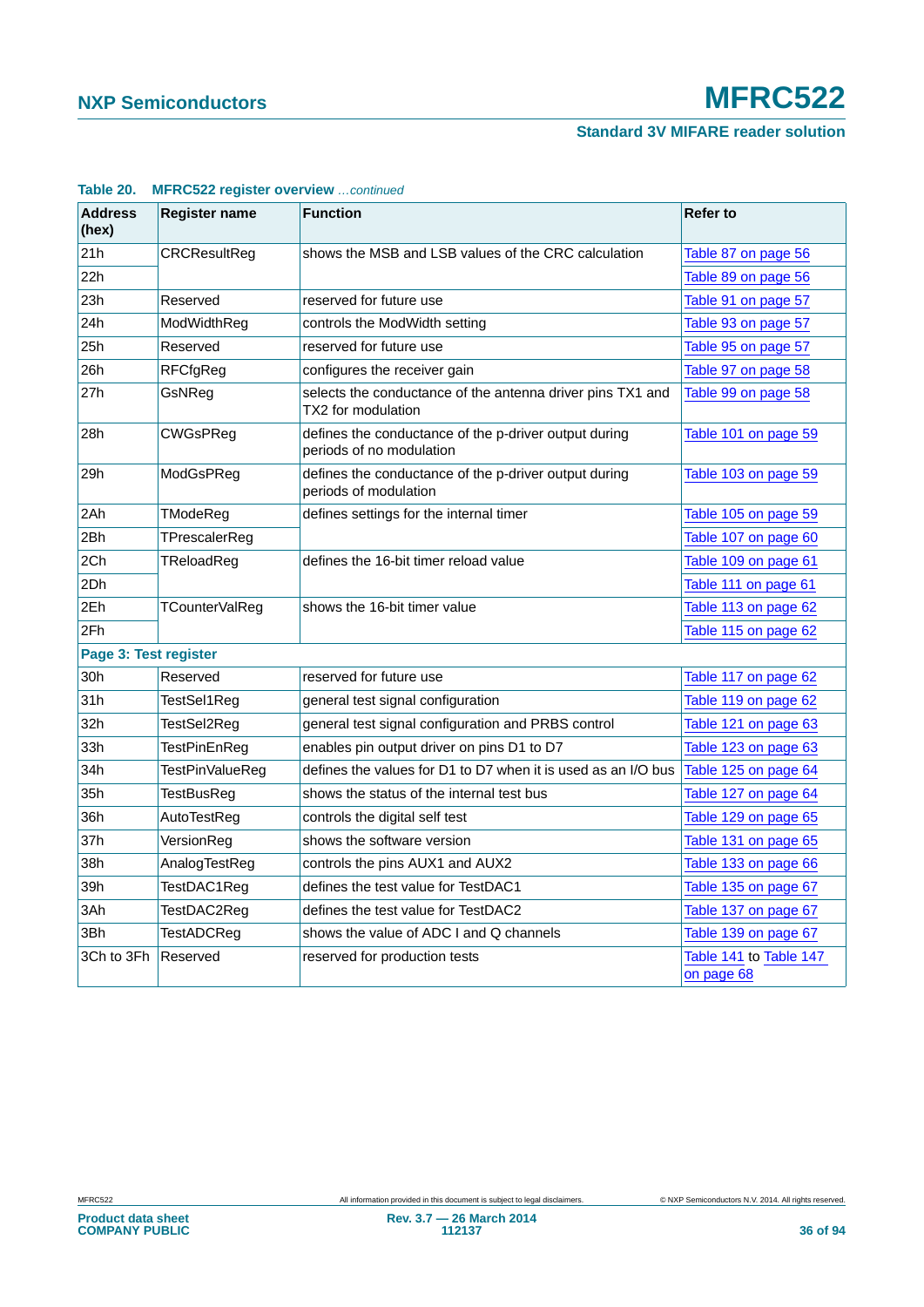# **9.3 Register descriptions**

# **9.3.1 Page 0: Command and status**

# **9.3.1.1 Reserved register 00h**

Functionality is reserved for future use.

#### **Table 21. Reserved register (address 00h); reset value: 00h bit allocation**

| <b>Bit</b> |                          |  |  |  |  |  |  |
|------------|--------------------------|--|--|--|--|--|--|
| Symbol     | reserved                 |  |  |  |  |  |  |
| Access     | $\overline{\phantom{0}}$ |  |  |  |  |  |  |

#### **Table 22. Reserved register bit descriptions**

| <b>Bit</b> | Symbol                   | <b>Description</b> |
|------------|--------------------------|--------------------|
| $7$ to $0$ | $\overline{\phantom{0}}$ | reserved           |

# **9.3.1.2 CommandReg register**

Starts and stops command execution.

#### **Table 23. CommandReg register (address 01h); reset value: 20h bit allocation**

| Bit      |          |  | w      |           |              |  |  |  |
|----------|----------|--|--------|-----------|--------------|--|--|--|
| Symbol:  | reserved |  | RcvOff | PowerDown | Command[3:0] |  |  |  |
| ⊦Access: | -        |  | R/W    |           |              |  |  |  |

# **Table 24. CommandReg register bit descriptions**

| <b>Bit</b>        | <b>Symbol</b> | <b>Value</b> | <b>Description</b>                                                                                                                                                     |
|-------------------|---------------|--------------|------------------------------------------------------------------------------------------------------------------------------------------------------------------------|
| $7$ to $6$        | reserved      |              | reserved for future use                                                                                                                                                |
| 5                 | RcvOff        |              | analog part of the receiver is switched off                                                                                                                            |
| 4                 | PowerDown     |              | Soft power-down mode entered                                                                                                                                           |
|                   |               | 0            | MFRC522 starts the wake up procedure during which this bit is<br>read as a logic 1; it is read as a logic 0 when the MFRC522 is<br>ready; see Section 8.6.2 on page 32 |
|                   |               |              | <b>Remark:</b> The PowerDown bit cannot be set when the SoftReset<br>command is activated                                                                              |
| 3 <sub>to</sub> 0 | Command[3:0]  |              | activates a command based on the Command value; reading this<br>register shows which command is executed; see Section 10.3 on<br>page 69                               |

# **9.3.1.3 ComIEnReg register**

Control bits to enable and disable the passing of interrupt requests.

#### **Table 25. ComIEnReg register (address 02h); reset value: 80h bit allocation**

| <b>Bit</b> |               |       |       |                |            |            |        |          |
|------------|---------------|-------|-------|----------------|------------|------------|--------|----------|
| Symbol     | <b>IRalnv</b> | ™xlEn | RxIEn | <b>IdleIEn</b> | HiAlertIEn | LoAlertIEn | ErrlEn | TimerIEn |
| Access     | R/W           | R/W   | R/W   | R/W            | R/W        | R/W        | R/W    | R/W      |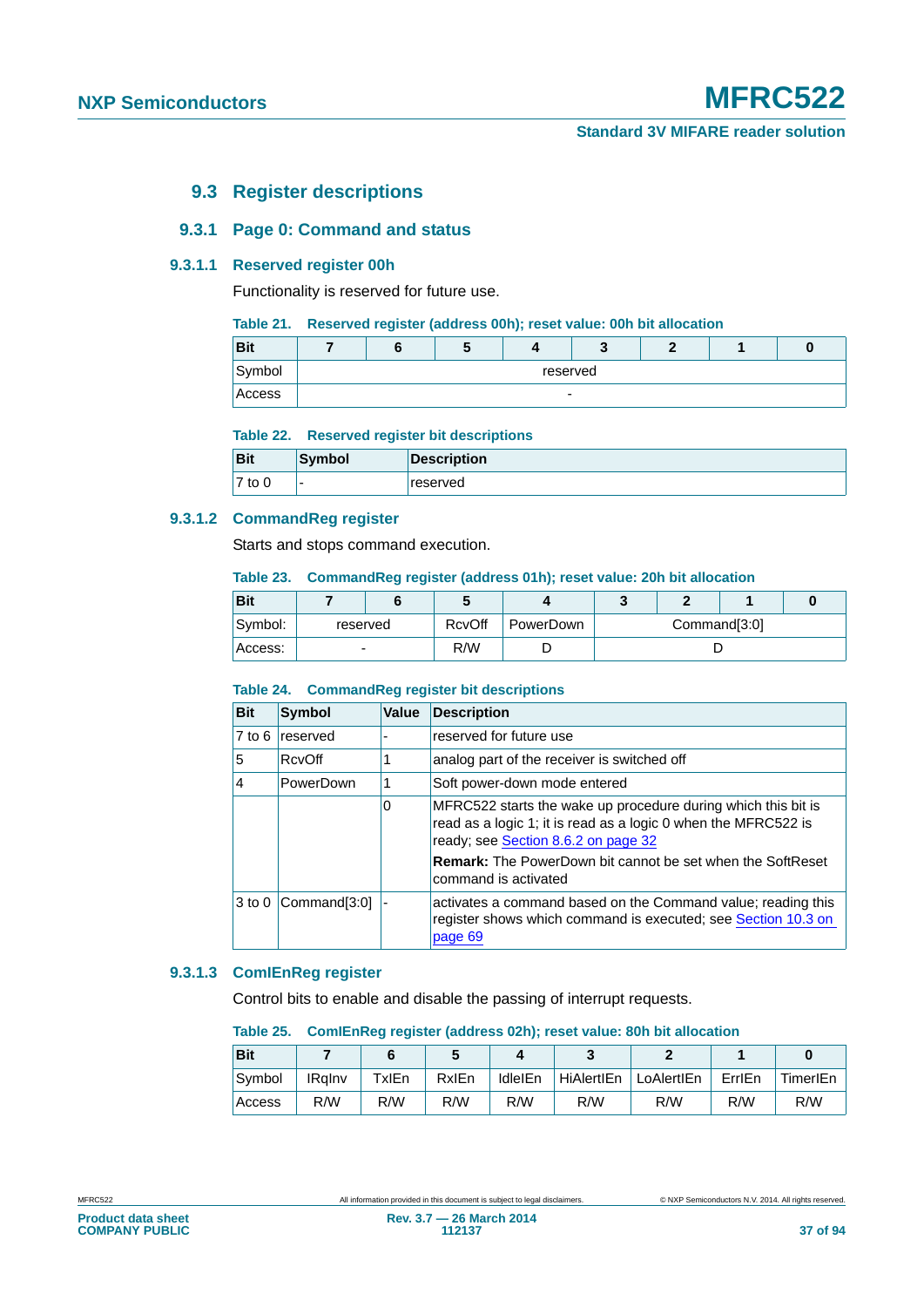| <b>Bit</b>     | <b>Symbol</b>     | <b>Value</b> | <b>Description</b>                                                                                                                                                                              |
|----------------|-------------------|--------------|-------------------------------------------------------------------------------------------------------------------------------------------------------------------------------------------------|
| $\overline{7}$ | <b>IRgInv</b>     | 1            | signal on pin IRQ is inverted with respect to the Status1Reg register's<br>IRq bit                                                                                                              |
|                |                   | 0            | signal on pin IRQ is equal to the IRq bit; in combination with the<br>DivIEnReg register's IRqPushPull bit, the default value of logic 1 ensures<br>that the output level on pin IRQ is 3-state |
| 6              | TxlEn             |              | allows the transmitter interrupt request (TxIRq bit) to be propagated to<br>pin IRQ                                                                                                             |
| 5              | <b>RxIEn</b>      |              | allows the receiver interrupt request (RxIRq bit) to be propagated to pin<br>IRQ.                                                                                                               |
| 4              | <b>IdleIEn</b>    |              | allows the idle interrupt request (IdleIRq bit) to be propagated to pin IRQ                                                                                                                     |
| 3              | <b>HiAlertIEn</b> |              | allows the high alert interrupt request (HiAlertIRq bit) to be propagated to<br>pin IRQ                                                                                                         |
| $\overline{2}$ | LoAlertIEn        |              | allows the low alert interrupt request (LoAlertIRq bit) to be propagated to<br>pin IRQ                                                                                                          |
| 1              | ErrlEn            |              | allows the error interrupt request (ErrlRq bit) to be propagated to pin IRQ                                                                                                                     |
| 0              | <b>TimerIEn</b>   |              | allows the timer interrupt request (TimerlRq bit) to be propagated to pin<br><b>IRQ</b>                                                                                                         |

**Table 26. ComIEnReg register bit descriptions**

#### **9.3.1.4 DivIEnReg register**

Control bits to enable and disable the passing of interrupt requests.

### **Table 27. DivIEnReg register (address 03h); reset value: 00h bit allocation**

| <b>Bit</b> |                    |          |  |            |          |               |                          |  |
|------------|--------------------|----------|--|------------|----------|---------------|--------------------------|--|
| Symbol     | <b>IRQPushPull</b> | reserved |  | MfinActIEn | reserved | <b>CRCIEn</b> | reserved                 |  |
| Access     | R/W                | -        |  | R/W        | ۰        | R/W           | $\overline{\phantom{0}}$ |  |

#### **Table 28. DivIEnReg register bit descriptions**

| <b>Bit</b>     | Symbol             | Value | <b>Description</b>                                                                                                 |
|----------------|--------------------|-------|--------------------------------------------------------------------------------------------------------------------|
|                | <b>IROPushPull</b> | 1     | pin IRQ is a standard CMOS output pin                                                                              |
|                |                    | O     | pin IRQ is an open-drain output pin                                                                                |
| $6$ to 5       | reserved           |       | reserved for future use                                                                                            |
| 4              | MfinActIEn         |       | allows the MFIN active interrupt request to be propagated to<br>pin IRQ                                            |
| 3              | reserved           |       | reserved for future use                                                                                            |
| $\overline{2}$ | CRCIEn             |       | allows the CRC interrupt request, indicated by the DivIrqReg<br>register's CRCIRq bit, to be propagated to pin IRQ |
| 1 to 0         | reserved           |       | reserved for future use                                                                                            |

# **9.3.1.5 ComIrqReg register**

Interrupt request bits.

#### **Table 29. ComIrqReg register (address 04h); reset value: 14h bit allocation**

| <b>Bit</b> |      |       |       |         |            |            |        |          |
|------------|------|-------|-------|---------|------------|------------|--------|----------|
| Symbol     | Set1 | TxIRa | RxIRa | IdleIRa | HiAlertIRa | LoAlertIRa | ErriRa | TimerIRa |
| Access     | W    |       |       |         |            |            |        |          |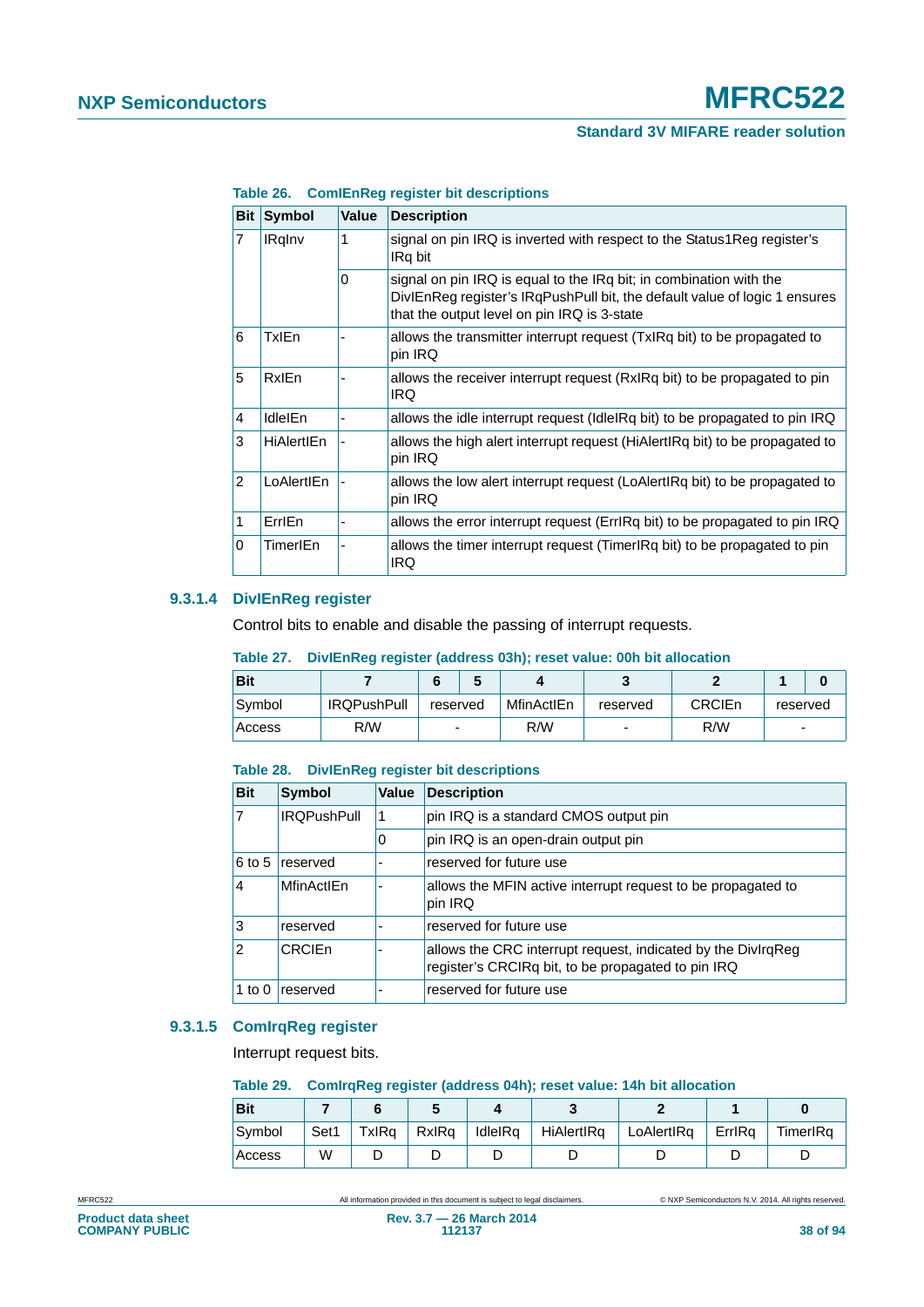# **NXP Semiconductors MFRC522**

# **Standard 3V MIFARE reader solution**

| <b>Bit</b>     | <b>Symbol</b> | Value        | <b>Description</b>                                                                                                                                  |
|----------------|---------------|--------------|-----------------------------------------------------------------------------------------------------------------------------------------------------|
| 7              | Set1          | 1            | indicates that the marked bits in the ComIrqReg register are set                                                                                    |
|                |               | $\Omega$     | indicates that the marked bits in the ComIrqReg register are cleared                                                                                |
| 6              | TxIRq         | 1            | set immediately after the last bit of the transmitted data was sent out                                                                             |
| 5              | RxIRq         | 1            | receiver has detected the end of a valid data stream                                                                                                |
|                |               |              | if the RxModeReg register's RxNoErr bit is set to logic 1, the RxIRq bit is<br>only set to logic 1 when data bytes are available in the FIFO        |
| 4              | IdleIRq       | 1            | If a command terminates, for example, when the Command Reg changes<br>its value from any command to the Idle command (see Table 149 on<br>page $69$ |
|                |               |              | if an unknown command is started, the CommandReg register<br>Command[3:0] value changes to the idle state and the IdleIRq bit is set                |
|                |               |              | The microcontroller starting the Idle command does not set the IdleIRq<br>bit                                                                       |
| 3              | HiAlertIRq    | 1            | the Status1Reg register's HiAlert bit is set                                                                                                        |
|                |               |              | in opposition to the HiAlert bit, the HiAlertIRq bit stores this event and<br>can only be reset as indicated by the Set1 bit in this register       |
| $\overline{2}$ | LoAlertIRq    | 1            | Status1Reg register's LoAlert bit is set                                                                                                            |
|                |               |              | in opposition to the LoAlert bit, the LoAlertIRq bit stores this event and<br>can only be reset as indicated by the Set1 bit in this register       |
| 1              | ErrlRg        | $\mathbf{1}$ | any error bit in the ErrorReg register is set                                                                                                       |
| 0              | TimerIRa      | 1            | the timer decrements the timer value in register TCounterValReg to zero                                                                             |

#### **Table 30. ComIrqReg register bit descriptions**

*All bits in the ComIrqReg register are cleared by software.*

# **9.3.1.6 DivIrqReg register**

Interrupt request bits.

#### **Table 31. DivIrqReg register (address 05h); reset value: x0h bit allocation**

| <b>Bit</b> |      |          |  |            |                   |          |  |
|------------|------|----------|--|------------|-------------------|----------|--|
| Symbol     | Set2 | reserved |  | MfinActIRq | reserved   CRCIRq | reserved |  |
| Access     | W    |          |  |            |                   | -        |  |

#### **Table 32. DivIrqReg register bit descriptions**

*All bits in the DivIrqReg register are cleared by software.*

| <b>Bit</b>     | <b>Symbol</b>    | Value | <b>Description</b>                                                               |
|----------------|------------------|-------|----------------------------------------------------------------------------------|
| 7              | Set <sub>2</sub> |       | indicates that the marked bits in the DivirgReg register are set                 |
|                |                  | 0     | indicates that the marked bits in the DivlrqReg register are cleared             |
| 6 to 5         | reserved         |       | reserved for future use                                                          |
| $\overline{4}$ | MfinActIRq       | 1     | MFIN is active                                                                   |
|                |                  |       | this interrupt is set when either a rising or falling signal edge is<br>detected |
| 3              | reserved         |       | reserved for future use                                                          |
| 2              | <b>CRCIRq</b>    | 1     | the CalcCRC command is active and all data is processed                          |
| 1 to $0$       | reserved         | ٠     | reserved for future use                                                          |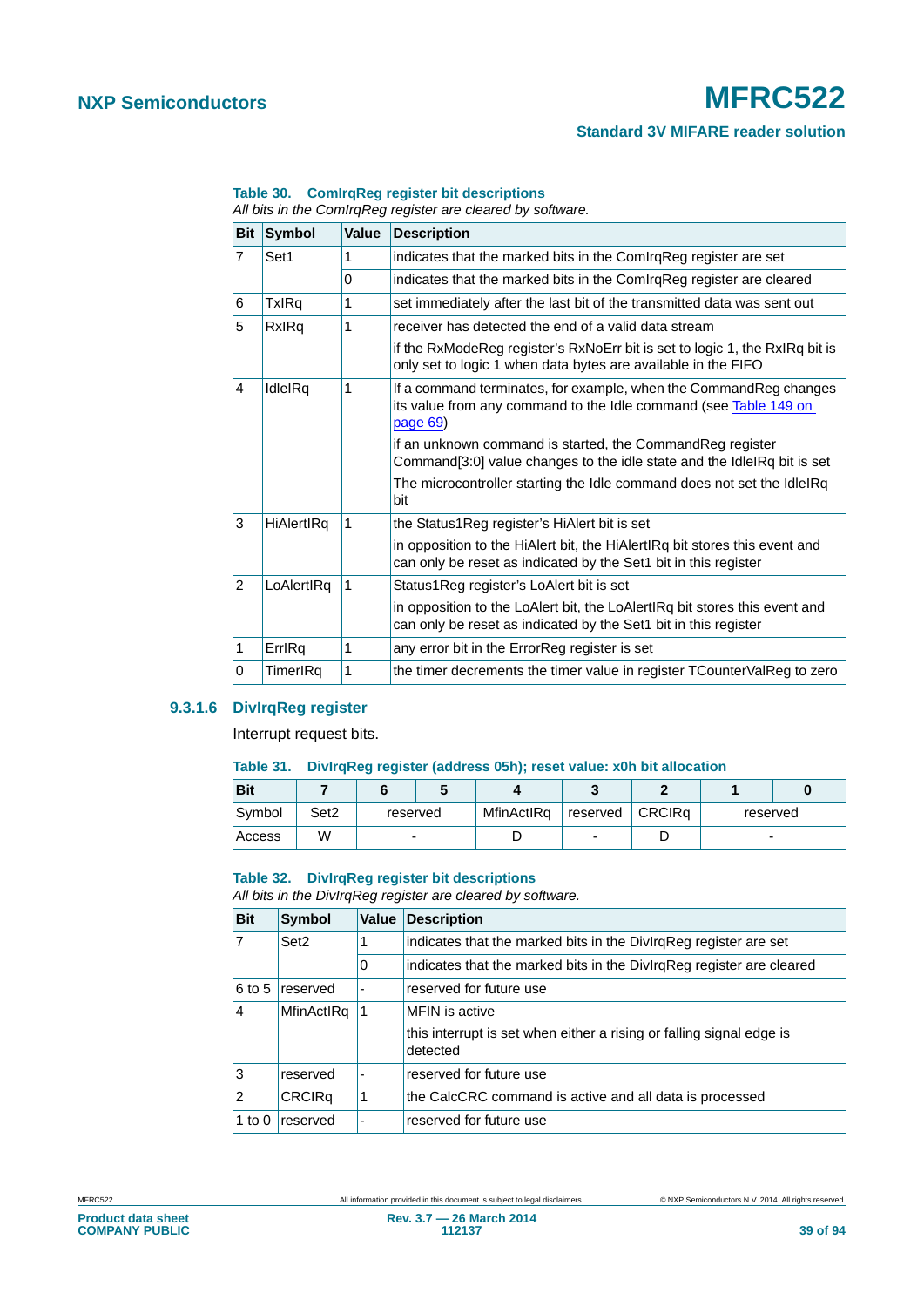# **9.3.1.7 ErrorReg register**

Error bit register showing the error status of the last command executed.

# **Table 33. ErrorReg register (address 06h); reset value: 00h bit allocation**

| <b>Bit</b> |       |   |  |  |                                                                              |
|------------|-------|---|--|--|------------------------------------------------------------------------------|
| Symbol     | WrErr |   |  |  | TempErr   reserved   BufferOvfl   CollErr   CRCErr   ParityErr   ProtocolErr |
| Access     |       | - |  |  |                                                                              |

#### **Table 34. ErrorReg register bit descriptions**

| <b>Bit</b>     | Symbol            | Value | <b>Description</b>                                                                                                                                                                                                                                            |
|----------------|-------------------|-------|---------------------------------------------------------------------------------------------------------------------------------------------------------------------------------------------------------------------------------------------------------------|
| $\overline{7}$ | WrErr             | 1     | data is written into the FIFO buffer by the host during the MFAuthent<br>command or if data is written into the FIFO buffer by the host during the<br>time between sending the last bit on the RF interface and receiving the<br>last bit on the RF interface |
| 6              | TempErr[1]        | 1     | internal temperature sensor detects overheating, in which case the<br>antenna drivers are automatically switched off                                                                                                                                          |
| 5              | reserved          |       | reserved for future use                                                                                                                                                                                                                                       |
| 4              | <b>BufferOvfl</b> | 1     | the host or a MFRC522's internal state machine (e.g. receiver) tries to<br>write data to the FIFO buffer even though it is already full                                                                                                                       |
| 3              | CollErr           | 1     | a bit-collision is detected                                                                                                                                                                                                                                   |
|                |                   |       | cleared automatically at receiver start-up phase                                                                                                                                                                                                              |
|                |                   |       | only valid during the bitwise anticollision at 106 kBd                                                                                                                                                                                                        |
|                |                   |       | always set to logic 0 during communication protocols at 212 kBd,<br>424 kBd and 848 kBd                                                                                                                                                                       |
| $\overline{2}$ | <b>CRCErr</b>     | 1     | the RxModeReg register's RxCRCEn bit is set and the CRC calculation<br>fails                                                                                                                                                                                  |
|                |                   |       | automatically cleared to logic 0 during receiver start-up phase                                                                                                                                                                                               |
| 1              | ParityErr         | 1     | parity check failed                                                                                                                                                                                                                                           |
|                |                   |       | automatically cleared during receiver start-up phase                                                                                                                                                                                                          |
|                |                   |       | only valid for ISO/IEC 14443 A/MIFARE communication at 106 kBd                                                                                                                                                                                                |
| 0              | ProtocolErr       | 1     | set to logic 1 if the SOF is incorrect                                                                                                                                                                                                                        |
|                |                   |       | automatically cleared during receiver start-up phase                                                                                                                                                                                                          |
|                |                   |       | bit is only valid for 106 kBd                                                                                                                                                                                                                                 |
|                |                   |       | during the MFAuthent command, the ProtocolErr bit is set to logic 1 if the<br>number of bytes received in one data stream is incorrect                                                                                                                        |

<span id="page-39-0"></span>[1] Command execution clears all error bits except the TempErr bit. Cannot be set by software.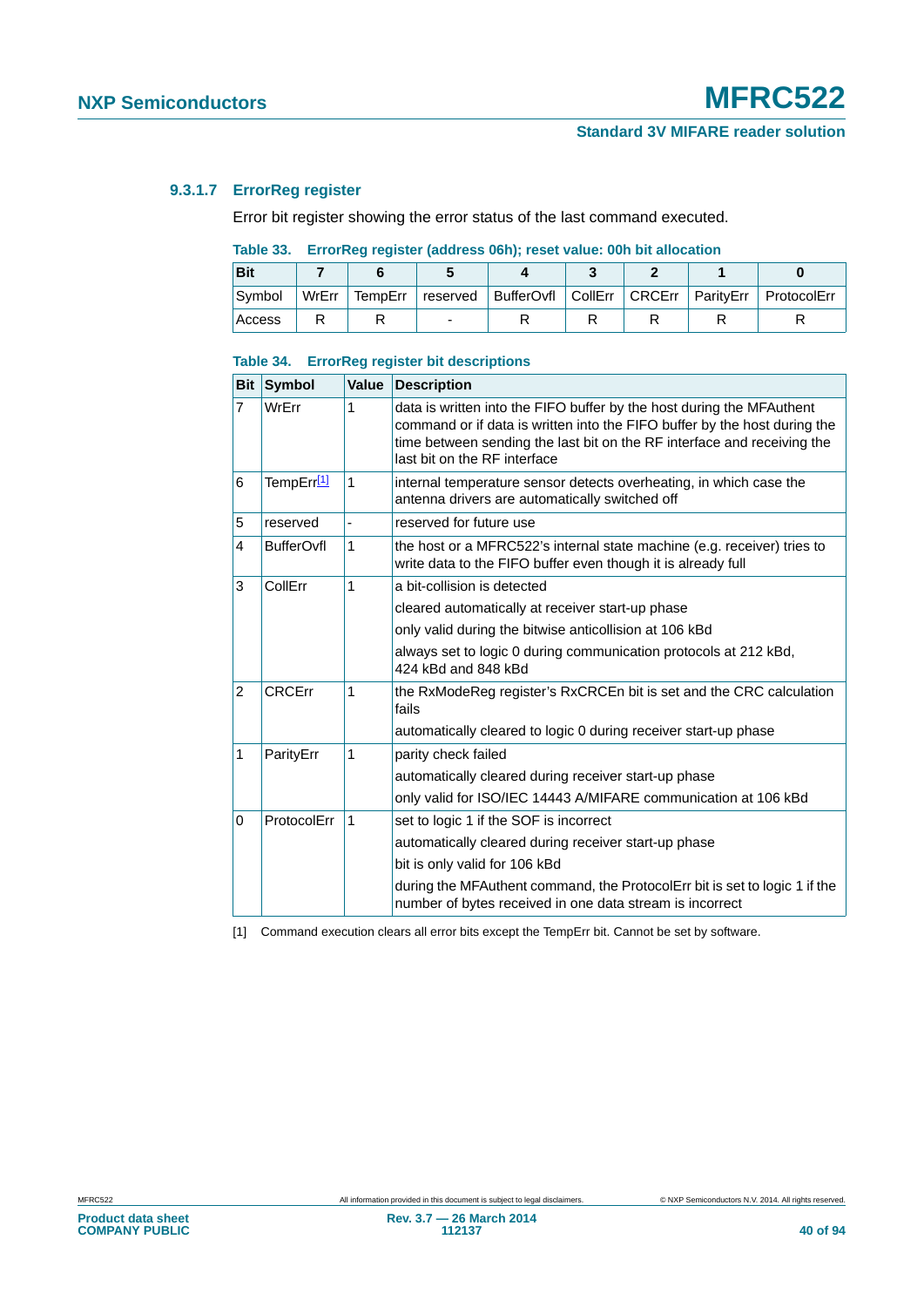# <span id="page-40-0"></span>**9.3.1.8 Status1Reg register**

Contains status bits of the CRC, interrupt and FIFO buffer.

# **Table 35. Status1Reg register (address 07h); reset value: 21h bit allocation**

| <b>Bit</b> |  |                         |     |          |                    |         |
|------------|--|-------------------------|-----|----------|--------------------|---------|
| Symbol     |  | reserved CRCOk CRCReady | IRa | TRunning | reserved   HiAlert | LoAlert |
| Access     |  |                         |     |          | -                  |         |

#### **Table 36. Status1Reg register bit descriptions**

| <b>Bit</b>     | Symbol       | Value | <b>Description</b>                                                                                                                                                                       |
|----------------|--------------|-------|------------------------------------------------------------------------------------------------------------------------------------------------------------------------------------------|
| 7              | reserved     |       | reserved for future use                                                                                                                                                                  |
| 6              | <b>CRCOK</b> | 1     | the CRC result is zero                                                                                                                                                                   |
|                |              |       | for data transmission and reception, the CRCOK bit is undefined: use the<br>ErrorReg register's CRCErr bit                                                                               |
|                |              |       | indicates the status of the CRC coprocessor, during calculation the value<br>changes to logic 0, when the calculation is done correctly the value<br>changes to logic 1                  |
| 5              | CRCReady     | 1     | the CRC calculation has finished                                                                                                                                                         |
|                |              |       | only valid for the CRC coprocessor calculation using the CalcCRC<br>command                                                                                                              |
| 4              | IRq          |       | indicates if any interrupt source requests attention with respect to the<br>setting of the interrupt enable bits: see the ComIEnReg and DivIEnReg<br>registers                           |
| 3              | TRunning     | 1     | MFRC522's timer unit is running, i.e. the timer will decrement the<br>TCounterValReg register with the next timer clock                                                                  |
|                |              |       | <b>Remark:</b> in gated mode, the TRunning bit is set to logic 1 when the<br>timer is enabled by TModeReg register's TGated[1:0] bits; this bit is not<br>influenced by the gated signal |
| $\overline{2}$ | reserved     |       | reserved for future use                                                                                                                                                                  |
| 1              | HiAlert      | 1     | the number of bytes stored in the FIFO buffer corresponds to equation:<br>$H\ddot{\imath}$ Alert = (64 – FIFOLength) $\leq$ WaterLevel                                                   |
|                |              |       | example:                                                                                                                                                                                 |
|                |              |       | FIFO length = 60, WaterLevel = $4 \rightarrow H$ HiAlert = 1                                                                                                                             |
|                |              |       | FIFO length = 59, WaterLevel = $4 \rightarrow H$ iAlert = 0                                                                                                                              |
| 0              | LoAlert      | 1     | the number of bytes stored in the FIFO buffer corresponds to equation:<br>$LoAlert = FIFOLength \le WaterLevel$                                                                          |
|                |              |       | example:                                                                                                                                                                                 |
|                |              |       | FIFO length = 4, WaterLevel = $4 \rightarrow$ LoAlert = 1                                                                                                                                |
|                |              |       | FIFO length = 5, WaterLevel = $4 \rightarrow$ LoAlert = 0                                                                                                                                |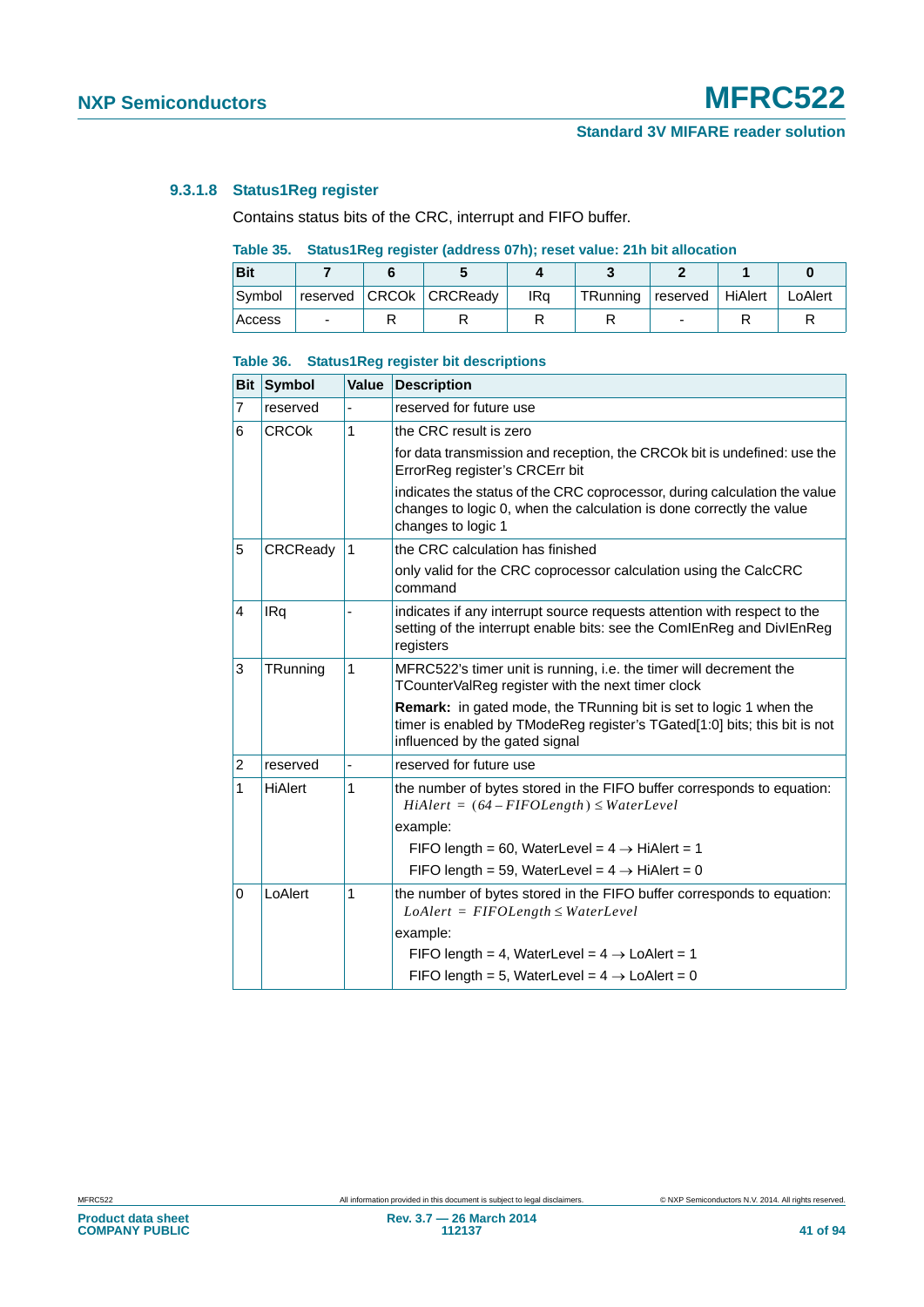# **9.3.1.9 Status2Reg register**

Contains status bits of the receiver, transmitter and data mode detector.

# **Table 37. Status2Reg register (address 08h); reset value: 00h bit allocation**

| <b>Bit</b> |                                         |     |          |  |             |                 |  |  |  |
|------------|-----------------------------------------|-----|----------|--|-------------|-----------------|--|--|--|
| Symbol     | TempSensClear   1 <sup>2</sup> CForceHS |     | reserved |  | MFCrypto1On | ModemState[2:0] |  |  |  |
| Access     | R/W                                     | R/W | -        |  |             |                 |  |  |  |

#### **Table 38. Status2Reg register bit descriptions**

| <b>Bit</b>     | <b>Symbol</b>           | Value | <b>Description</b>                                                                                                       |
|----------------|-------------------------|-------|--------------------------------------------------------------------------------------------------------------------------|
| $\overline{7}$ | <b>TempSensClear</b>    | 1     | clears the temperature error if the temperature is below the<br>alarm limit of 125 $^{\circ}$ C                          |
| 6              | I <sup>2</sup> CForceHS |       | I <sup>2</sup> C-bus input filter settings:                                                                              |
|                |                         | 1     | the I <sup>2</sup> C-bus input filter is set to the High-speed mode<br>independent of the I <sup>2</sup> C-bus protocol  |
|                |                         | 0     | the I <sup>2</sup> C-bus input filter is set to the I <sup>2</sup> C-bus protocol used                                   |
| 5 to 4         | reserved                |       | reserved                                                                                                                 |
| 3              | MFCrypto1On             |       | indicates that the MIFARE Crypto1 unit is switched on and<br>therefore all data communication with the card is encrypted |
|                |                         |       | can only be set to logic 1 by a successful execution of the<br>MFAuthent command                                         |
|                |                         |       | only valid in Read/Write mode for MIFARE standard cards                                                                  |
|                |                         |       | this bit is cleared by software                                                                                          |
| $2$ to $0$     | ModemState[2:0]         |       | shows the state of the transmitter and receiver state<br>machines:                                                       |
|                |                         | 000   | idle                                                                                                                     |
|                |                         | 001   | wait for the BitFramingReg register's StartSend bit                                                                      |
|                |                         | 010   | TxWait: wait until RF field is present if the TModeReg<br>register's TxWaitRF bit is set to logic 1                      |
|                |                         |       | the minimum time for TxWait is defined by the TxWaitReg<br>register                                                      |
|                |                         | 011   | transmitting                                                                                                             |
|                |                         | 100   | RxWait: wait until RF field is present if the TModeReg<br>register's TxWaitRF bit is set to logic 1                      |
|                |                         |       | the minimum time for RxWait is defined by the<br>RxWaitReg register                                                      |
|                |                         | 101   | wait for data                                                                                                            |
|                |                         | 110   | receiving                                                                                                                |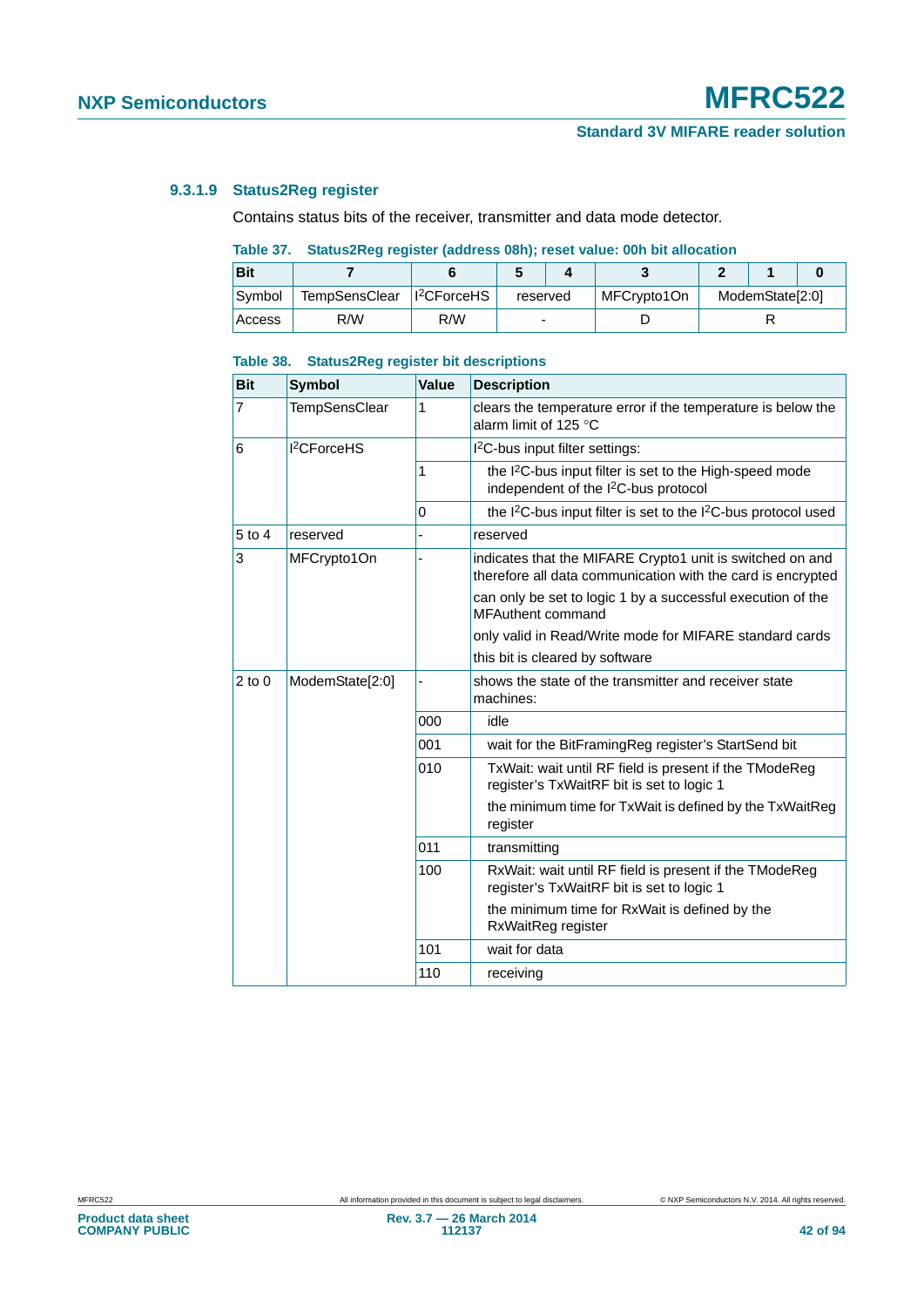# **9.3.1.10 FIFODataReg register**

Input and output of 64 byte FIFO buffer.

## **Table 39. FIFODataReg register (address 09h); reset value: xxh bit allocation**

| <b>Bit</b> |               | w |  |  |  |  |  |
|------------|---------------|---|--|--|--|--|--|
| Symbol     | FIFOData[7:0] |   |  |  |  |  |  |
| Access     |               |   |  |  |  |  |  |

#### **Table 40. FIFODataReg register bit descriptions**

| <b>Bit</b> | <b>Symbol</b> | <b>Description</b>                                                                                      |
|------------|---------------|---------------------------------------------------------------------------------------------------------|
| $7$ to 0   | FIFODatal7:01 | data input and output port for the internal 64-byte FIFO buffer                                         |
|            |               | FIFO buffer acts as parallel in/parallel out converter for all serial data<br>stream inputs and outputs |

# **9.3.1.11 FIFOLevelReg register**

Indicates the number of bytes stored in the FIFO.

#### **Table 41. FIFOLevelReg register (address 0Ah); reset value: 00h bit allocation**

| <b>Bit</b> |             |                |  |  |  |  |  |
|------------|-------------|----------------|--|--|--|--|--|
| Symbol     | FlushBuffer | FIFOLevel[6:0] |  |  |  |  |  |
| Access     | W           |                |  |  |  |  |  |

#### **Table 42. FIFOLevelReg register bit descriptions**

| <b>Bit</b> | Symbol             | Value | Description                                                                                                    |
|------------|--------------------|-------|----------------------------------------------------------------------------------------------------------------|
|            | <b>FlushBuffer</b> |       | immediately clears the internal FIFO buffer's read and write pointer<br>and ErrorReg register's BufferOvfl bit |
|            |                    |       | reading this bit always returns 0                                                                              |
|            | 6 to 0 FIFOLevel   |       | indicates the number of bytes stored in the FIFO buffer                                                        |
|            | [6:0]              |       | writing to the FIFODataReg register increments and reading<br>decrements the FIFOLevel value                   |

#### **9.3.1.12 WaterLevelReg register**

Defines the level for FIFO under- and overflow warning.

### **Table 43. WaterLevelReg register (address 0Bh); reset value: 08h bit allocation**

| <b>Bit</b> |          |  | v               |  |     |  |  |  |
|------------|----------|--|-----------------|--|-----|--|--|--|
| Symbol     | reserved |  | WaterLevel[5:0] |  |     |  |  |  |
| Access     | -        |  |                 |  | R/W |  |  |  |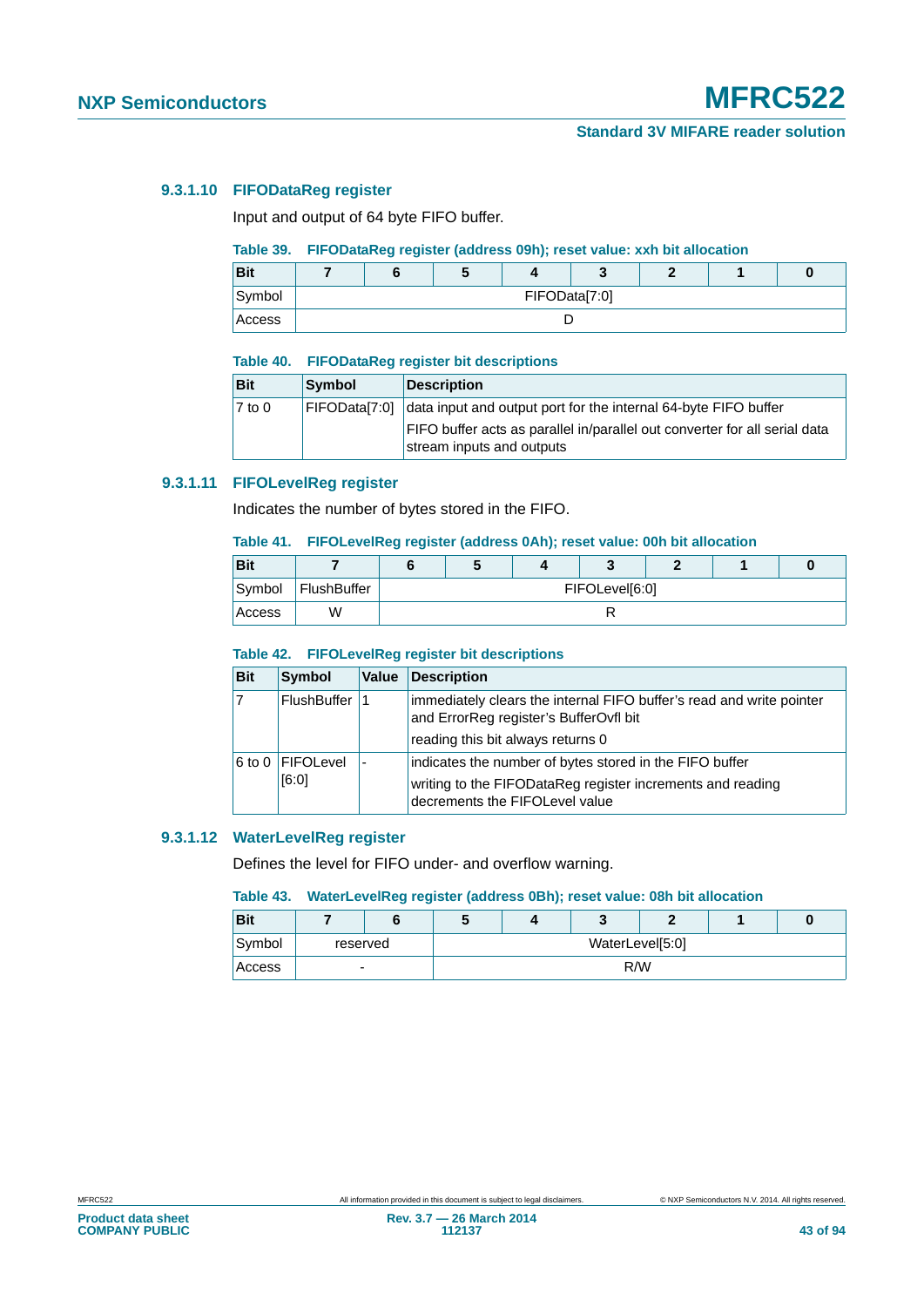#### **Table 44. WaterLevelReg register bit descriptions**

| <b>Bit</b> | <b>Symbol</b>       | <b>Description</b>                                                                                                                                                                                                                                               |
|------------|---------------------|------------------------------------------------------------------------------------------------------------------------------------------------------------------------------------------------------------------------------------------------------------------|
| $7$ to 6   | reserved            | reserved for future use                                                                                                                                                                                                                                          |
| $5$ to 0   | WaterLevel<br>[5:0] | defines a warning level to indicate a FIFO buffer overflow or underflow:<br>Status1Reg register's HiAlert bit is set to logic 1 if the remaining<br>number of bytes in the FIFO buffer space is equal to, or less than the<br>defined number of WaterLevel bytes |
|            |                     | Status 1 Reg register's LoAlert bit is set to logic 1 if equal to, or less<br>than the WaterLevel bytes in the FIFO buffer                                                                                                                                       |
|            |                     | <b>Remark:</b> to calculate values for HiAlert and LoAlert see<br>Section 9.3.1.8 on page 41.                                                                                                                                                                    |

# **9.3.1.13 ControlReg register**

Miscellaneous control bits.

#### **Table 45. ControlReg register (address 0Ch); reset value: 10h bit allocation**

| <b>Bit</b> |          |           |                          |  |  |  |                 |  |
|------------|----------|-----------|--------------------------|--|--|--|-----------------|--|
| Symbol     | TStopNow | TStartNow | reserved                 |  |  |  | RxLastBits[2:0] |  |
| Access     | W        | W         | $\overline{\phantom{a}}$ |  |  |  |                 |  |

### **Table 46. ControlReg register bit descriptions**

| <b>Bit</b> | <b>Symbol</b>   | Value | <b>Description</b>                                           |
|------------|-----------------|-------|--------------------------------------------------------------|
| 17         | <b>TStopNow</b> |       | timer stops immediately                                      |
|            |                 |       | reading this bit always returns it to logic0                 |
| l6         | TStartNow       |       | timer starts immediately                                     |
|            |                 |       | reading this bit always returns it to logic 0                |
| $5$ to 3   | reserved        |       | reserved for future use                                      |
| $2$ to 0   | RxLastBits[2:0] |       | indicates the number of valid bits in the last received byte |
|            |                 |       | if this value is 000b, the whole byte is valid               |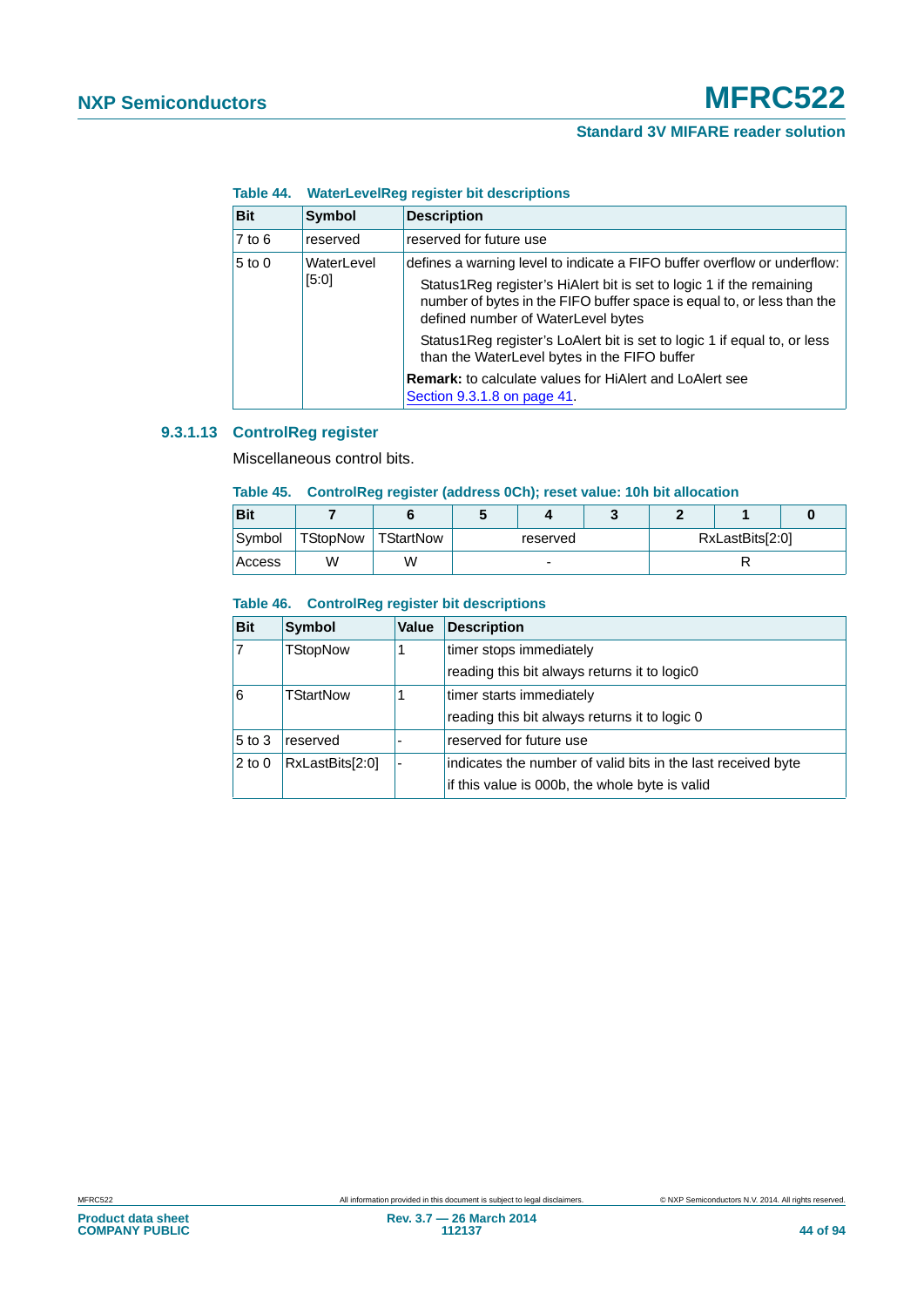# **9.3.1.14 BitFramingReg register**

Adjustments for bit-oriented frames.

## **Table 47. BitFramingReg register (address 0Dh); reset value: 00h bit allocation**

| <b>Bit</b> |           |                          |  |     |                 |  |  |  |
|------------|-----------|--------------------------|--|-----|-----------------|--|--|--|
| Symbol     | StartSend | RxAlign[2:0]<br>reserved |  |     | TxLastBits[2:0] |  |  |  |
| Access     | W         | R/W<br>-                 |  | R/W |                 |  |  |  |

#### **Table 48. BitFramingReg register bit descriptions**

| <b>Bit</b>     | <b>Symbol</b>    | <b>Value</b> | <b>Description</b>                                                                                                                           |
|----------------|------------------|--------------|----------------------------------------------------------------------------------------------------------------------------------------------|
| $\overline{7}$ | <b>StartSend</b> | 1            | starts the transmission of data                                                                                                              |
|                |                  |              | only valid in combination with the Transceive command                                                                                        |
| $6$ to 4       | RxAlign[2:0]     |              | used for reception of bit-oriented frames: defines the bit<br>position for the first bit received to be stored in the FIFO buffer            |
|                |                  |              | example:                                                                                                                                     |
|                |                  | 0            | LSB of the received bit is stored at bit position 0, the second<br>received bit is stored at bit position 1                                  |
|                |                  | 1            | LSB of the received bit is stored at bit position 1, the second<br>received bit is stored at bit position 2                                  |
|                |                  | 7            | LSB of the received bit is stored at bit position 7, the second<br>received bit is stored in the next byte that follows at bit<br>position 0 |
|                |                  |              | These bits are only to be used for bitwise anticollision at<br>106 kBd, for all other modes they are set to 0                                |
| 3              | reserved         |              | reserved for future use                                                                                                                      |
| $2$ to 0       | TxLastBits[2:0]  |              | used for transmission of bit oriented frames: defines the<br>number of bits of the last byte that will be transmitted                        |
|                |                  |              | 000b indicates that all bits of the last byte will be transmitted                                                                            |

# **9.3.1.15 CollReg register**

Defines the first bit-collision detected on the RF interface.

#### **Table 49. CollReg register (address 0Eh); reset value: xxh bit allocation**

| Bit           |                 |                            |              |  |  |  |  |
|---------------|-----------------|----------------------------|--------------|--|--|--|--|
| Symbol        | ValuesAfterColl | reserved   CollPosNotValid | CollPos[4:0] |  |  |  |  |
| <b>Access</b> | R/W             |                            |              |  |  |  |  |

# **Table 50. CollReg register bit descriptions**

| <b>Bit</b> | Symbol          | <b>Value</b> | <b>Description</b>                                                                            |
|------------|-----------------|--------------|-----------------------------------------------------------------------------------------------|
|            | ValuesAfterColl |              | all received bits will be cleared after a collision                                           |
|            |                 |              | only used during bitwise anticollision at 106 kBd,<br>otherwise it is set to logic 1          |
| 6          | reserved        |              | reserved for future use                                                                       |
| 5          | CollPosNotValid |              | no collision detected or the position of the collision is<br>out of the range of CollPos[4:0] |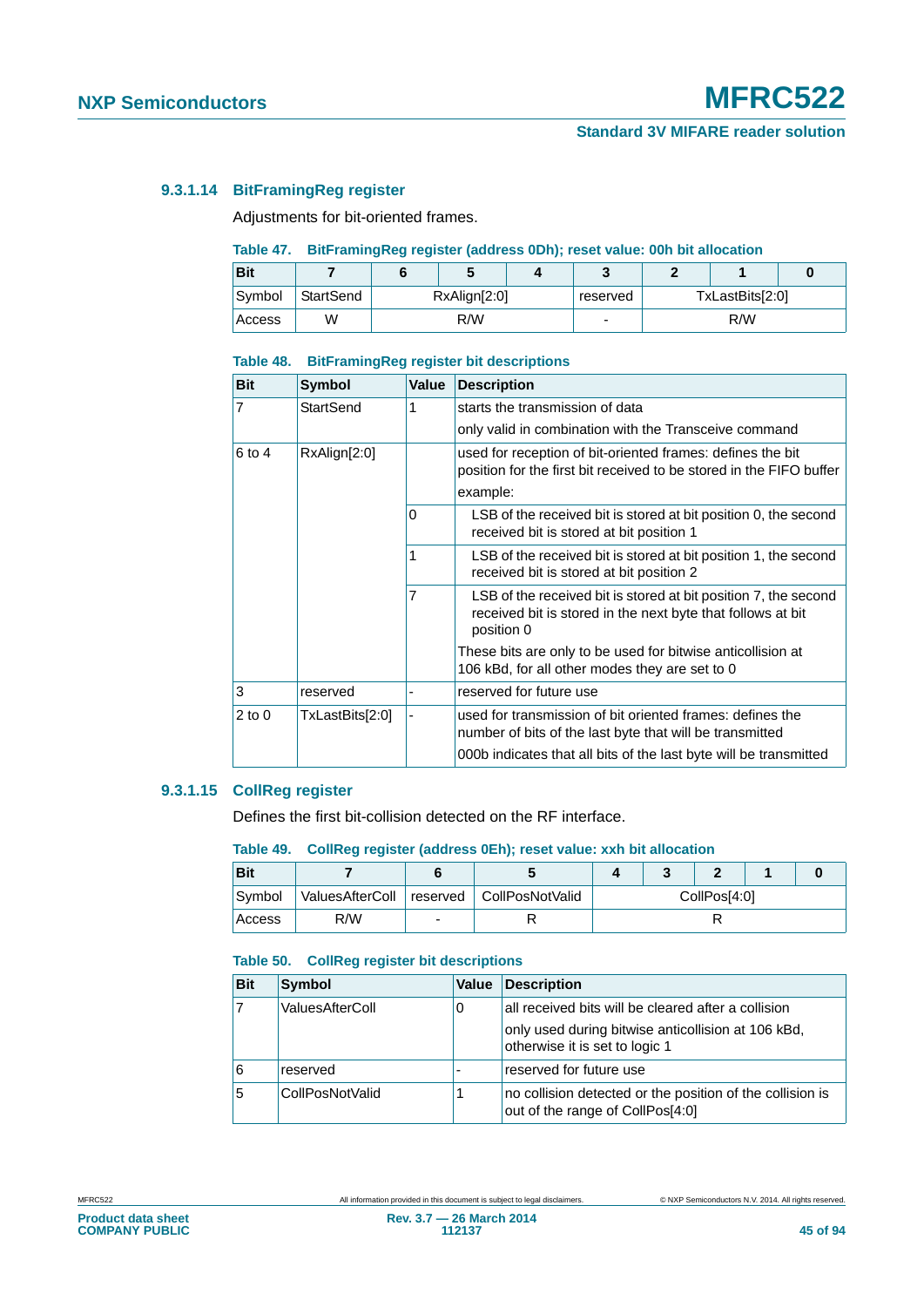**Table 50. CollReg register bit descriptions** *…continued*

| <b>Bit</b> | <b>Symbol</b> | Value | <b>Description</b>                                                                  |
|------------|---------------|-------|-------------------------------------------------------------------------------------|
| 4 to 0     | CollPos[4:0]  |       | shows the bit position of the first detected collision in a<br>received frame       |
|            |               |       | only data bits are interpreted                                                      |
|            |               |       | example:                                                                            |
|            |               | 00h   | indicates a bit-collision in the 32 <sup>nd</sup> bit                               |
|            |               | 01h   | indicates a bit-collision in the 1 <sup>st</sup> bit                                |
|            |               | 08h   | indicates a bit-collision in the 8 <sup>th</sup> bit                                |
|            |               |       | These bits will only be interpreted if the<br>CollPosNotValid bit is set to logic 0 |

## **9.3.1.16 Reserved register 0Fh**

Functionality is reserved for future use.

# **Table 51. Reserved register (address 0Fh); reset value: 00h bit allocation**

| <b>Bit</b> |  | $\bullet$ |          |  |  |
|------------|--|-----------|----------|--|--|
| Symbol     |  |           | reserved |  |  |
| Access     |  |           | -        |  |  |

#### **Table 52. Reserved register bit descriptions**

| <b>Bit</b> | Symbol   | Description             |
|------------|----------|-------------------------|
| $7$ to 0   | reserved | reserved for future use |

# **9.3.2 Page 1: Communication**

#### **9.3.2.1 Reserved register 10h**

Functionality is reserved for future use.

#### **Table 53. Reserved register (address 10h); reset value: 00h bit allocation**

| Bit    |  |                          |  |  |
|--------|--|--------------------------|--|--|
| Symbol |  | reserved                 |  |  |
| Access |  | $\overline{\phantom{0}}$ |  |  |

## **Table 54. Reserved register bit descriptions**

| <b>Bit</b> | Symbol   | Description             |
|------------|----------|-------------------------|
| $7$ to 0   | reserved | reserved for future use |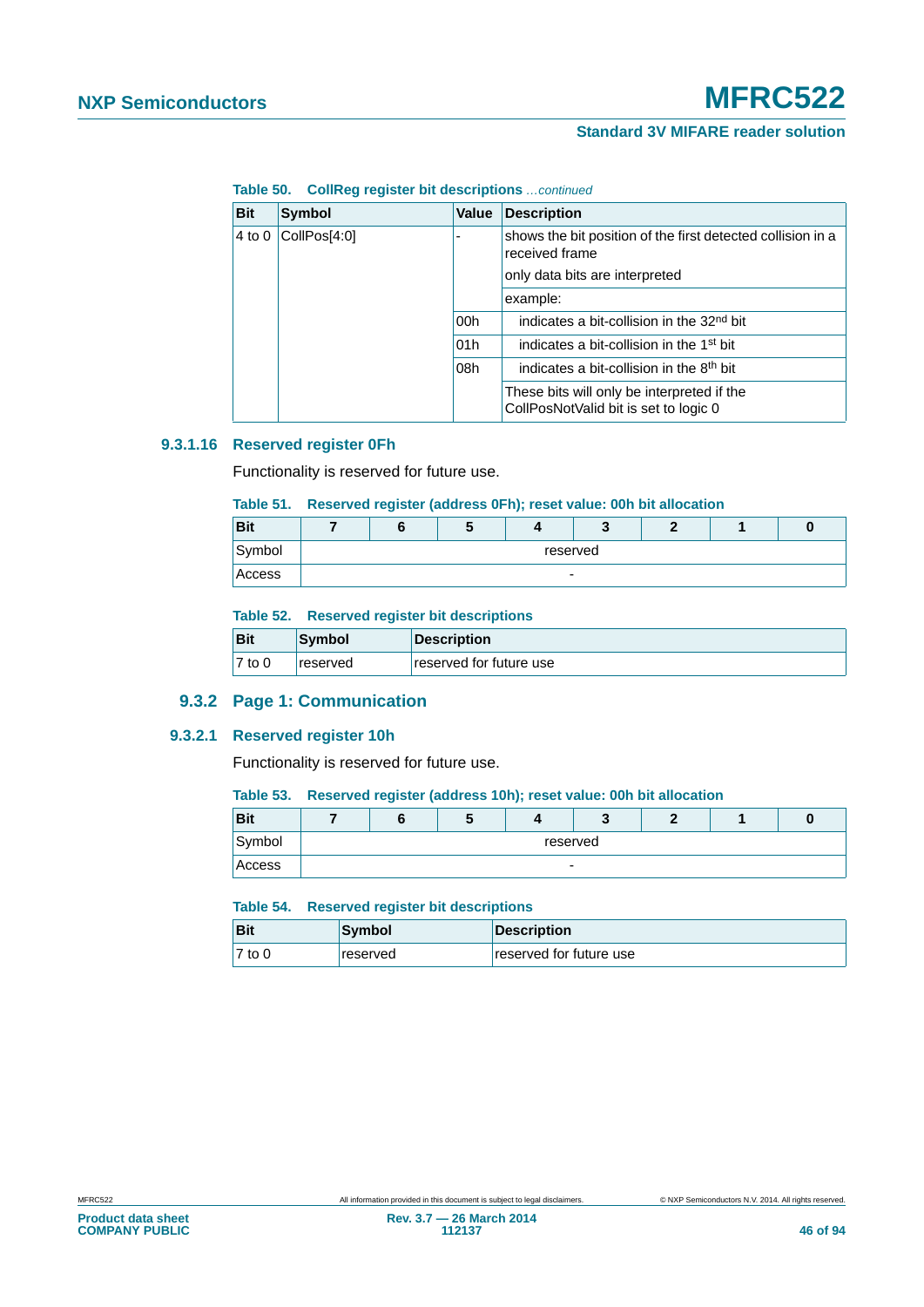# **9.3.2.2 ModeReg register**

Defines general mode settings for transmitting and receiving.

# **Table 55. ModeReg register (address 11h); reset value: 3Fh bit allocation**

| <b>Bit</b> |     |                                                     |     |          |                |  |
|------------|-----|-----------------------------------------------------|-----|----------|----------------|--|
| Symbol     |     | MSBFirst   reserved   TxWaitRF   reserved   PolMFin |     | reserved | CRCPreset[1:0] |  |
| Access     | R/W | R/W                                                 | R/W |          | R/W            |  |

#### **Table 56. ModeReg register bit descriptions**

| <b>Bit</b>     | <b>Symbol</b>             | <b>Value</b> | <b>Description</b>                                                                                                                                                       |
|----------------|---------------------------|--------------|--------------------------------------------------------------------------------------------------------------------------------------------------------------------------|
| $\overline{7}$ | <b>MSBFirst</b>           | 1            | CRC coprocessor calculates the CRC with MSB first                                                                                                                        |
|                |                           |              | in the CRCResultReg register the values for the<br>CRCResultMSB[7:0] bits and the CRCResultLSB[7:0] bits are bit<br>reversed                                             |
|                |                           |              | <b>Remark:</b> during RF communication this bit is ignored                                                                                                               |
| 6              | reserved                  |              | reserved for future use                                                                                                                                                  |
| 5              | <b>TxWaitRF</b>           | 1            | transmitter can only be started if an RF field is generated                                                                                                              |
| $\overline{4}$ | reserved                  |              | reserved for future use                                                                                                                                                  |
| 3              | PolMFin                   |              | defines the polarity of pin MFIN                                                                                                                                         |
|                |                           |              | <b>Remark:</b> the internal envelope signal is encoded active LOW.<br>changing this bit generates a MFinActIRq event                                                     |
|                |                           | 1            | polarity of pin MFIN is active HIGH                                                                                                                                      |
|                |                           | $\Omega$     | polarity of pin MFIN is active LOW                                                                                                                                       |
| $\overline{2}$ | reserved                  |              | reserved for future use                                                                                                                                                  |
| $1$ to $0$     | <b>CRCPreset</b><br>[1:0] |              | defines the preset value for the CRC coprocessor for the CalcCRC<br>command                                                                                              |
|                |                           |              | <b>Remark:</b> during any communication, the preset values are<br>selected automatically according to the definition of bits in the<br>RxModeReg and TxModeReg registers |
|                |                           | 00           | 0000h                                                                                                                                                                    |
|                |                           | 01           | 6363h                                                                                                                                                                    |
|                |                           | 10           | A671h                                                                                                                                                                    |
|                |                           | 11           | FFFFh                                                                                                                                                                    |

# **9.3.2.3 TxModeReg register**

Defines the data rate during transmission.

#### **Table 57. TxModeReg register (address 12h); reset value: 00h bit allocation**

| <b>Bit</b> |         |              |  | $\overline{\phantom{a}}$ |          |                          |  |
|------------|---------|--------------|--|--------------------------|----------|--------------------------|--|
| Symbol     | TxCRCEn | TxSpeed[2:0] |  |                          | reserved |                          |  |
| Access     | R/W     |              |  |                          |          | $\overline{\phantom{0}}$ |  |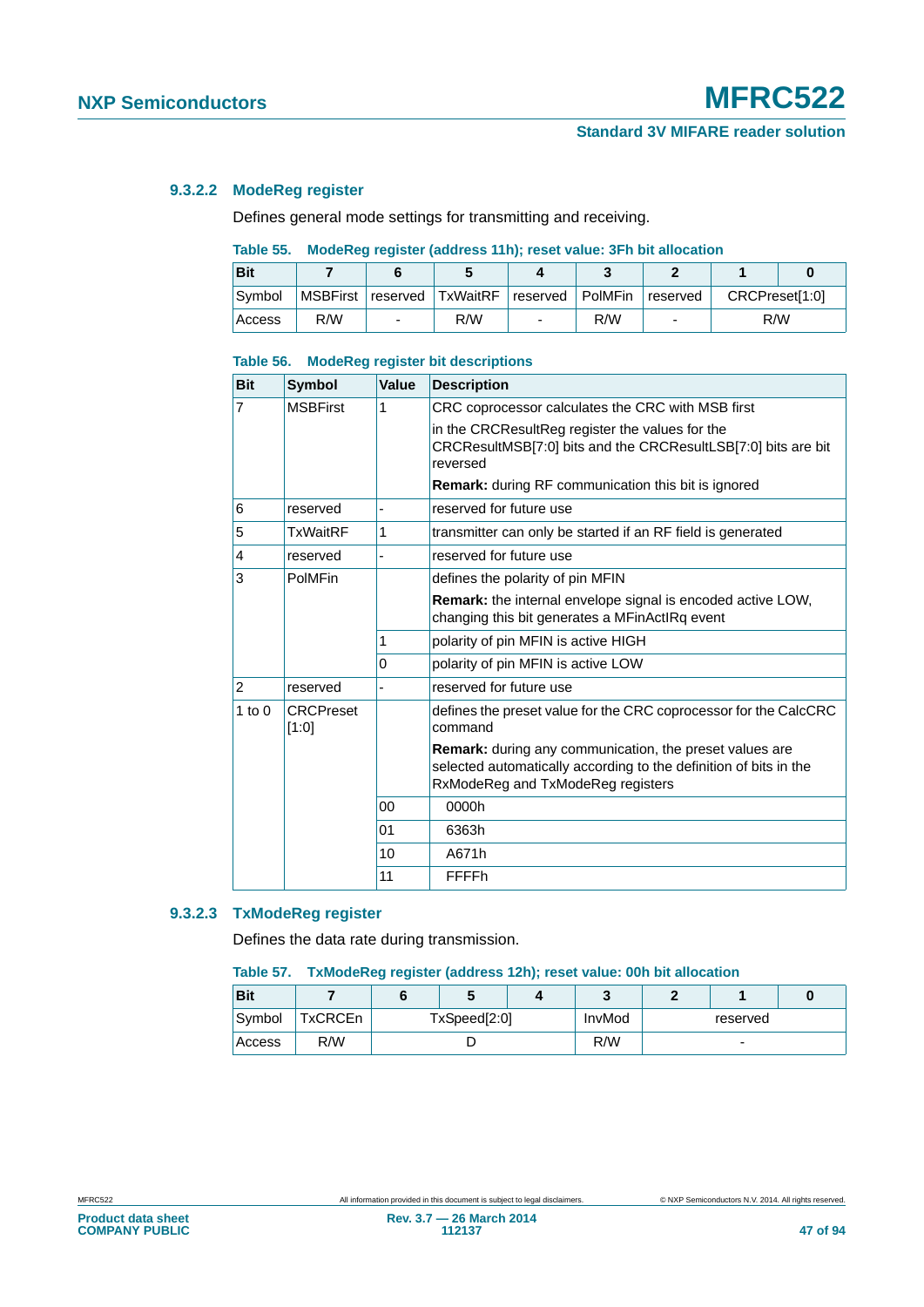| <b>Bit</b> | Symbol         | <b>Value</b> | <b>Description</b>                                   |
|------------|----------------|--------------|------------------------------------------------------|
| 7          | <b>TxCRCEn</b> | 1            | enables CRC generation during data transmission      |
|            |                |              | <b>Remark:</b> can only be set to logic 0 at 106 kBd |
| 6 to 4     | TxSpeed[2:0]   |              | defines the bit rate during data transmission        |
|            |                |              | the MFRC522 handles transfer speeds up to<br>848 kBd |
|            |                | 000          | 106 kBd                                              |
|            |                | 001          | 212 kBd                                              |
|            |                | 010          | 424 kBd                                              |
|            |                | 011          | 848 kBd                                              |
|            |                | 100          | reserved                                             |
|            |                | 101          | reserved                                             |
|            |                | 110          | reserved                                             |
|            |                | 111          | reserved                                             |
| 3          | InvMod         | 1            | modulation of transmitted data is inverted           |
| $2$ to $0$ | reserved       |              | reserved for future use                              |

## **Table 58. TxModeReg register bit descriptions**

# **9.3.2.4 RxModeReg register**

Defines the data rate during reception.

#### **Table 59. RxModeReg register (address 13h); reset value: 00h bit allocation**

| <b>Bit</b> |                |  |                         |  |     |            |                          |  |
|------------|----------------|--|-------------------------|--|-----|------------|--------------------------|--|
| Symbol     | <b>RxCRCEn</b> |  | RxNoErr<br>RxSpeed[2:0] |  |     | RxMultiple | reserved                 |  |
| Access     | R/W            |  |                         |  | R/W | R/W        | $\overline{\phantom{0}}$ |  |

#### **Table 60. RxModeReg register bit descriptions**

| <b>Bit</b>     | <b>Symbol</b>  | Value | <b>Description</b>                                                                                             |
|----------------|----------------|-------|----------------------------------------------------------------------------------------------------------------|
| $\overline{7}$ | <b>RxCRCEn</b> | 1     | enables the CRC calculation during reception                                                                   |
|                |                |       | <b>Remark:</b> can only be set to logic 0 at 106 kBd                                                           |
| 6 to 4         | RxSpeed[2:0]   |       | defines the bit rate while receiving data                                                                      |
|                |                |       | the MFRC522 handles transfer speeds up to 848 kBd                                                              |
|                |                | 000   | 106 kBd                                                                                                        |
|                |                | 001   | 212 kBd                                                                                                        |
|                |                | 010   | 424 kBd                                                                                                        |
|                |                | 011   | 848 kBd                                                                                                        |
|                |                | 100   | reserved                                                                                                       |
|                |                | 101   | reserved                                                                                                       |
|                |                | 110   | reserved                                                                                                       |
|                |                | 111   | reserved                                                                                                       |
| 3              | <b>RxNoErr</b> | 1     | an invalid received data stream (less than 4 bits received) will<br>be ignored and the receiver remains active |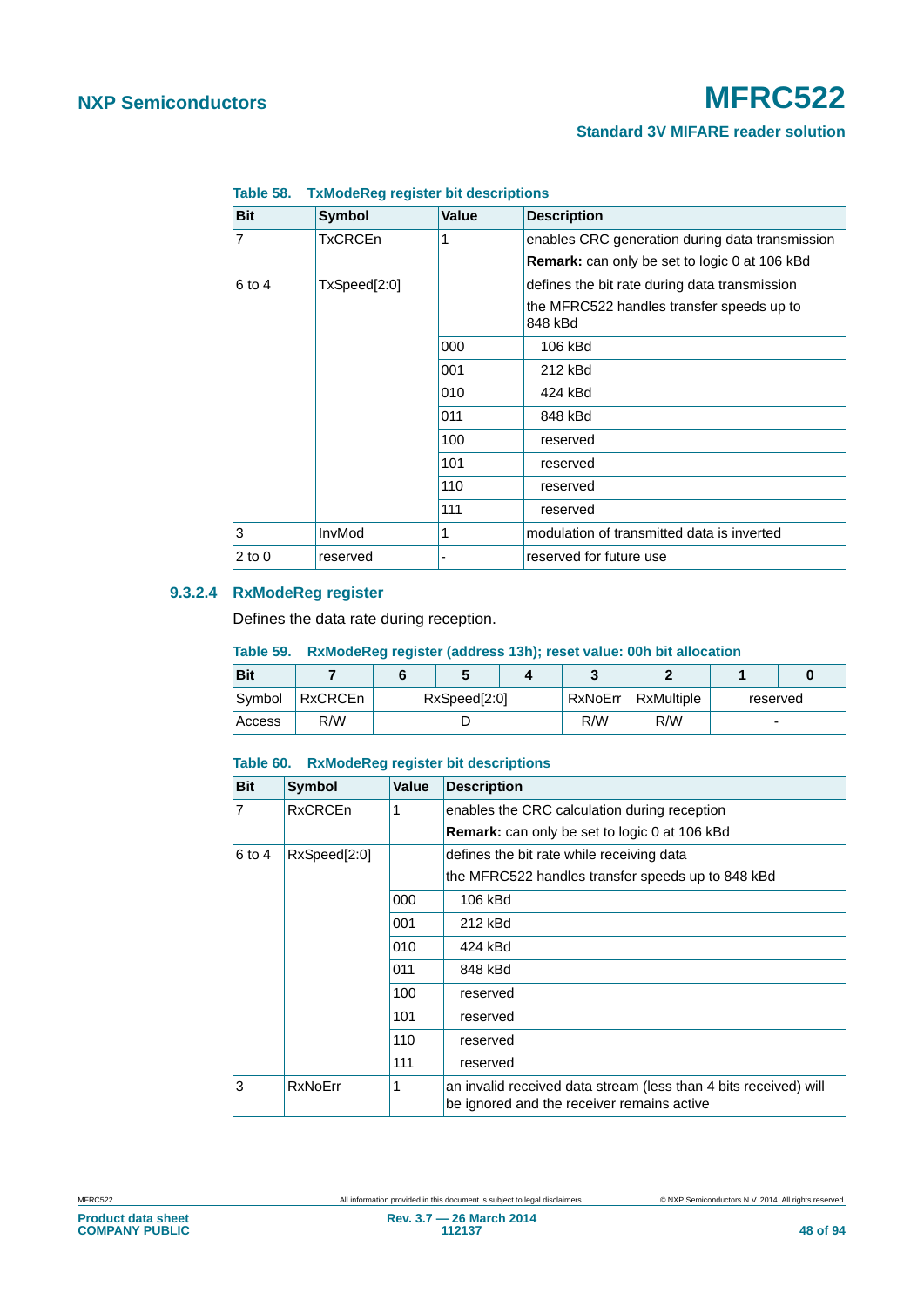# **NXP Semiconductors MFRC522**

# **Standard 3V MIFARE reader solution**

| <b>Bit</b> | Symbol                 | Value | <b>Description</b>                                                                                                                                                                                                                                                                                                                                                                    |
|------------|------------------------|-------|---------------------------------------------------------------------------------------------------------------------------------------------------------------------------------------------------------------------------------------------------------------------------------------------------------------------------------------------------------------------------------------|
| 2          | <b>RxMultiple</b><br>0 |       | receiver is deactivated after receiving a data frame                                                                                                                                                                                                                                                                                                                                  |
|            |                        | 1     | able to receive more than one data frame                                                                                                                                                                                                                                                                                                                                              |
|            |                        |       | only valid for data rates above 106 kBd in order to handle the<br>polling command                                                                                                                                                                                                                                                                                                     |
|            |                        |       | after setting this bit the Receive and Transceive commands will<br>not terminate automatically. Multiple reception can only be<br>deactivated by writing any command (except the Receive<br>command) to the CommandReg register, or by the host clearing<br>the bit                                                                                                                   |
|            |                        |       | if set to logic 1, an error byte is added to the FIFO buffer at the<br>end of a received data stream which is a copy of the ErrorReg<br>register value. For the MFRC522 version 2.0 the CRC status is<br>reflected in the signal CRCOk, which indicates the actual status<br>of the CRC coprocessor. For the MFRC522 version 1.0 the CRC<br>status is reflected in the signal CRCErr. |
| 1 to 0     | reserved               |       | reserved for future use                                                                                                                                                                                                                                                                                                                                                               |

**Table 60. RxModeReg register bit descriptions** *…continued*

## **9.3.2.5 TxControlReg register**

Controls the logical behavior of the antenna driver pins TX1 and TX2.

| <b>Bit</b> |     |                                                                                     |     |     |     |     |     |
|------------|-----|-------------------------------------------------------------------------------------|-----|-----|-----|-----|-----|
|            | On  | Symbol InvTx2RF InvTx1RF InvTx2RF InvTx1RF ITx2CW Ireserved ITx2RFEn ITx1RFEn<br>On | Off | Off |     |     |     |
| Access     | R/W | R/W                                                                                 | R/W | R/W | R/W | R/W | R/W |

#### **Table 61. TxControlReg register (address 14h); reset value: 80h bit allocation**

## **Table 62. TxControlReg register bit descriptions**

| <b>Bit</b>   | <b>Symbol</b> | <b>Value</b> | <b>Description</b>                                                                                   |
|--------------|---------------|--------------|------------------------------------------------------------------------------------------------------|
| 17           | InvTx2RFOn    |              | output signal on pin TX2 inverted when driver TX2 is enabled                                         |
| 6            | InvTx1RFOn    |              | output signal on pin TX1 inverted when driver TX1 is enabled                                         |
| 5            | InvTx2RFOff   |              | output signal on pin TX2 inverted when driver TX2 is disabled                                        |
| $\vert$ 4    | InvTx1RFOff   |              | output signal on pin TX1 inverted when driver TX1 is disabled                                        |
| 3            | Tx2CW         | 1            | output signal on pin TX2 continuously delivers the unmodulated<br>13.56 MHz energy carrier           |
|              |               | 0            | Tx2CW bit is enabled to modulate the 13.56 MHz energy carrier                                        |
| 12           | reserved      |              | reserved for future use                                                                              |
| $\mathbf{1}$ | Tx2RFEn       | 1            | output signal on pin TX2 delivers the 13.56 MHz energy carrier<br>modulated by the transmission data |
| ۱O           | Tx1RFFn       | 1            | output signal on pin TX1 delivers the 13.56 MHz energy carrier<br>modulated by the transmission data |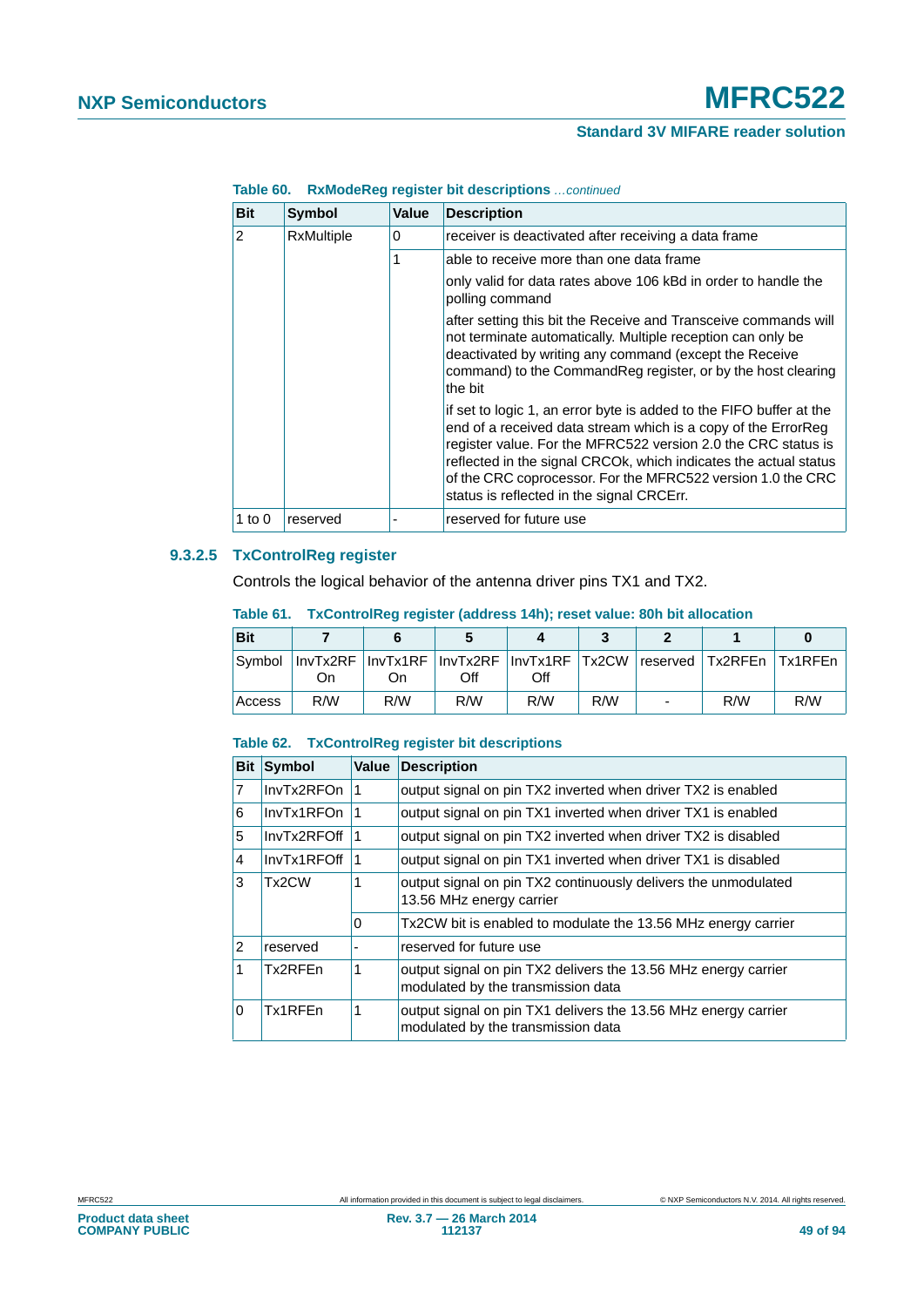# **9.3.2.6 TxASKReg register**

Controls transmit modulation settings.

# **Table 63. TxASKReg register (address 15h); reset value: 00h bit allocation**

| <b>Bit</b> |   |                        |          | c |  |  |  |  |
|------------|---|------------------------|----------|---|--|--|--|--|
| Symbol     |   | reserved   Force100ASK | reserved |   |  |  |  |  |
| Access     | - | R/W                    | -        |   |  |  |  |  |

#### **Table 64. TxASKReg register bit descriptions**

| <b>Bit</b> | Symbol          | Value Description                                                              |
|------------|-----------------|--------------------------------------------------------------------------------|
|            | reserved        | reserved for future use                                                        |
| 16         | Force100ASK 1   | forces a 100 % ASK modulation independent of the ModGsPReg<br>register setting |
|            | 5 to 0 reserved | reserved for future use                                                        |

# **9.3.2.7 TxSelReg register**

Selects the internal sources for the analog module.

#### **Table 65. TxSelReg register (address 16h); reset value: 10h bit allocation**

| <b>Bit</b> |   |          |     |                |     |               |  |  |  |
|------------|---|----------|-----|----------------|-----|---------------|--|--|--|
| Symbol:    |   | reserved |     | DriverSel[1:0] |     | MFOutSel[3:0] |  |  |  |
| Access:    | ۰ |          | R/W |                | R/W |               |  |  |  |

#### **Table 66. TxSelReg register bit descriptions**

| <b>Bit</b> | <b>Symbol</b> | Value                    | <b>Description</b>                                                                                                     |
|------------|---------------|--------------------------|------------------------------------------------------------------------------------------------------------------------|
| $7$ to $6$ | reserved      | $\overline{\phantom{0}}$ | reserved for future use                                                                                                |
| $5$ to $4$ | DriverSel     | ٠                        | selects the input of drivers TX1 and TX2                                                                               |
|            | [1:0]<br>00   |                          | 3-state; in soft power-down the drivers are only in 3-state<br>mode if the DriverSel[1:0] value is set to 3-state mode |
|            |               | 01                       | modulation signal (envelope) from the internal encoder, Miller<br>pulse encoded                                        |
|            |               | 10                       | modulation signal (envelope) from pin MFIN                                                                             |
|            |               | 11                       | HIGH; the HIGH level depends on the setting of bits<br>InvTx1RFOn/InvTx1RFOff and InvTx2RFOn/InvTx2RFOff               |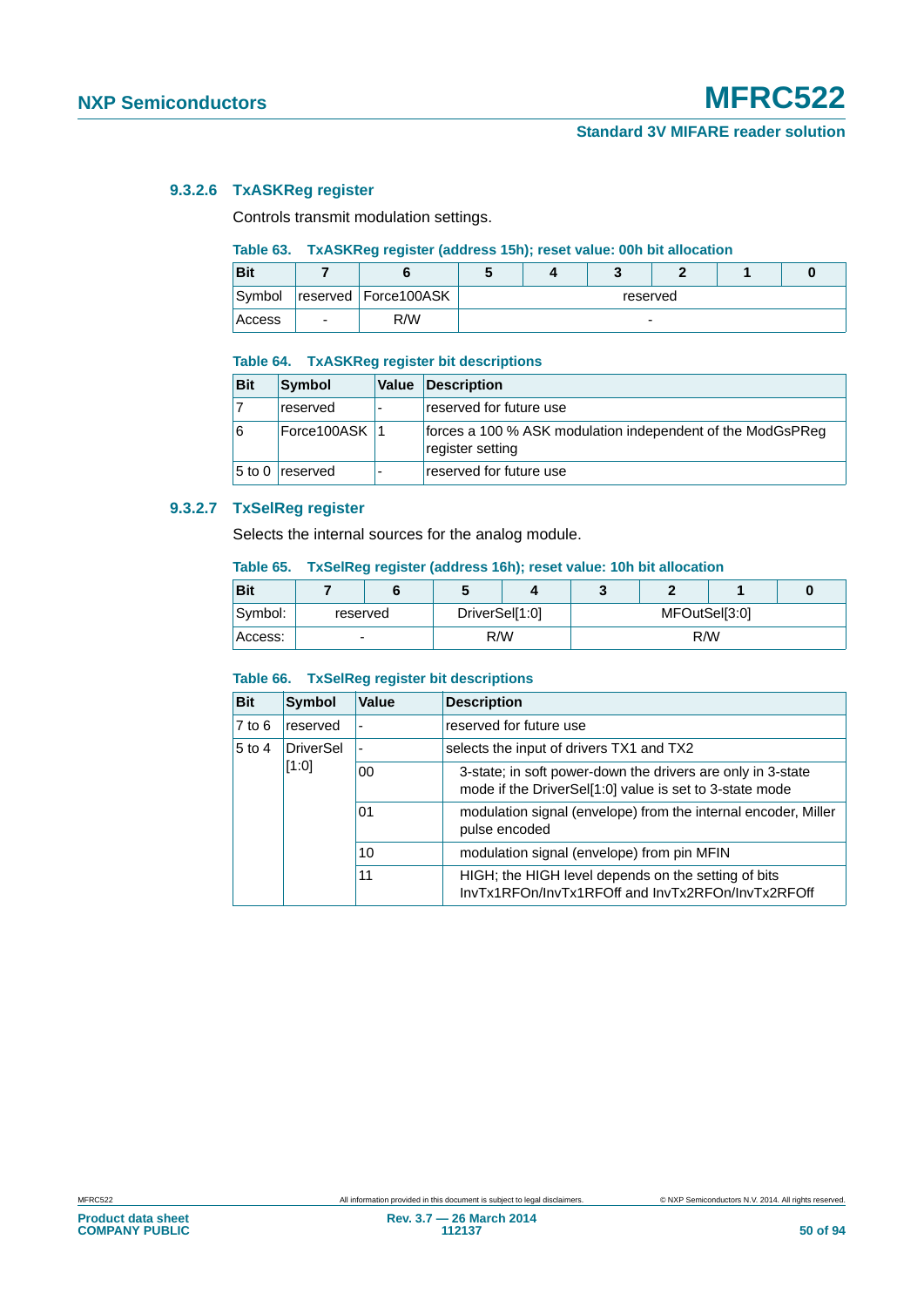| <b>Bit</b> | Symbol          | Value        | <b>Description</b>                                                                  |
|------------|-----------------|--------------|-------------------------------------------------------------------------------------|
| $3$ to $0$ | <b>MFOutSel</b> |              | selects the input for pin MFOUT                                                     |
|            | [3:0]           | 0000         | 3-state                                                                             |
|            |                 | 0001         | <b>LOW</b>                                                                          |
|            |                 | 0010         | <b>HIGH</b>                                                                         |
|            |                 | 0011         | test bus signal as defined by the TestSel1Reg register's<br>TstBusBitSel[2:0] value |
|            |                 | 0100         | modulation signal (envelope) from the internal encoder, Miller<br>pulse encoded     |
|            |                 | 0101         | serial data stream to be transmitted, data stream before Miller<br>encoder          |
|            |                 | 0110         | reserved                                                                            |
|            |                 | 0111         | serial data stream received, data stream after Manchester<br>decoder                |
|            |                 | 1000 to 1111 | reserved                                                                            |

**Table 66. TxSelReg register bit descriptions** *…continued*

# **9.3.2.8 RxSelReg register**

Selects internal receiver settings.

**Table 67. RxSelReg register (address 17h); reset value: 84h bit allocation**

| <b>Bit</b> |              |  | v           |  |  |  |  |  |
|------------|--------------|--|-------------|--|--|--|--|--|
| Symbol     | UARTSel[1:0] |  | RxWait[5:0] |  |  |  |  |  |
| Access     | R/W          |  | R/W         |  |  |  |  |  |

## **Table 68. RxSelReg register bit descriptions**

| <b>Bit</b> | <b>Symbol</b>   | <b>Value</b> | <b>Description</b>                                                                                                                                            |
|------------|-----------------|--------------|---------------------------------------------------------------------------------------------------------------------------------------------------------------|
| 7 to 6     | <b>UARTSel</b>  |              | selects the input of the contactless UART                                                                                                                     |
|            | [1:0]           | 00           | constant LOW                                                                                                                                                  |
|            |                 | 01           | Manchester with subcarrier from pin MFIN                                                                                                                      |
|            |                 | 10           | modulated signal from the internal analog module, default                                                                                                     |
|            | 11              |              | NRZ coding without subcarrier from pin MFIN which is only valid<br>for transfer speeds above 106 kBd                                                          |
| $5$ to $0$ | RxWait<br>[5:0] |              | after data transmission the activation of the receiver is delayed for<br>RxWait bit-clocks, during this 'frame guard time' any signal on pin RX<br>is ignored |
|            |                 |              | this parameter is ignored by the Receive command                                                                                                              |
|            |                 |              | all other commands, such as Transceive, MFAuthent use this<br>parameter                                                                                       |
|            |                 |              | the counter starts immediately after the external RF field is switched<br>on                                                                                  |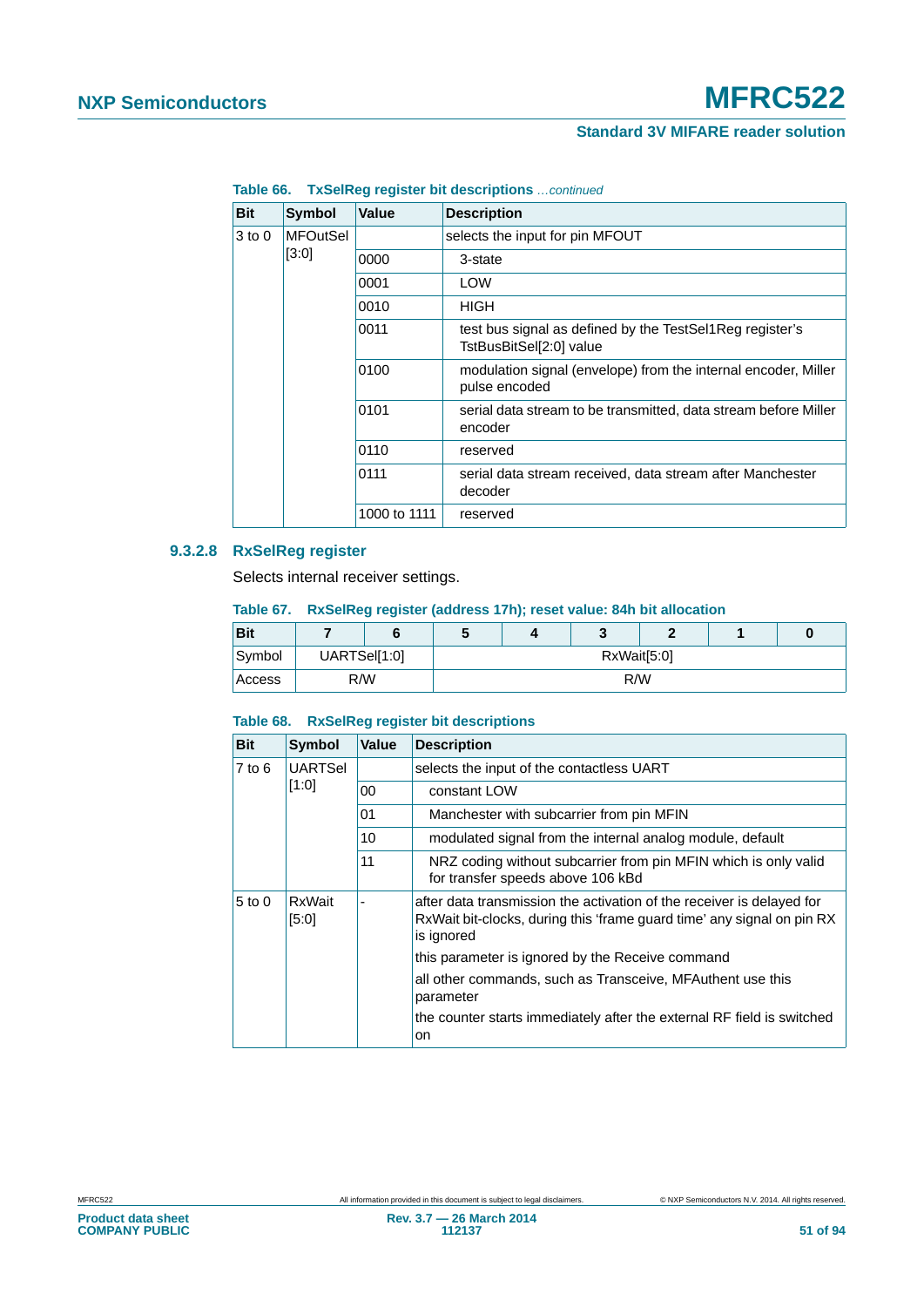# **9.3.2.9 RxThresholdReg register**

Selects thresholds for the bit decoder.

## **Table 69. RxThresholdReg register (address 18h); reset value: 84h bit allocation**

| Bit           |               |     |          |                |     |  |
|---------------|---------------|-----|----------|----------------|-----|--|
| Symbol        | MinLevel[3:0] |     | reserved | CollLevel[2:0] |     |  |
| <b>Access</b> |               | R/W | -        |                | R/W |  |

#### **Table 70. RxThresholdReg register bit descriptions**

| <b>Bit</b> | <b>Symbol</b>      | <b>Description</b>                                                                                                                                                                                                         |
|------------|--------------------|----------------------------------------------------------------------------------------------------------------------------------------------------------------------------------------------------------------------------|
| $7$ to 4   | MinLevel<br>[3:0]  | defines the minimum signal strength at the decoder input that will be<br>accepted                                                                                                                                          |
|            |                    | if the signal strength is below this level it is not evaluated                                                                                                                                                             |
| Ι3         | reserved           | reserved for future use                                                                                                                                                                                                    |
| $2$ to 0   | CollLevel<br>[2:0] | defines the minimum signal strength at the decoder input that must be<br>reached by the weaker half-bit of the Manchester encoded signal to<br>generate a bit-collision relative to the amplitude of the stronger half-bit |

# **9.3.2.10 DemodReg register**

Defines demodulator settings.

#### **Table 71. DemodReg register (address 19h); reset value: 4Dh bit allocation**

| <b>Bit</b> |            |     | 5     | л                |             |  |              |  |
|------------|------------|-----|-------|------------------|-------------|--|--------------|--|
| Symbol     | AddIQ[1:0] |     | FixIQ | TPrescal<br>Even | TauRcv[1:0] |  | TauSync[1:0] |  |
| Access     |            | R/W | R/W   | R/W              | R/W         |  | R/W          |  |

### **Table 72. DemodReg register bit descriptions**

| <b>Bit</b> | <b>Symbol</b> | Value | <b>Description</b>                                                                       |
|------------|---------------|-------|------------------------------------------------------------------------------------------|
| $7$ to 6   | <b>AddIQ</b>  |       | defines the use of I and Q channel during reception                                      |
|            | [1:0]         |       | <b>Remark:</b> the FixIQ bit must be set to logic 0 to enable the following<br>settings: |
|            |               | 00    | selects the stronger channel                                                             |
|            |               | 01    | selects the stronger channel and freezes the selected channel<br>during communication    |
|            |               | 10    | reserved                                                                                 |
|            |               | 11    | reserved                                                                                 |
| 5          | <b>FixIQ</b>  | 1     | if AddIQ[1:0] are set to X0b, the reception is fixed to I channel                        |
|            |               |       | if AddIQ[1:0] are set to X1b, the reception is fixed to Q channel                        |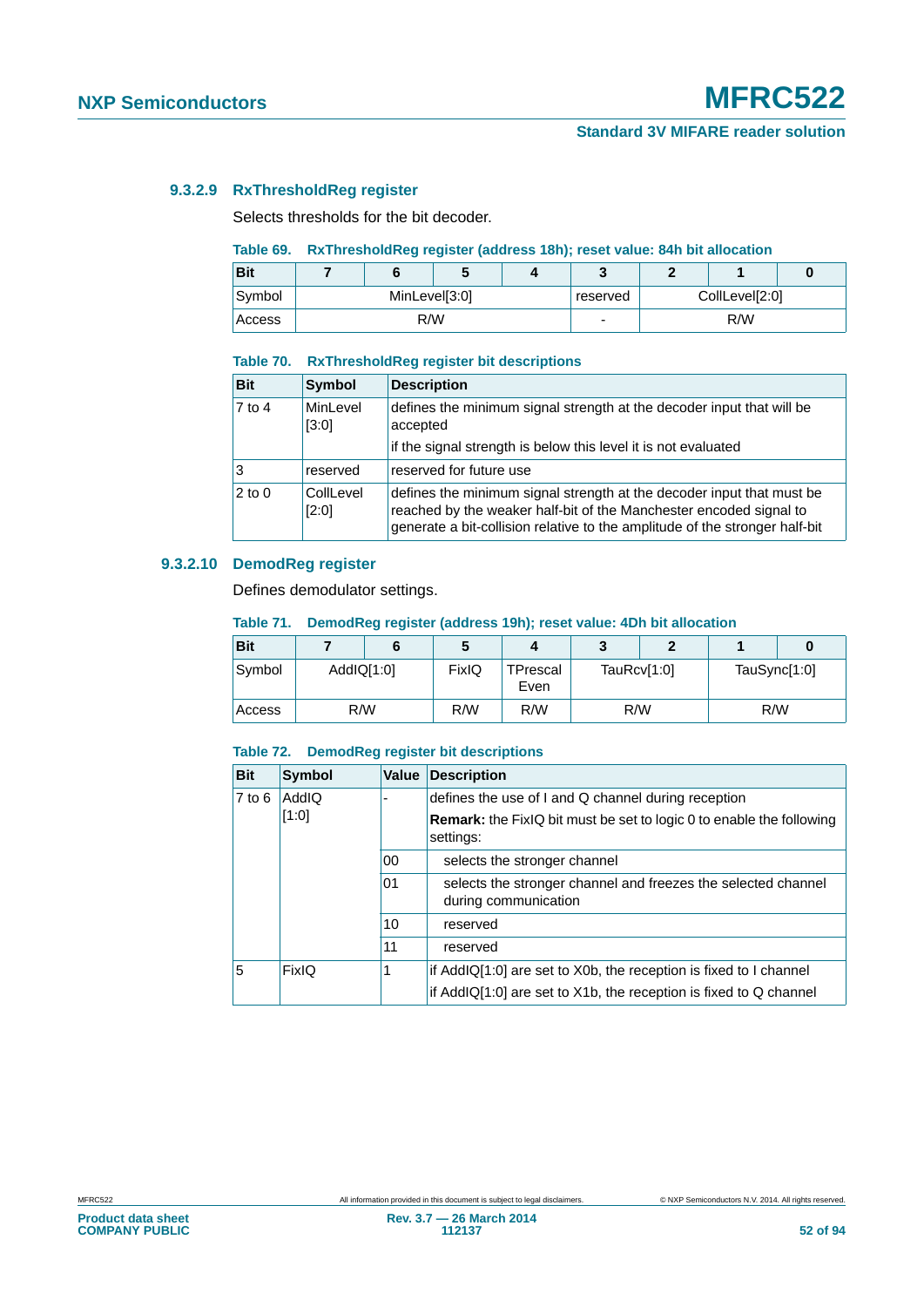#### **Table 72. DemodReg register bit descriptions** *…continued*

| <b>Bit</b>     | <b>Symbol</b> | <b>Value</b> | <b>Description</b>                                                                                    |
|----------------|---------------|--------------|-------------------------------------------------------------------------------------------------------|
| $\overline{4}$ | TPrescalEven  | R/W          | Available on RC522 version 1.0 and version 2.0:                                                       |
|                |               |              | If set to logic 0 the following formula is used to calculate the timer<br>frequency of the prescaler: |
|                |               |              | $f_{\text{timer}}$ = 13.56 MHz / (2*TPreScaler+1).                                                    |
|                |               |              | Only available on version 2.0:                                                                        |
|                |               |              | If set to logic 1 the following formula is used to calculate the timer<br>frequency of the prescaler: |
|                |               |              | $ftimer = 13.56 MHz / (2*TPreScaler+2).$                                                              |
|                |               |              | Default TPrescalEven bit is logic 0, find more information on the<br>prescaler in Section 8.5.        |
| $3$ to 2       | TauRcv[1:0]   |              | changes the time-constant of the internal PLL during data<br>reception                                |
|                |               |              | <b>Remark:</b> if set to 00b the PLL is frozen during data reception                                  |
| 1 to $0$       | TauSync[1:0]  |              | changes the time-constant of the internal PLL during burst                                            |

## **9.3.2.11 Reserved register 1Ah**

Functionality is reserved for future use.

### **Table 73. Reserved register (address 1Ah); reset value: 00h bit allocation**

| <b>Bit</b> |                          |  |  |  |  |  |  |  |
|------------|--------------------------|--|--|--|--|--|--|--|
| Symbol     | reserved                 |  |  |  |  |  |  |  |
| Access     | $\overline{\phantom{0}}$ |  |  |  |  |  |  |  |

|                     |               | Table 74. Reserved register bit descriptions |  |  |  |  |  |
|---------------------|---------------|----------------------------------------------|--|--|--|--|--|
| Bit                 | <b>Symbol</b> | <b>Description</b>                           |  |  |  |  |  |
| $\overline{7}$ to 0 | reserved      | reserved for future use                      |  |  |  |  |  |

## **9.3.2.12 Reserved register 1Bh**

Functionality is reserved for future use.

#### **Table 75. Reserved register (address 1Bh); reset value: 00h bit allocation**

| <b>Bit</b> |          |  |  |                          |  |  |  |  |
|------------|----------|--|--|--------------------------|--|--|--|--|
| Symbol     | reserved |  |  |                          |  |  |  |  |
| Access     |          |  |  | $\overline{\phantom{0}}$ |  |  |  |  |

## **Table 76. Reserved register bit descriptions**

| <b>Bit</b> | <b>Symbol</b> | <b>Description</b>      |
|------------|---------------|-------------------------|
| $7$ to 0   | reserved      | reserved for future use |

# **9.3.2.13 MfTxReg register**

Controls some MIFARE communication transmit parameters.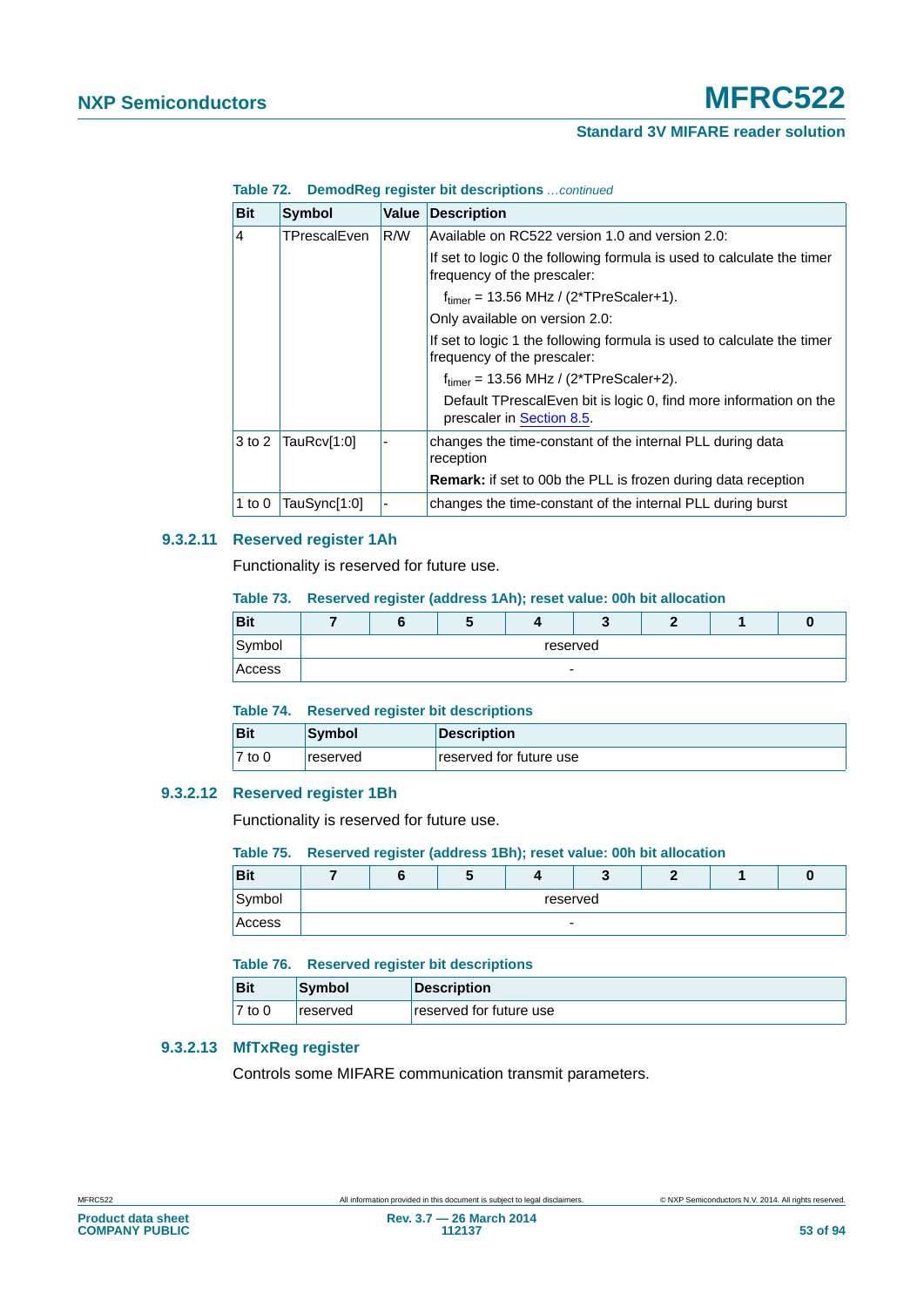#### **Table 77. MfTxReg register (address 1Ch); reset value: 62h bit allocation**

| <b>Bit</b> |                          | ື |  | w |  |  |     |
|------------|--------------------------|---|--|---|--|--|-----|
| Symbol     | reserved                 |   |  |   |  |  |     |
| Access     | $\overline{\phantom{0}}$ |   |  |   |  |  | R/W |

#### **Table 78. MfTxReg register bit descriptions**

| <b>Bit</b>          | Symbol   | <b>Description</b>                                           |
|---------------------|----------|--------------------------------------------------------------|
| $\overline{7}$ to 2 | reserved | reserved for future use                                      |
| 1 to 0              | TxWait   | defines the additional response time                         |
|                     |          | 7 bits are added to the value of the register bit by default |

# **9.3.2.14 MfRxReg register**

# **Table 79. MfRxReg register (address 1Dh); reset value: 00h bit allocation**

| <b>Bit</b>         |          |  |  |               |          |  |  |  |
|--------------------|----------|--|--|---------------|----------|--|--|--|
| Symbol             | reserved |  |  | ParityDisable | reserved |  |  |  |
| R/W<br>Access<br>- |          |  |  | -             |          |  |  |  |

#### **Table 80. MfRxReg register bit descriptions**

| <b>Bit</b>     | Symbol          | Value | <b>Description</b>                                                                                  |
|----------------|-----------------|-------|-----------------------------------------------------------------------------------------------------|
|                | 7 to 5 reserved |       | reserved for future use                                                                             |
| $\overline{4}$ | ParityDisable   |       | generation of the parity bit for transmission and the parity check for<br>receiving is switched off |
|                |                 |       | the received parity bit is handled like a data bit                                                  |
| $3$ to 0       | reserved        |       | reserved for future use                                                                             |

### **9.3.2.15 Reserved register 1Eh**

Functionality is reserved for future use.

#### **Table 81. Reserved register (address 1Eh); reset value: 00h bit allocation**

| <b>Bit</b> |          |  |                          |  |  |  |  |  |
|------------|----------|--|--------------------------|--|--|--|--|--|
| Symbol     | reserved |  |                          |  |  |  |  |  |
| Access     |          |  | $\overline{\phantom{0}}$ |  |  |  |  |  |

#### **Table 82. Reserved register bit descriptions**

| <b>Bit</b> | Symbol          | Description             |
|------------|-----------------|-------------------------|
| 7 to 0     | <b>reserved</b> | reserved for future use |

# **9.3.2.16 SerialSpeedReg register**

Selects the speed of the serial UART interface.

#### **Table 83. SerialSpeedReg register (address 1Fh); reset value: EBh bit allocation**

| <b>Bit</b> |     | o          | w |  |            |     |  |  |  |
|------------|-----|------------|---|--|------------|-----|--|--|--|
| Symbol     |     | BR_T0[2:0] |   |  | BR_T1[4:0] |     |  |  |  |
| Access     | R/W |            |   |  |            | R/W |  |  |  |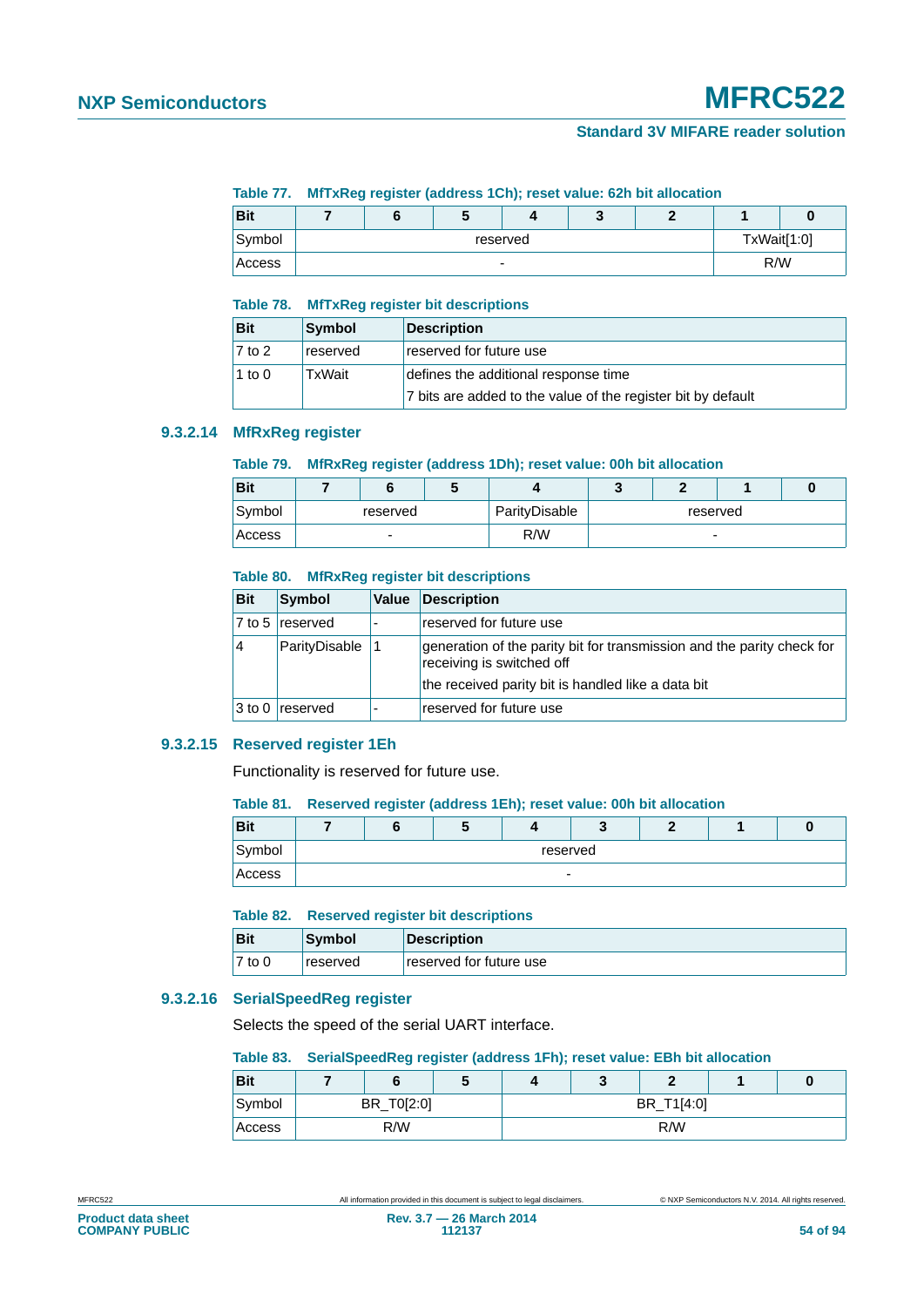|                     |                   | <b>TUDIO OTHER INTERNATIONAL CONTROL INTERNATIONAL STATE</b>                                |
|---------------------|-------------------|---------------------------------------------------------------------------------------------|
| <b>Bit</b>          | Symbol            | <b>Description</b>                                                                          |
| $\overline{7}$ to 5 | <b>BR T0[2:0]</b> | factor BR_T0 adjusts the transfer speed: for description, see<br>Section 8.1.3.2 on page 12 |
| $4$ to 0            | BR T1[4:0]        | factor BR_T1 adjusts the transfer speed: for description, see<br>Section 8.1.3.2 on page 12 |

#### **Table 84. SerialSpeedReg register bit descriptions**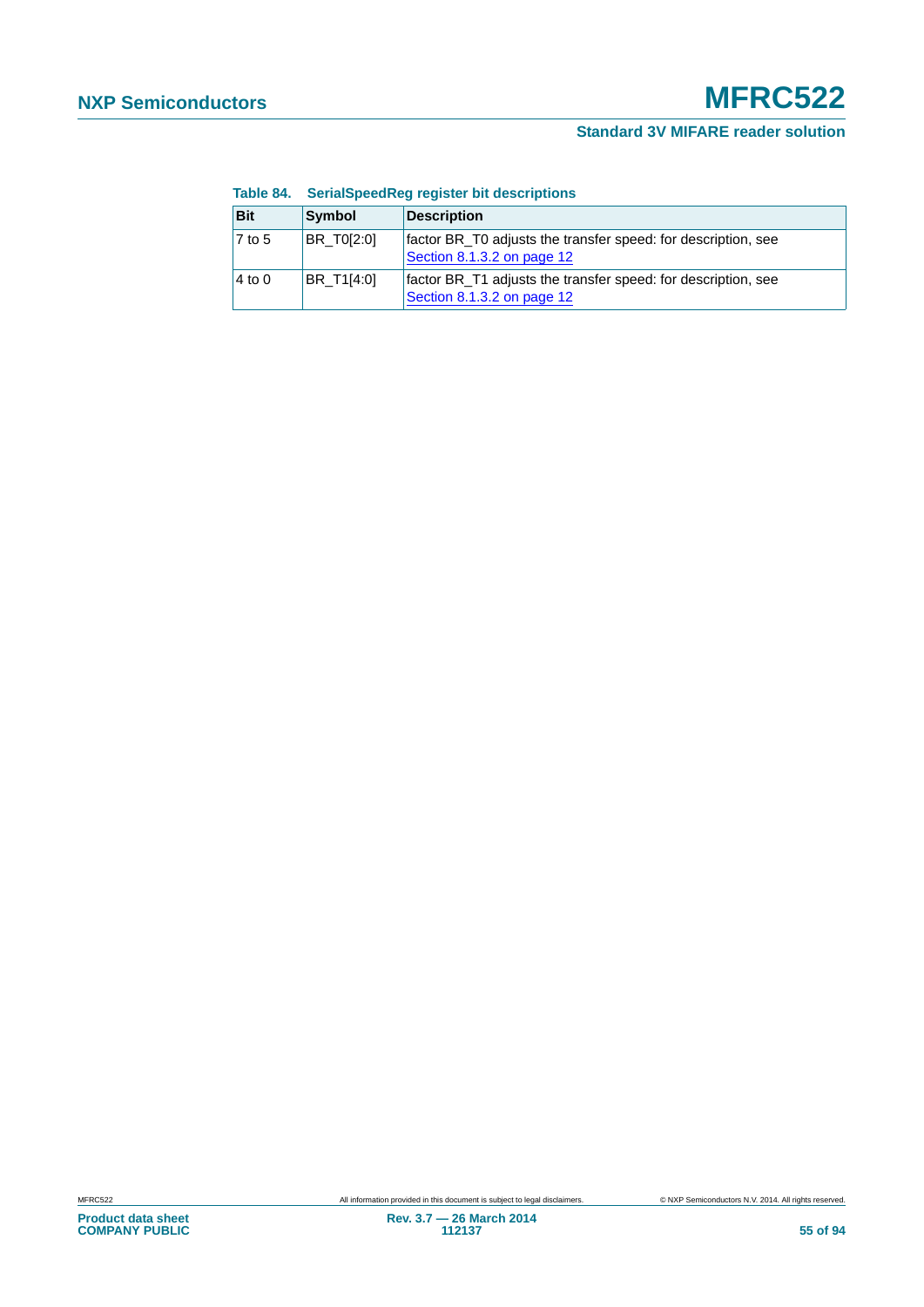# **9.3.3 Page 2: Configuration**

#### **9.3.3.1 Reserved register 20h**

Functionality is reserved for future use.

#### **Table 85. Reserved register (address 20h); reset value: 00h bit allocation**

| <b>Bit</b> |  | w |                          |  |  |
|------------|--|---|--------------------------|--|--|
| Symbol     |  |   | $\overline{\phantom{0}}$ |  |  |
| Access     |  |   | reserved                 |  |  |

#### **Table 86. Reserved register bit descriptions**

| <b>Bit</b> | Symbol   | Description             |
|------------|----------|-------------------------|
| 7 to 0     | reserved | reserved for future use |

#### **9.3.3.2 CRCResultReg registers**

Shows the MSB and LSB values of the CRC calculation.

**Remark:** The CRC is split into two 8-bit registers.

## **Table 87. CRCResultReg (higher bits) register (address 21h); reset value: FFh bit allocation**

| <b>Bit</b> |                   |  |  |  |  |  |  |  |
|------------|-------------------|--|--|--|--|--|--|--|
| Symbol     | CRCResultMSB[7:0] |  |  |  |  |  |  |  |
| Access     |                   |  |  |  |  |  |  |  |

#### **Table 88. CRCResultReg register higher bit descriptions**

| <b>Bit</b> | Symbol                       | <b>Description</b>                                                                                                                            |
|------------|------------------------------|-----------------------------------------------------------------------------------------------------------------------------------------------|
| $7$ to 0   | <b>CRCResultMSB</b><br>[7:0] | shows the value of the CRCResultReg register's most significant<br>byte<br>only valid if Status1Reg register's CRCReady bit is set to logic 1 |

#### **Table 89. CRCResultReg (lower bits) register (address 22h); reset value: FFh bit allocation**

| <b>Bit</b> |                   |  |  |  |  |  |  |
|------------|-------------------|--|--|--|--|--|--|
| Symbol     | CRCResultLSB[7:0] |  |  |  |  |  |  |
| Access     |                   |  |  |  |  |  |  |

#### **Table 90. CRCResultReg register lower bit descriptions**

| <b>Bit</b> | Symbol                       | Description                                                                                                                                         |
|------------|------------------------------|-----------------------------------------------------------------------------------------------------------------------------------------------------|
| $7$ to 0   | <b>CRCResultLSB</b><br>[7:0] | shows the value of the least significant byte of the CRCResultReg<br>register<br>only valid if Status1Reg register's CRCReady bit is set to logic 1 |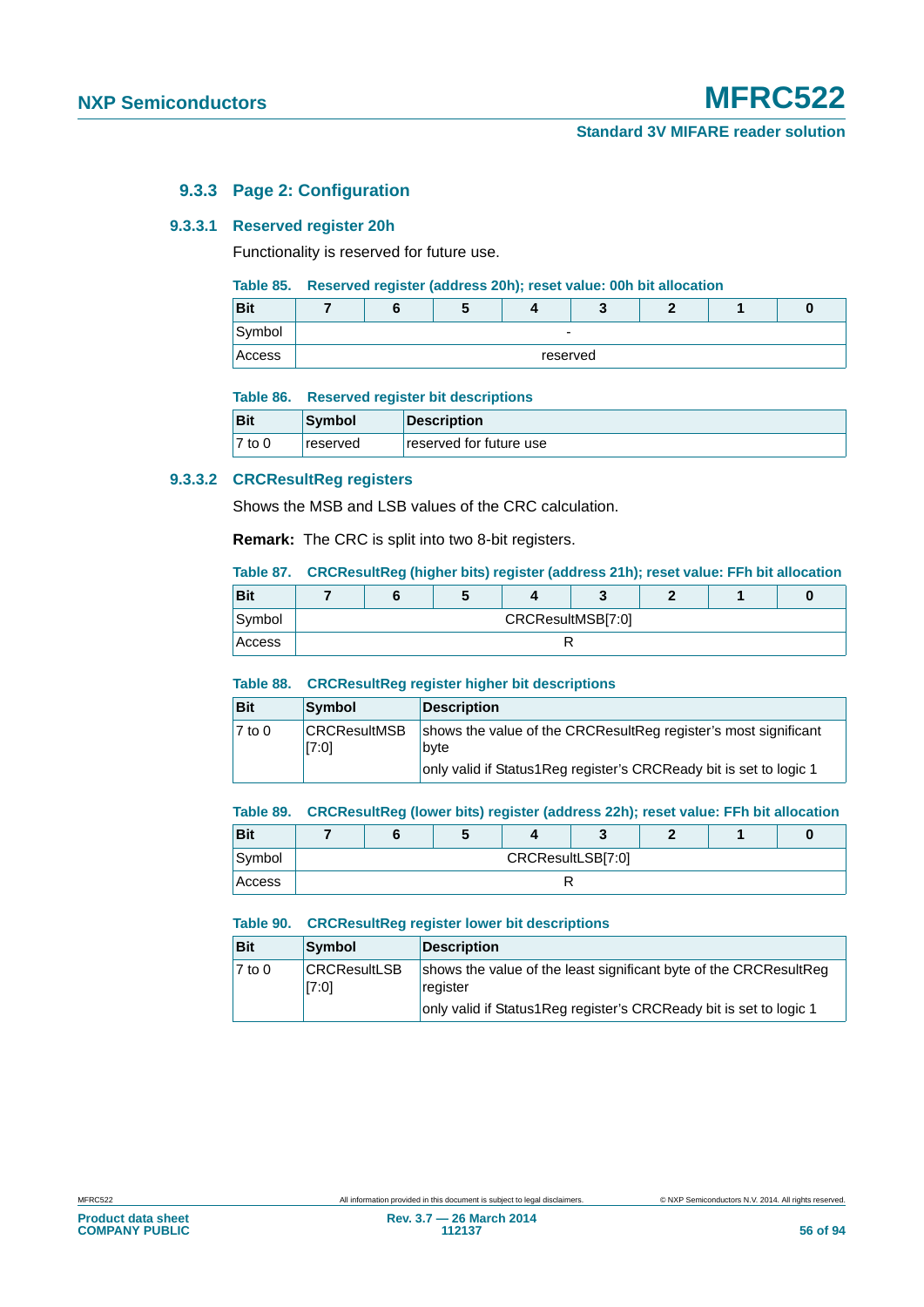### **9.3.3.3 Reserved register 23h**

Functionality is reserved for future use.

## **Table 91. Reserved register (address 23h); reset value: 88h bit allocation**

| <b>Bit</b> |                          |          |  |  |  |  |  |  |
|------------|--------------------------|----------|--|--|--|--|--|--|
| Symbol     |                          | reserved |  |  |  |  |  |  |
| Access     | $\overline{\phantom{0}}$ |          |  |  |  |  |  |  |

#### **Table 92. Reserved register bit descriptions**

| <b>Bit</b> | Symbol          | Description             |
|------------|-----------------|-------------------------|
| $7$ to 0   | <b>reserved</b> | reserved for future use |

#### **9.3.3.4 ModWidthReg register**

Sets the modulation width.

# **Table 93. ModWidthReg register (address 24h); reset value: 26h bit allocation**

| <b>Bit</b> |     |  | w |               |  |  |  |  |
|------------|-----|--|---|---------------|--|--|--|--|
| Symbol     |     |  |   | ModWidth[7:0] |  |  |  |  |
| Access     | R/W |  |   |               |  |  |  |  |

#### **Table 94. ModWidthReg register bit descriptions**

| Bit                 | Symbol | <b>Description</b>                                                                                                                                                               |
|---------------------|--------|----------------------------------------------------------------------------------------------------------------------------------------------------------------------------------|
| $\overline{7}$ to 0 |        | ModWidth[7:0] defines the width of the Miller modulation as multiples of the carrier<br>frequency (ModWidth + 1 / $f_{\text{clk}}$ )<br>the maximum value is half the bit period |

#### **9.3.3.5 Reserved register 25h**

Functionality is reserved for future use.

#### **Table 95. Reserved register (address 25h); reset value: 87h bit allocation**

| <b>Bit</b> |                          |          |  |  |  |  |  |  |
|------------|--------------------------|----------|--|--|--|--|--|--|
| Symbol     |                          | reserved |  |  |  |  |  |  |
| Access     | $\overline{\phantom{0}}$ |          |  |  |  |  |  |  |

#### **Table 96. Reserved register bit descriptions**

| <b>Bit</b> | Symbol          | Description             |
|------------|-----------------|-------------------------|
| $7$ to 0   | <b>reserved</b> | reserved for future use |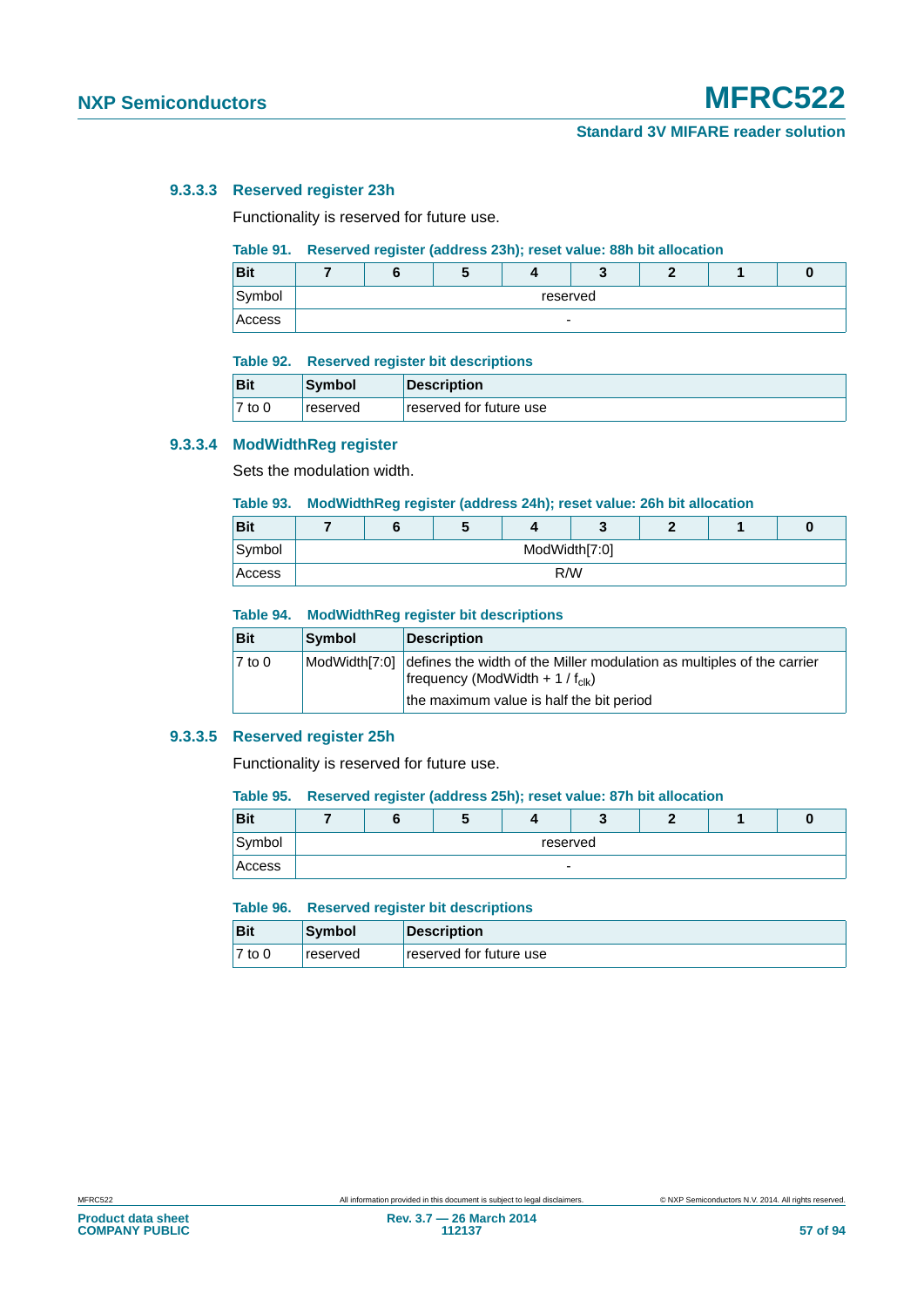# **9.3.3.6 RFCfgReg register**

Configures the receiver gain.

#### **Table 97. RFCfgReg register (address 26h); reset value: 48h bit allocation**

| <b>Bit</b> |                          |             |  |  |          |  |  |  |
|------------|--------------------------|-------------|--|--|----------|--|--|--|
| Symbol     | reserved                 | RxGain[2:0] |  |  | reserved |  |  |  |
| Access     | $\overline{\phantom{a}}$ | R/W         |  |  | -        |  |  |  |

#### **Table 98. RFCfgReg register bit descriptions**

| <b>Bit</b>     | <b>Symbol</b> | <b>Value</b>             | <b>Description</b>                                 |
|----------------|---------------|--------------------------|----------------------------------------------------|
| $\overline{7}$ | reserved      | $\overline{\phantom{0}}$ | reserved for future use                            |
| $6$ to 4       | <b>RxGain</b> |                          | defines the receiver's signal voltage gain factor: |
|                | [2:0]         | 000                      | 18dB                                               |
|                |               | 001                      | 23 dB                                              |
|                |               | 010                      | 18dB                                               |
|                |               | 011                      | 23 dB                                              |
|                |               | 100                      | 33 dB                                              |
|                |               | 101                      | 38 dB                                              |
|                |               | 110                      | 43 dB                                              |
|                |               | 111                      | 48 dB                                              |
| $3$ to 0       | reserved      | ۰                        | reserved for future use                            |

# **9.3.3.7 GsNReg register**

Defines the conductance of the antenna driver pins TX1 and TX2 for the n-driver when the driver is switched on.

#### **Table 99. GsNReg register (address 27h); reset value: 88h bit allocation**

| <b>Bit</b> |            | О | w |  |             | c   |  |  |
|------------|------------|---|---|--|-------------|-----|--|--|
| Symbol     | CWGsN[3:0] |   |   |  | ModGsN[3:0] |     |  |  |
| Access     | R/W        |   |   |  |             | R/W |  |  |

#### **Table 100. GsNReg register bit descriptions**

| <b>Bit</b> | <b>Symbol</b>         | <b>Description</b>                                                                                                                                                                                |
|------------|-----------------------|---------------------------------------------------------------------------------------------------------------------------------------------------------------------------------------------------|
| $7$ to 4   | <b>CWGsN</b><br>[3:0] | defines the conductance of the output n-driver during periods without<br>modulation which can be used to regulate the output power and<br>subsequently current consumption and operating distance |
|            |                       | <b>Remark:</b> the conductance value is binary-weighted                                                                                                                                           |
|            |                       | during soft Power-down mode the highest bit is forced to logic 1                                                                                                                                  |
|            |                       | value is only used if driver TX1 or TX2 is switched on                                                                                                                                            |
| $3$ to 0   | ModGsN<br>[3:0]       | defines the conductance of the output n-driver during periods without<br>modulation which can be used to regulate the modulation index                                                            |
|            |                       | <b>Remark:</b> the conductance value is binary weighted                                                                                                                                           |
|            |                       | during soft Power-down mode the highest bit is forced to logic 1                                                                                                                                  |
|            |                       | value is only used if driver TX1 or TX2 is switched on                                                                                                                                            |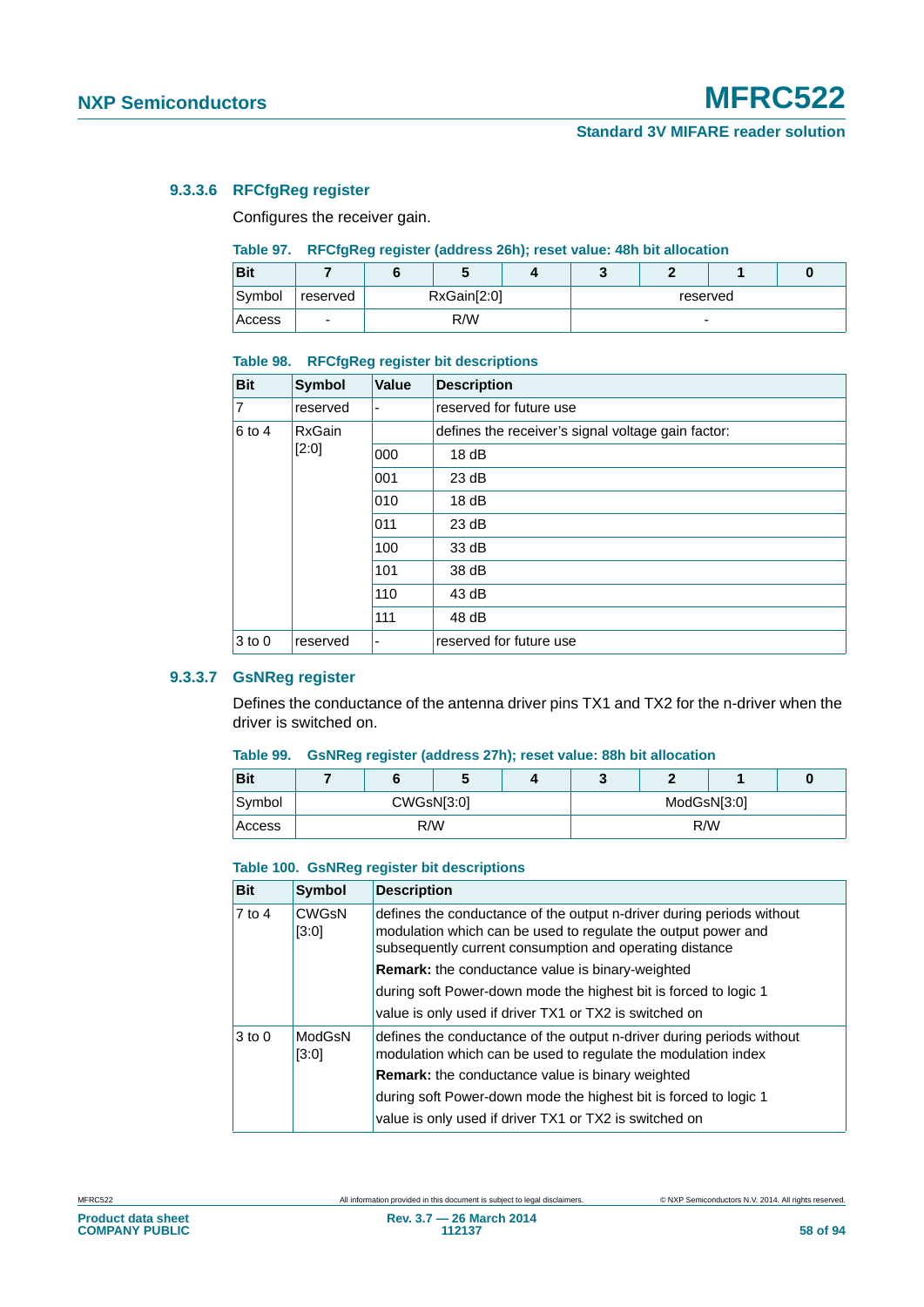## **9.3.3.8 CWGsPReg register**

Defines the conductance of the p-driver output during periods of no modulation.

# **Table 101. CWGsPReg register (address 28h); reset value: 20h bit allocation**

| <b>Bit</b> |                |  |            |  | υ |  |  |
|------------|----------------|--|------------|--|---|--|--|
| Symbol     | reserved       |  | CWGsP[5:0] |  |   |  |  |
| Access     | $\blacksquare$ |  | R/W        |  |   |  |  |

#### **Table 102. CWGsPReg register bit descriptions**

| <b>Bit</b> | <b>Symbol</b> | <b>Description</b>                                                                                                                                              |
|------------|---------------|-----------------------------------------------------------------------------------------------------------------------------------------------------------------|
| $7$ to $6$ | reserved      | reserved for future use                                                                                                                                         |
| $5$ to 0   | CWGsP[5:0]    | defines the conductance of the p-driver output which can be used to<br>regulate the output power and subsequently current consumption and<br>operating distance |
|            |               | Remark: the conductance value is binary weighted                                                                                                                |
|            |               | during soft Power-down mode the highest bit is forced to logic 1                                                                                                |

## **9.3.3.9 ModGsPReg register**

Defines the conductance of the p-driver output during modulation.

## **Table 103. ModGsPReg register (address 29h); reset value: 20h bit allocation**

| <b>Bit</b> |   |          | w           |  |     |  |  | O |  |
|------------|---|----------|-------------|--|-----|--|--|---|--|
| Symbol     |   | reserved | ModGsP[5:0] |  |     |  |  |   |  |
| Access     | ۰ |          |             |  | R/W |  |  |   |  |

#### **Table 104. ModGsPReg register bit descriptions**

| <b>Bit</b> | Symbol      | <b>Description</b>                                                                                                     |
|------------|-------------|------------------------------------------------------------------------------------------------------------------------|
| $7$ to 6   | reserved    | reserved for future use                                                                                                |
| $5$ to 0   | ModGsP[5:0] | defines the conductance of the p-driver output during modulation<br>which can be used to regulate the modulation index |
|            |             | <b>Remark:</b> the conductance value is binary weighted                                                                |
|            |             | during soft Power-down mode the highest bit is forced to logic 1                                                       |
|            |             | if the TxASKReg register's Force100ASK bit is set to logic 1 the value<br>of ModGsP has no effect                      |

#### **9.3.3.10 TModeReg and TPrescalerReg registers**

These registers define the timer settings.

**Remark:** The TPrescaler setting higher 4 bits are in the TModeReg register and the lower 8 bits are in the TPrescalerReg register.

#### **Table 105. TModeReg register (address 2Ah); reset value: 00h bit allocation**

| <b>Bit</b> |       |     |             |              |                    |     |  |  |
|------------|-------|-----|-------------|--------------|--------------------|-----|--|--|
| Symbol     | TAuto |     | TGated[1:0] | TAutoRestart | TPrescaler_Hi[3:0] |     |  |  |
| Access     | R/W   | R/W |             | R/W          |                    | R/W |  |  |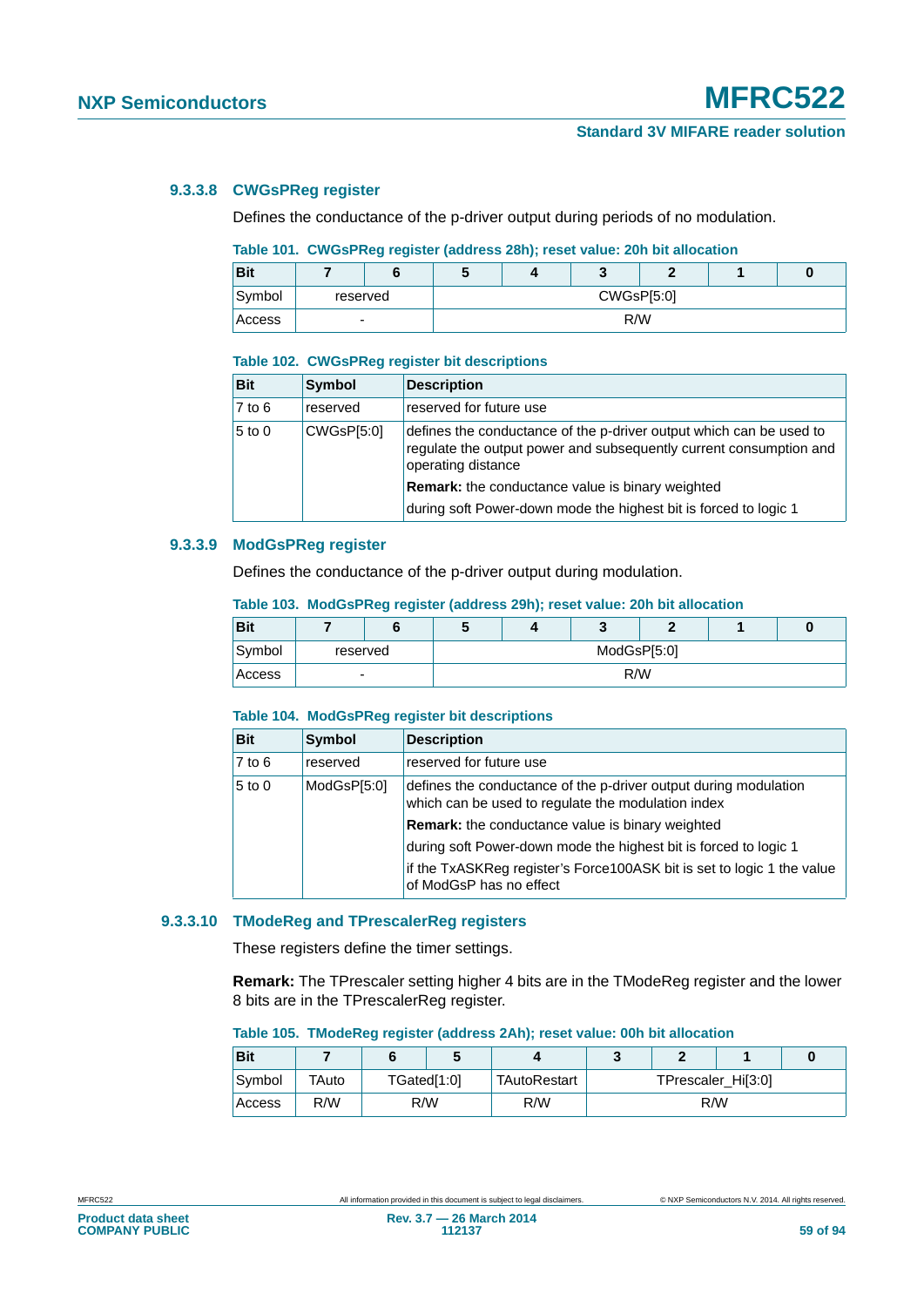# **NXP Semiconductors MFRC522**

# **Standard 3V MIFARE reader solution**

| <b>Bit</b>     | <b>Symbol</b>       | <b>Value</b> | <b>Description</b>                                                                                                                                                       |
|----------------|---------------------|--------------|--------------------------------------------------------------------------------------------------------------------------------------------------------------------------|
| $\overline{7}$ | TAuto               | 1            | timer starts automatically at the end of the transmission in<br>all communication modes at all speeds                                                                    |
|                |                     |              | if the RxModeReg register's RxMultiple bit is not set, the<br>timer stops immediately after receiving the 5th bit (1 start_<br>bit, 4 data bits)                         |
|                |                     |              | if the RxMultiple bit is set to logic 1 the timer never stops, in<br>which case the timer can be stopped by setting the<br>ControlReg register's TStopNow bit to logic 1 |
|                |                     | 0            | indicates that the timer is not influenced by the protocol                                                                                                               |
| 6 to 5         | TGated[1:0]         |              | internal timer is running in gated mode                                                                                                                                  |
|                |                     |              | <b>Remark:</b> in gated mode, the Status1Reg register's<br>TRunning bit is logic 1 when the timer is enabled by the<br>TModeReg register's TGated[1:0] bits              |
|                |                     |              | this bit does not influence the gating signal                                                                                                                            |
|                |                     | 00           | non-gated mode                                                                                                                                                           |
|                |                     | 01           | gated by pin MFIN                                                                                                                                                        |
|                |                     | 10           | gated by pin AUX1                                                                                                                                                        |
|                |                     | 11           |                                                                                                                                                                          |
| 4              | <b>TAutoRestart</b> | 1            | timer automatically restarts its count-down from the 16-bit<br>timer reload value instead of counting down to zero                                                       |
|                |                     | 0            | timer decrements to 0 and the ComlrqReg register's<br>TimerIRq bit is set to logic 1                                                                                     |
| $3$ to $0$     | TPrescaler_Hi[3:0]  |              | defines the higher 4 bits of the TPrescaler value                                                                                                                        |
|                |                     |              | The following formula is used to calculate the timer<br>frequency if the DemodReg register's TPrescalEven bit in<br>Demot Regis set to logic 0:                          |
|                |                     |              | $ftimer = 13.56 MHz / (2*TPreScalar+1).$                                                                                                                                 |
|                |                     |              | Where TPreScaler = [TPrescaler_Hi:TPrescaler_Lo]<br>(TPrescaler value on 12 bits) (Default TPrescalEven                                                                  |
|                |                     |              | bit is logic 0)                                                                                                                                                          |
|                |                     |              | The following formula is used to calculate the timer<br>frequency if the DemodReg register's TPrescalEven bit is<br>set to logic 1:                                      |
|                |                     |              | $ftimer = 13.56 MHz / (2*TPreScalar+2).$                                                                                                                                 |
|                |                     |              | See Section 8.5 "Timer unit".                                                                                                                                            |

#### **Table 106. TModeReg register bit descriptions**

# **Table 107. TPrescalerReg register (address 2Bh); reset value: 00h bit allocation**

| <b>Bit</b> |  |                    |  |  |
|------------|--|--------------------|--|--|
| Symbol     |  | TPrescaler_Lo[7:0] |  |  |
| Access     |  | R/W                |  |  |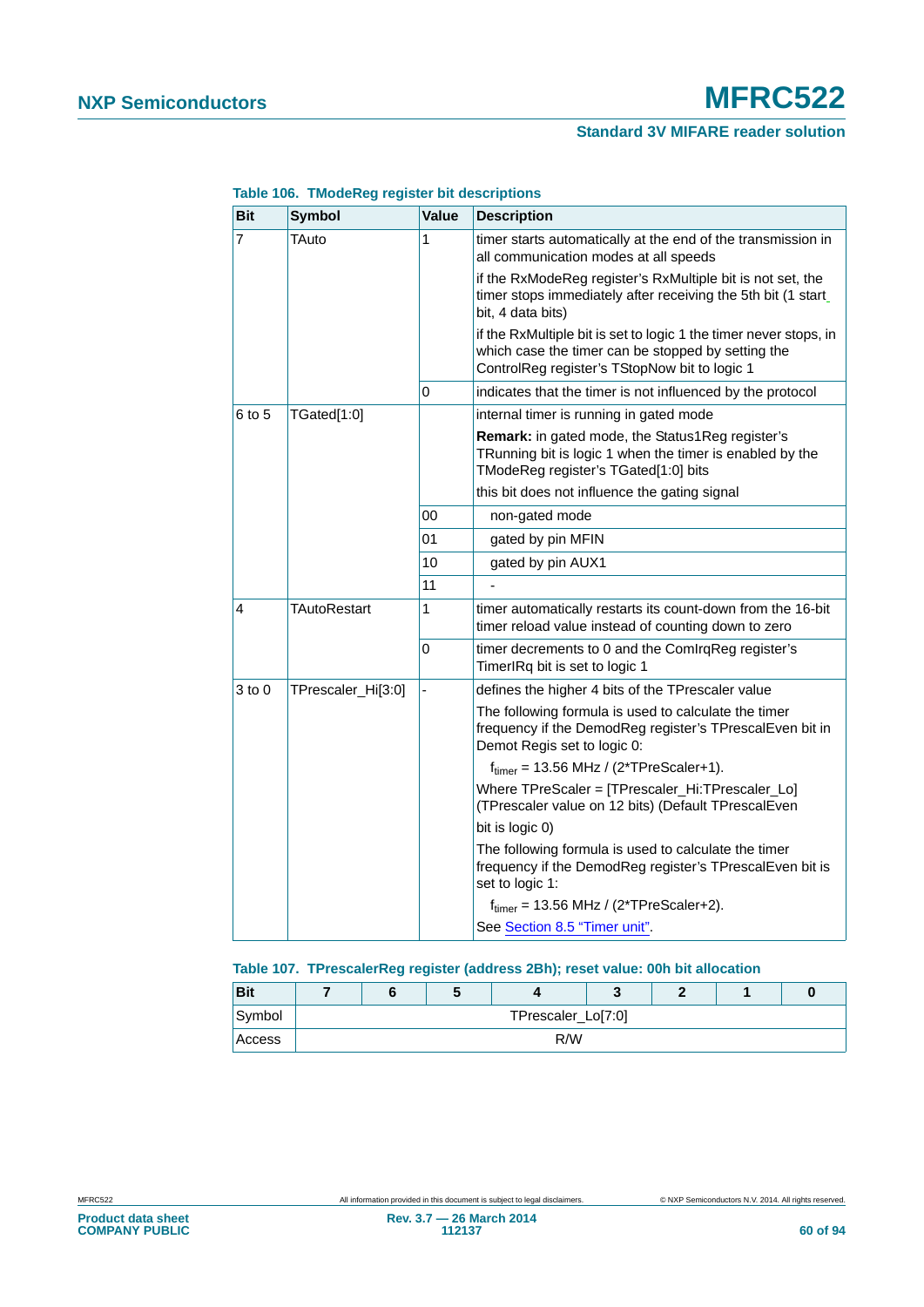|  | Table 108. TPrescalerReg register bit descriptions |  |  |
|--|----------------------------------------------------|--|--|
|--|----------------------------------------------------|--|--|

| <b>Bit</b> | <b>Symbol</b>      | <b>Description</b>                                                                                                                         |
|------------|--------------------|--------------------------------------------------------------------------------------------------------------------------------------------|
| $7$ to $0$ | TPrescaler_Lo[7:0] | defines the lower 8 bits of the TPrescaler value                                                                                           |
|            |                    | The following formula is used to calculate the timer frequency if the<br>DemodReg register's TPrescalEven bit is set to logic 0:           |
|            |                    | $f_{\text{timer}} = 13.56 \text{ MHz} / (2 \text{*TPreScalar+1}).$                                                                         |
|            |                    | Where TPreScaler = [TPrescaler_Hi:TPrescaler_Lo] (TPrescaler<br>value on 12 bits) (Default TPrescalEven bit is logic 0)                    |
|            |                    | The following formula is used to calculate the timer frequency if the<br>DemodReg register's TPrescalEven bit inDemoReg is set to logic 1: |
|            |                    | $f_{\text{timer}}$ = 13.56 MHz / (2*TPreScaler+2).                                                                                         |
|            |                    | See Section 8.5 "Timer unit".                                                                                                              |

## **9.3.3.11 TReloadReg register**

Defines the 16-bit timer reload value.

**Remark:** The reload value bits are contained in two 8-bit registers.

### **Table 109. TReloadReg (higher bits) register (address 2Ch); reset value: 00h bit allocation**

| Bit    |  | w |     |                    |  | U |
|--------|--|---|-----|--------------------|--|---|
| Symbol |  |   |     | TReloadVal_Hi[7:0] |  |   |
| Access |  |   | R/W |                    |  |   |

#### **Table 110. TReloadReg register higher bit descriptions**

| <b>Bit</b> | Symbol | <b>Description</b>                                                                   |
|------------|--------|--------------------------------------------------------------------------------------|
|            |        | 7 to 0 TReloadVal_Hi[7:0] defines the higher 8 bits of the 16-bit timer reload value |
|            |        | on a start event, the timer loads the timer reload value                             |
|            |        | changing this register affects the timer only at the next start event                |

#### **Table 111. TReloadReg (lower bits) register (address 2Dh); reset value: 00h bit allocation**

| Bit    |  | Ð |                    |  | U |
|--------|--|---|--------------------|--|---|
| Symbol |  |   | TReloadVal_Lo[7:0] |  |   |
| Access |  |   | R/W                |  |   |

#### **Table 112. TReloadReg register lower bit descriptions**

| <b>Bit</b> | Symbol                      | <b>Description</b>                                                    |
|------------|-----------------------------|-----------------------------------------------------------------------|
|            | 7 to 0   TReloadVal_Lo[7:0] | defines the lower 8 bits of the 16-bit timer reload value             |
|            |                             | on a start event, the timer loads the timer reload value              |
|            |                             | changing this register affects the timer only at the next start event |

# **9.3.3.12 TCounterValReg register**

Contains the timer value.

**Remark:** The timer value bits are contained in two 8-bit registers.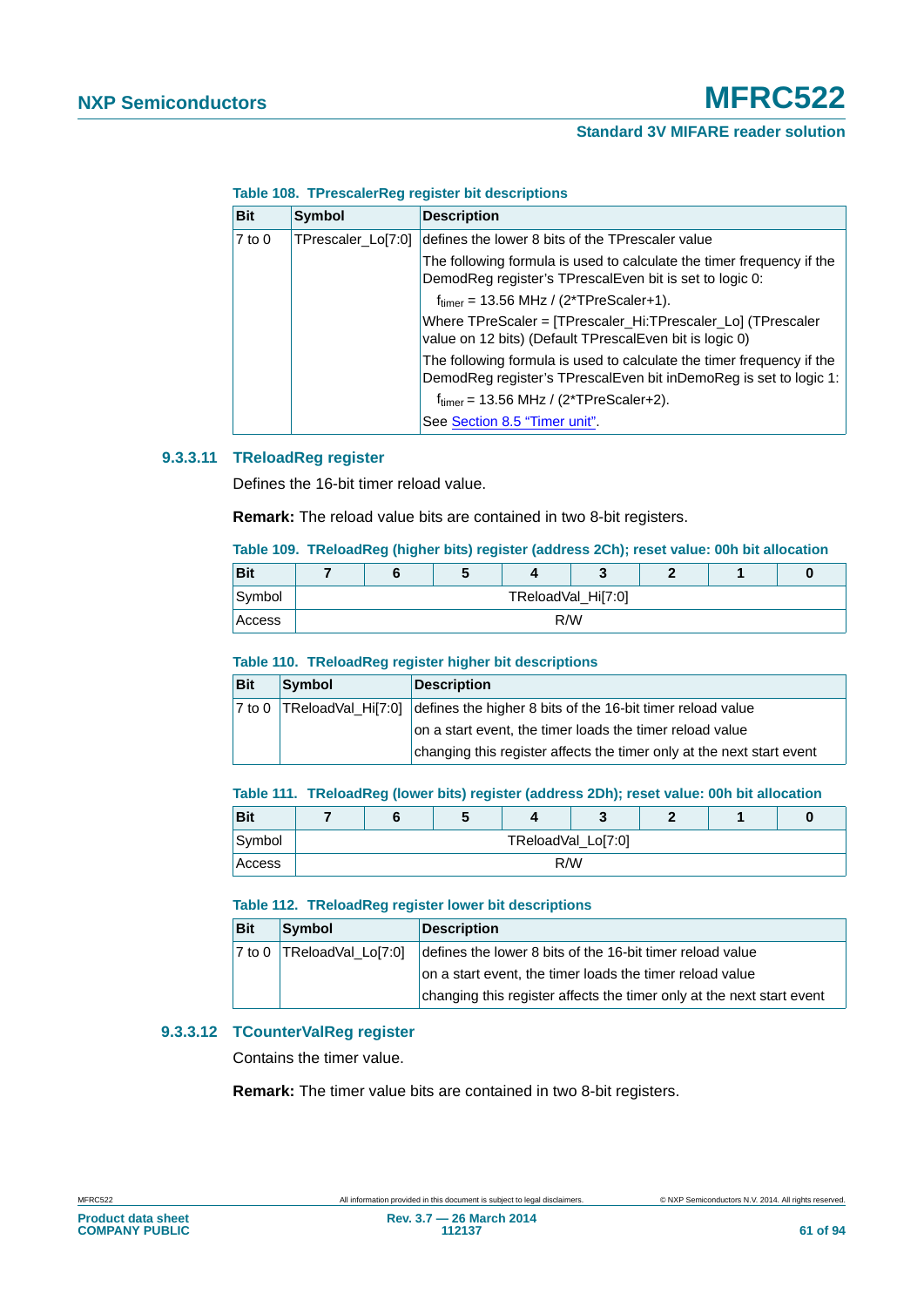# **NXP Semiconductors MFRC522**

# **Standard 3V MIFARE reader solution**

#### **Table 113. TCounterValReg (higher bits) register (address 2Eh); reset value: xxh bit allocation**

|        | -------------- |                     |  |  |  |  |  |   |
|--------|----------------|---------------------|--|--|--|--|--|---|
| Bit    |                |                     |  |  |  |  |  | U |
| Symbol |                | TCounterVal_Hi[7:0] |  |  |  |  |  |   |
| Access |                |                     |  |  |  |  |  |   |

#### **Table 114. TCounterValReg register higher bit descriptions**

| <b>Bit</b>          | Symbol | <b>Description</b>                         |
|---------------------|--------|--------------------------------------------|
| $\overline{7}$ to 0 | [7:0]  | TCounterVal_Hi   timer value higher 8 bits |

# **Table 115. TCounterValReg (lower bits) register (address 2Fh); reset value: xxh bit**

| allocation |  |
|------------|--|
|            |  |

| <b>Bit</b> |                     |  |  |  |  |  |  |  |
|------------|---------------------|--|--|--|--|--|--|--|
| Symbol     | TCounterVal_Lo[7:0] |  |  |  |  |  |  |  |
| Access     |                     |  |  |  |  |  |  |  |

## **Table 116. TCounterValReg register lower bit descriptions**

| <b>Bit</b> | Symbol                  | <b>Description</b>       |
|------------|-------------------------|--------------------------|
| $7$ to 0   | TCounterVal_Lo<br>[7:0] | timer value lower 8 bits |

# **9.3.4 Page 3: Test**

# **9.3.4.1 Reserved register 30h**

Functionality is reserved for future use.

#### **Table 117. Reserved register (address 30h); reset value: 00h bit allocation**

| <b>Bit</b> |          |  |  |  |  |  |  |  |
|------------|----------|--|--|--|--|--|--|--|
| Symbol     | reserved |  |  |  |  |  |  |  |
| Access     |          |  |  |  |  |  |  |  |

#### **Table 118. Reserved register bit descriptions**

| Bit    | <b>Symbol</b>   | <b>Description</b>      |
|--------|-----------------|-------------------------|
| 7 to 0 | <b>reserved</b> | reserved for future use |

# **9.3.4.2 TestSel1Reg register**

General test signal configuration.

#### **Table 119. TestSel1Reg register (address 31h); reset value: 00h bit allocation**

| <b>Bit</b> |  | J        |                   |     |  |  |  |
|------------|--|----------|-------------------|-----|--|--|--|
| Symbol     |  | reserved | TstBusBitSel[2:0] |     |  |  |  |
| Access     |  | -        |                   | R/W |  |  |  |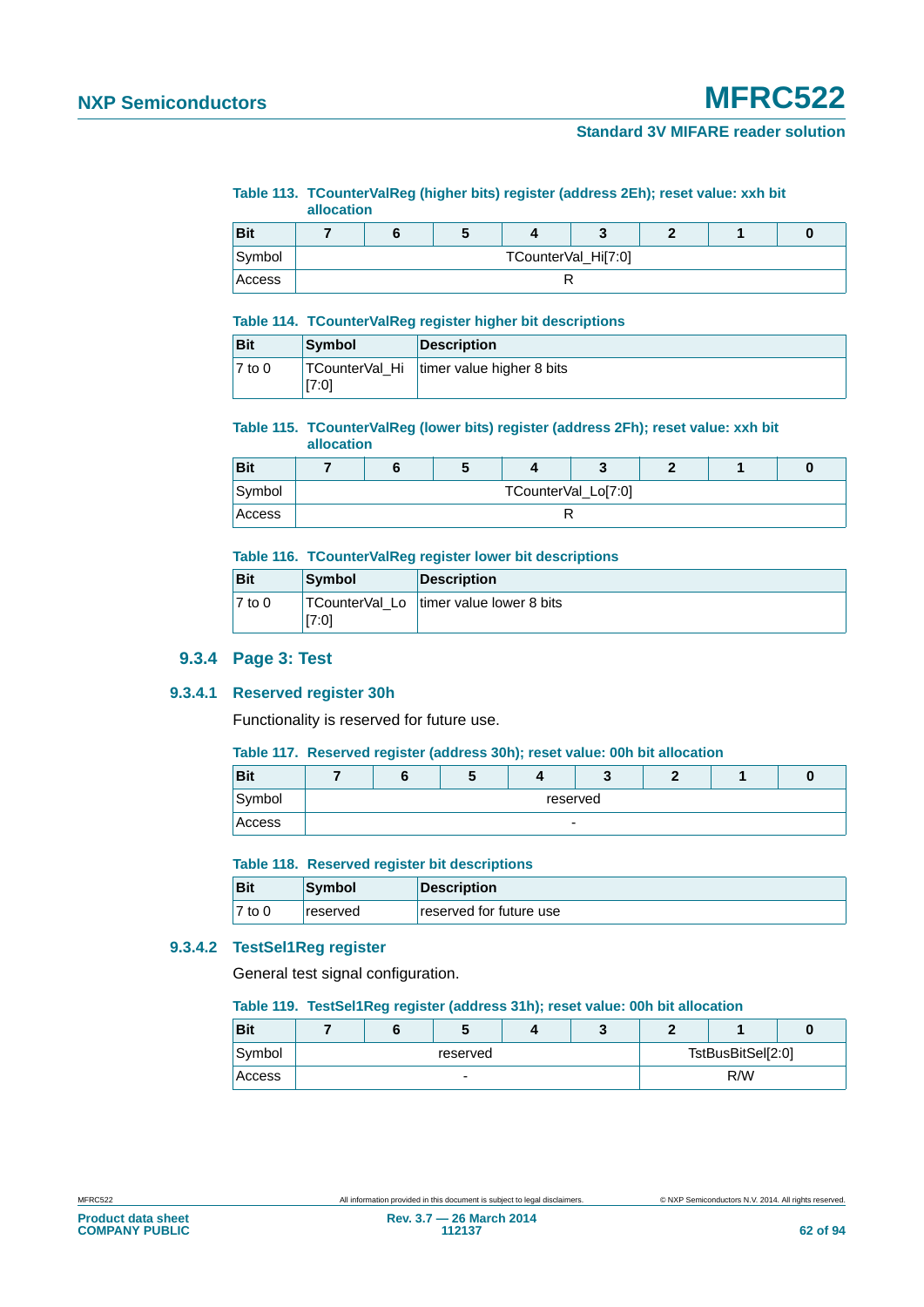#### **Table 120. TestSel1Reg register bit descriptions**

| <b>Bit</b> | Symbol                       | <b>Description</b>                                                                                                                                                      |
|------------|------------------------------|-------------------------------------------------------------------------------------------------------------------------------------------------------------------------|
| $7$ to $3$ | reserved                     | reserved for future use                                                                                                                                                 |
| $2$ to $0$ | <b>TstBusBitSel</b><br>[2:0] | selects a test bus signal which is output at pin MFOUT<br>if AnalogSelAux2[3:0] = FFh in AnalogTestReg register, test bus signal<br>is also output at pins AUX1 or AUX2 |

# **9.3.4.3 TestSel2Reg register**

General test signal configuration and PRBS control.

#### **Table 121. TestSel2Reg register (address 32h); reset value: 00h bit allocation**

| Bit     |            |       | u      |                 | w |     |  |
|---------|------------|-------|--------|-----------------|---|-----|--|
| Symbol  | TstBusFlip | PRBS9 | PRBS15 | TestBusSel[4:0] |   |     |  |
| ⊦Access | R/W        | R/W   | R/W    |                 |   | R/W |  |

#### **Table 122. TestSel2Reg register bit descriptions**

| <b>Bit</b>     | <b>Symbol</b>      | Value | <b>Description</b>                                                                                       |
|----------------|--------------------|-------|----------------------------------------------------------------------------------------------------------|
| $\overline{7}$ | TstBusFlip         |       | test bus is mapped to the parallel port in the following order:                                          |
|                |                    |       | TstBusBit4,TstBusBit3, TstBusBit2, TstBusBit6, TstBusBit5,<br>TstBusBit0; see Section 16.1 on page 81    |
| 6              | PRBS9              |       | starts and enables the PRBS9 sequence according to ITU-TO150                                             |
|                |                    |       | <b>Remark:</b> all relevant registers to transmit data must be<br>configured before entering PRBS9 mode  |
|                |                    |       | the data transmission of the defined sequence is started by the<br>Transmit command                      |
| 5              | PRBS <sub>15</sub> |       | starts and enables the PRBS15 sequence according to<br><b>ITU-TO150</b>                                  |
|                |                    |       | <b>Remark:</b> all relevant registers to transmit data must be<br>configured before entering PRBS15 mode |
|                |                    |       | the data transmission of the defined sequence is started by the<br>Transmit command                      |
| 4 to 0         | TestBusSel[4:0]    |       | selects the test bus; see Section 16.1 "Test signals"                                                    |

#### **9.3.4.4 TestPinEnReg register**

Enables the test bus pin output driver.

#### **Table 123. TestPinEnReg register (address 33h); reset value: 80h bit allocation**

| <b>Bit</b> |             |                            |  |  |  |  |  |  |  |
|------------|-------------|----------------------------|--|--|--|--|--|--|--|
| Symbol     | RS232LineEn | TestPinEn[5:0]<br>reserved |  |  |  |  |  |  |  |
| Access     | R/W         | R/W                        |  |  |  |  |  |  |  |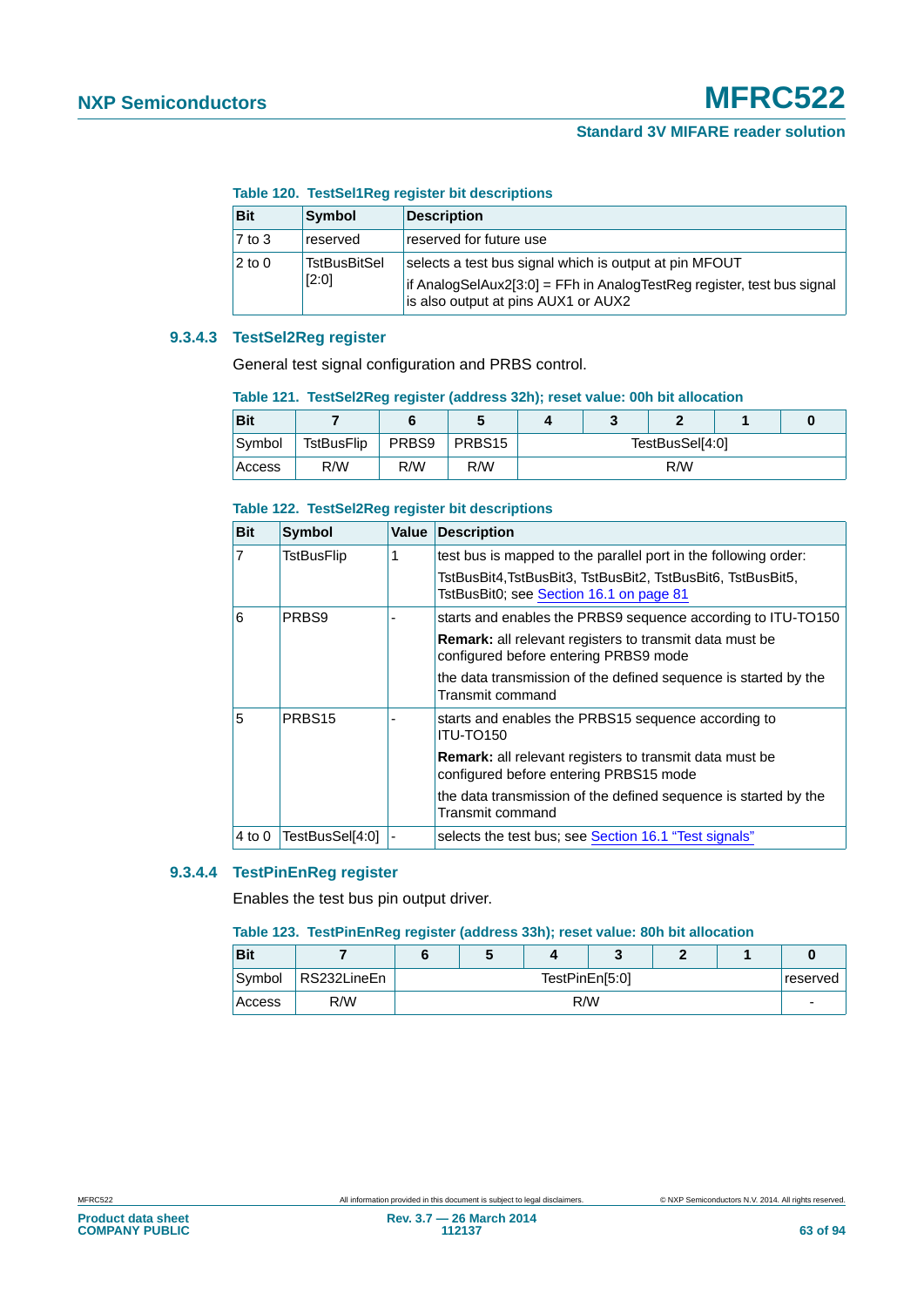| <b>Bit</b> | <b>Symbol</b>      | Value | <b>Description</b>                                                                                                                                                               |
|------------|--------------------|-------|----------------------------------------------------------------------------------------------------------------------------------------------------------------------------------|
|            | RS232LineEn        | 10    | serial UART lines MX and DTRQ are disabled                                                                                                                                       |
| 6 to 1     | TestPinFn<br>[5:0] |       | enables the output driver on one of the data pins D1 to D7 which<br>outputs a test signal                                                                                        |
|            |                    |       | Example:                                                                                                                                                                         |
|            |                    |       | setting bit 1 to logic 1 enables pin D1 output                                                                                                                                   |
|            |                    |       | setting bit 5 to logic 1 enables pin D5 output                                                                                                                                   |
|            |                    |       | Remark: If the SPI is used, only pins D1 to D4 can be used. If the<br>serial UART interface is used and the RS232LineEn bit is set to<br>logic 1 only pins D1 to D4 can be used. |
|            | reserved           |       | reserved for future use                                                                                                                                                          |

#### **Table 124. TestPinEnReg register bit descriptions**

# **9.3.4.5 TestPinValueReg register**

Defines the HIGH and LOW values for the test port D1 to D7 when it is used as I/O.

|  | Table 125. TestPinValueReg register (address 34h); reset value: 00h bit allocation |  |  |  |  |  |  |  |  |
|--|------------------------------------------------------------------------------------|--|--|--|--|--|--|--|--|
|--|------------------------------------------------------------------------------------|--|--|--|--|--|--|--|--|

| <b>Bit</b> |       |                               | J   |  |  |  |  |  |  |
|------------|-------|-------------------------------|-----|--|--|--|--|--|--|
| Symbol     | UseIO | TestPinValue[5:0]<br>reserved |     |  |  |  |  |  |  |
| Access     | R/W   |                               | R/W |  |  |  |  |  |  |

#### **Table 126. TestPinValueReg register bit descriptions**

| <b>Bit</b> | <b>Symbol</b>                | <b>Value</b> | <b>Description</b>                                                                                                                                                                                              |
|------------|------------------------------|--------------|-----------------------------------------------------------------------------------------------------------------------------------------------------------------------------------------------------------------|
| 7          | UselO                        |              | enables the I/O functionality for the test port when one of the serial<br>interfaces is used                                                                                                                    |
|            |                              |              | the input/output behavior is defined by value TestPinEn[5:0] in the<br>TestPinEnReg register                                                                                                                    |
|            |                              |              | the value for the output behavior is defined by TestPinValue[5:0]                                                                                                                                               |
| $6$ to 1   | <b>TestPinValue</b><br>[5:0] |              | defines the value of the test port when it is used as I/O and each<br>output must be enabled by TestPinEn[5:0] in the TestPinEnReg<br>register                                                                  |
|            |                              |              | <b>Remark:</b> Reading the register indicates the status of pins D6 to D1<br>if the UseIO bit is set to logic 1. If the UseIO bit is set to logic 0, the<br>value of the TestPinValueReg register is read back. |
| ١o         | reserved                     |              | reserved for future use                                                                                                                                                                                         |

# **9.3.4.6 TestBusReg register**

Shows the status of the internal test bus.

#### **Table 127. TestBusReg register (address 35h); reset value: xxh bit allocation**

| <b>Bit</b> |  |              | $\overline{\phantom{a}}$ |  |  |  |  |  |  |  |  |
|------------|--|--------------|--------------------------|--|--|--|--|--|--|--|--|
| Symbol     |  | TestBus[7:0] |                          |  |  |  |  |  |  |  |  |
| Access     |  |              |                          |  |  |  |  |  |  |  |  |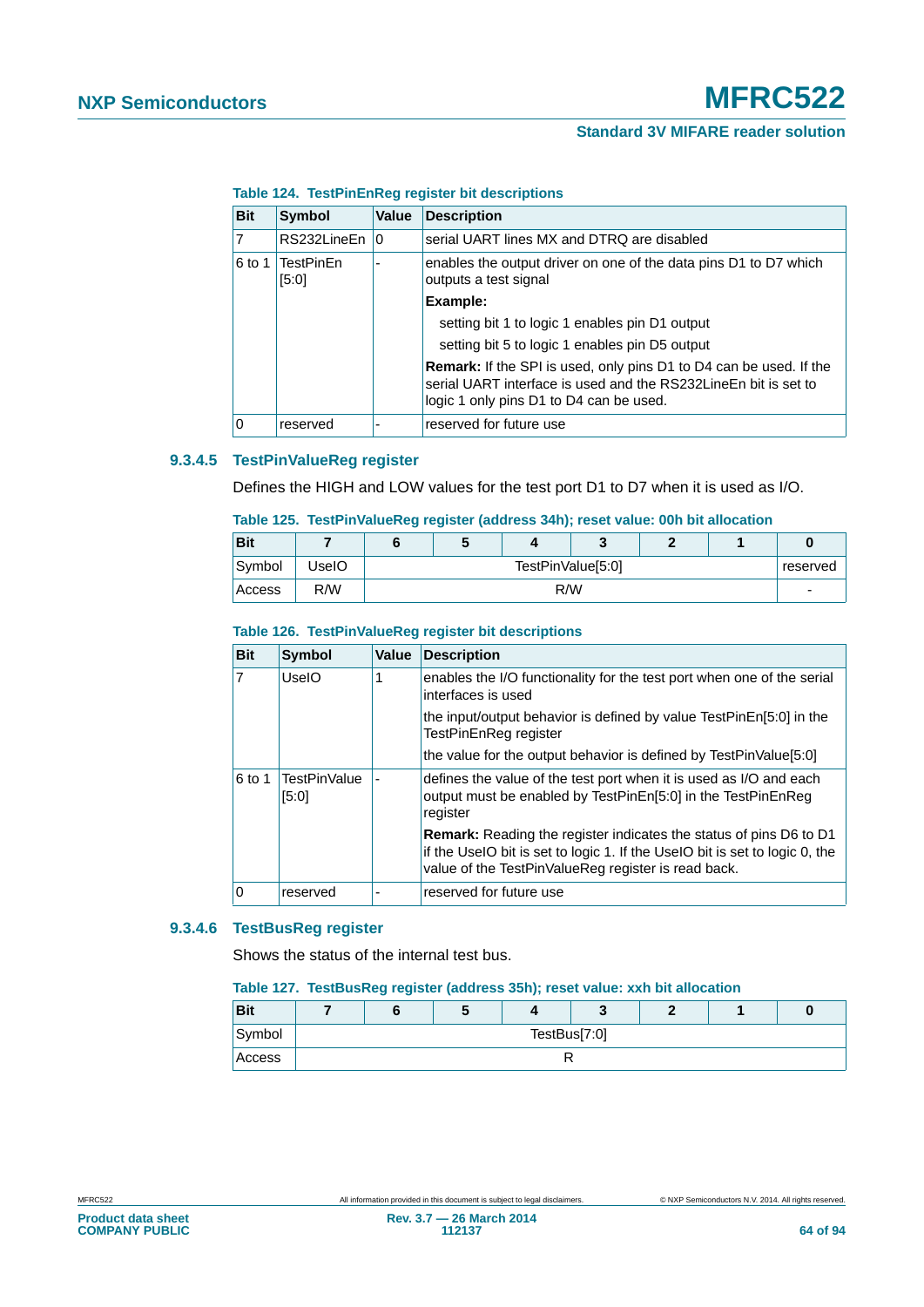## **Table 128. TestBusReg register bit descriptions**

| <b>Bit</b> | <b>Symbol</b> | <b>Description</b>                                                                      |
|------------|---------------|-----------------------------------------------------------------------------------------|
| $7$ to 0   | TestBus[7:0]  | shows the status of the internal test bus                                               |
|            |               | the test bus is selected using the TestSel2Reg register; see<br>Section 16.1 on page 81 |

# **9.3.4.7 AutoTestReg register**

Controls the digital self-test.

#### **Table 129. AutoTestReg register (address 36h); reset value: 40h bit allocation**

| <b>Bit</b> |                          |     |                          |  |               |  |  |  |  |
|------------|--------------------------|-----|--------------------------|--|---------------|--|--|--|--|
| Symbol     | reserved   AmpRcv        |     | <b>RFT</b>               |  | SelfTest[3:0] |  |  |  |  |
| Access     | $\overline{\phantom{0}}$ | R/W | $\overline{\phantom{0}}$ |  | R/W           |  |  |  |  |

#### **Table 130. AutoTestReg register bit descriptions**

| <b>Bit</b>     | <b>Symbol</b> | Value | <b>Description</b>                                                                                                                                        |
|----------------|---------------|-------|-----------------------------------------------------------------------------------------------------------------------------------------------------------|
| $\overline{7}$ | reserved      |       | reserved for production tests                                                                                                                             |
| 6              | AmpRcv        | 1     | internal signal processing in the receiver chain is performed<br>non-linearly which increases the operating distance in<br>communication modes at 106 kBd |
|                |               |       | <b>Remark:</b> due to non-linearity, the effect of the RxThresholdReg<br>register's MinLevel[3:0] and the CollLevel[2:0] values is also<br>non-linear     |
| $5$ to 4       | <b>RFT</b>    |       | reserved for production tests                                                                                                                             |
| $3$ to 0       | SelfTest[3:0] |       | enables the digital self test                                                                                                                             |
|                |               |       | the self test can also be started by the CalcCRC command; see<br>Section 10.3.1.4 on page 70                                                              |
|                |               |       | the self test is enabled by value 1001b                                                                                                                   |
|                |               |       | <b>Remark:</b> for default operation the self test must be disabled<br>by value 0000b                                                                     |

# **9.3.4.8 VersionReg register**

Shows the MFRC522 software version.

#### **Table 131. VersionReg register (address 37h); reset value: xxh bit allocation**

| <b>Bit</b> |  |              | $\cdot$ |  |  |  |  |  |  |  |
|------------|--|--------------|---------|--|--|--|--|--|--|--|
| Symbol     |  | Version[7:0] |         |  |  |  |  |  |  |  |
| Access     |  |              |         |  |  |  |  |  |  |  |

## **Table 132. VersionReg register bit descriptions**

| <b>Bit</b>          | Symbol   | Description                                                                               |
|---------------------|----------|-------------------------------------------------------------------------------------------|
| $\overline{7}$ to 4 | Chiptype | 19' stands for MFRC522                                                                    |
| $ 3 \text{ to } 0$  | Version  | <sup>1</sup> 1' stands for MFRC522 version 1.0 and '2' stands for MFRC522<br>version 2.0. |

MFRC522 version 1.0 software version is: 91h.

MFRC522 version 2.0 software version is: 92h.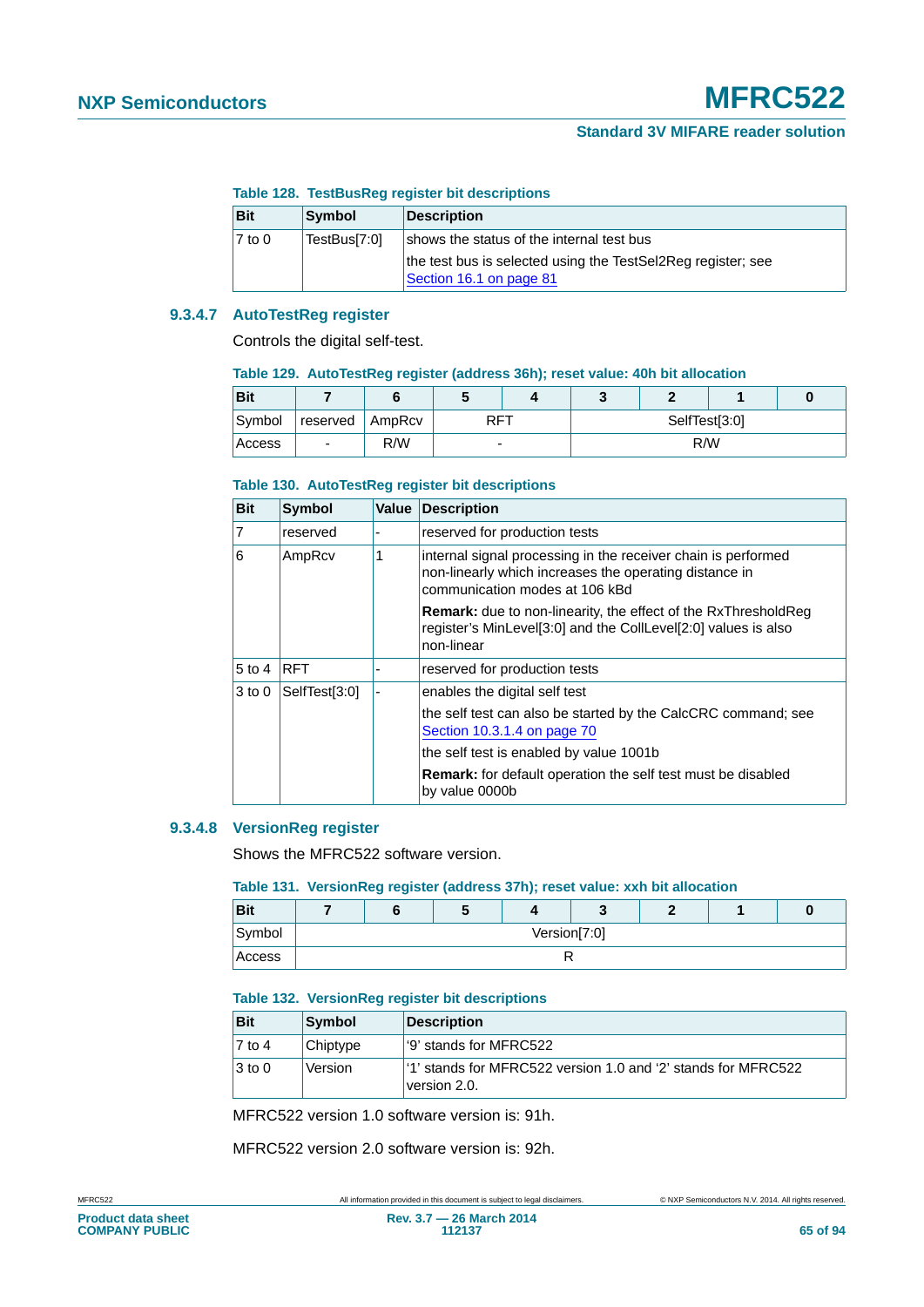# **9.3.4.9 AnalogTestReg register**

Determines the analog output test signal at, and status of, pins AUX1 and AUX2.

# **Table 133. AnalogTestReg register (address 38h); reset value: 00h bit allocation**

| <b>Bit</b> |                    |  |                    |     |  |  |  |
|------------|--------------------|--|--------------------|-----|--|--|--|
| Symbol     | AnalogSelAux1[3:0] |  | AnalogSelAux2[3:0] |     |  |  |  |
| Access     | R/W                |  |                    | R/W |  |  |  |

| <b>Bit</b> | <b>Symbol</b>          | Value | <b>Description</b>                                                              |  |  |  |
|------------|------------------------|-------|---------------------------------------------------------------------------------|--|--|--|
| 7 to 4     | AnalogSelAux1          |       | controls pin AUX1                                                               |  |  |  |
|            | [3:0]                  | 0000  | 3-state                                                                         |  |  |  |
|            |                        | 0001  | output of TestDAC1 (AUX1), output of TestDAC2 (AUX2) <sup>[1]</sup>             |  |  |  |
|            |                        | 0010  | test signal Corr1[1]                                                            |  |  |  |
|            |                        | 0011  | reserved                                                                        |  |  |  |
|            |                        | 0100  | DAC: test signal MinLevel <sup>[1]</sup>                                        |  |  |  |
|            |                        | 0101  | DAC: test signal ADC_I[1]                                                       |  |  |  |
|            |                        | 0110  | DAC: test signal ADC_Q <sup>[1]</sup>                                           |  |  |  |
|            |                        | 0111  | reserved                                                                        |  |  |  |
|            |                        | 1000  | reserved, test signal for production test <sup>[1]</sup>                        |  |  |  |
|            |                        | 1001  | reserved                                                                        |  |  |  |
|            |                        | 1010  | HIGH                                                                            |  |  |  |
|            |                        | 1011  | <b>LOW</b>                                                                      |  |  |  |
|            |                        | 1100  | TxActive:                                                                       |  |  |  |
|            |                        |       | at 106 kBd: HIGH during Start bit, Data bit, Parity and CRC                     |  |  |  |
|            |                        |       | at 212 kBd: 424 kBd and 848 kBd: HIGH during data and<br><b>CRC</b>             |  |  |  |
|            |                        | 1101  | RxActive:                                                                       |  |  |  |
|            |                        |       | at 106 kBd: HIGH during Data bit, Parity and CRC                                |  |  |  |
|            |                        |       | at 212 kBd: 424 kBd and 848 kBd: HIGH during data and<br><b>CRC</b>             |  |  |  |
|            |                        | 1110  | subcarrier detected:                                                            |  |  |  |
|            |                        |       | 106 kBd: not applicable                                                         |  |  |  |
|            |                        |       | 212 kBd: 424 kBd and 848 kBd: HIGH during last part of<br>data and CRC          |  |  |  |
|            |                        | 1111  | test bus bit as defined by the TestSel1Reg register's<br>TstBusBitSel[2:0] bits |  |  |  |
|            |                        |       | Remark: all test signals are described in Section 16.1 on<br>page 81            |  |  |  |
| 3 to 0     | AnalogSelAux2<br>[3:0] |       | controls pin AUX2 (see bit descriptions for AUX1)                               |  |  |  |

#### **Table 134. AnalogTestReg register bit descriptions**

<span id="page-65-0"></span>[1] **Remark:** Current source output; the use of 1 k $\Omega$  pull-down resistor on AUXn is recommended.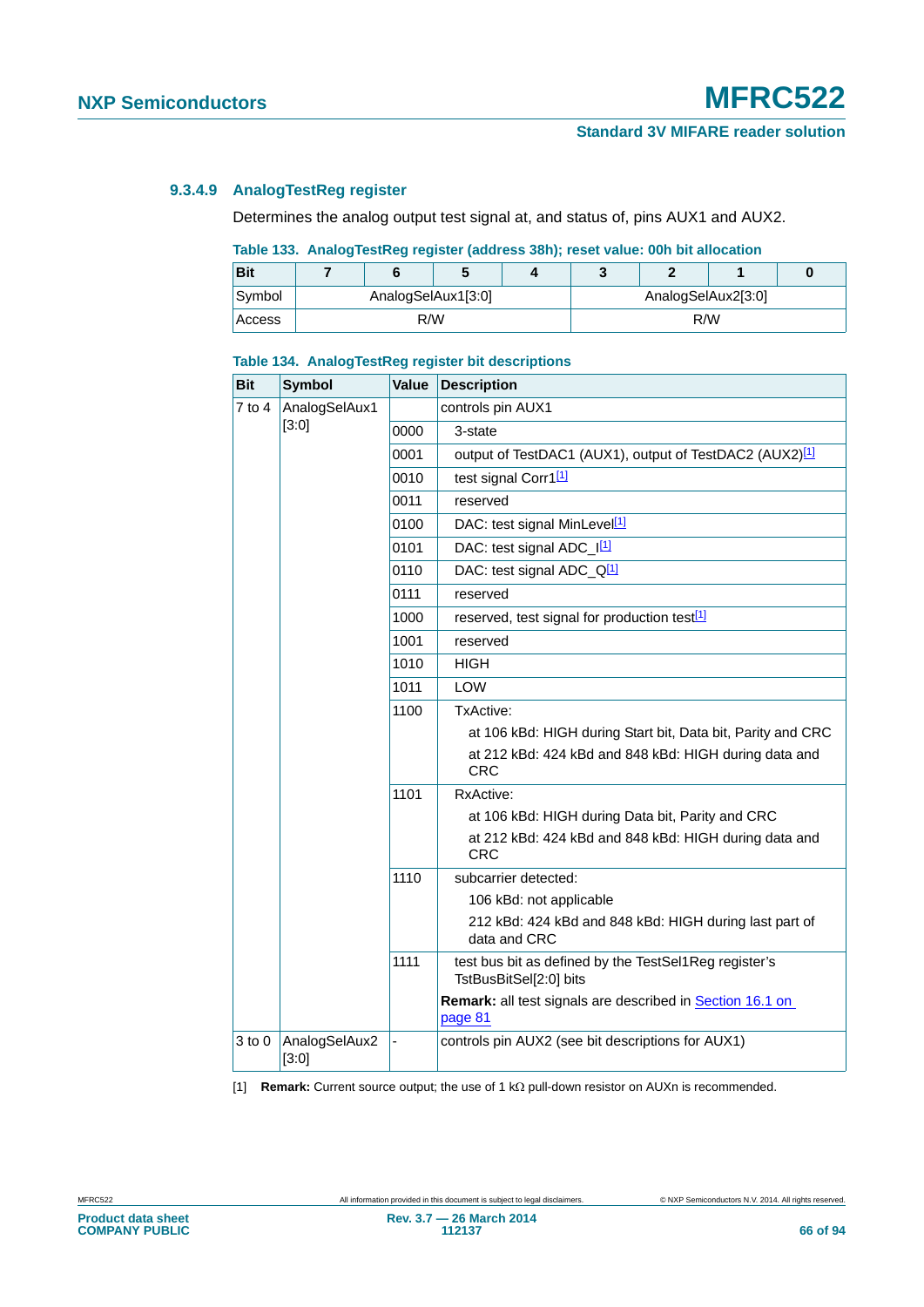# **9.3.4.10 TestDAC1Reg register**

Defines the test value for TestDAC1.

# **Table 135. TestDAC1Reg register (address 39h); reset value: xxh bit allocation**

| <b>Bit</b> |   |          |               |  |  |  |  |  |
|------------|---|----------|---------------|--|--|--|--|--|
| Symbol     |   | reserved | TestDAC1[5:0] |  |  |  |  |  |
| Access     | - |          | R/W           |  |  |  |  |  |

#### **Table 136. TestDAC1Reg register bit descriptions**

| <b>Bit</b> | <b>Symbol</b> | <b>Description</b>                                                                                                 |
|------------|---------------|--------------------------------------------------------------------------------------------------------------------|
| 17         | reserved      | reserved for production tests                                                                                      |
| 16         | reserved      | reserved for future use                                                                                            |
| $5$ to 0   | TestDAC1[5:0] | defines the test value for TestDAC1                                                                                |
|            |               | output of DAC1 can be routed to AUX1 by setting value<br>AnalogSelAux1[3:0] to 0001b in the AnalogTestReg register |

## **9.3.4.11 TestDAC2Reg register**

Defines the test value for TestDAC2.

#### **Table 137. TestDAC2Reg register (address 3Ah); reset value: xxh bit allocation**

| <b>Bit</b> |   |          |               |  |  |  |  |  |
|------------|---|----------|---------------|--|--|--|--|--|
| Symbol     |   | reserved | TestDAC2[5:0] |  |  |  |  |  |
| Access     | - |          | R/W           |  |  |  |  |  |

#### **Table 138. TestDAC2Reg register bit descriptions**

| <b>Bit</b> | Symbol        | <b>Description</b>                                                                                                 |
|------------|---------------|--------------------------------------------------------------------------------------------------------------------|
| $7$ to 6   | reserved      | reserved for future use                                                                                            |
| $5$ to 0   | TestDAC2[5:0] | defines the test value for TestDAC2                                                                                |
|            |               | output of DAC2 can be routed to AUX2 by setting value<br>AnalogSelAux2[3:0] to 0001b in the AnalogTestReg register |

# **9.3.4.12 TestADCReg register**

Shows the values of ADC I and Q channels.

#### **Table 139. TestADCReg register (address 3Bh); reset value: xxh bit allocation**

| <b>Bit</b> |  | w          |            |  |  |  |  |
|------------|--|------------|------------|--|--|--|--|
| Symbol     |  | ADC_I[3:0] | ADC_Q[3:0] |  |  |  |  |
| Access     |  |            |            |  |  |  |  |

#### **Table 140. TestADCReg register bit descriptions**

| Bit                | Symbol          | Description                |
|--------------------|-----------------|----------------------------|
| $ 7 \text{ to } 4$ | $ADC$ $I[3:0]$  | <b>ADC I channel value</b> |
| $ 3 \text{ to } 0$ | $ADC$ Q $[3:0]$ | <b>ADC Q channel value</b> |

# **9.3.4.13 Reserved register 3Ch**

Functionality reserved for production test.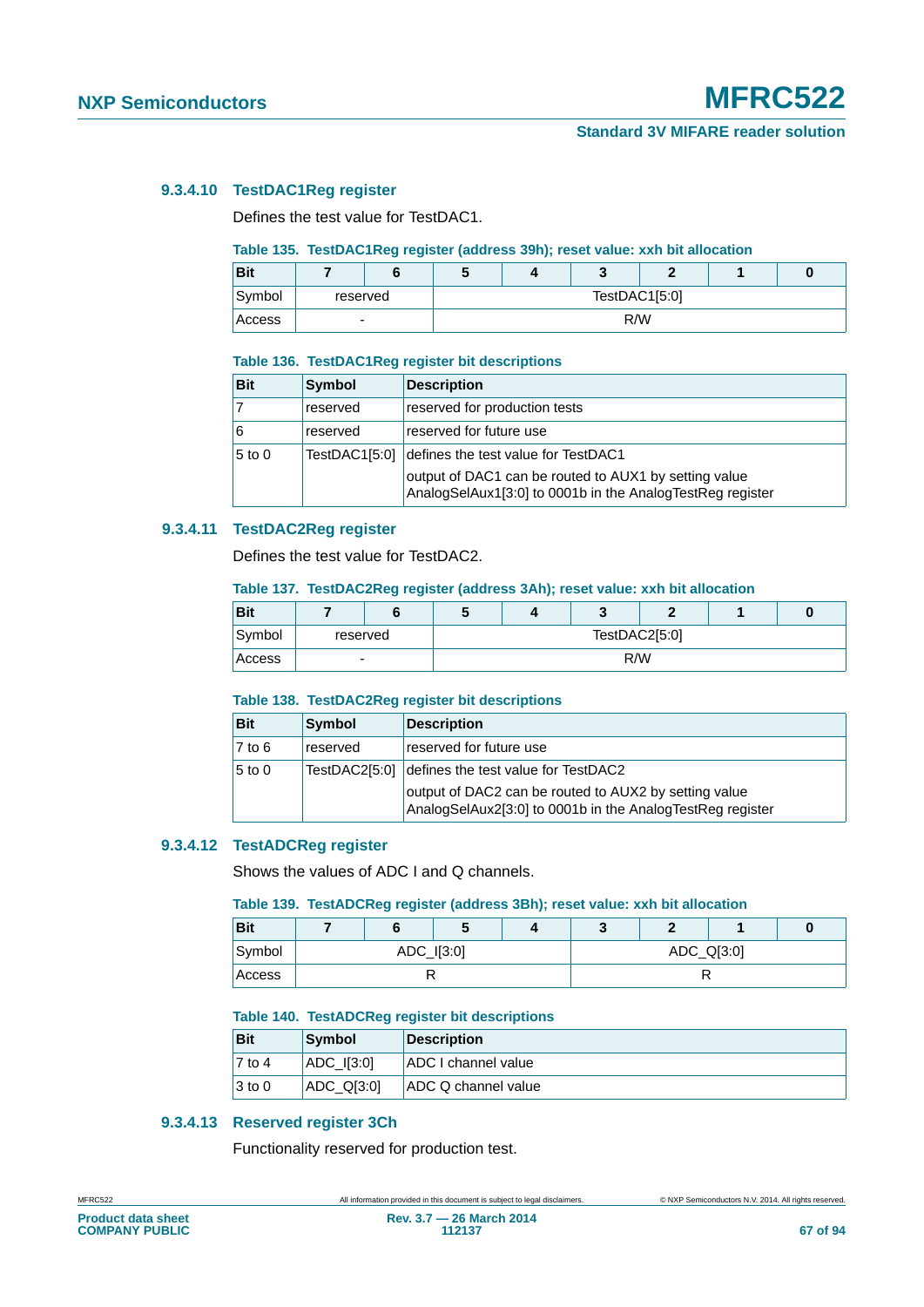# **NXP Semiconductors MFRC522**

# **Standard 3V MIFARE reader solution**

#### **Table 141. Reserved register (address 3Ch); reset value: FFh bit allocation**

| <b>Bit</b> |  |                          |  |  |  |
|------------|--|--------------------------|--|--|--|
| Symbol     |  | <b>RFT</b>               |  |  |  |
| Access     |  | $\overline{\phantom{0}}$ |  |  |  |

#### **Table 142. Reserved register bit descriptions**

| <b>Bit</b>          | Symbol          | <b>Description</b>            |
|---------------------|-----------------|-------------------------------|
| $\overline{7}$ to 0 | <b>reserved</b> | reserved for production tests |

#### **Table 143. Reserved register (address 3Dh); reset value: 00h bit allocation**

| <b>Bit</b> |                 | m | w |                          |  |  |  | u |
|------------|-----------------|---|---|--------------------------|--|--|--|---|
| Symbol     | <b>RFT</b><br>. |   |   |                          |  |  |  |   |
| Access     |                 |   |   | $\overline{\phantom{0}}$ |  |  |  |   |

#### **Table 144. Reserved register bit descriptions**

| <b>Bit</b> | <b>Symbol</b>   | <b>Description</b>            |
|------------|-----------------|-------------------------------|
| $7$ to 0   | <b>reserved</b> | reserved for production tests |

#### **Table 145. Reserved register (address 3Eh); reset value: 03h bit allocation**

| <b>Bit</b> |  |                          |  |  |
|------------|--|--------------------------|--|--|
| Symbol     |  | <b>DET</b><br>w          |  |  |
| Access     |  | $\overline{\phantom{0}}$ |  |  |

#### **Table 146. Reserved register bit descriptions**

| Bit       | <b>Symbol</b> | Description                   |
|-----------|---------------|-------------------------------|
| $ 7$ to 0 | reserved      | reserved for production tests |

#### **Table 147. Reserved register (address 3Fh); reset value: 00h bit allocation**

| <b>Bit</b> |                          |  |  |  |  | œ |  |  |
|------------|--------------------------|--|--|--|--|---|--|--|
| Symbol     | reserved                 |  |  |  |  |   |  |  |
| Access     | $\overline{\phantom{0}}$ |  |  |  |  |   |  |  |

#### **Table 148. Reserved register bit descriptions**

| Bit       | Symbol   | Description                   |
|-----------|----------|-------------------------------|
| $ 7$ to 0 | reserved | reserved for production tests |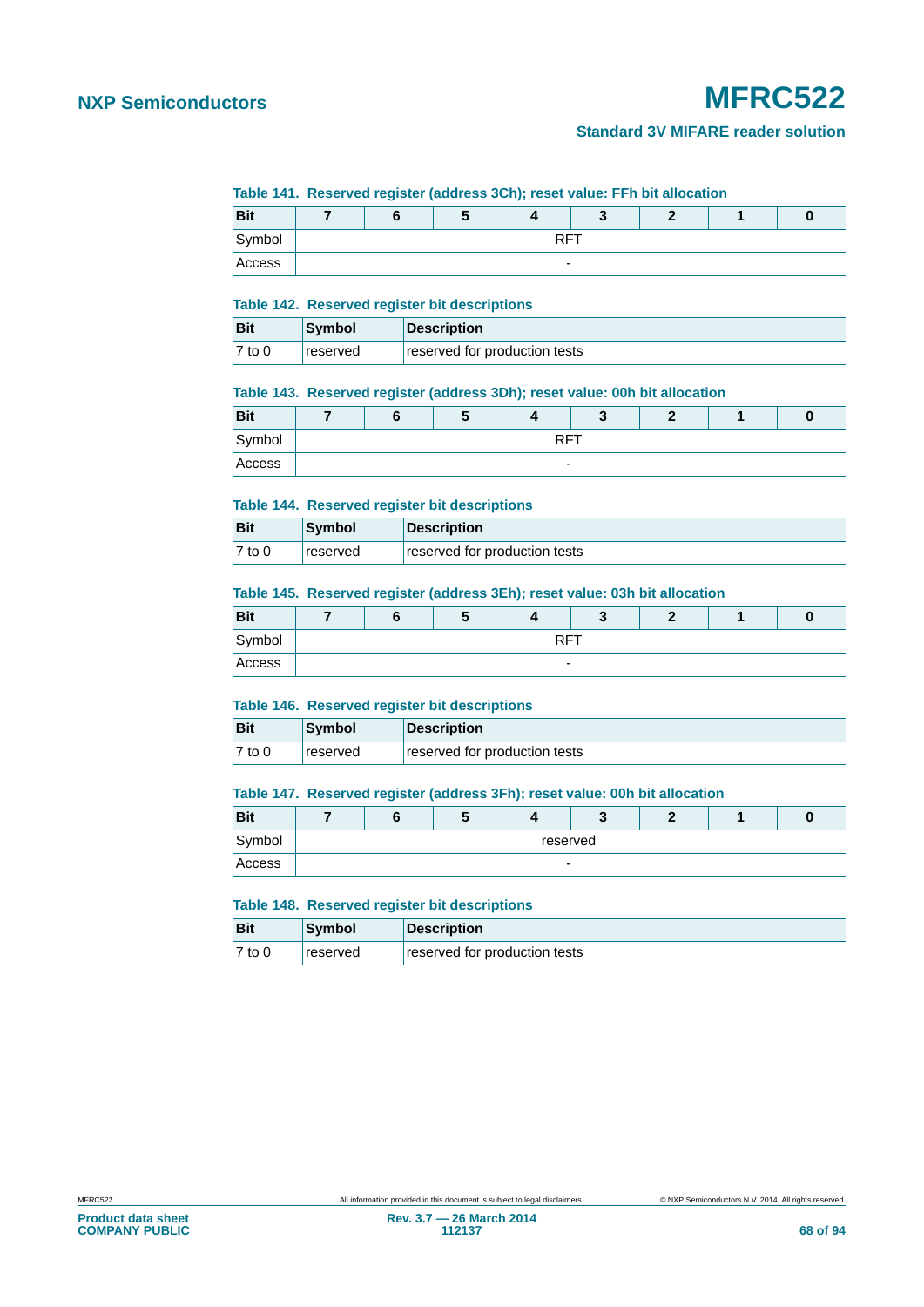# **10. MFRC522 command set**

# **10.1 General description**

The MFRC522 operation is determined by a state machine capable of performing a set of commands. A command is executed by writing a command code (see [Table 149\)](#page-68-1) to the CommandReg register.

Arguments and/or data necessary to process a command are exchanged via the FIFO buffer.

# **10.2 General behavior**

- **•** Each command that needs a data bit stream (or data byte stream) as an input immediately processes any data in the FIFO buffer. An exception to this rule is the Transceive command. Using this command, transmission is started with the BitFramingReg register's StartSend bit.
- **•** Each command that needs a certain number of arguments, starts processing only when it has received the correct number of arguments from the FIFO buffer.
- **•** The FIFO buffer is not automatically cleared when commands start. This makes it possible to write command arguments and/or the data bytes to the FIFO buffer and then start the command.
- **•** Each command can be interrupted by the host writing a new command code to the CommandReg register, for example, the Idle command.

# <span id="page-68-0"></span>**10.3 MFRC522 command overview**

#### <span id="page-68-1"></span>**Table 149. Command overview**

| Command           | Command<br>code | <b>Action</b>                                                                                                                              |
|-------------------|-----------------|--------------------------------------------------------------------------------------------------------------------------------------------|
| Idle              | 0000            | no action, cancels current command execution                                                                                               |
| Mem               | 0001            | stores 25 bytes into the internal buffer                                                                                                   |
| Generate RandomID | 0010            | generates a 10-byte random ID number                                                                                                       |
| CalcCRC           | 0011            | activates the CRC coprocessor or performs a self test                                                                                      |
| Transmit          | 0100            | transmits data from the FIFO buffer                                                                                                        |
| NoCmdChange       | 0111            | no command change, can be used to modify the<br>Command Reg register bits without affecting the command,<br>for example, the PowerDown bit |
| Receive           | 1000            | activates the receiver circuits                                                                                                            |
| Transceive        | 1100            | transmits data from FIFO buffer to antenna and automatically<br>activates the receiver after transmission                                  |
|                   | 1101            | reserved for future use                                                                                                                    |
| <b>MFAuthent</b>  | 1110            | performs the MIFARE standard authentication as a reader                                                                                    |
| SoftReset         | 1111            | resets the MFRC522                                                                                                                         |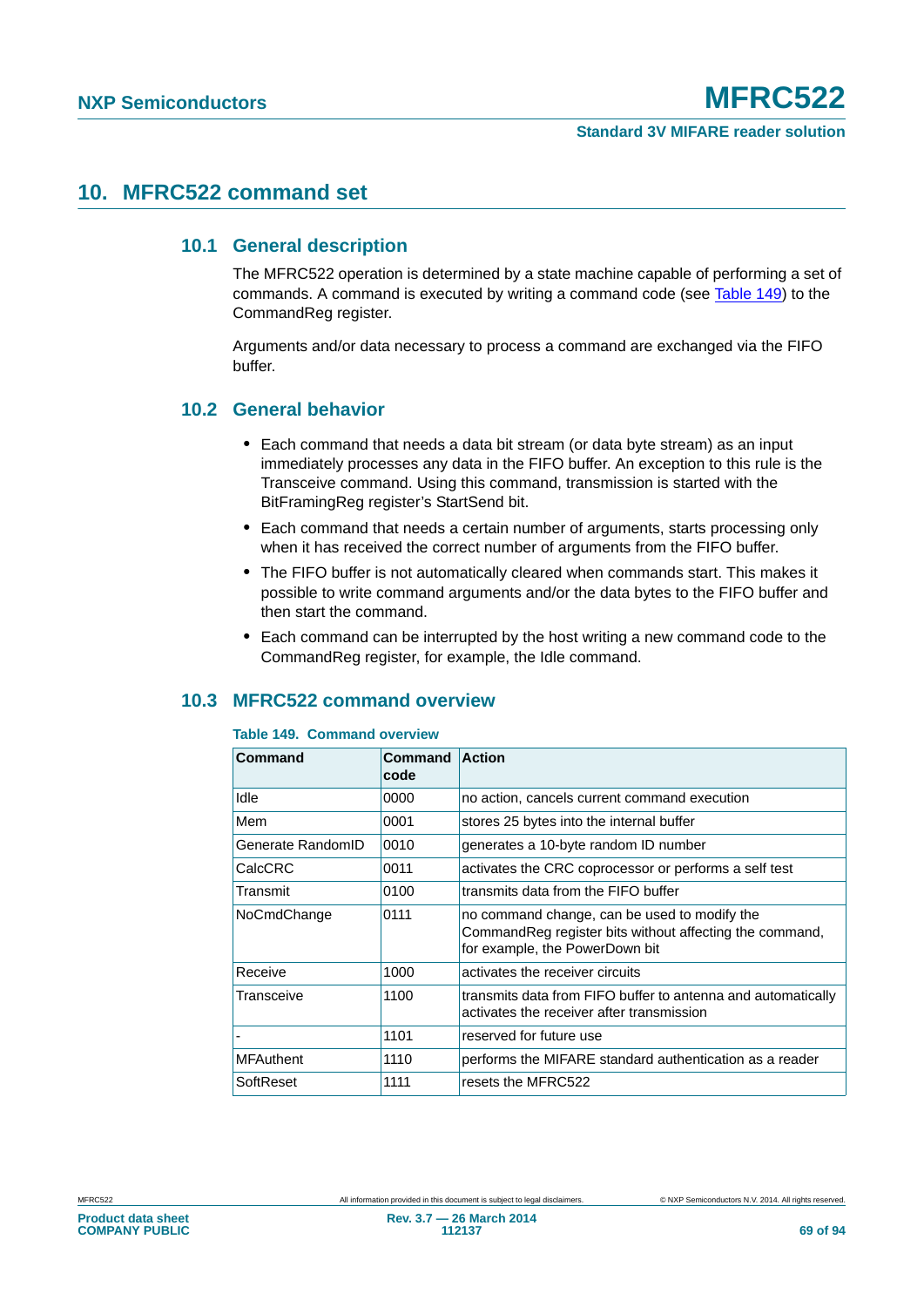# **10.3.1 MFRC522 command descriptions**

#### **10.3.1.1 Idle**

Places the MFRC522 in Idle mode. The Idle command also terminates itself.

#### **10.3.1.2 Mem**

Transfers 25 bytes from the FIFO buffer to the internal buffer.

To read out the 25 bytes from the internal buffer the Mem command must be started with an empty FIFO buffer. In this case, the 25 bytes are transferred from the internal buffer to the FIFO.

During a hard power-down (using pin NRSTPD), the 25 bytes in the internal buffer remain unchanged and are only lost if the power supply is removed from the MFRC522.

This command automatically terminates when finished and the Idle command becomes active.

#### **10.3.1.3 Generate RandomID**

This command generates a 10-byte random number which is initially stored in the internal buffer. This then overwrites the 10 bytes in the internal 25-byte buffer. This command automatically terminates when finished and the MFRC522 returns to Idle mode.

#### <span id="page-69-0"></span>**10.3.1.4 CalcCRC**

The FIFO buffer content is transferred to the CRC coprocessor and the CRC calculation is started. The calculation result is stored in the CRCResultReg register. The CRC calculation is not limited to a dedicated number of bytes. The calculation is not stopped when the FIFO buffer is empty during the data stream. The next byte written to the FIFO buffer is added to the calculation.

The CRC preset value is controlled by the ModeReg register's CRCPreset[1:0] bits. The value is loaded in to the CRC coprocessor when the command starts.

This command must be terminated by writing a command to the CommandReg register, such as, the Idle command.

If the AutoTestReg register's SelfTest[3:0] bits are set correctly, the MFRC522 enters Self Test mode. Starting the CalcCRC command initiates a digital self test. The result of the self test is written to the FIFO buffer.

# **10.3.1.5 Transmit**

The FIFO buffer content is immediately transmitted after starting this command. Before transmitting the FIFO buffer content, all relevant registers must be set for data transmission.

This command automatically terminates when the FIFO buffer is empty. It can be terminated by another command written to the CommandReg register.

## **10.3.1.6 NoCmdChange**

This command does not influence any running command in the CommandReg register. It can be used to manipulate any bit except the CommandReg register Command[3:0] bits, for example, the RcvOff bit or the PowerDown bit.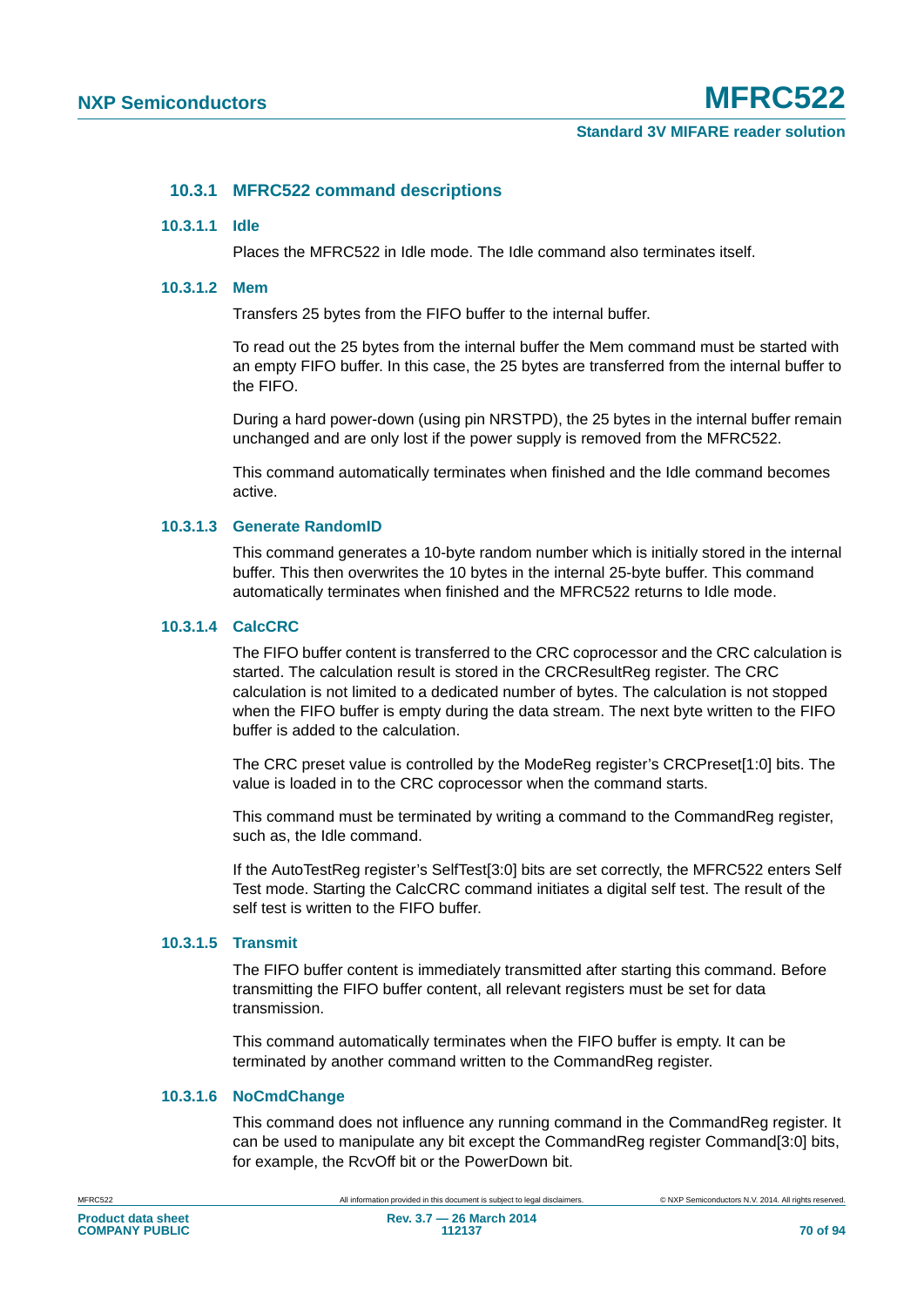### **10.3.1.7 Receive**

The MFRC522 activates the receiver path and waits for a data stream to be received. The correct settings must be chosen before starting this command.

This command automatically terminates when the data stream ends. This is indicated either by the end of frame pattern or by the length byte depending on the selected frame type and speed.

**Remark:** If the RxModeReg register's RxMultiple bit is set to logic 1, the Receive command will not automatically terminate. It must be terminated by starting another command in the CommandReg register.

# **10.3.1.8 Transceive**

This command continuously repeats the transmission of data from the FIFO buffer and the reception of data from the RF field. The first action is transmit and after transmission the command is changed to receive a data stream.

Each transmit process must be started by setting the BitFramingReg register's StartSend bit to logic 1. This command must be cleared by writing any command to the CommandReg register.

**Remark:** If the RxModeReg register's RxMultiple bit is set to logic 1, the Transceive command never leaves the receive state because this state cannot be cancelled automatically.

## **10.3.1.9 MFAuthent**

This command manages MIFARE authentication to enable a secure communication to any MIFARE Mini, MIFARE 1K and MIFARE 4K card. The following data is written to the FIFO buffer before the command can be activated:

- **•** Authentication command code (60h, 61h)
- **•** Block address
- **•** Sector key byte 0
- **•** Sector key byte 1
- **•** Sector key byte 2
- **•** Sector key byte 3
- **•** Sector key byte 4
- **•** Sector key byte 5
- **•** Card serial number byte 0
- **•** Card serial number byte 1
- **•** Card serial number byte 2
- **•** Card serial number byte 3

In total 12 bytes are written to the FIFO.

**Remark:** When the MFAuthent command is active all access to the FIFO buffer is blocked. However, if there is access to the FIFO buffer, the ErrorReg register's WrErr bit is set.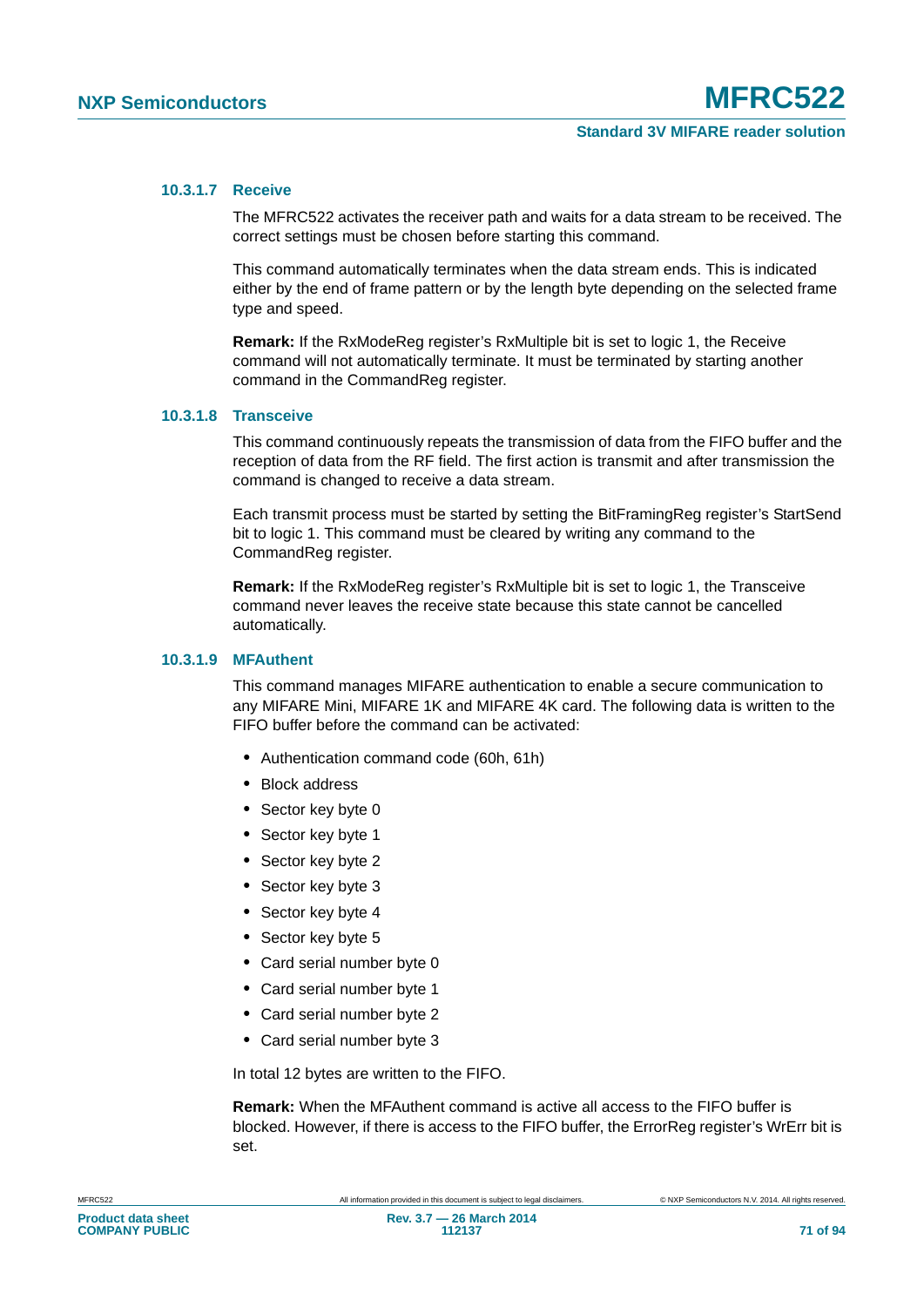This command automatically terminates when the MIFARE card is authenticated and the Status2Reg register's MFCrypto1On bit is set to logic 1.

This command does not terminate automatically if the card does not answer, so the timer must be initialized to automatic mode. In this case, in addition to the IdleIRq bit, the TimerIRq bit can be used as the termination criteria. During authentication processing, the RxIRq bit and TxIRq bit are blocked. The Crypto1On bit is only valid after termination of the MFAuthent command, either after processing the protocol or writing Idle to the CommandReg register.

If an error occurs during authentication, the ErrorReg register's ProtocolErr bit is set to logic 1 and the Status2Reg register's Crypto1On bit is set to logic 0.

## **10.3.1.10 SoftReset**

This command performs a reset of the device. The configuration data of the internal buffer remains unchanged. All registers are set to the reset values. This command automatically terminates when finished.

**Remark:** The SerialSpeedReg register is reset and therefore the serial data rate is set to 9.6 kBd.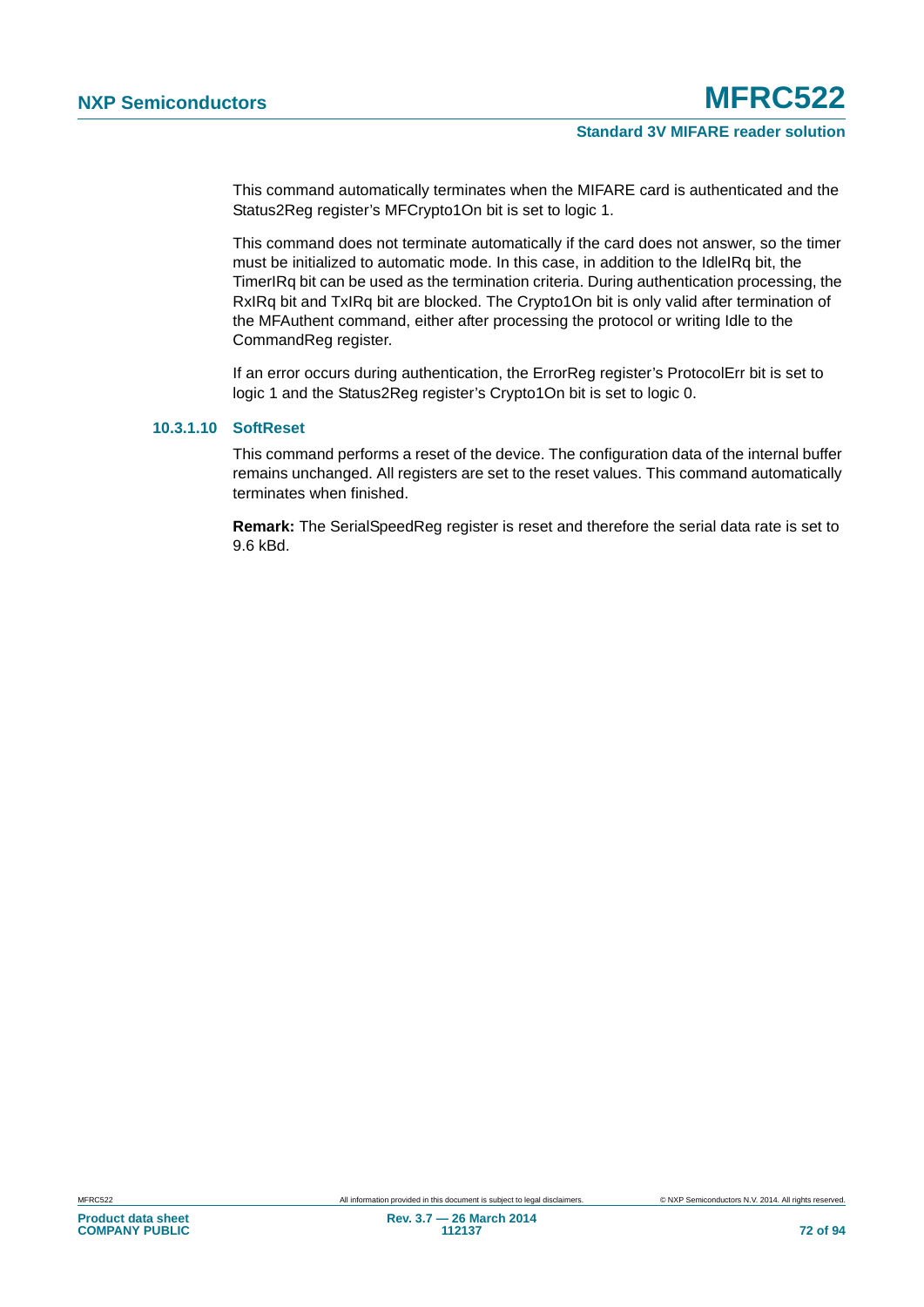# <span id="page-72-3"></span>**11. Limiting values**

### **Table 150. Limiting values**

*In accordance with the Absolute Maximum Rating System (IEC 60134).*

| Symbol                 | <b>Parameter</b>                | <b>Conditions</b>                                     | Min                  | <b>Max</b>           | <b>Unit</b> |
|------------------------|---------------------------------|-------------------------------------------------------|----------------------|----------------------|-------------|
| <b>V<sub>DDA</sub></b> | analog supply voltage           |                                                       | $-0.5$               | $+4.0$               | V           |
| V <sub>DDD</sub>       | digital supply voltage          |                                                       | $-0.5$               | $+4.0$               | V           |
| $V_{DD(PVDD)}$         | PVDD supply voltage             |                                                       | $-0.5$               | $+4.0$               | V           |
| $V_{DD(TVDD)}$         | TVDD supply voltage             |                                                       | $-0.5$               | $+4.0$               | V           |
| $V_{DD(SVDD)}$         | SVDD supply voltage             |                                                       | $-0.5$               | $+4.0$               | V           |
| V <sub>1</sub>         | input voltage                   | all input pins except pins MFIN and<br><b>RX</b>      | $V_{SS(PVSS)} - 0.5$ | $V_{DD(PVDD)} + 0.5$ | V           |
|                        |                                 | pin MFIN                                              | $V_{SS(PVSS)} - 0.5$ | $V_{DD(SVDD)} + 0.5$ | V           |
| $P_{\text{tot}}$       | total power dissipation         | per package; and $V_{\text{DDD}}$ in shortcut<br>mode |                      | 200                  | mW          |
| $T_j$                  | junction temperature            |                                                       |                      | 100                  | $^{\circ}C$ |
| V <sub>ESD</sub>       | electrostatic discharge voltage | HBM; 1500 $\Omega$ , 100 pF;<br>JESD22-A114-B         |                      | 2000                 | V           |
|                        |                                 | MM; 0.75 µH, 200 pF;<br>JESD22-A114-A                 |                      | 200                  | V           |

# <span id="page-72-4"></span>**12. Recommended operating conditions**

### **Table 151. Operating conditions**

| <b>Symbol</b>               | Parameter              | <b>Conditions</b>                                                                                                           | <b>Min</b> | <b>Typ</b>     | <b>Max</b> | Unit        |
|-----------------------------|------------------------|-----------------------------------------------------------------------------------------------------------------------------|------------|----------------|------------|-------------|
| V <sub>DDA</sub>            | analog supply voltage  | [1][2]<br>$V_{DD(PVDD)} \leq V_{DDA} = V_{DDD} = V_{DD(TVDD)}$ ;<br>$V_{SSA} = V_{SSD} = V_{SS(PVSS)} = V_{SS(TVSS)} = 0$ V | 2.5        | 3.3            | 3.6        | V           |
| V <sub>DDD</sub>            | digital supply voltage | [1][2]<br>$V_{DD(PVDD)} \leq V_{DDA} = V_{DDD} = V_{DD(TVDD)}$ ;<br>$V_{SSA} = V_{SSD} = V_{SS(PVSS)} = V_{SS(TVSS)} = 0$ V | 2.5        | 3.3            | 3.6        | V           |
| $V_{DD(TVDD)}$              | TVDD supply voltage    | [1][2]<br>$V_{DD(PVDD)} \leq V_{DDA} = V_{DDD} = V_{DD(TVDD)}$ ;<br>$V_{SSA} = V_{SSD} = V_{SS(PVSS)} = V_{SS(TVSS)} = 0$ V | 2.5        | 3.3            | 3.6        | V           |
| $V_{DD(PVDD)}$              | PVDD supply voltage    | [3]<br>$V_{DD(PVDD)} \leq V_{DDA} = V_{DDD} = V_{DD(TVDD)}$ ;<br>$V_{SSA} = V_{SSD} = V_{SS(PVSS)} = V_{SS(TVSS)} = 0$ V    | 1.6        | 1.8            | 3.6        | V           |
| V <sub>DD(SVDD)</sub>       | SVDD supply voltage    | $V_{SSA} = V_{SSD} = V_{SS(PVSS)} = V_{SS(TVSS)} = 0$ V                                                                     | 1.6        | $\blacksquare$ | 3.6        | V           |
| $\mathsf{T}_{\mathsf{amb}}$ | ambient temperature    | HVQFN32                                                                                                                     | $-25$      |                | $+85$      | $^{\circ}C$ |

<span id="page-72-0"></span>[1] Supply voltages below 3 V reduce the performance (the achievable operating distance).

<span id="page-72-1"></span>[2]  $V_{DDA}$ ,  $V_{DDD}$  and  $V_{DD(TVDD)}$  must always be the same voltage.

<span id="page-72-2"></span>[3]  $V_{DD(PVDD)}$  must always be the same or lower voltage than  $V_{DDD}$ .

## <span id="page-72-5"></span>**13. Thermal characteristics**

### **Table 152. Thermal characteristics**

|               | Symbol Parameter                               | <b>Conditions</b>                                                | Package | <b>Typ</b> | Unit |
|---------------|------------------------------------------------|------------------------------------------------------------------|---------|------------|------|
| $R_{th(i-a)}$ | thermal resistance from junction to<br>ambient | in still air with exposed pin soldered on a<br>4 laver JEDEC PCB | HVQFN32 | 40         | K/W  |

|--|

All information provided in this document is subject to legal disclaimers. <br>
© NXP Semiconductors N.V. 2014. All rights reserved.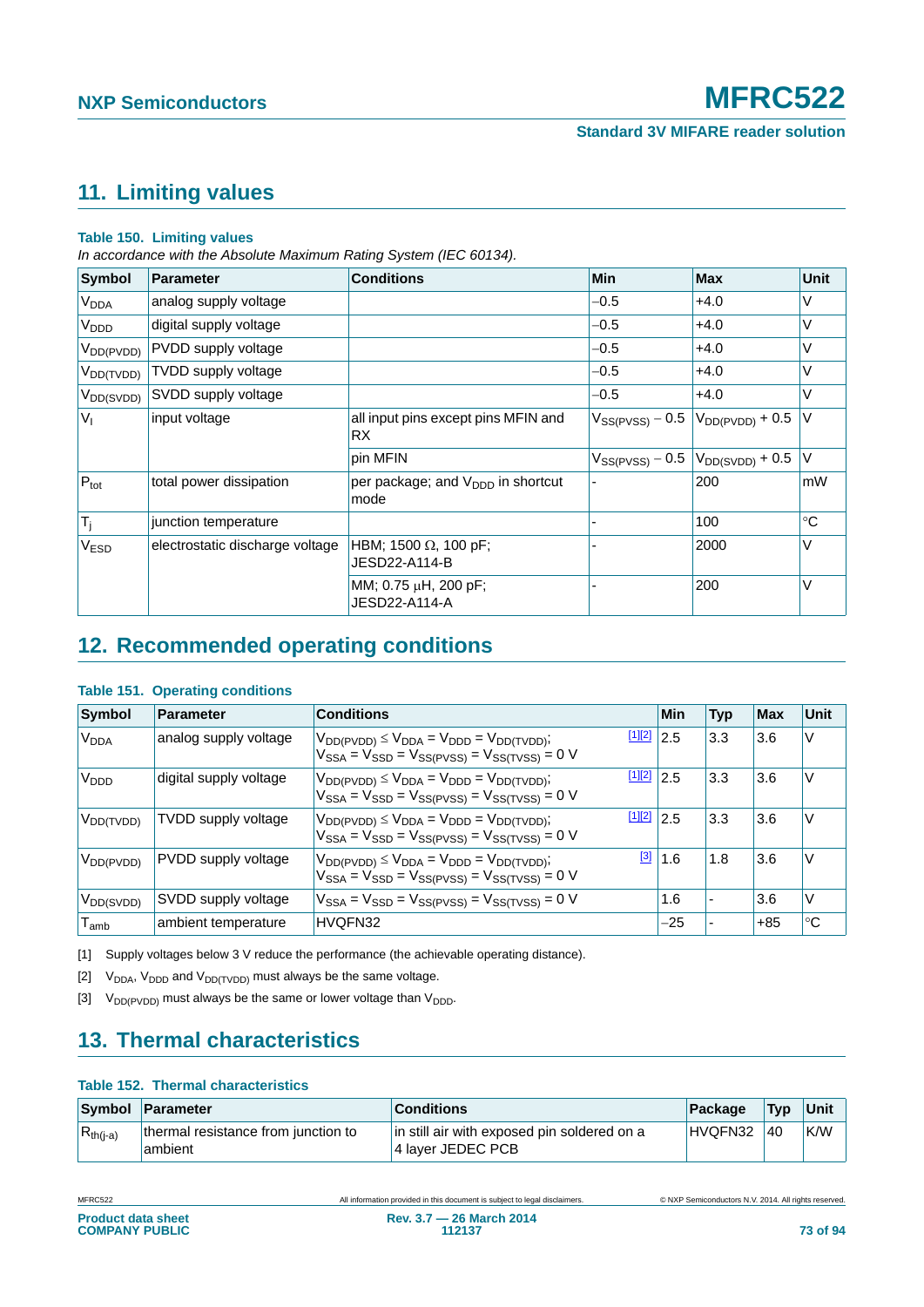# <span id="page-73-0"></span>**14. Characteristics**

|                       | <b>Table 153. Characteristics</b>     |                                                                                  |                          |            |                          |             |
|-----------------------|---------------------------------------|----------------------------------------------------------------------------------|--------------------------|------------|--------------------------|-------------|
| <b>Symbol</b>         | <b>Parameter</b>                      | <b>Conditions</b>                                                                | Min                      | <b>Typ</b> | <b>Max</b>               | <b>Unit</b> |
|                       | <b>Input characteristics</b>          |                                                                                  |                          |            |                          |             |
|                       | Pins EA, I2C and NRSTPD               |                                                                                  |                          |            |                          |             |
| Iц                    | input leakage current                 |                                                                                  | $-1$                     |            | $+1$                     | $\mu$ A     |
| $V_{\text{IH}}$       | HIGH-level input voltage              |                                                                                  | 0.7V <sub>DD(PVDD)</sub> |            |                          | V           |
| $V_{IL}$              | LOW-level input voltage               |                                                                                  |                          |            | $0.3V_{DD(PVDD)}$        | $\vee$      |
| <b>Pin MFIN</b>       |                                       |                                                                                  |                          |            |                          |             |
| Iц                    | input leakage current                 |                                                                                  | $-1$                     |            | $+1$                     | $\mu$ A     |
| V <sub>IH</sub>       | HIGH-level input voltage              |                                                                                  | 0.7V <sub>DD(SVDD)</sub> |            |                          | V           |
| $V_{IL}$              | LOW-level input voltage               |                                                                                  |                          |            | 0.3V <sub>DD(SVDD)</sub> | $\vee$      |
| Pin SDA               |                                       |                                                                                  |                          |            |                          |             |
| Iц                    | input leakage current                 |                                                                                  | $-1$                     |            | $+1$                     | $\mu$ A     |
| V <sub>IH</sub>       | HIGH-level input voltage              |                                                                                  | 0.7V <sub>DD(PVDD)</sub> |            |                          | V           |
| $V_{IL}$              | LOW-level input voltage               |                                                                                  |                          |            | 0.3V <sub>DD(PVDD)</sub> | $\vee$      |
| Pin RX <sup>[1]</sup> |                                       |                                                                                  |                          |            |                          |             |
| $V_i$                 | input voltage                         |                                                                                  | $-1$                     |            | $VDDA + 1$               | V           |
| $C_i$                 | input capacitance                     | $V_{DDA} = 3 V$ ; receiver active;<br>$V_{RX(p-p)} = 1 V; 1.5 V (DC)$<br>offset  |                          | 10         |                          | pF          |
| $R_i$                 | input resistance                      | $V_{DDA} = 3 V$ ; receiver active;<br>$V_{RX(p-p)} = 1 V; 1.5 V (DC)$<br>offset  |                          | 350        |                          | Ω           |
|                       | Input voltage range; see Figure 24    |                                                                                  |                          |            |                          |             |
| $V_{i(p-p)(min)}$     | minimum peak-to-peak input<br>voltage | Manchester encoded;<br>$V_{DDA} = 3 V$                                           |                          | 100        |                          | mV          |
| $V_{i(p-p)(max)}$     | maximum peak-to-peak input<br>voltage | Manchester encoded;<br>$V_{DDA} = 3 V$                                           |                          | 4          |                          | V           |
|                       | Input sensitivity; see Figure 24      |                                                                                  |                          |            |                          |             |
| $V_{mod}$             | modulation voltage                    | minimum Manchester<br>encoded; $V_{DDA} = 3 V$ ;<br>$RxGain[2:0] = 111b (48 dB)$ |                          | 5          |                          | mV          |
| Pin OSCIN             |                                       |                                                                                  |                          |            |                          |             |
| $I_{LI}$              | input leakage current                 |                                                                                  | $-1$                     |            | $+1$                     | $\mu$ A     |
| V <sub>IH</sub>       | HIGH-level input voltage              |                                                                                  | 0.7V <sub>DDA</sub>      |            |                          | V           |
| $V_{IL}$              | LOW-level input voltage               |                                                                                  |                          |            | 0.3V <sub>DDA</sub>      | $\vee$      |
| $C_i$                 | input capacitance                     | $V_{DDA} = 2.8 V$ ; DC = 0.65 V;<br>$AC = 1 V (p-p)$                             |                          | 2          |                          | pF          |
|                       | <b>Input/output characteristics</b>   |                                                                                  |                          |            |                          |             |
|                       | pins D1, D2, D3, D4, D5, D6 and D7    |                                                                                  |                          |            |                          |             |
| $I_{LI}$              | input leakage current                 |                                                                                  | $-1$                     |            | $+1$                     | $\mu$ A     |
| V <sub>IH</sub>       | HIGH-level input voltage              |                                                                                  | $0.7V_{DD(PVDD)}$        |            |                          | V           |
| V <sub>IL</sub>       | LOW-level input voltage               |                                                                                  |                          |            | 0.3V <sub>DD(PVDD)</sub> | V           |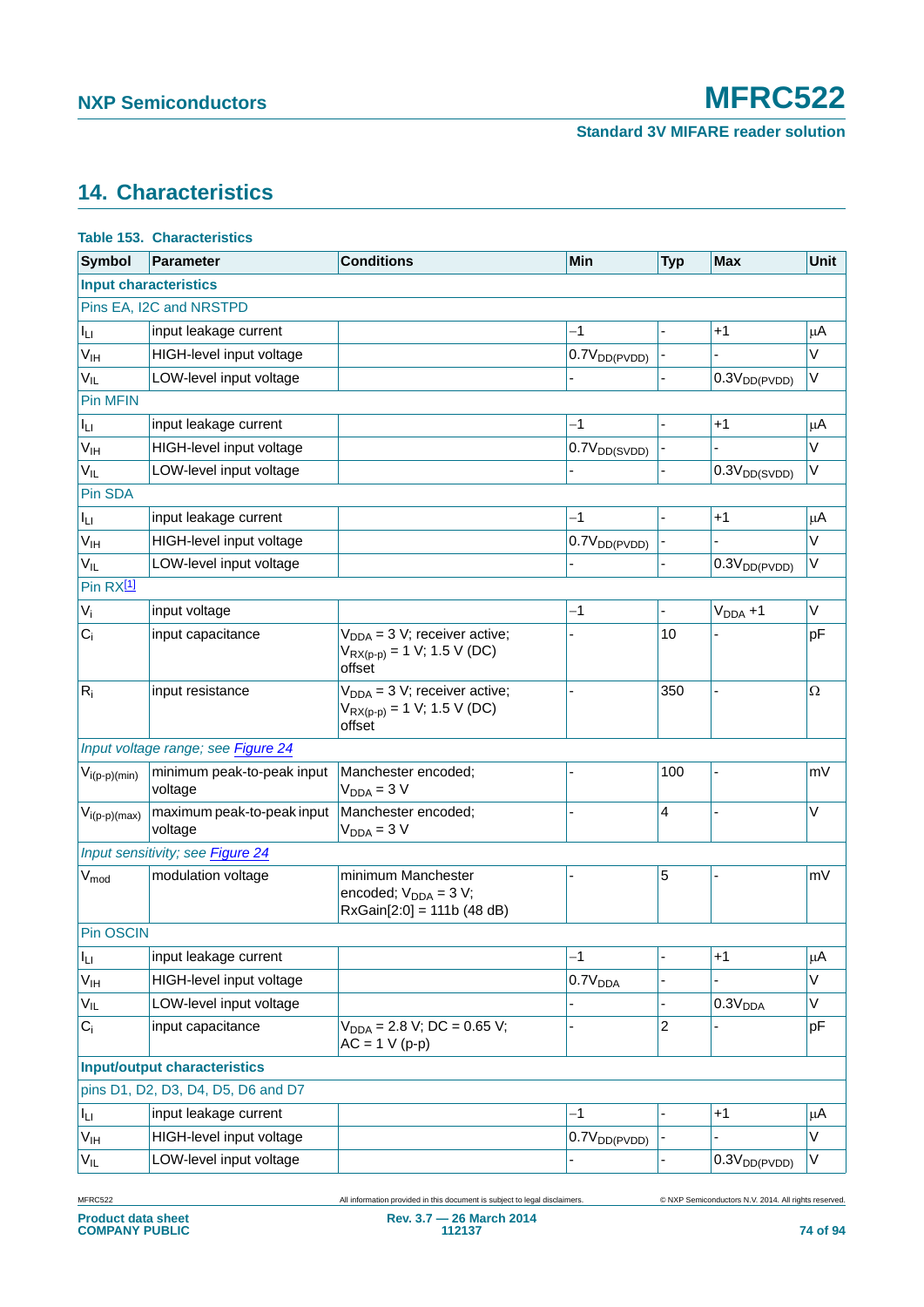### **Standard 3V MIFARE reader solution**

| <b>Symbol</b>         | <b>Parameter</b>                 | <b>Conditions</b>                                                        | <b>Min</b>               | <b>Typ</b> | <b>Max</b>              | <b>Unit</b> |
|-----------------------|----------------------------------|--------------------------------------------------------------------------|--------------------------|------------|-------------------------|-------------|
| <b>V<sub>OH</sub></b> | HIGH-level output voltage        | $V_{DD(PVDD)} = 3 V; IO = 4 mA$                                          | $V_{DD(PVDD)} -$<br>0.4  |            | $V_{DD(PVDD)}$          | V           |
| V <sub>OL</sub>       | LOW-level output voltage         | $V_{DD(PVDD)} = 3 V; IO = 4 mA$                                          | $V_{SS(PVSS)}$           |            | $V_{SS(PVSS)} +$<br>0.4 | $\vee$      |
| $I_{OH}$              | HIGH-level output current        | $V_{DD(PVDD)} = 3 V$                                                     |                          |            | $\overline{4}$          | mA          |
| $I_{OL}$              | LOW-level output current         | $V_{DD(PVDD)} = 3 V$                                                     |                          |            | $\overline{\mathbf{4}}$ | mA          |
|                       | <b>Output characteristics</b>    |                                                                          |                          |            |                         |             |
| <b>Pin MFOUT</b>      |                                  |                                                                          |                          |            |                         |             |
| <b>V<sub>OH</sub></b> | HIGH-level output voltage        | $V_{DD(SVDD)} = 3 V; IO = 4 mA$                                          | $V_{DD(SVDD)} -$<br>0.4  |            | $V_{DD(SVDD)}$          | $\vee$      |
| <b>V<sub>OL</sub></b> | LOW-level output voltage         | $V_{DD(SVDD)} = 3 V; IO = 4 mA$                                          | $V_{SS(PVSS)}$           |            | $V_{SS(PVSS)} +$<br>0.4 | $\vee$      |
| $I_{OL}$              | LOW-level output current         | $V_{DD(SVDD)} = 3 V$                                                     |                          |            | 4                       | mA          |
| $I_{OH}$              | <b>HIGH-level output current</b> | $V_{DD(SVDD)} = 3 V$                                                     | $\overline{a}$           |            | $\overline{4}$          | mA          |
| Pin IRQ               |                                  |                                                                          |                          |            |                         |             |
| V <sub>OH</sub>       | HIGH-level output voltage        | $V_{DD(PVDD)} = 3 V; IO = 4 mA$                                          | $V_{DD(PVDD)} -$<br>0.4  |            | $V_{DD(PVDD)}$          | V           |
| V <sub>OL</sub>       | LOW-level output voltage         | $V_{DD(PVDD)} = 3 V; IO = 4 mA$                                          | $V_{SS(PVSS)}$           |            | $V_{SS(PVSS)} +$<br>0.4 | V           |
| $I_{OL}$              | LOW-level output current         | $V_{DD(PVDD)} = 3 V$                                                     |                          |            | $\overline{4}$          | mA          |
| $I_{OH}$              | HIGH-level output current        | $V_{DD(PVDD)} = 3 V$                                                     |                          |            | $\overline{\mathbf{4}}$ | mA          |
|                       | Pins AUX1 and AUX2               |                                                                          |                          |            |                         |             |
| <b>V<sub>OH</sub></b> | HIGH-level output voltage        | $V_{\text{DDD}} = 3 V; I_{\text{O}} = 4 mA$                              | $VDDD - 0.4$             |            | V <sub>DDD</sub>        | $\vee$      |
| V <sub>OL</sub>       | LOW-level output voltage         | $V_{\text{DDD}} = 3 V; I_{\text{O}} = 4 mA$                              | V <sub>SS(PVSS)</sub>    |            | $V_{SS(PVSS)}$ +<br>0.4 | $\vee$      |
| $I_{OL}$              | LOW-level output current         | $VDDD = 3 V$                                                             |                          |            | $\overline{4}$          | mA          |
| $I_{OH}$              | HIGH-level output current        | $VDDD = 3 V$                                                             | ÷,                       |            | 4                       | mA          |
| Pins TX1 and TX2      |                                  |                                                                          |                          |            |                         |             |
| V <sub>OH</sub>       | HIGH-level output voltage        | $V_{DD(TVDD)} = 3 V;$<br>$I_{DD(TVDD)} = 32$ mA;<br>$CWGsP[5:0] = 3Fh$   | $V_{DD(TVDD)} -$<br>0.15 |            |                         | V           |
|                       |                                  | $V_{DD(TVDD)} = 3 V;$<br>$I_{DD(TVDD)} = 80$ mA;<br>$CWGSP[5:0] = 3Fh$   | $V_{DD(TVDD)} -$<br>0.4  |            |                         | V           |
|                       |                                  | $V_{DD(TVDD)} = 2.5 V;$<br>$I_{DD(TVDD)} = 32$ mA;<br>$CWGSP[5:0] = 3Fh$ | $V_{DD(TVDD)} -$<br>0.24 |            |                         | $\vee$      |
|                       |                                  | $V_{DD(TVDD)} = 2.5 V;$<br>$I_{DD(TVDD)} = 80$ mA;<br>$CWGsP[5:0] = 3Fh$ | $V_{DD(TVDD)} -$<br>0.64 |            |                         | $\vee$      |

### **Table 153. Characteristics** *…continued*

| <b>Product data sheet</b> |  |
|---------------------------|--|
| <b>COMPANY PUBLIC</b>     |  |
|                           |  |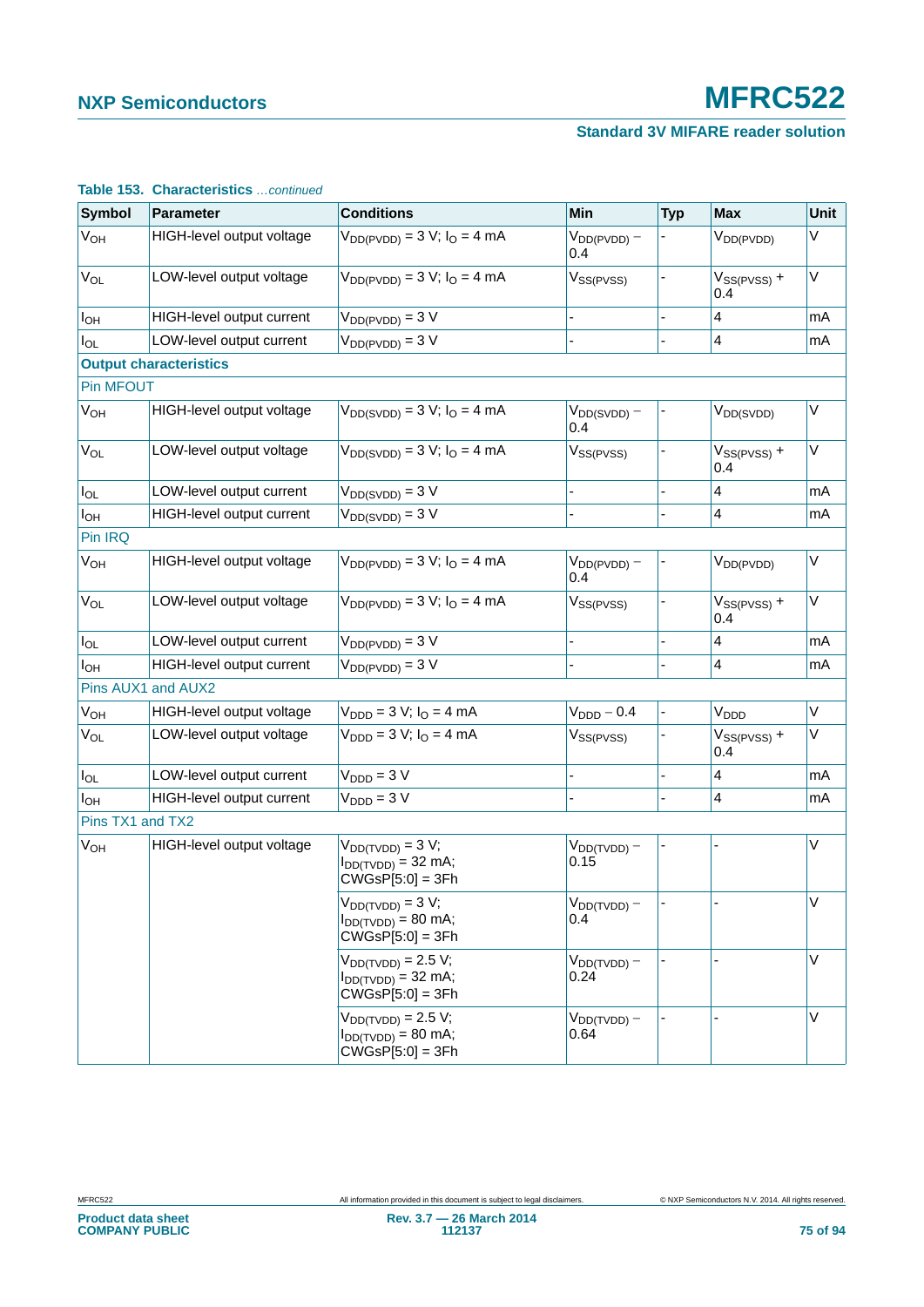### **Standard 3V MIFARE reader solution**

| <b>Symbol</b>             | <b>Parameter</b>                  | <b>Conditions</b>                                                                                  | Min | <b>Typ</b>     | <b>Max</b> | Unit       |
|---------------------------|-----------------------------------|----------------------------------------------------------------------------------------------------|-----|----------------|------------|------------|
| <b>V<sub>OL</sub></b>     | LOW-level output voltage          | $V_{DD(TVDD)} = 3 V;$<br>$I_{DD(TVDD)} = 32 \text{ mA}$ ;<br>$CWGSP[5:0] = 0Fh$                    |     |                | 0.15       | V          |
|                           |                                   | $V_{DD(TVDD)} = 3 V;$<br>$I_{DD(TVDD)} = 80$ mA;<br>$CVGSP[5:0] = 0Fh$                             |     |                | 0.4        | V          |
|                           |                                   | $V_{DD(TVDD)} = 2.5 V;$<br>$I_{DD(TVDD)} = 32$ mA;<br>$CVGSP[5:0] = 0Fh$                           |     |                | 0.24       | $\vee$     |
|                           |                                   | $V_{DD(TVDD)} = 2.5 V;$<br>$I_{DD(TVDD)} = 80$ mA;<br>$CWGsP[5:0] = 0Fh$                           |     |                | 0.64       | $\vee$     |
|                           | <b>Current consumption</b>        |                                                                                                    |     |                |            |            |
| $I_{\text{pd}}$           | power-down current                | $V_{DDA} = V_{DDD} = V_{DD(TVDD)} =$<br>$V_{DD(PVDD)} = 3 V$                                       |     |                |            |            |
|                           |                                   | $[2]$<br>hard power-down; pin<br>NRSTPD set LOW                                                    |     |                | 5          | $\mu$ A    |
|                           |                                   | $[2]$<br>soft power-down; RF<br>level detector on                                                  |     |                | 10         | $\mu$ A    |
| <b>I</b> <sub>DDD</sub>   | digital supply current            | pin DVDD; $V_{\text{DDD}} = 3 V$                                                                   |     | 6.5            | 9          | mA         |
| <b>I</b> <sub>DDA</sub>   | analog supply current             | pin AVDD; $V_{DDA} = 3 V$ ;<br>CommandReg register's<br>bit $RcvOff = 0$                           |     | 7              | 10         | mA         |
|                           |                                   | pin AVDD; receiver<br>switched off; $V_{DDA} = 3 V$ ;<br>CommandReg register's<br>bit $RcvOff = 1$ |     | 3              | 5          | mA         |
| $I_{DD(PVDD)}$            | PVDD supply current               | $\boxed{3}$<br>pin PVDD                                                                            |     |                | 40         | mA         |
| $I_{DD(TVDD)}$            | TVDD supply current               | [4][5][6]<br>pin TVDD; continuous wave                                                             |     | 60             | 100        | mA         |
| <b>I</b> DD(SVDD)         | SVDD supply current               | $[7]$<br>pin SVDD                                                                                  |     |                | 4          | mA         |
| <b>Clock frequency</b>    |                                   |                                                                                                    |     |                |            |            |
| $\mathsf{f}_{\text{clk}}$ | clock frequency                   |                                                                                                    |     | 27.12          |            | <b>MHz</b> |
| $\delta_{\text{clk}}$     | clock duty cycle                  |                                                                                                    | 40  | 50             | 60         | $\%$       |
| $t_{\text{jit}}$          | jitter time                       | <b>RMS</b>                                                                                         |     |                | 10         | ps         |
| <b>Crystal oscillator</b> |                                   |                                                                                                    |     |                |            |            |
| <b>V<sub>OH</sub></b>     | HIGH-level output voltage         | pin OSCOUT                                                                                         |     | 1.1            |            | V          |
| Vol                       | LOW-level output voltage          | pin OSCOUT                                                                                         |     | 0.2            |            | V          |
| $C_i$                     | input capacitance                 | pin OSCOUT                                                                                         |     | $\overline{c}$ |            | pF         |
|                           |                                   | pin OSCIN                                                                                          |     | $\overline{c}$ |            | pF         |
|                           | <b>Typical input requirements</b> |                                                                                                    |     |                |            |            |
| $f_{\rm xtal}$            | crystal frequency                 |                                                                                                    |     | 27.12          |            | <b>MHz</b> |
| <b>ESR</b>                | equivalent series resistance      |                                                                                                    |     |                | 100        | Ω          |
| $C_L$                     | load capacitance                  |                                                                                                    |     | 10             |            | pF         |
| $P_{xtal}$                | crystal power dissipation         |                                                                                                    |     | 50             | 100        | mW         |

#### **Table 153. Characteristics** *…continued*

<span id="page-75-0"></span>[1] The voltage on pin RX is clamped by internal diodes to pins AVSS and AVDD.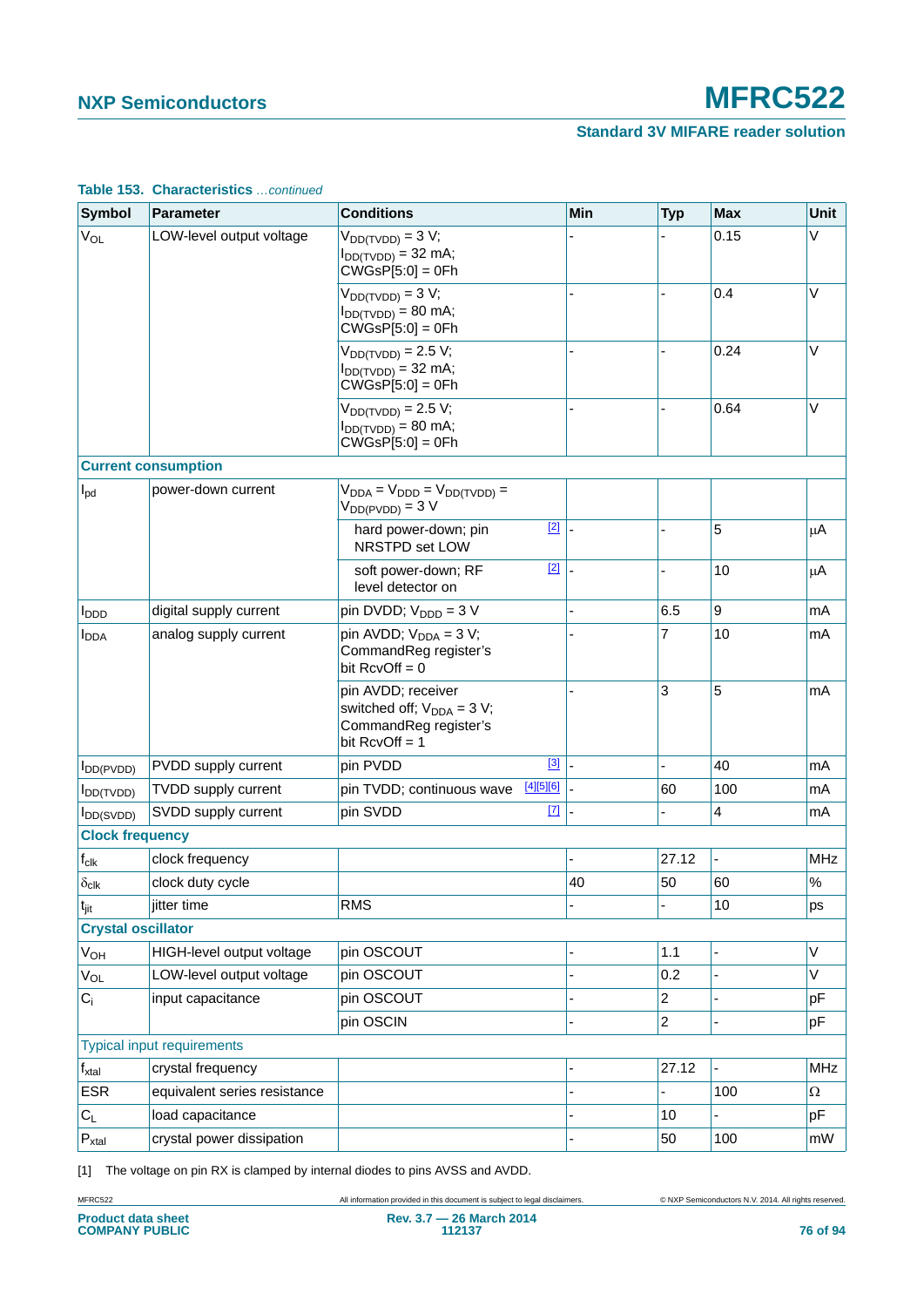- <span id="page-76-1"></span> $[2]$  I<sub>pd</sub> is the total current for all supplies.
- <span id="page-76-2"></span>[3]  $I_{DD(PVDD)}$  depends on the overall load at the digital pins.
- <span id="page-76-3"></span> $[4]$  I<sub>DD(TVDD)</sub> depends on V<sub>DD(TVDD)</sub> and the external circuit connected to pins TX1 and TX2.
- <span id="page-76-4"></span>[5] During typical circuit operation, the overall current is below 100 mA.
- <span id="page-76-5"></span>[6] Typical value using a complementary driver configuration and an antenna matched to 40  $\Omega$  between pins TX1 and TX2 at 13.56 MHz.
- <span id="page-76-6"></span> $[7]$   $I_{DD(SVDD)}$  depends on the load at pin MFOUT.



### <span id="page-76-8"></span><span id="page-76-0"></span>**14.1 Timing characteristics**

### <span id="page-76-7"></span>**Table 154. SPI timing characteristics**

| <b>Symbol</b>            | <b>Parameter</b>                      | <b>Conditions</b>              | <b>Min</b> | <b>Typ</b>               | <b>Max</b> | <b>Unit</b> |
|--------------------------|---------------------------------------|--------------------------------|------------|--------------------------|------------|-------------|
| t <sub>WL</sub>          | pulse width LOW                       | line SCK                       | 50         | $\overline{\phantom{a}}$ |            | ns          |
| t <sub>WH</sub>          | pulse width HIGH                      | line SCK                       | 50         |                          |            | ns          |
| $t_{h(SCKH-D)}$          | SCK HIGH to data input<br>hold time   | SCK to changing<br><b>MOSI</b> | 25         |                          |            | ns          |
| $t_{\text{SU(D-SCKH)}}$  | data input to SCK HIGH<br>set-up time | changing MOSI to<br><b>SCK</b> | 25         |                          |            | ns          |
| $t_{h(SCKL-Q)}$          | SCK LOW to data output<br>hold time   | SCK to changing<br><b>MISO</b> |            |                          | 25         | ns          |
| $t_{(SCKL\text{-}NSSH)}$ | <b>SCK LOW to NSS HIGH</b><br>time    |                                | 0          |                          |            | ns          |
| t <sub>NHNL</sub>        | NSS high before<br>communication      |                                | 50         |                          |            | ns          |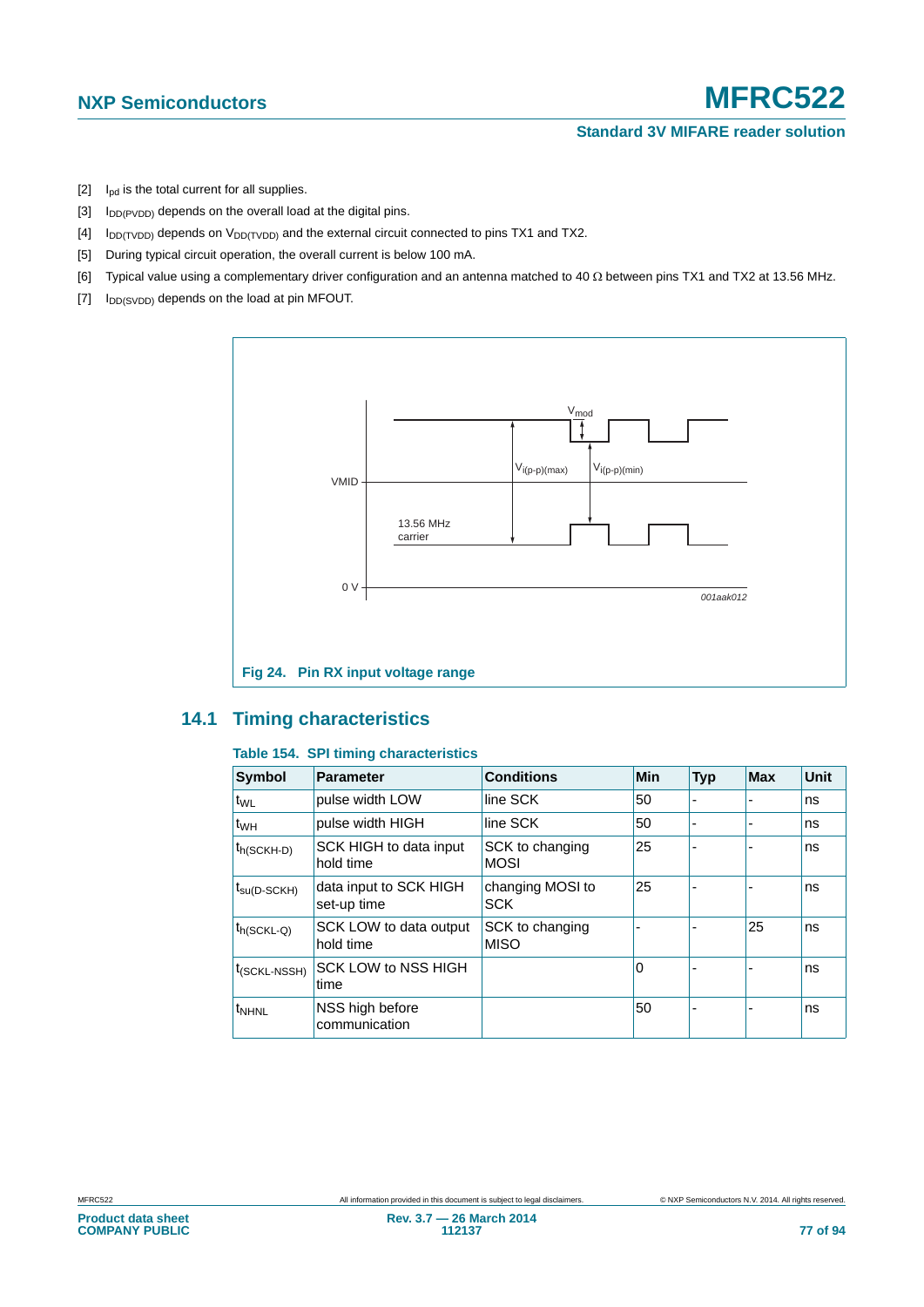| Symbol              | <b>Parameter</b>                                     | <b>Conditions</b>                                           | <b>Fast mode</b> |            | <b>High-speed</b><br>mode |                              | <b>Unit</b> |
|---------------------|------------------------------------------------------|-------------------------------------------------------------|------------------|------------|---------------------------|------------------------------|-------------|
|                     |                                                      |                                                             | Min              | <b>Max</b> | Min                       | <b>Max</b>                   |             |
| $f_{SCL}$           | <b>SCL clock frequency</b>                           |                                                             | 0                | 400        | $\Omega$                  | 3400                         | kHz         |
| <sup>t</sup> HD;STA | hold time (repeated) START<br>condition              | after this period,<br>the first clock pulse<br>is generated | 600              |            | 160                       |                              | ns          |
| t <sub>SU;STA</sub> | set-up time for a repeated<br><b>START</b> condition |                                                             | 600              |            | 160                       | ٠                            | ns          |
| t <sub>SU;STO</sub> | set-up time for STOP condition                       |                                                             | 600              |            | 160                       | $\overline{\phantom{0}}$     | ns          |
| t <sub>LOW</sub>    | LOW period of the SCL clock                          |                                                             | 1300             |            | 160                       | $\qquad \qquad \blacksquare$ | ns          |
| $t_{HIGH}$          | HIGH period of the SCL clock                         |                                                             | 600              |            | 60                        |                              | ns          |
| t <sub>HD;DAT</sub> | data hold time                                       |                                                             | 0                | 900        | $\Omega$                  | 70                           | ns          |
| t <sub>SU;DAT</sub> | data set-up time                                     |                                                             | 100              | ٠          | 10                        | $\blacksquare$               | ns          |
| $t_r$               | rise time                                            | SCL signal                                                  | 20               | 300        | 10                        | 40                           | ns          |
| $t_{\rm f}$         | fall time                                            | SCL signal                                                  | 20               | 300        | 10                        | 40                           | ns          |
| $t_{r}$             | rise time                                            | SDA and SCL<br>signals                                      | 20               | 300        | 10                        | 80                           | ns          |
| $t_{f}$             | fall time                                            | SDA and SCL<br>signals                                      | 20               | 300        | 10                        | 80                           | ns          |
| $t_{\text{BUF}}$    | bus free time between a STOP<br>and START condition  |                                                             | 1.3              | ä,         | 1.3                       | $\qquad \qquad \blacksquare$ | μS          |

#### **Table 155. I2C-bus timing in Fast mode**



**Fig 25. Timing diagram for SPI**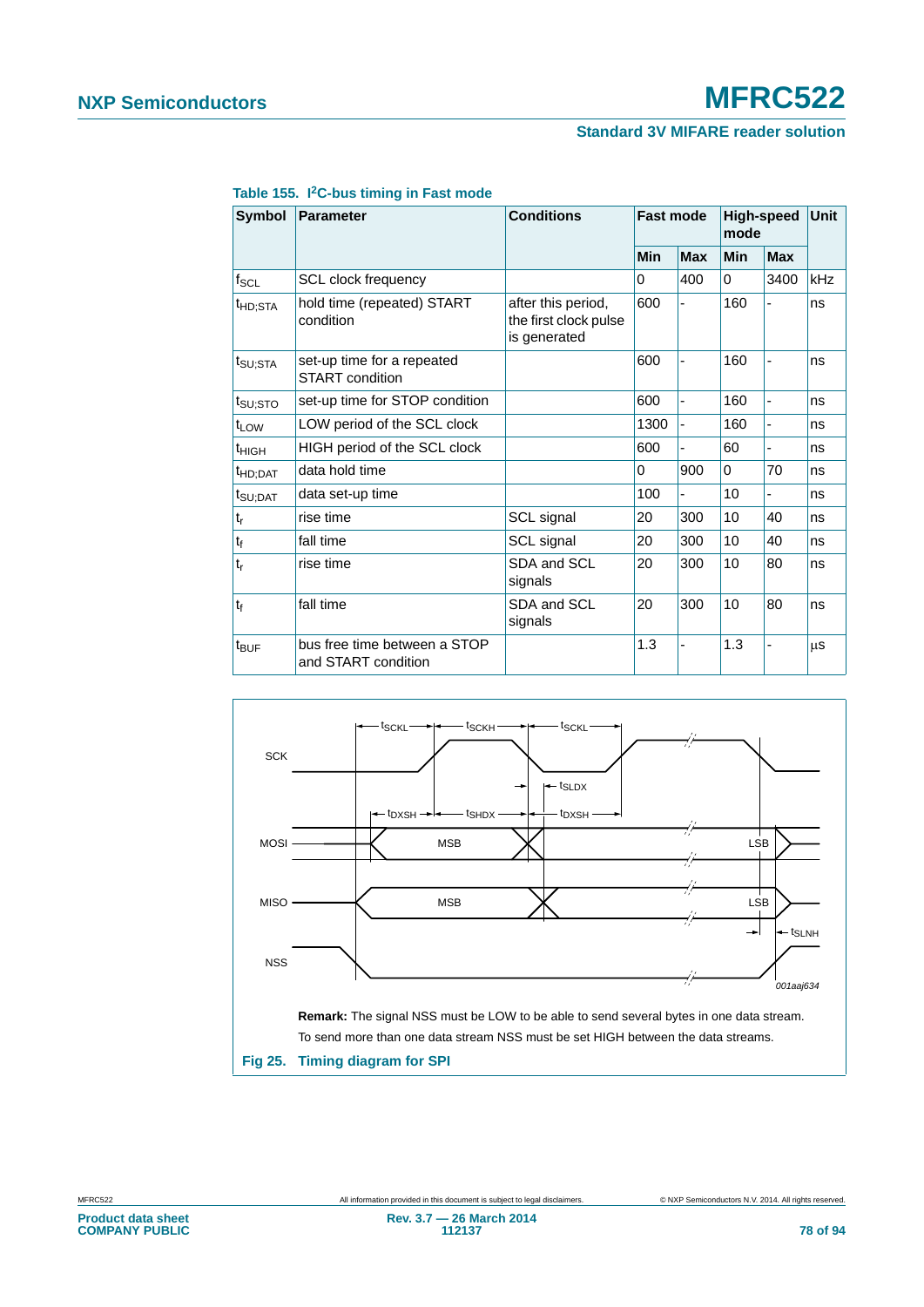### **Standard 3V MIFARE reader solution**



# **Product data sheet COMPANY PUBLIC**

MFRC522 All information provided in this document is subject to legal disclaimers. © NXP Semiconductors N.V. 2014. All rights reserved.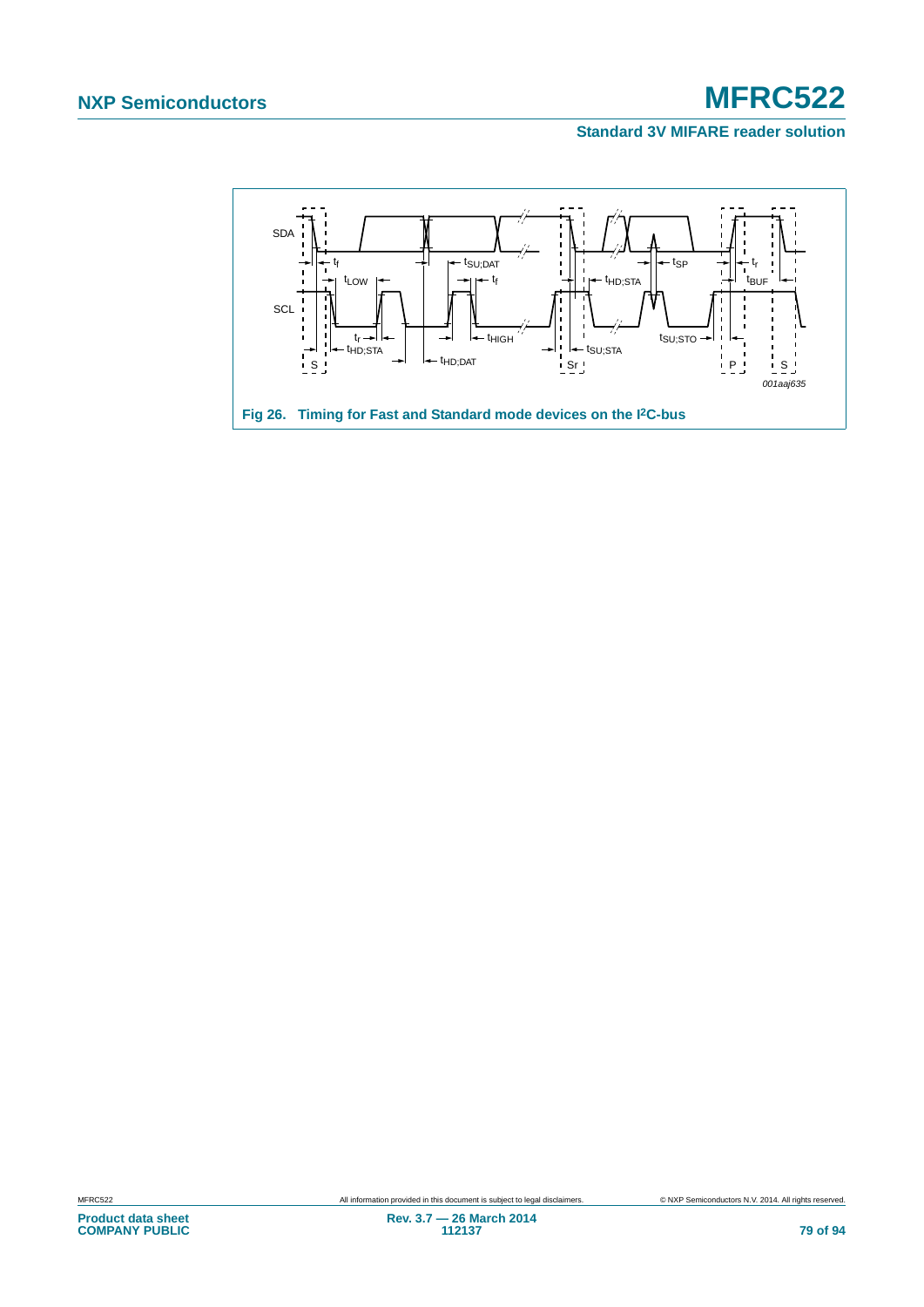# <span id="page-79-1"></span>**15. Application information**

A typical application diagram using a complementary antenna connection to the MFRC522 is shown in [Figure 27.](#page-79-0)

The antenna tuning and RF part matching is described in the application note [Ref. 1](#page-88-0) and [Ref. 2.](#page-88-1)

<span id="page-79-0"></span>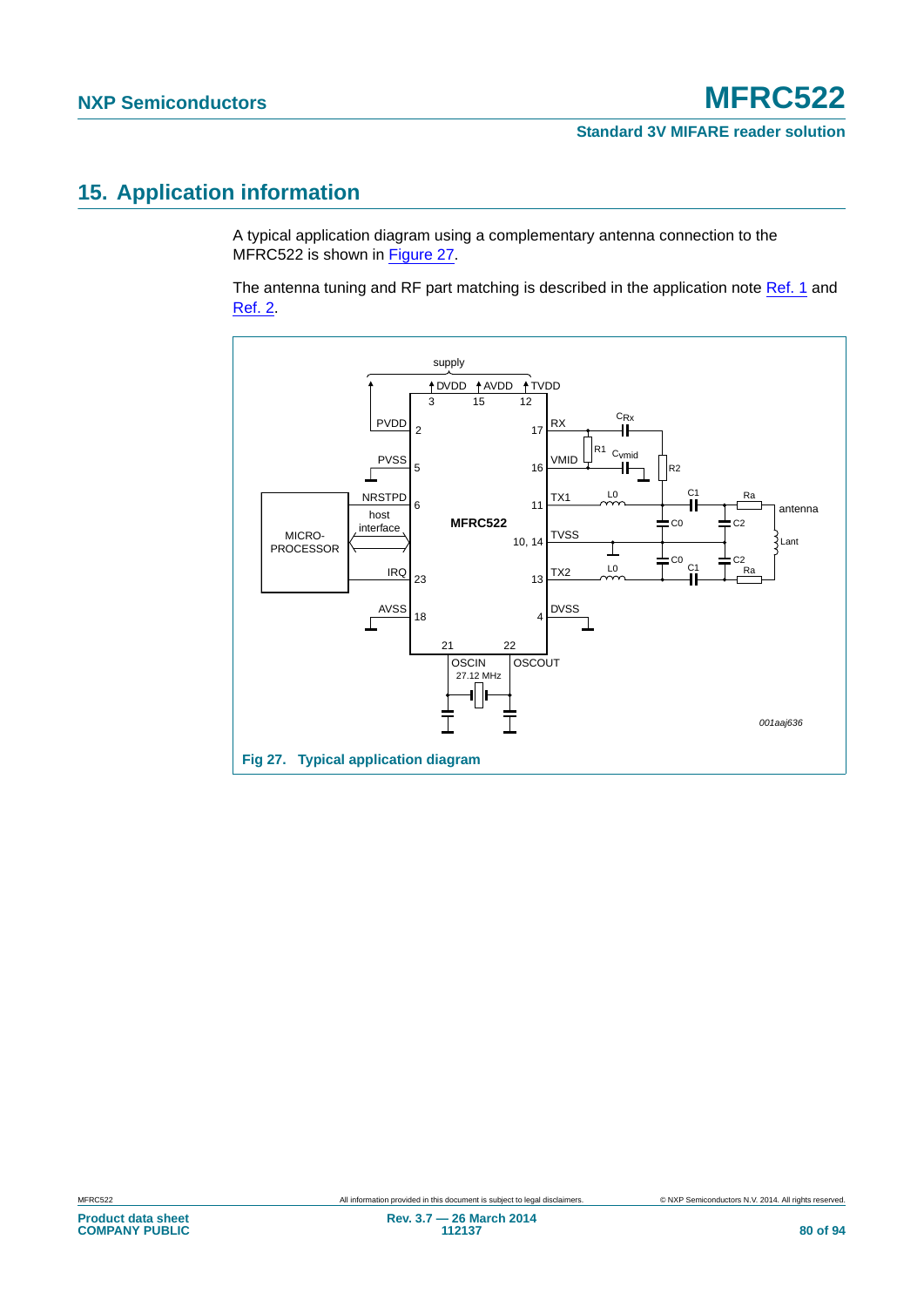### <span id="page-80-3"></span><span id="page-80-2"></span><span id="page-80-1"></span>**16. Test information**

### **16.1 Test signals**

### **16.1.1 Self test**

The MFRC522 has the capability to perform a digital self test. The self test is started by using the following procedure:

- 1. Perform a soft reset.
- 2. Clear the internal buffer by writing 25 bytes of 00h and implement the Config command.
- 3. Enable the self test by writing 09h to the AutoTestReg register.
- 4. Write 00h to the FIFO buffer.
- 5. Start the self test with the CalcCRC command.
- 6. The self test is initiated.
- 7. When the self test has completed, the FIFO buffer contains the following 64 bytes:

FIFO buffer byte values for MFRC522 version 1.0:

00h, C6h, 37h, D5h, 32h, B7h, 57h, 5Ch, C2h, D8h, 7Ch, 4Dh, D9h, 70h, C7h, 73h, 10h, E6h, D2h, AAh, 5Eh, A1h, 3Eh, 5Ah, 14h, AFh, 30h, 61h, C9h, 70h, DBh, 2Eh, 64h, 22h, 72h, B5h, BDh, 65h, F4h, ECh, 22h, BCh, D3h, 72h, 35h, CDh, AAh, 41h, 1Fh, A7h, F3h, 53h, 14h, DEh, 7Eh, 02h, D9h, 0Fh, B5h, 5Eh, 25h, 1Dh, 29h, 79h

FIFO buffer byte values for MFRC522 version 2.0:

00h, EBh, 66h, BAh, 57h, BFh, 23h, 95h, D0h, E3h, 0Dh, 3Dh, 27h, 89h, 5Ch, DEh, 9Dh, 3Bh, A7h, 00h, 21h, 5Bh, 89h, 82h, 51h, 3Ah, EBh, 02h, 0Ch, A5h, 00h, 49h, 7Ch, 84h, 4Dh, B3h, CCh, D2h, 1Bh, 81h, 5Dh, 48h, 76h, D5h, 71h, 061h, 21h, A9h, 86h, 96h, 83h, 38h, CFh, 9Dh, 5Bh, 6Dh, DCh, 15h, BAh, 3Eh, 7Dh, 95h, 03Bh, 2Fh

### <span id="page-80-0"></span>**16.1.2 Test bus**

The test bus is used for production tests. The following configuration can be used to improve the design of a system using the MFRC522. The test bus allows internal signals to be routed to the digital interface. The test bus comprises two sets of test signals which are selected using their subaddress specified in the TestSel2Reg register's TestBusSel[4:0] bits. The test signals and their related digital output pins are described in [Table 156](#page-81-0) and [Table 157](#page-81-1).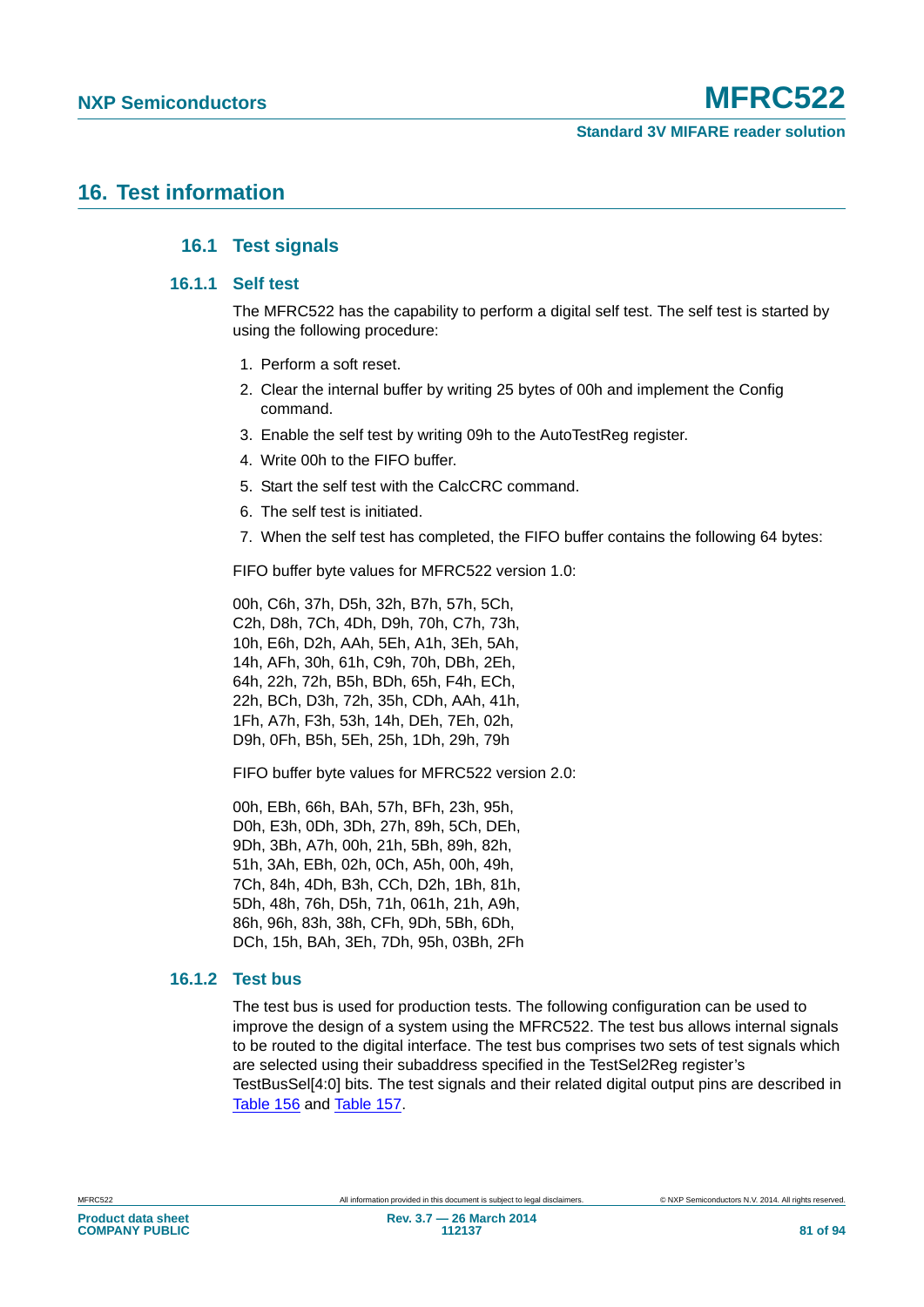<span id="page-81-0"></span>**Table 156. Test bus signals: TestBusSel[4:0] = 07h**

| <b>Pins</b>    | Internal<br>signal name | <b>Description</b>                     |
|----------------|-------------------------|----------------------------------------|
| D <sub>6</sub> | s data                  | received data stream                   |
| D <sub>5</sub> | s coll                  | bit-collision detected (106 kBd only)  |
| D <sub>4</sub> | s valid                 | s_data and s_coll signals are valid    |
| D <sub>3</sub> | s over                  | receiver has detected a stop condition |
| D <sub>2</sub> | <b>RCV</b> reset        | receiver is reset                      |
| D1             |                         | reserved                               |

#### <span id="page-81-1"></span>**Table 157. Test bus signals: TestBusSel[4:0] = 0Dh**

| <b>Pins</b>    | Internal test<br>signal name | Description                           |
|----------------|------------------------------|---------------------------------------|
| D <sub>6</sub> | clkstable                    | oscillator output signal              |
| D <sub>5</sub> | clk27/8                      | oscillator output signal divided by 8 |
| D4 to D3       | $\overline{\phantom{a}}$     | reserved                              |
| D <sub>2</sub> | clk27                        | oscillator output signal              |
| D1             |                              | reserved                              |

### <span id="page-81-3"></span>**16.1.3 Test signals on pins AUX1 or AUX2**

The MFRC522 allows the user to select internal signals for measurement on pins AUX1 or AUX2. These measurements can be helpful during the design-in phase to optimize the design or used for test purposes.

[Table 158](#page-81-2) shows the signals that can be switched to pin AUX1 or AUX2 by setting AnalogSelAux1[3:0] or AnalogSelAux2[3:0] in the AnalogTestReg register.

**Remark:** The DAC has a current output, therefore it is recommended that a 1  $k\Omega$ pull-down resistor is connected to pin AUX1 or AUX2.

<span id="page-81-2"></span>**Table 158. Test signal descriptions**

| AnalogSelAux1[3:0]<br>or<br>AnalogSelAux2[3:0]<br>value | Signal on pin AUX1 or pin AUX2     |
|---------------------------------------------------------|------------------------------------|
| 0000                                                    | 3-state                            |
| 0001                                                    | DAC: register TestDAC1 or TestDAC2 |
| 0010                                                    | DAC: test signal Corr1             |
| 0011                                                    | reserved                           |
| 0100                                                    | DAC: test signal MinLevel          |
| 0101                                                    | DAC: test signal ADC_I             |
| 0110                                                    | DAC: test signal ADC_Q             |
| 0111 to 1001                                            | reserved                           |
| 1010                                                    | <b>HIGH</b>                        |
| 1011                                                    | <b>LOW</b>                         |
| 1100                                                    | TxActive                           |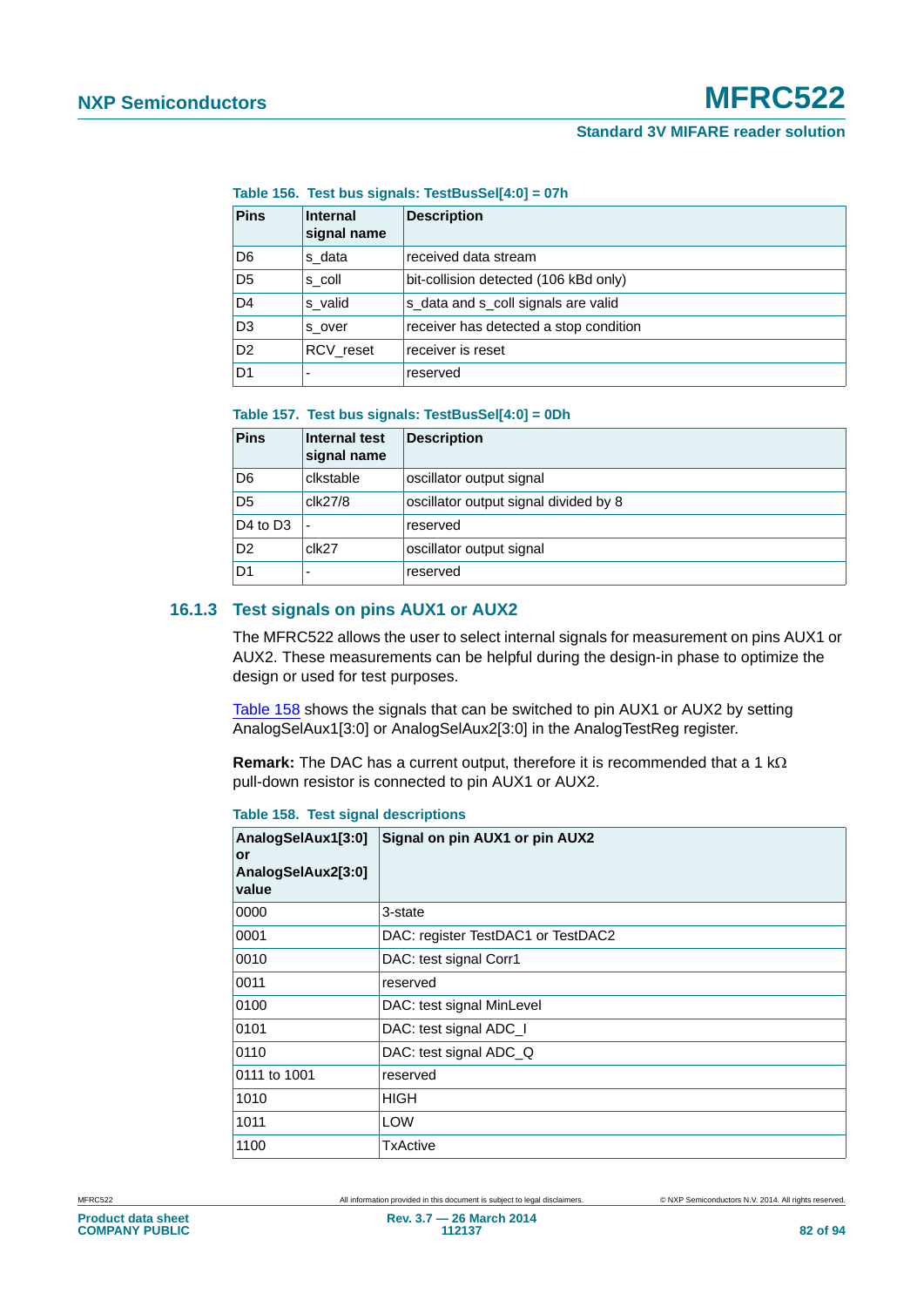**Table 158. Test signal descriptions** *…continued*

| AnalogSelAux1[3:0]<br>or<br>AnalogSelAux2[3:0]<br>value | Signal on pin AUX1 or pin AUX2 |
|---------------------------------------------------------|--------------------------------|
| 1101                                                    | RxActive                       |
| 1110                                                    | subcarrier detected            |
| 1111                                                    | TstBusBit                      |

### <span id="page-82-1"></span>**16.1.3.1 Example: Output test signals TestDAC1 and TestDAC2**

The AnalogTestReg register is set to 11h. The output on pin AUX1 has the test signal TestDAC1 and the output on pin AUX2 has the test signal TestDAC2. The signal values of TestDAC1 and TestDAC2 are controlled by the TestDAC1Reg and TestDAC2Reg registers.

[Figure 28](#page-82-0) shows test signal TestDAC1 on pin AUX1 and TestDAC2 on pin AUX2 when the TestDAC1Reg register is programmed with a slope defined by values 00h to 3Fh and the TestDAC2Reg register is programmed with a rectangular signal defined by values 00h and 3Fh.



### <span id="page-82-2"></span>**16.1.3.2 Example: Output test signals Corr1 and MinLevel**

<span id="page-82-0"></span>[Figure 29](#page-83-0) shows test signals Corr1 and MinLevel on pins AUX1 and AUX2, respectively. The AnalogTestReg register is set to 24h.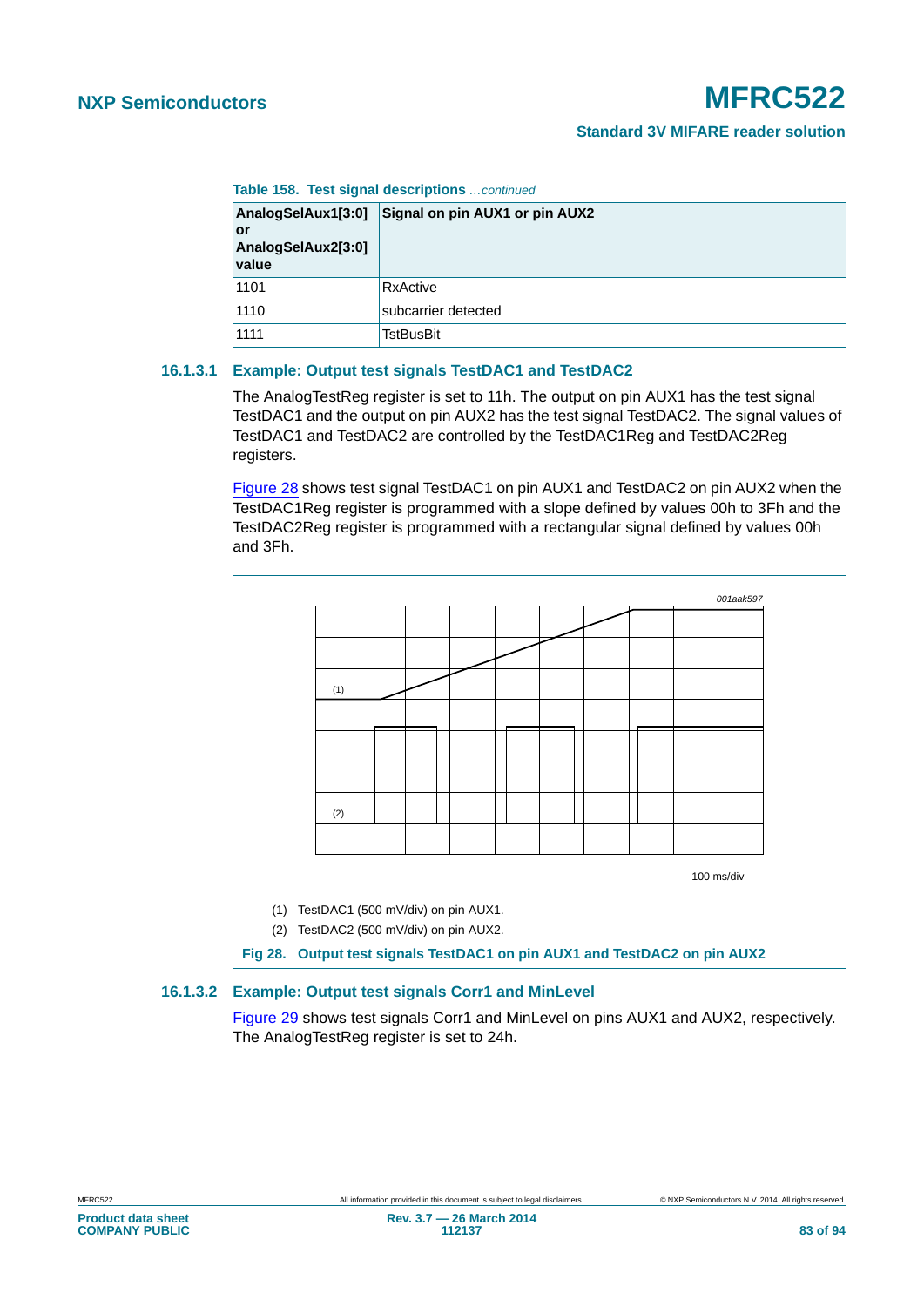### **Standard 3V MIFARE reader solution**



### <span id="page-83-2"></span>**16.1.3.3 Example: Output test signals ADC channel I and ADC channel Q**

<span id="page-83-0"></span>[Figure 30](#page-83-1) shows the channel behavior test signals ADC\_I and ADC\_Q on pins AUX1 and AUX2, respectively. The AnalogTestReg register is set to 56h.

<span id="page-83-1"></span>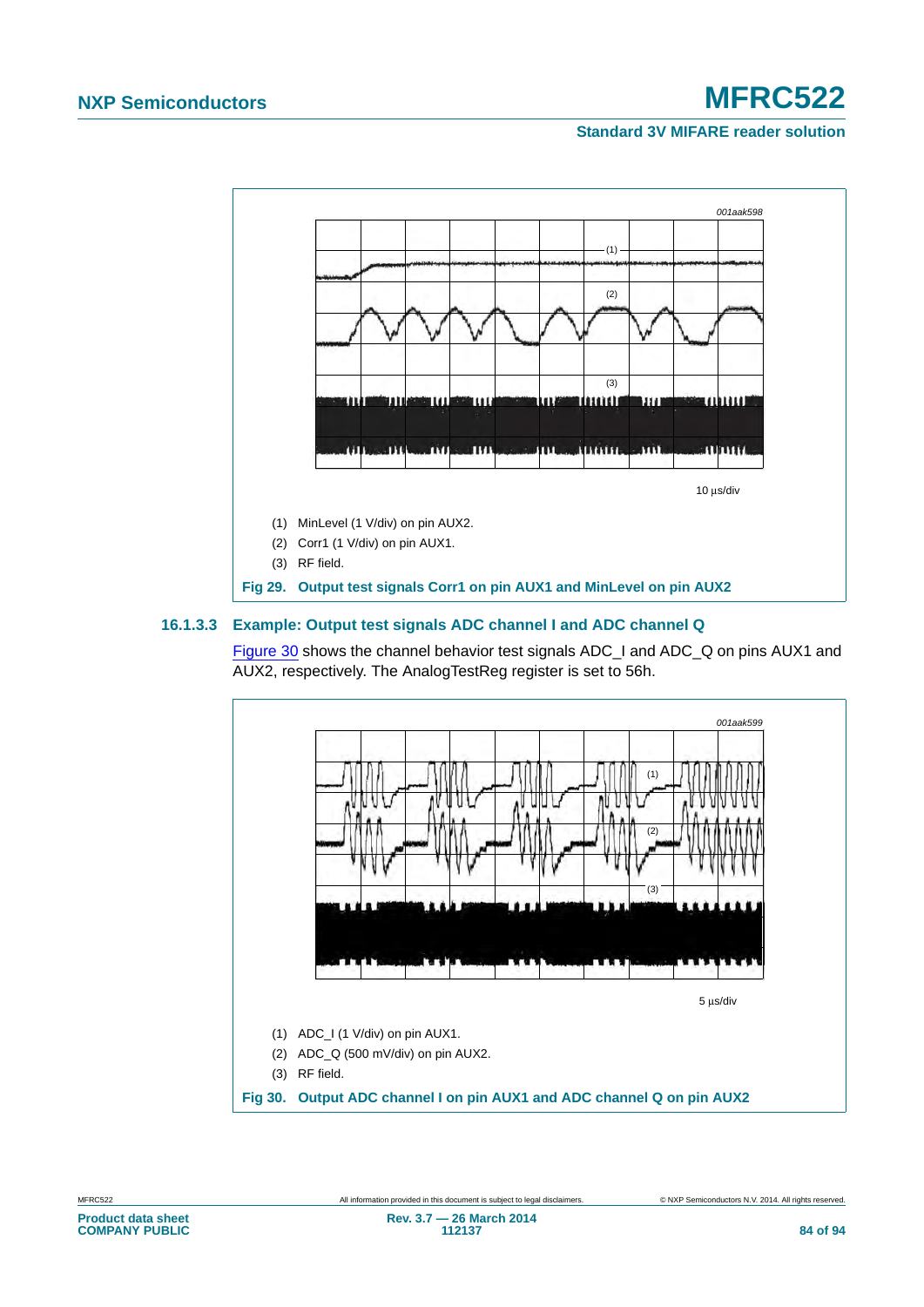### **Standard 3V MIFARE reader solution**

### <span id="page-84-1"></span>**16.1.3.4 Example: Output test signals RxActive and TxActive**

[Figure 31](#page-84-0) shows the RxActive and TxActive test signals relating to RF communication. The AnalogTestReg register is set to CDh.

- **•** At 106 kBd, RxActive is HIGH during data bits, parity and CRC reception. Start bits are not included
- **•** At 106 kBd, TxActive is HIGH during start bits, data bits, parity and CRC transmission
- **•** At 212 kBd, 424 kBd and 848 kBd, RxActive is HIGH during data bits and CRC reception. Start bits are not included
- **•** At 212 kBd, 424 kBd and 848 kBd, TxActive is HIGH during data bits and CRC transmission

<span id="page-84-0"></span>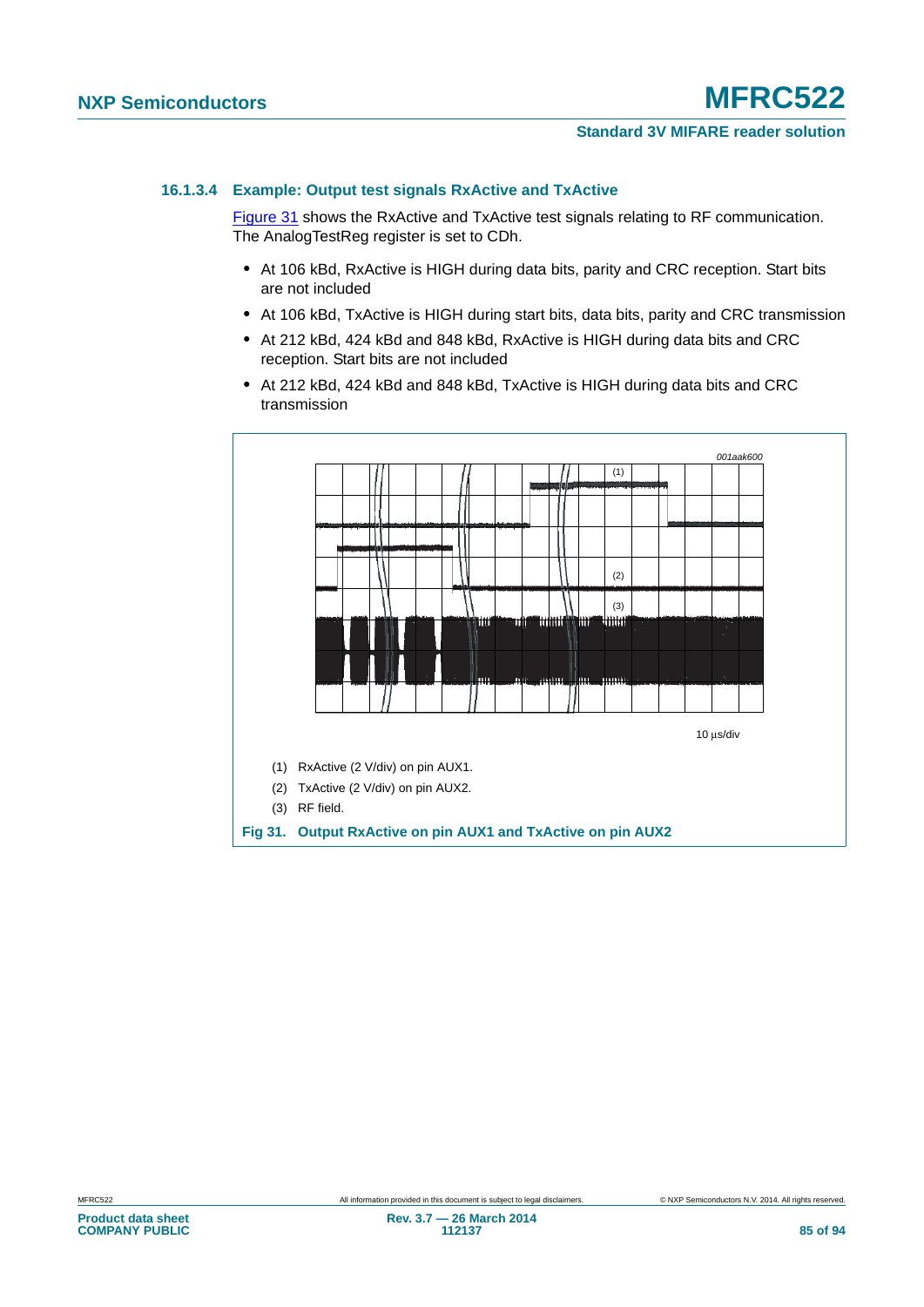### <span id="page-85-1"></span>**16.1.3.5 Example: Output test signal RX data stream**

[Figure 32](#page-85-0) shows the data stream that is currently being received. The TestSel2Reg register's TestBusSel[4:0] bits are set to 07h to enable test bus signals on pins D1 to D6; see [Section 16.1.2 on page 81.](#page-80-0) The TestSel1Reg register's TstBusBitSel[2:0] bits are set to 06h (pin D6 = s\_data) and AnalogTestReg register is set to FFh (TstBusBit) which outputs the received data stream on pins AUX1 and AUX2.



### <span id="page-85-2"></span>**16.1.3.6 PRBS**

<span id="page-85-0"></span>The pseudo-random binary sequences PRBS9 and PRBS15 are based on ITU-TO150 and are defined with the TestSel2Reg register. Transmission of either data stream is started by the Transmit command. The preamble/sync byte/start bit/parity bit are automatically generated depending on the mode selected.

**Remark:** All relevant registers for transmitting data must be configured in accordance with ITU-TO150 before selecting PRBS transmission.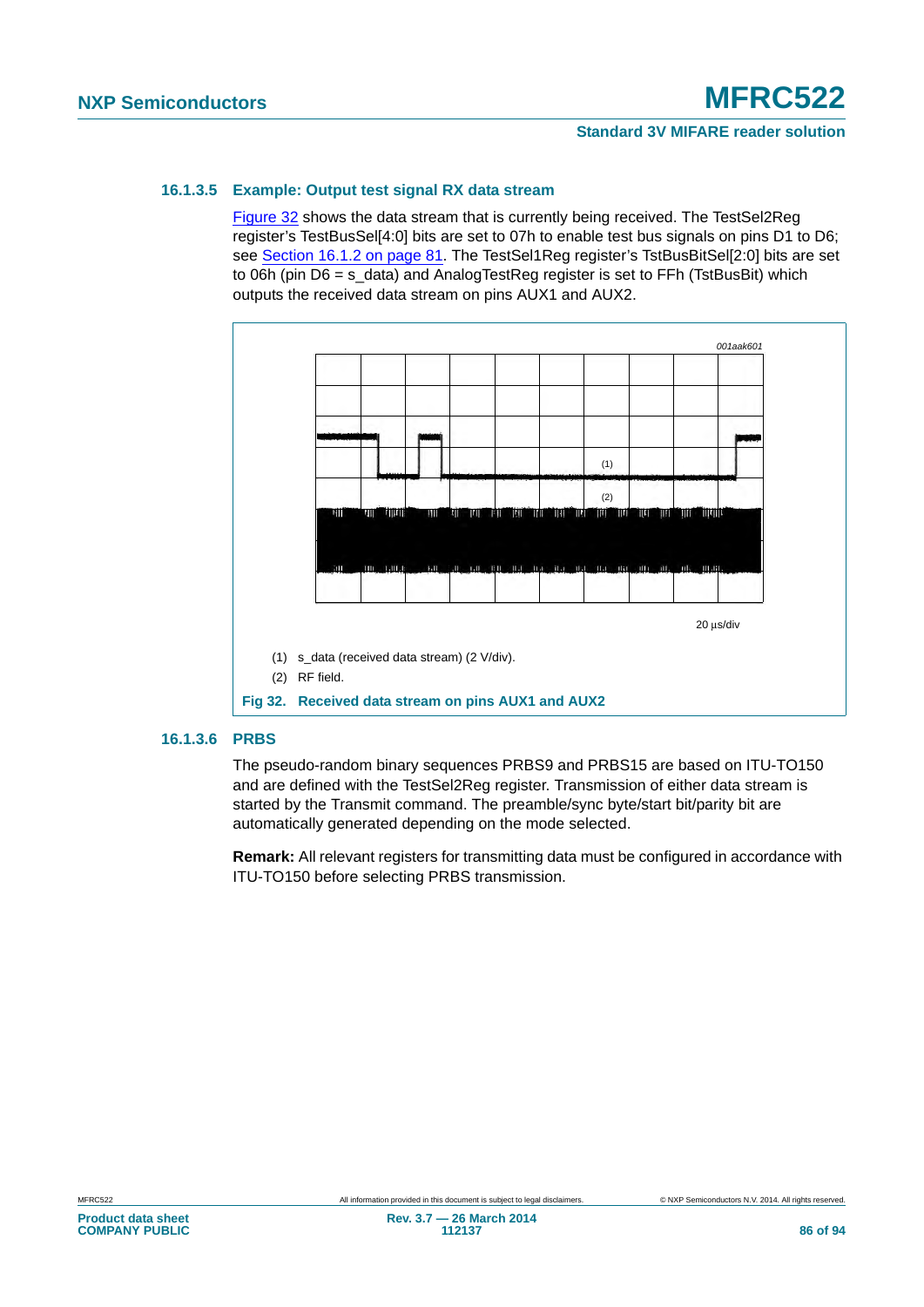# <span id="page-86-0"></span>**17. Package outline**



**HVQFN32: plastic thermal enhanced very thin quad flat package; no leads; 32 terminals; body 5 x 5 x 0.85 mm**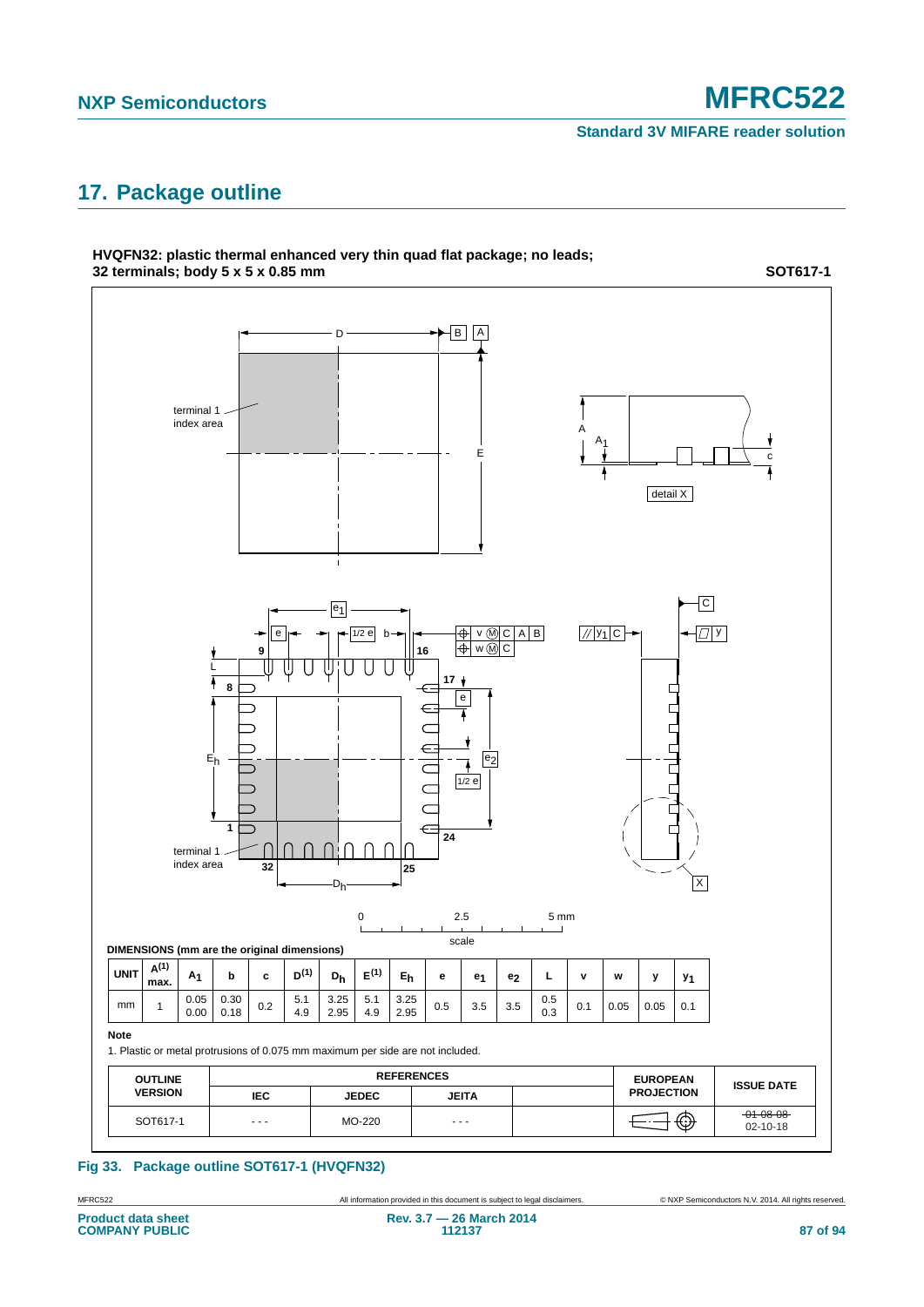Detailed package information can be found at: http://www.nxp.com/package/SOT617-1.html.

### <span id="page-87-0"></span>**18. Handling information**

Moisture Sensitivity Level (MSL) evaluation has been performed according to *SNW-FQ-225B rev.04/07/07 (JEDEC J-STD-020C)*. MSL for this package is level 1 which means 260 °C convection reflow temperature.

Dry pack is not required.

Unlimited out-of-pack floor life at maximum ambient 30 °C/85 % RH.

### <span id="page-87-1"></span>**19. Packing information**

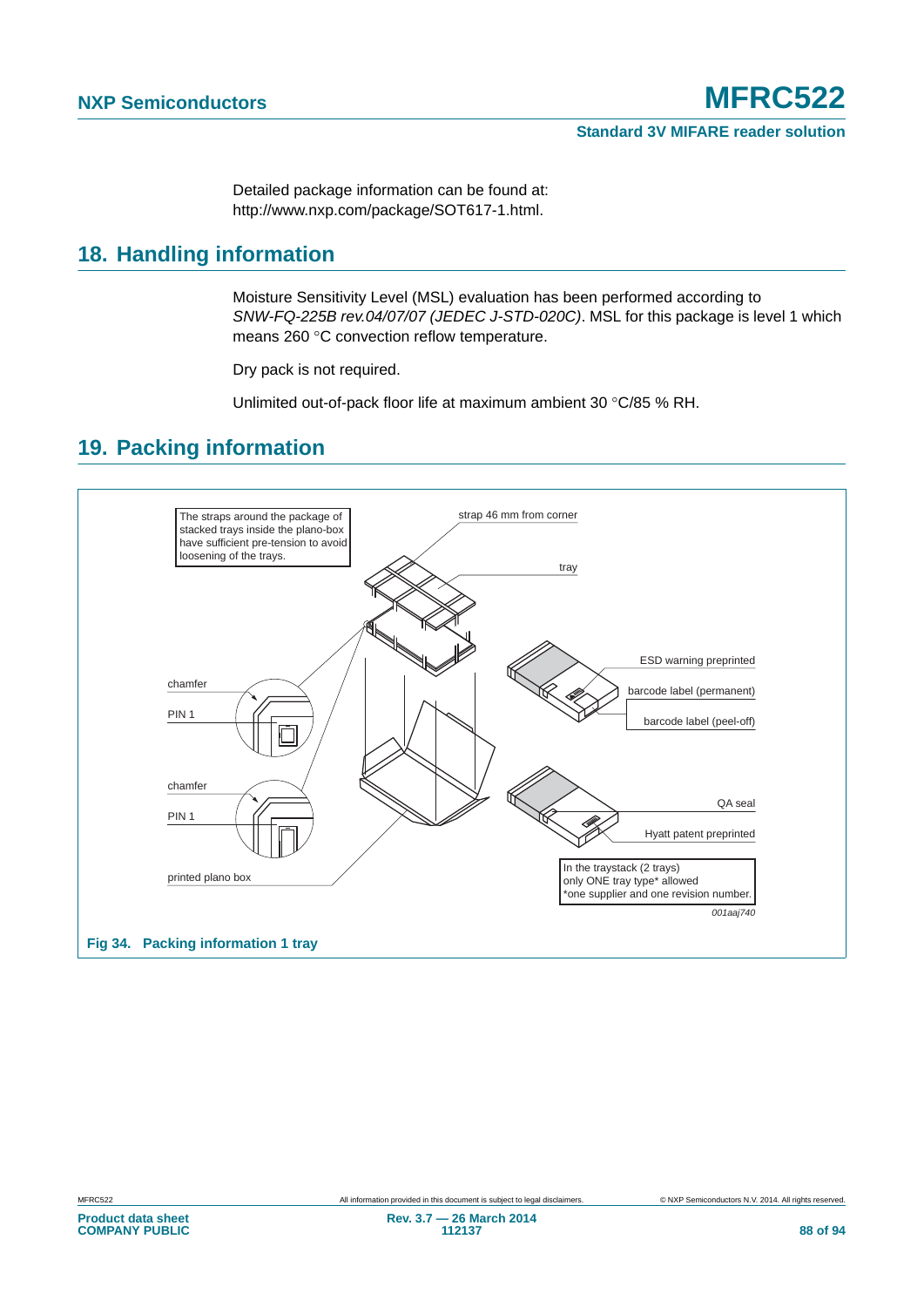# <span id="page-88-2"></span>**20. Abbreviations**

| <b>Table 159. Abbreviations</b> |                                             |
|---------------------------------|---------------------------------------------|
| <b>Acronym</b>                  | <b>Description</b>                          |
| <b>ADC</b>                      | Analog-to-Digital Converter                 |
| <b>BPSK</b>                     | <b>Binary Phase Shift Keying</b>            |
| <b>CRC</b>                      | <b>Cyclic Redundancy Check</b>              |
| <b>CW</b>                       | Continuous Wave                             |
| <b>DAC</b>                      | Digital-to-Analog Converter                 |
| <b>HBM</b>                      | Human Body Model                            |
| 12C                             | Inter-integrated Circuit                    |
| <b>LSB</b>                      | Least Significant Bit                       |
| <b>MISO</b>                     | Master In Slave Out                         |
| MM                              | Machine Model                               |
| <b>MOSI</b>                     | Master Out Slave In                         |
| <b>MSB</b>                      | Most Significant Bit                        |
| <b>NRZ</b>                      | Not Return to Zero                          |
| <b>NSS</b>                      | Not Slave Select                            |
| PLL                             | Phase-Locked Loop                           |
| <b>PRBS</b>                     | Pseudo-Random Bit Sequence                  |
| <b>RX</b>                       | Receiver                                    |
| <b>SOF</b>                      | <b>Start Of Frame</b>                       |
| <b>SPI</b>                      | Serial Peripheral Interface                 |
| <b>TX</b>                       | Transmitter                                 |
| <b>UART</b>                     | Universal Asynchronous Receiver Transmitter |

### <span id="page-88-3"></span>**21. References**

- <span id="page-88-0"></span>**[1] Application note —** *MFRC52x Reader IC Family Directly Matched Antenna Design*
- <span id="page-88-1"></span>**[2] Application note —** *MIFARE (ISO/IEC 14443 A) 13.56 MHz RFID Proximity Antennas*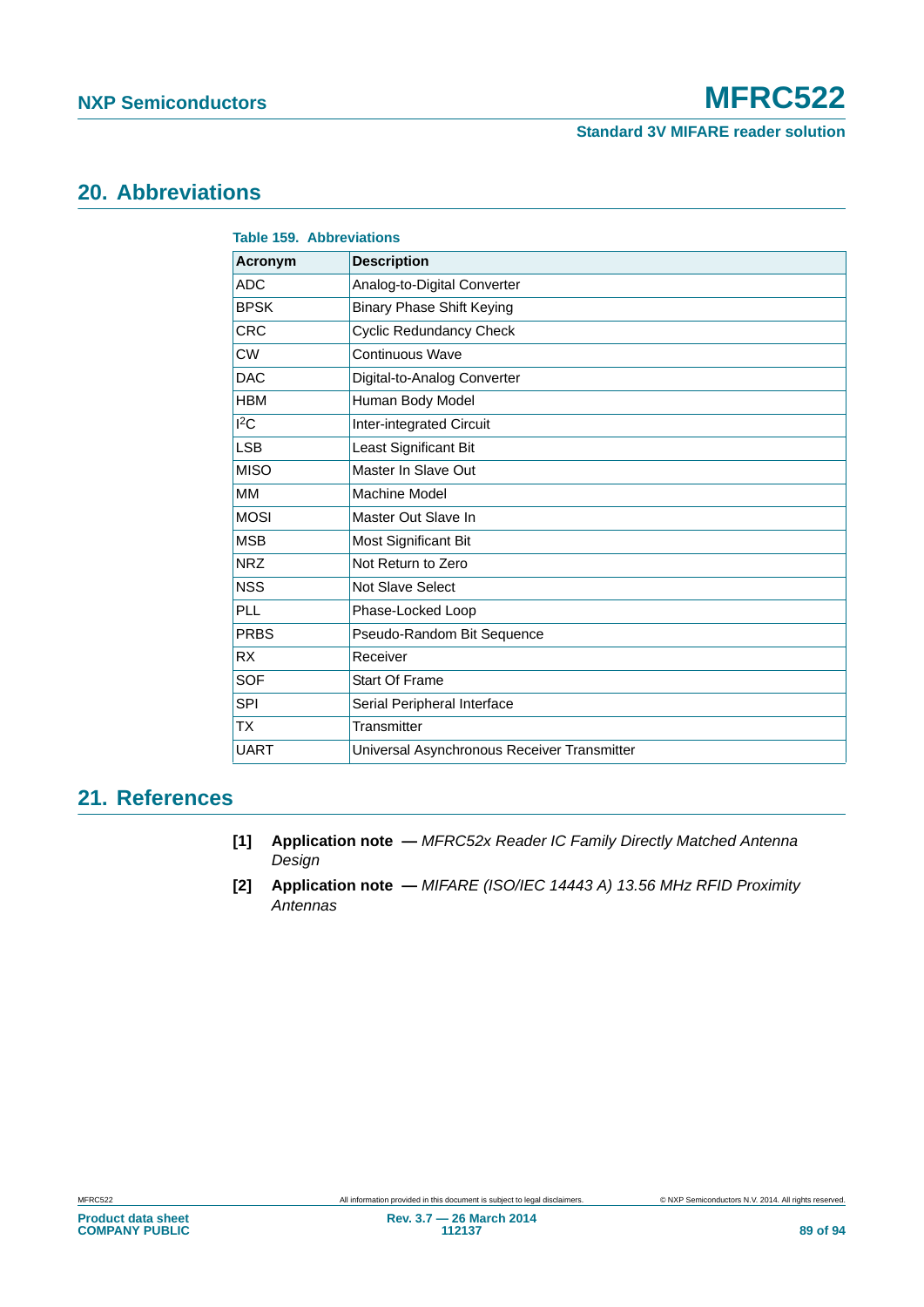# <span id="page-89-0"></span>**22. Revision history**

### **Table 160. Revision history**

| <b>Document ID</b> | Release date                                                                                                                                                           | Data sheet status                                                                            | <b>Change notice</b> | <b>Supersedes</b> |
|--------------------|------------------------------------------------------------------------------------------------------------------------------------------------------------------------|----------------------------------------------------------------------------------------------|----------------------|-------------------|
| MFRC522 v.3.7      | 20140326                                                                                                                                                               | Product data sheet                                                                           |                      | MFRC522 v.3.6     |
| Modifications:     | • Change of descriptive title                                                                                                                                          |                                                                                              |                      |                   |
|                    |                                                                                                                                                                        | • Section 23.4 "Licenses" removed                                                            |                      |                   |
| MFRC522 v.3.6      | 20111214                                                                                                                                                               | Product data sheet                                                                           |                      | MFRC522_35        |
| Modifications:     |                                                                                                                                                                        | Section 2.1 "Differences between version 1.0 and 2.0" on page 1: added                       |                      |                   |
|                    |                                                                                                                                                                        | Table 2 "Ordering information" on page 3: updated                                            |                      |                   |
|                    | Timer unit                                                                                                                                                             | Section 9.3.2.10 "DemodReg register" on page 52: register updated and add reference to       |                      |                   |
|                    |                                                                                                                                                                        | Section 8.5 "Timer unit" on page 30: Pre Scaler Information for version 2.0 added            |                      |                   |
|                    | Section 9.3.4.8 "VersionReg register" on page 65: version information structured in chip<br>information and version information updated, including version 1.0 and 2.0 |                                                                                              |                      |                   |
|                    | 2.0                                                                                                                                                                    | Section 16.1 "Test signals" on page 81: selftest result including values for version 1.0 and |                      |                   |
| MFRC522 35         | 20100621                                                                                                                                                               | Product data sheet                                                                           |                      | MFRC522 34        |
| Modifications:     |                                                                                                                                                                        | Section 9.3.2.10 "DemodReg register" on page 52: register updated                            |                      |                   |
|                    |                                                                                                                                                                        | Section 9.3.3.10 "TModeReg and TPrescalerReg registers" on page 59: register updated         |                      |                   |
|                    |                                                                                                                                                                        | Section 8.5 "Timer unit" on page 30: timer calculation updated                               |                      |                   |
|                    |                                                                                                                                                                        | Section 9.3.4.8 "VersionReg register" on page 65: version B2h updated                        |                      |                   |
|                    |                                                                                                                                                                        | Section 16.1 "Test signals" on page 81: selftest result updated                              |                      |                   |
| MFRC522_34         | 20100305                                                                                                                                                               | Product data sheet                                                                           |                      | MFRC522_33        |
| Modifications:     |                                                                                                                                                                        | Section 8.5 "Timer unit": information added                                                  |                      |                   |
|                    |                                                                                                                                                                        | Table 106 "TModeReg register bit descriptions": bit 7 updated                                |                      |                   |
|                    |                                                                                                                                                                        | Table 154 "SPI timing characteristics": row added                                            |                      |                   |
| MFRC522_33         | 20091026                                                                                                                                                               | Product data sheet                                                                           |                      | 112132            |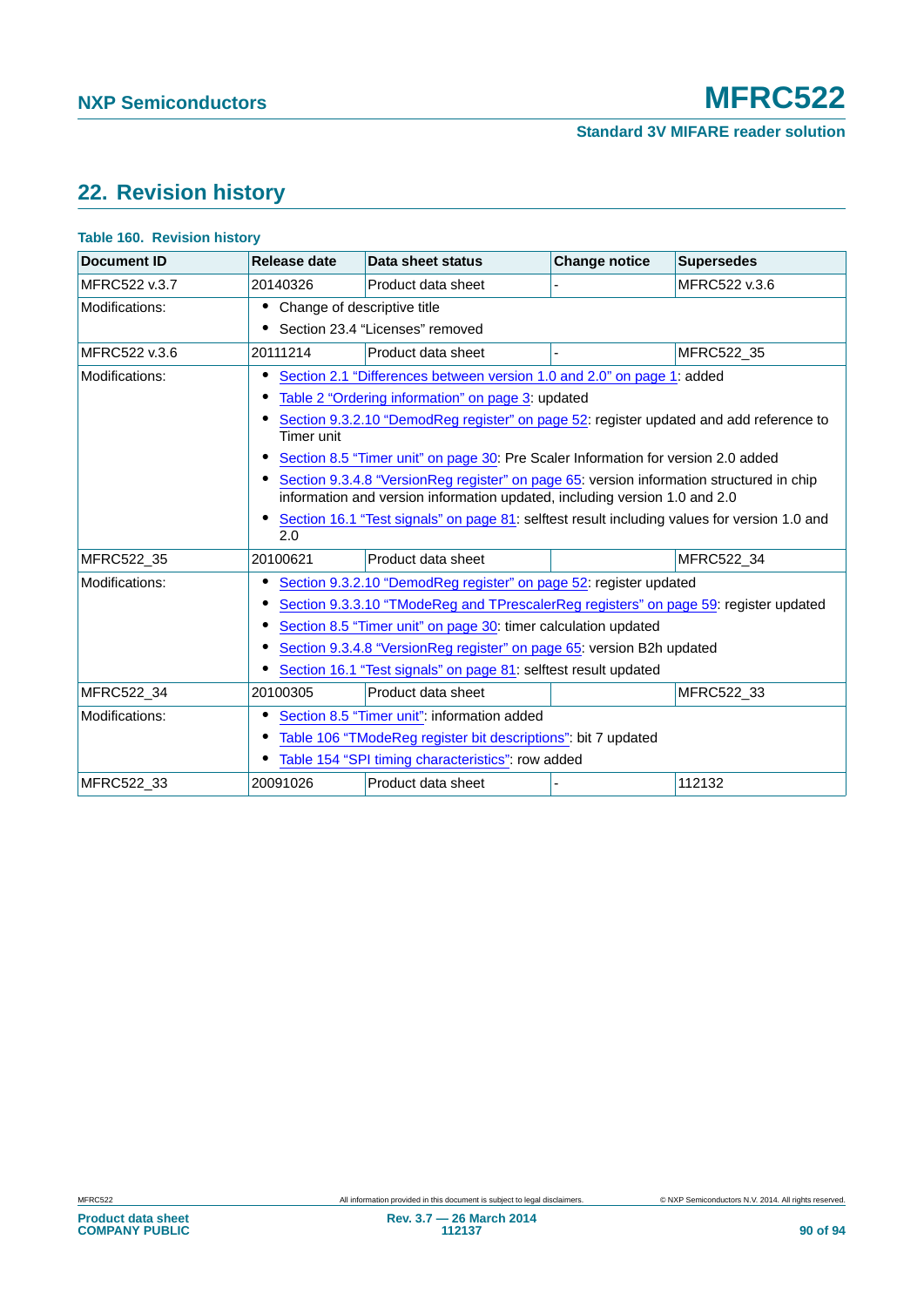# <span id="page-90-3"></span>**23. Legal information**

### <span id="page-90-4"></span>**23.1 Data sheet status**

| Document status[1][2]          | <b>Product status</b> <sup>[3]</sup> | <b>Definition</b>                                                                     |
|--------------------------------|--------------------------------------|---------------------------------------------------------------------------------------|
| Objective [short] data sheet   | Development                          | This document contains data from the objective specification for product development. |
| Preliminary [short] data sheet | Qualification                        | This document contains data from the preliminary specification.                       |
| Product [short] data sheet     | Production                           | This document contains the product specification.                                     |

<span id="page-90-0"></span>[1] Please consult the most recently issued document before initiating or completing a design.

<span id="page-90-1"></span>[2] The term 'short data sheet' is explained in section "Definitions".

<span id="page-90-2"></span>[3] The product status of device(s) described in this document may have changed since this document was published and may differ in case of multiple devices. The latest product status<br>information is available on the Intern

### <span id="page-90-5"></span>**23.2 Definitions**

**Draft —** The document is a draft version only. The content is still under internal review and subject to formal approval, which may result in modifications or additions. NXP Semiconductors does not give any representations or warranties as to the accuracy or completeness of information included herein and shall have no liability for the consequences of use of such information.

**Short data sheet —** A short data sheet is an extract from a full data sheet with the same product type number(s) and title. A short data sheet is intended for quick reference only and should not be relied upon to contain detailed and full information. For detailed and full information see the relevant full data sheet, which is available on request via the local NXP Semiconductors sales office. In case of any inconsistency or conflict with the short data sheet, the full data sheet shall prevail.

**Product specification —** The information and data provided in a Product data sheet shall define the specification of the product as agreed between NXP Semiconductors and its customer, unless NXP Semiconductors and customer have explicitly agreed otherwise in writing. In no event however, shall an agreement be valid in which the NXP Semiconductors product is deemed to offer functions and qualities beyond those described in the Product data sheet.

### <span id="page-90-6"></span>**23.3 Disclaimers**

**Limited warranty and liability —** Information in this document is believed to be accurate and reliable. However, NXP Semiconductors does not give any representations or warranties, expressed or implied, as to the accuracy or completeness of such information and shall have no liability for the consequences of use of such information. NXP Semiconductors takes no responsibility for the content in this document if provided by an information source outside of NXP Semiconductors.

In no event shall NXP Semiconductors be liable for any indirect, incidental, punitive, special or consequential damages (including - without limitation - lost profits, lost savings, business interruption, costs related to the removal or replacement of any products or rework charges) whether or not such damages are based on tort (including negligence), warranty, breach of contract or any other legal theory.

Notwithstanding any damages that customer might incur for any reason whatsoever, NXP Semiconductors' aggregate and cumulative liability towards customer for the products described herein shall be limited in accordance with the *Terms and conditions of commercial sale* of NXP Semiconductors.

**Right to make changes —** NXP Semiconductors reserves the right to make changes to information published in this document, including without limitation specifications and product descriptions, at any time and without notice. This document supersedes and replaces all information supplied prior to the publication hereof.

**Suitability for use —** NXP Semiconductors products are not designed, authorized or warranted to be suitable for use in life support, life-critical or safety-critical systems or equipment, nor in applications where failure or malfunction of an NXP Semiconductors product can reasonably be expected to result in personal injury, death or severe property or environmental damage. NXP Semiconductors and its suppliers accept no liability for inclusion and/or use of NXP Semiconductors products in such equipment or applications and therefore such inclusion and/or use is at the customer's own risk.

**Applications —** Applications that are described herein for any of these products are for illustrative purposes only. NXP Semiconductors makes no representation or warranty that such applications will be suitable for the specified use without further testing or modification.

Customers are responsible for the design and operation of their applications and products using NXP Semiconductors products, and NXP Semiconductors accepts no liability for any assistance with applications or customer product design. It is customer's sole responsibility to determine whether the NXP Semiconductors product is suitable and fit for the customer's applications and products planned, as well as for the planned application and use of customer's third party customer(s). Customers should provide appropriate design and operating safeguards to minimize the risks associated with their applications and products.

NXP Semiconductors does not accept any liability related to any default, damage, costs or problem which is based on any weakness or default in the customer's applications or products, or the application or use by customer's third party customer(s). Customer is responsible for doing all necessary testing for the customer's applications and products using NXP Semiconductors products in order to avoid a default of the applications and the products or of the application or use by customer's third party customer(s). NXP does not accept any liability in this respect.

**Limiting values —** Stress above one or more limiting values (as defined in the Absolute Maximum Ratings System of IEC 60134) will cause permanent damage to the device. Limiting values are stress ratings only and (proper) operation of the device at these or any other conditions above those given in the Recommended operating conditions section (if present) or the Characteristics sections of this document is not warranted. Constant or repeated exposure to limiting values will permanently and irreversibly affect the quality and reliability of the device.

**Terms and conditions of commercial sale —** NXP Semiconductors products are sold subject to the general terms and conditions of commercial sale, as published at<http://www.nxp.com/profile/terms>, unless otherwise agreed in a valid written individual agreement. In case an individual agreement is concluded only the terms and conditions of the respective agreement shall apply. NXP Semiconductors hereby expressly objects to applying the customer's general terms and conditions with regard to the purchase of NXP Semiconductors products by customer.

**No offer to sell or license —** Nothing in this document may be interpreted or construed as an offer to sell products that is open for acceptance or the grant, conveyance or implication of any license under any copyrights, patents or other industrial or intellectual property rights.

MFRC522 All information provided in this document is subject to legal disclaimers. © NXP Semiconductors N.V. 2014. All rights reserved.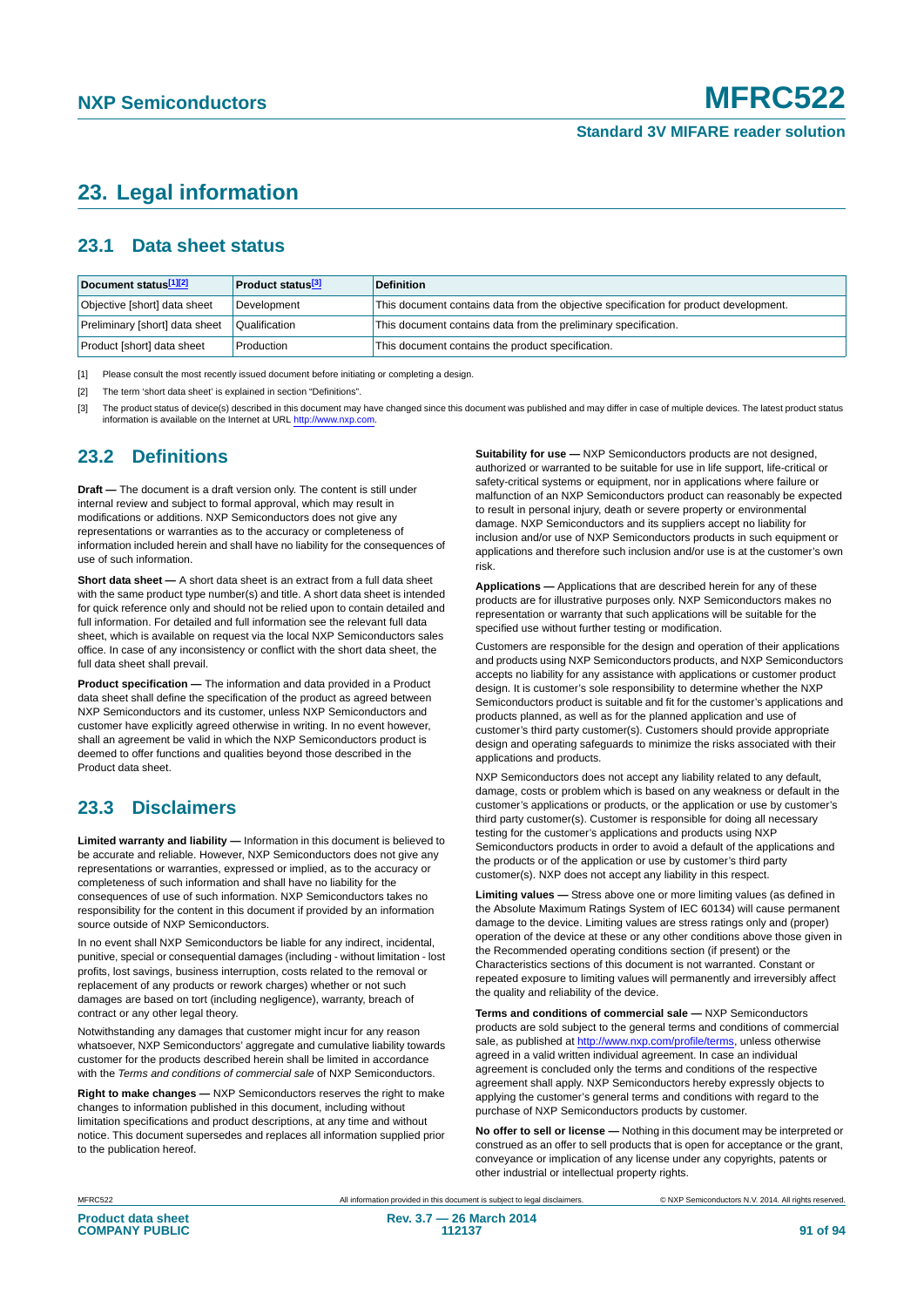### **Standard 3V MIFARE reader solution**

**Export control —** This document as well as the item(s) described herein may be subject to export control regulations. Export might require a prior authorization from competent authorities.

**Quick reference data —** The Quick reference data is an extract of the product data given in the Limiting values and Characteristics sections of this document, and as such is not complete, exhaustive or legally binding.

**Non-automotive qualified products —** Unless this data sheet expressly states that this specific NXP Semiconductors product is automotive qualified, the product is not suitable for automotive use. It is neither qualified nor tested in accordance with automotive testing or application requirements. NXP Semiconductors accepts no liability for inclusion and/or use of non-automotive qualified products in automotive equipment or applications.

In the event that customer uses the product for design-in and use in automotive applications to automotive specifications and standards, customer (a) shall use the product without NXP Semiconductors' warranty of the product for such automotive applications, use and specifications, and (b) whenever customer uses the product for automotive applications beyond

## <span id="page-91-1"></span>**24. Contact information**

NXP Semiconductors' specifications such use shall be solely at customer's own risk, and (c) customer fully indemnifies NXP Semiconductors for any liability, damages or failed product claims resulting from customer design and use of the product for automotive applications beyond NXP Semiconductors' standard warranty and NXP Semiconductors' product specifications.

**Translations —** A non-English (translated) version of a document is for reference only. The English version shall prevail in case of any discrepancy between the translated and English versions.

### <span id="page-91-0"></span>**23.4 Trademarks**

Notice: All referenced brands, product names, service names and trademarks are the property of their respective owners.

**I 2C-bus —** logo is a trademark of NXP Semiconductors N.V.

**MIFARE —** is a trademark of NXP Semiconductors N.V.

For more information, please visit: **http://www.nxp.com**

For sales office addresses, please send an email to: **salesaddresses@nxp.com**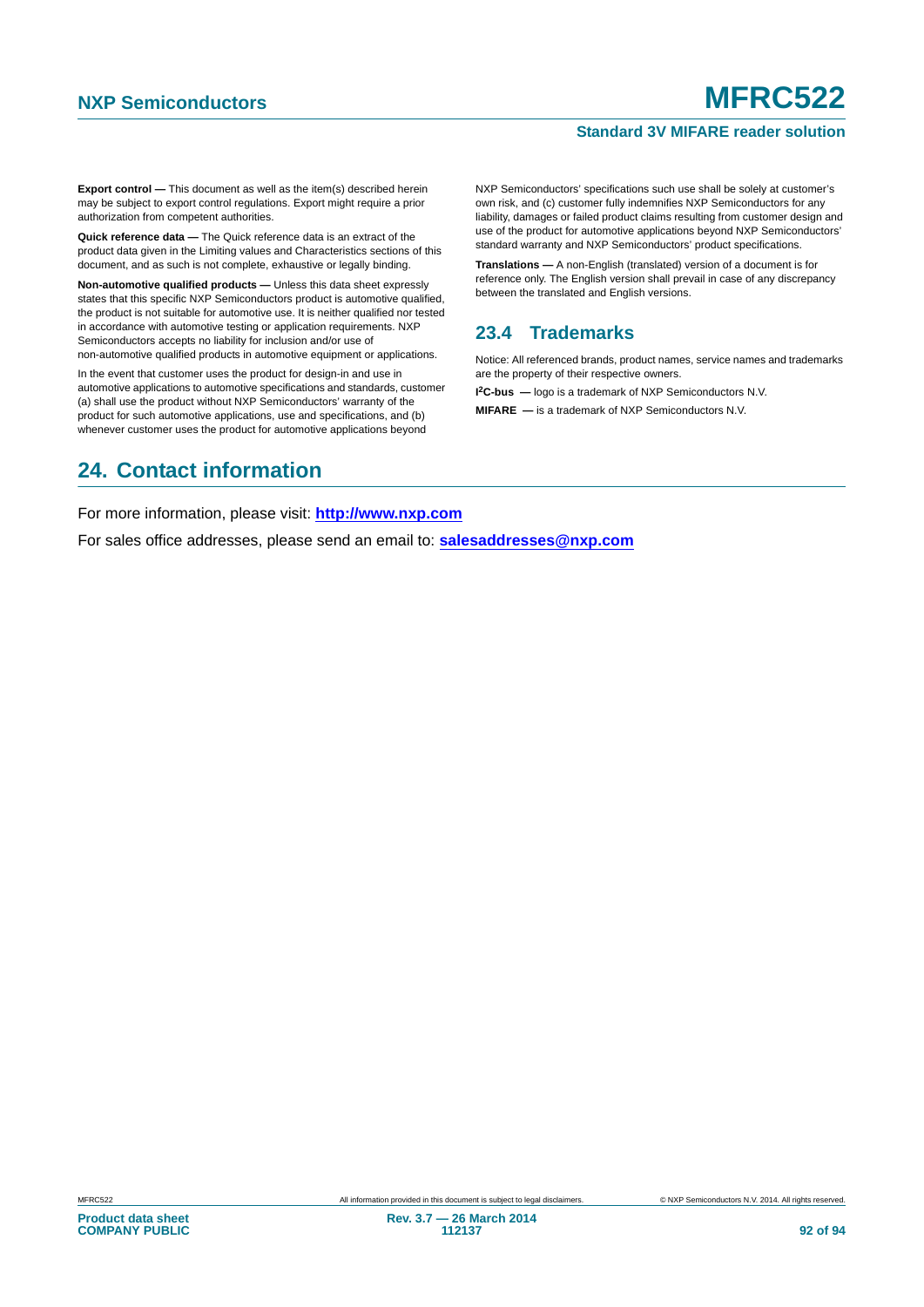### **Standard 3V MIFARE reader solution**

# <span id="page-92-0"></span>**25. Contents**

| 1        | 1                                                                                  |
|----------|------------------------------------------------------------------------------------|
| 2        | 1                                                                                  |
| 2.1      | Differences between version 1.0 and 2.0<br>1                                       |
| 3        | Features and benefits<br>2                                                         |
| 4        | $\mathbf{2}$                                                                       |
| 5        | Ordering information<br>3                                                          |
| 6        | Block diagram<br>4                                                                 |
| 7        | Pinning information<br>6                                                           |
| 7.1      | 6                                                                                  |
| 8        | Functional description<br>8                                                        |
| 8.1      | 9                                                                                  |
| 8.1.1    | Automatic microcontroller interface detection. .<br>9                              |
| 8.1.2    | Serial Peripheral Interface<br>10                                                  |
| 8.1.2.1  | SPI read data<br>10                                                                |
| 8.1.2.2  | 11                                                                                 |
| 8.1.2.3  | SPI address byte<br>11                                                             |
| 8.1.3    | UART interface<br>11                                                               |
| 8.1.3.1  | 11<br>Connection to a host                                                         |
| 8.1.3.2  | Selectable UART transfer speeds<br>12                                              |
| 8.1.3.3  | UART framing<br>13                                                                 |
| 8.1.4    | 16                                                                                 |
| 8.1.4.1  | 17                                                                                 |
| 8.1.4.2  | START and STOP conditions<br>17                                                    |
| 8.1.4.3  | 17                                                                                 |
| 8.1.4.4  | Acknowledge<br>18                                                                  |
| 8.1.4.5  | 7-Bit addressing $\ldots \ldots \ldots \ldots \ldots \ldots \ldots$<br>19          |
| 8.1.4.6  | 19                                                                                 |
| 8.1.4.7  | 20                                                                                 |
| 8.1.4.8  | 21                                                                                 |
| 8.1.4.9  | 21                                                                                 |
| 8.1.4.10 | Serial data transfer format in HS mode<br>21                                       |
| 8.1.4.11 | Switching between F/S mode and HS mode.<br>23                                      |
| 8.1.4.12 | MFRC522 at lower speed modes<br>23                                                 |
| 8.2      | Analog interface and contactless UART 24                                           |
| 8.2.1    | General<br>24                                                                      |
| 8.2.2    | TX p-driver $\ldots \ldots \ldots \ldots \ldots \ldots \ldots \ldots \ldots$<br>24 |
| 8.2.3    | 26                                                                                 |
| 8.2.4    | MFIN and MFOUT interface support<br>26                                             |
| 8.2.5    | 28                                                                                 |
| 8.3      | 28                                                                                 |
| 8.3.1    | Accessing the FIFO buffer<br>28                                                    |
| 8.3.2    | Controlling the FIFO buffer<br>28                                                  |
| 8.3.3    | FIFO buffer status information<br>28                                               |
| 8.4      | Interrupt request system<br>29                                                     |
| 8.4.1    | Interrupt sources overview<br>29                                                   |
| 8.5      | Timer unit $\ldots \ldots \ldots \ldots \ldots \ldots \ldots \ldots$<br>30         |
|          |                                                                                    |

| 8.6      | Power reduction modes              | 32 |
|----------|------------------------------------|----|
| 8.6.1    |                                    | 32 |
| 8.6.2    | Soft power-down mode               | 32 |
| 8.6.3    | Transmitter power-down mode        | 32 |
| 8.7      |                                    | 32 |
| 8.8      | Reset and oscillator start-up time | 33 |
| 8.8.1    | Reset timing requirements          | 33 |
| 8.8.2    | Oscillator start-up time           | 33 |
| 9        |                                    | 34 |
| 9.1      |                                    | 34 |
| 9.2      |                                    | 35 |
| 9.3      |                                    | 37 |
| 9.3.1    | Page 0: Command and status         | 37 |
| 9.3.1.1  | Reserved register 00h              | 37 |
| 9.3.1.2  | CommandReg register.               | 37 |
| 9.3.1.3  | ComIEnReg register                 | 37 |
| 9.3.1.4  | DivIEnReg register                 | 38 |
| 9.3.1.5  |                                    | 38 |
| 9.3.1.6  |                                    | 39 |
| 9.3.1.7  |                                    | 40 |
| 9.3.1.8  |                                    | 41 |
| 9.3.1.9  |                                    | 42 |
| 9.3.1.10 | FIFODataReg register               | 43 |
| 9.3.1.11 | FIFOLevelReg register.             | 43 |
| 9.3.1.12 | WaterLevelReg register             | 43 |
| 9.3.1.13 |                                    | 44 |
| 9.3.1.14 | BitFramingReg register             | 45 |
| 9.3.1.15 |                                    | 45 |
| 9.3.1.16 | Reserved register 0Fh              | 46 |
| 9.3.2    | Page 1: Communication.             | 46 |
| 9.3.2.1  | Reserved register 10h              | 46 |
| 9.3.2.2  |                                    | 47 |
| 9.3.2.3  | TxModeReg register                 | 47 |
| 9.3.2.4  |                                    | 48 |
| 9.3.2.5  | TxControlReg register              | 49 |
| 9.3.2.6  | TxASKReg register                  | 50 |
| 9.3.2.7  | TxSelReg register                  | 50 |
| 9.3.2.8  |                                    | 51 |
| 9.3.2.9  | RxThresholdReg register            | 52 |
| 9.3.2.10 | DemodReg register                  | 52 |
| 9.3.2.11 | Reserved register 1Ah              | 53 |
| 9.3.2.12 | Reserved register 1Bh              | 53 |
| 9.3.2.13 |                                    | 53 |
| 9.3.2.14 |                                    | 54 |
| 9.3.2.15 | Reserved register 1Eh.             | 54 |
| 9.3.2.16 | SerialSpeedReg register            | 54 |
| 9.3.3    | Page 2: Configuration              | 56 |
| 9.3.3.1  | Reserved register 20h              | 56 |
|          |                                    |    |

### **continued >>**